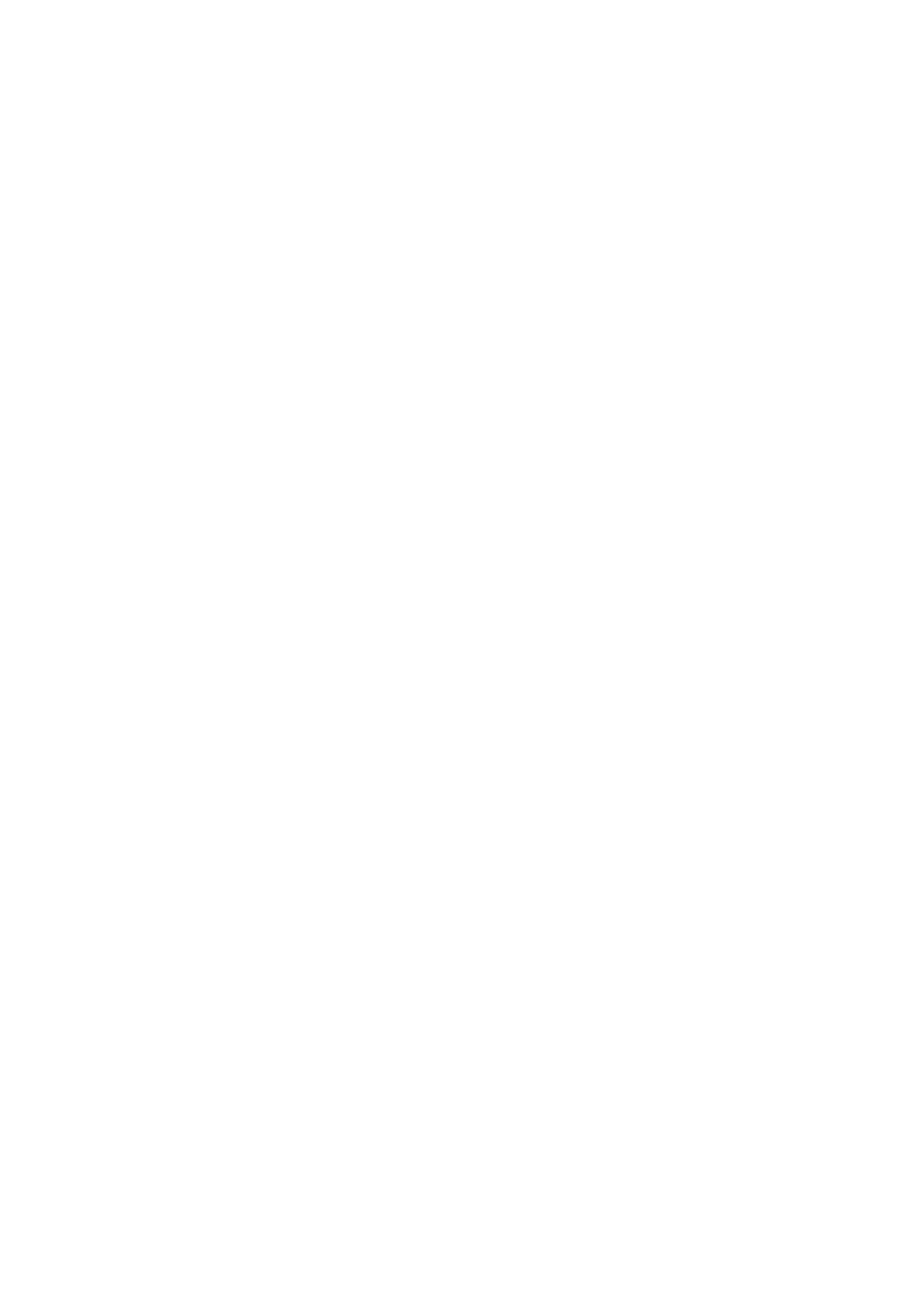Western Australia

## Prisons Regulations 1982

### **Contents**

## Part I — Preliminary

| 1.<br>2. | Citation and commencement<br>Terms used in these regulations | $\mathbf{1}$<br>1       |
|----------|--------------------------------------------------------------|-------------------------|
| 2A.      | Certain regulations not applicable to contract               |                         |
|          | workers                                                      | 2                       |
|          | Part II — Engagement and                                     |                         |
|          | conditions of prison officers                                |                         |
| 3.       | Qualifications for and engagement of prison                  |                         |
|          | officers                                                     | 3                       |
| 4.       | Ranks of prison officers                                     | $\overline{\mathbf{3}}$ |
| 5.       | Discharge of prison officers                                 | 4                       |
| 6.       | Notice prior to termination of service of prison             |                         |
|          | officers                                                     | 5                       |
| 7.       | Occupation of quarters                                       | 6                       |
| 9.       | Requirements as to uniforms                                  | 7                       |
|          | Part III - Functions of officers and                         |                         |
|          | prison officers                                              |                         |
| 12.      | Duty on taking charge of prisoners                           | 8                       |
| 13.      | Duty on escape of prisoner                                   | 8                       |
| 14.      | Duty regarding prisoner absent from prison                   | 8                       |
| 15.      | Duty to warn loiterers                                       | 9                       |
| 16.      | Duty to prevent interference with prisoners                  | 9                       |
| 17.      | Duties as to keys and security procedures                    | 9                       |
| 18.      | Miscellaneous duties                                         | 9                       |
| 19.      | Officer not to receive visitors                              | 10                      |

As at 24 Aug 2015 Version 05-d0-02 page i  $\mathbf{F}$  from which was the set that we besite for further information  $\mathbf{F}$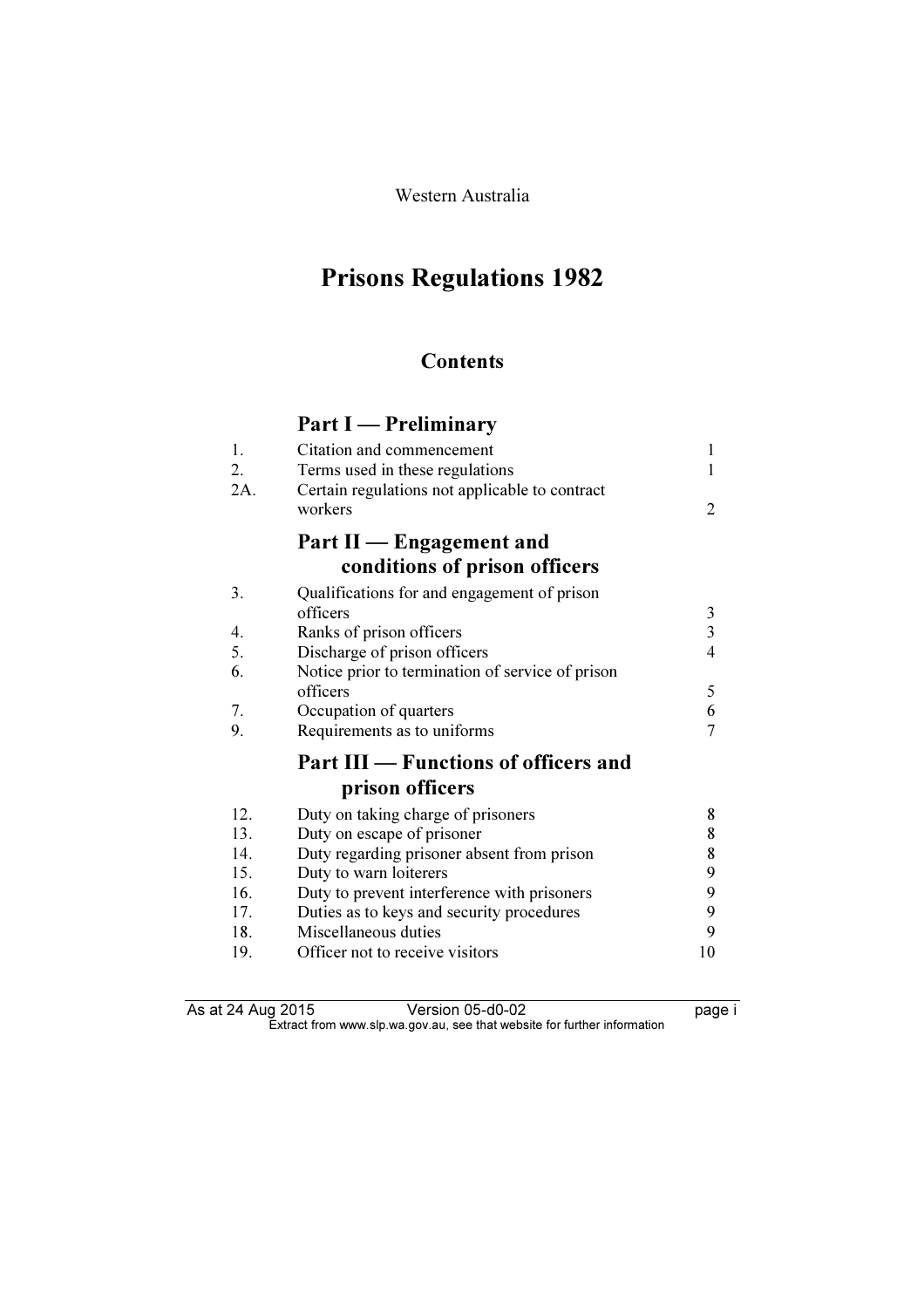| 20.  | Restriction on entering prison or leaving area of |    |
|------|---------------------------------------------------|----|
|      | duty                                              | 10 |
| 21.  | Certificates of good service                      | 10 |
| 22.  | Restrictions on conduct of prison officers        | 11 |
| 23.  | Grievances                                        | 12 |
| 24.  | Responsibility when carrying firearms             | 12 |
| 25.  | Procedure before the use of firearms              | 13 |
|      | Part IIIA — Alcohol and drug                      |    |
|      | related aggravated prison                         |    |
|      | offences                                          |    |
| 26.  | Terms used in this Part                           | 15 |
| 26A. | Prison officer who suspects aggravated drug or    |    |
|      | alcohol offence to inform superintendent          | 15 |
| 26B. | Superintendent may direct that samples are to be  |    |
|      | taken                                             | 15 |
| 26C. | How samples of blood, breath and sweat are to be  |    |
|      | taken                                             | 16 |
| 26D. | Prisoner may be required to provide body sample   | 17 |
| 26E. | Prisoner to submit to having sample taken when    |    |
|      | requested to do so                                | 17 |
| 26F. | Medical attention may be required                 | 18 |
| 26G. | Other samples may be taken for analysis           | 18 |
| 26H. | Samples to be sealed, labelled and delivered to   |    |
|      | approved analysis agent                           | 18 |
| 27.  | Analyst to give certificate                       | 19 |
| 28.  | Admissibility of analyst's certificate            | 19 |
| 28A. | Approval of analysis agent                        | 19 |
| 29.  | Admissibility of results of breath tests          | 20 |
|      | Part IV — Removal of prison officers              |    |
| 30.  | Terms used                                        | 21 |
| 31.  | Application of this Part                          | 22 |
| 32A. | Appointment of review officer                     | 22 |
| 32B. | Role of review officer                            | 23 |
| 32C. | Provision of material to chief executive officer  | 23 |
| 32D. | Notice of loss of confidence                      | 24 |

page ii Version 05-d0-02 As at 24 Aug 2015  $\mathbf{F}$  from which was the set that we besite for further information  $\mathbf{F}$ 

32D. Notice of loss of confidence 24<br>32E. Access to material 25

Access to material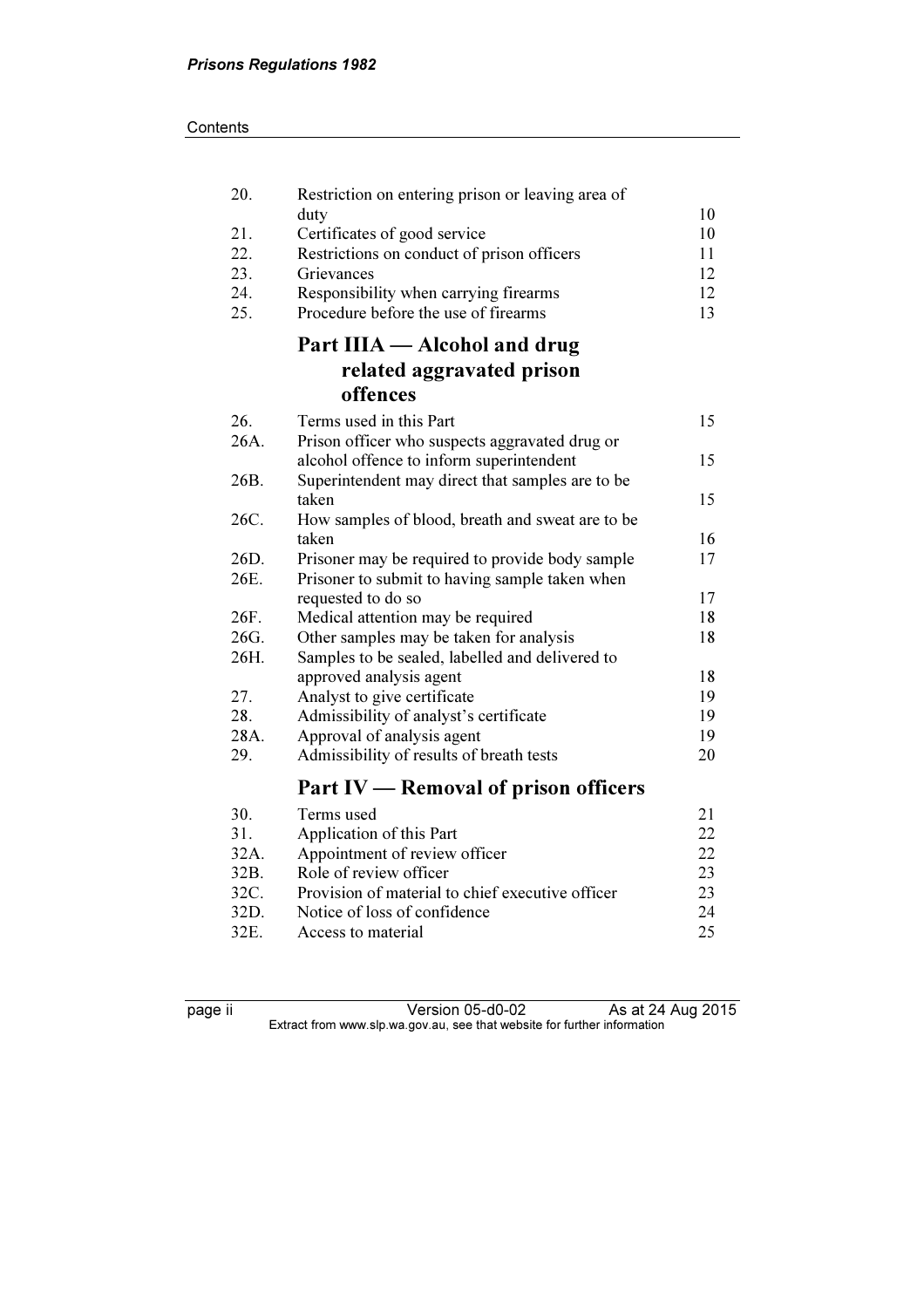| 32F. | Chief executive officer's assessment of prison       |    |
|------|------------------------------------------------------|----|
|      | officer's submissions                                | 26 |
| 32G. | Further ground for removal                           | 27 |
| 32H. | Notice of chief executive officer's decision on      |    |
|      | removal action and material relied on                | 28 |
| 32I. | Service of notices or documents                      | 29 |
| 32J. | Application                                          | 30 |
| 32K. | Restriction on suspending prison officer's pay       | 30 |
|      | Part V — Prisoners — management                      |    |
|      | provisions                                           |    |
|      | Division 1 - Prisoner property                       |    |
| 32.  | Prison clothing                                      | 31 |
| 33.  | Clothing during absence from prison                  | 31 |
| 34.  | Clothing on discharge                                | 31 |
| 35.  | Prisoner's property                                  | 31 |
| 36.  | Safekeeping of prisoner's property                   | 32 |
| 36A. | Prisoner's property brought by other people          | 33 |
| 36B. | Refusing to store property                           | 33 |
| 36C. | Release of property                                  | 34 |
| 36D. | Transfer of property between prisons                 | 34 |
| 37.  | Disposal of unclaimed property                       | 35 |
|      | Division 2 – Prisoner records                        |    |
| 38.  | Recording of prisoners' particulars                  | 36 |
| 39.  | Confidentiality of records                           | 37 |
|      | Division 3 - Prisoner conduct                        |    |
| 40.  | Duty to obey orders                                  | 38 |
| 41.  | Conduct in personal matters                          | 38 |
| 42.  | Remaining in prison                                  | 38 |
|      | Division 4 – Prisoner work                           |    |
| 43.  | Work                                                 | 39 |
| 44.  | Classification of labour performed by prisoners      | 39 |
|      | Division 5 — Prisoner gratuities and other           |    |
|      | moneys                                               |    |
| 45.  | Gratuities that may be credited to prisoners         | 40 |
| 45A. | Chief executive officer to determine level of labour | 40 |
| 45B. | No gratuity for non allocated prisoners or prisoners |    |
|      | confined as punishment                               | 41 |
|      |                                                      |    |

As at 24 Aug 2015 Version 05-d0-02 page iii  $\mathbf{F}$  from which was the set that we besite for further information  $\mathbf{F}$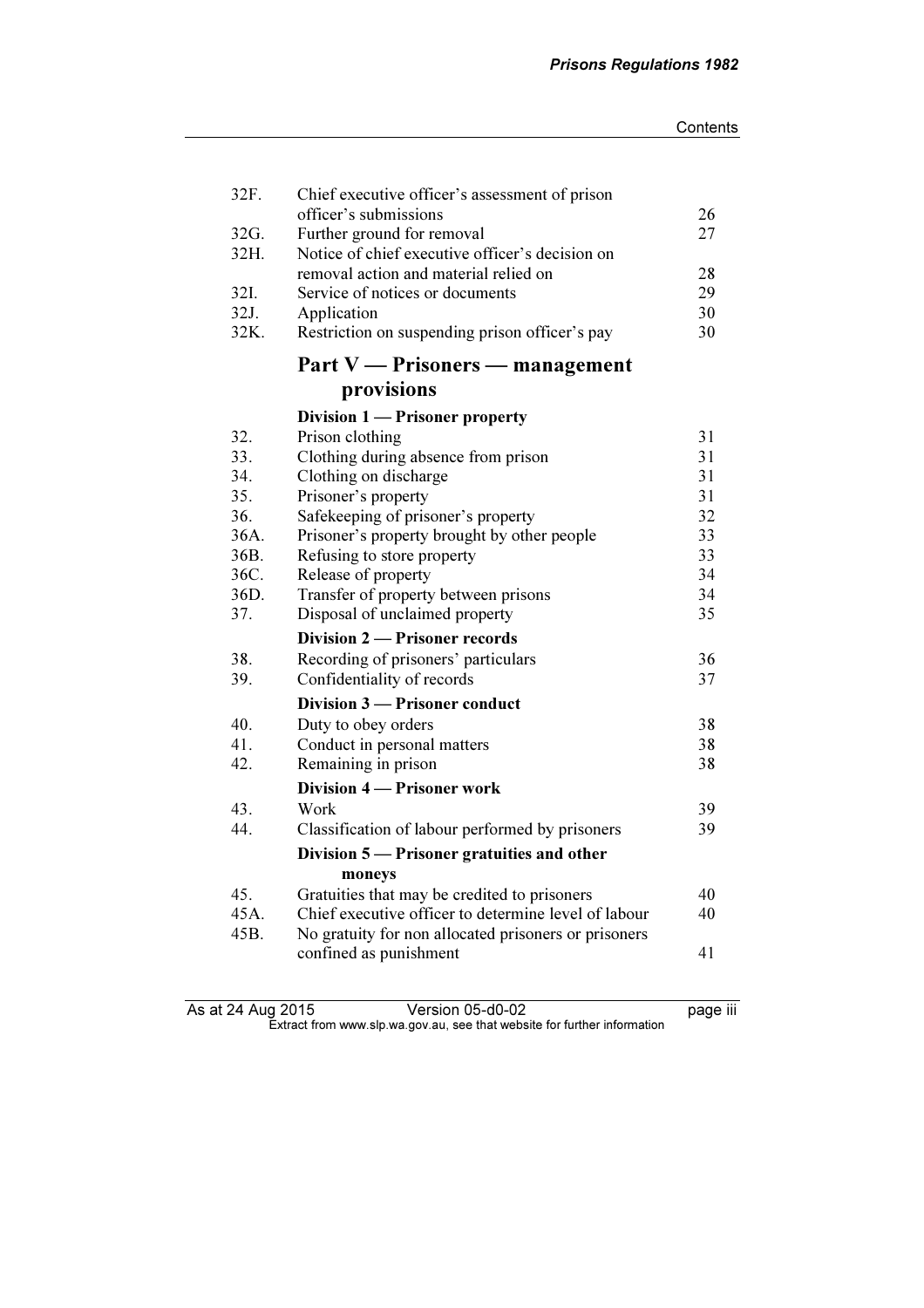#### **Contents**

| 45C.  | Medically unfit prisoner                          | 41 |
|-------|---------------------------------------------------|----|
| 45D.  | Proportionate payment and public holiday          | 42 |
| 45E.  | Extra or lower gratuities                         | 42 |
| 46.   | Classification and gratuity records               | 42 |
| 47.   | Expenditure of gratuities                         | 43 |
| 48.   | Restriction on money held for prisoner            | 43 |
| 49.   | Deductions for damage etc. to property of         |    |
|       | Government or contractor                          | 44 |
| 50.   | Payment of gratuities on discharge                | 44 |
|       | Division 6 — Information provided to prisoners    |    |
| 51.   | Provision of information to prisoners             | 44 |
|       | <b>Division 7 - Visitors</b>                      |    |
| 52.   | Visits to sentenced prisoners                     | 45 |
| 53.   | $Visits$ - general                                | 45 |
| 53A.  | Visitors may be required to produce evidence of   |    |
|       | identity                                          | 46 |
| 53B.  | Confirmation of visitor's identity                | 46 |
| 54.   | Form of visitor's declaration                     | 47 |
| 54B.  | Circumstances in which and periods for which      |    |
|       | persons may be banned from prison visits          | 47 |
| 54BA. | Reasons that are not required to be given for the |    |
|       | purposes of section $66(6)$ of the Act            | 49 |
|       | Division 8 – Separation of prisoners              |    |
| 54C.  | Separation of prisoners                           | 50 |
|       | Division 9 - Absence permits                      |    |
| 54D.  | Prescribed purposes or circumstances for absence  |    |
|       | permits                                           | 51 |
| 54E.  | Duration of absence permit                        | 52 |
| 54F.  | Eligibility for absence permit                    | 53 |
| 54G.  | Arrangements relating to accommodation and        |    |
|       | community work                                    | 54 |
| 54H.  | Terms of paid employment of prisoner on an        |    |
|       | absence permit                                    | 54 |
| 54I.  | Appointment of escorts and supervisors            | 55 |
| 54J.  | Restrictions on giving absence permits            | 55 |
| 54K.  | Standard conditions of absence permits            | 55 |
| 54L.  | Amounts deducted from moneys paid to a prisoner   |    |
|       | on an absence permit                              | 56 |
|       |                                                   |    |

page iv Version 05-d0-02 As at 24 Aug 2015  $\mathbf{F}$  from which was the set that we besite for further information  $\mathbf{F}$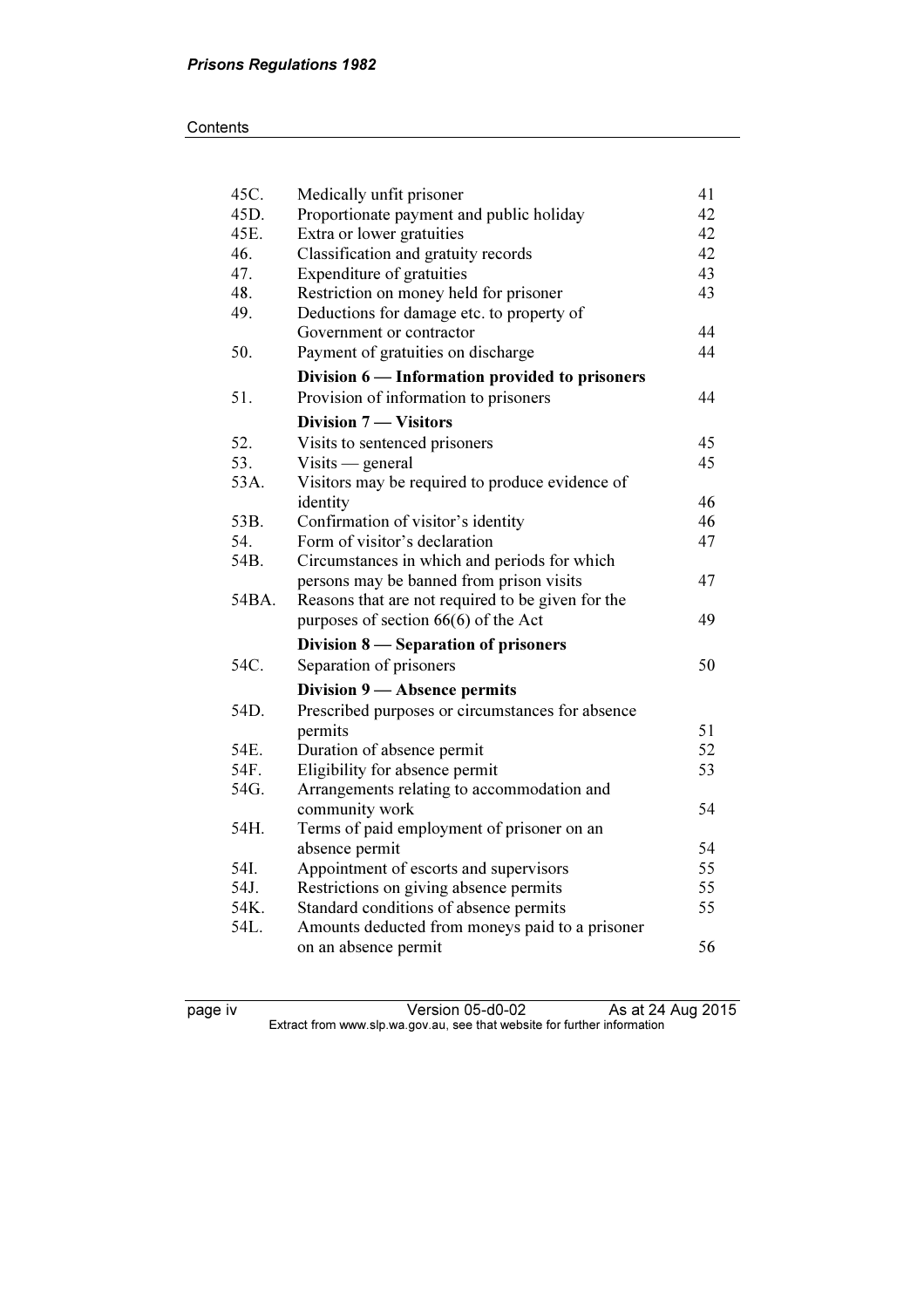|      | Division 10 — Interstate absence permits            |    |
|------|-----------------------------------------------------|----|
| 54M. | Terms used in this Division                         | 56 |
| 54N. | Corresponding laws                                  | 57 |
| 54O. | Interstate absence permit                           | 58 |
| 54P. | Notice to participating State or Territory          | 58 |
| 54Q. | WA escorts                                          | 59 |
| 54R. | Interstate escorts                                  | 59 |
| 54S. | Arrest of interstate prisoners                      | 60 |
| 54T. | Return of arrested interstate prisoners to State or |    |
|      | Territory of origin                                 | 60 |
| 54U. | Status of detained interstate prisoners             | 61 |
|      | Division 11 - Bring up orders                       |    |
| 54V. | Superintendent authorised to issue bring up order   | 61 |
| 54W. | Custody of prisoners on bring up orders             | 61 |
|      | <b>Part VI</b> — Remand prisoners                   |    |
| 55.  | Remand prisoners                                    | 63 |
| 56.  | Visits to remand prisoners                          | 63 |
| 57.  | Separation of remand prisoners                      | 63 |
| 58.  | Request for reclassification by remand prisoners    | 64 |
| 59.  | Exercise by remand prisoners                        | 64 |
| 60.  | Clothing of remand prisoners                        | 64 |
| 61.  | Remand prisoner to clean cell                       | 64 |
| 62.  | Haircuts etc. of remand prisoners                   | 64 |
|      | <b>Part VIII — Prison offences</b>                  |    |
| 66.  | Determination of prison offences                    | 66 |
| 67.  | Conduct of proceedings                              | 66 |
| 68.  | Separate confinement in punishment cell             | 67 |
| 69.  | Calculation of separate confinement in punishment   |    |
|      | cell                                                | 67 |
| 70.  | Confinement in sleeping quarters                    | 67 |
| 71.  | Calculation of confinement in sleeping quarters     | 67 |
| 72.  | Separate confinement under section 43               | 67 |
| 73.  | Penalties of restitution and cancellation of        |    |
|      | gratuities                                          | 68 |
|      | Part $IX$ — Death of prisoner                       |    |
| 74.  | Procedure on death of prisoner                      | 69 |
| 75.  | Notice of death of prisoner                         | 69 |
|      |                                                     |    |

As at 24 Aug 2015 Version 05-d0-02 page v  $\mathbf{F}$  from which was the set that we besite for further information  $\mathbf{F}$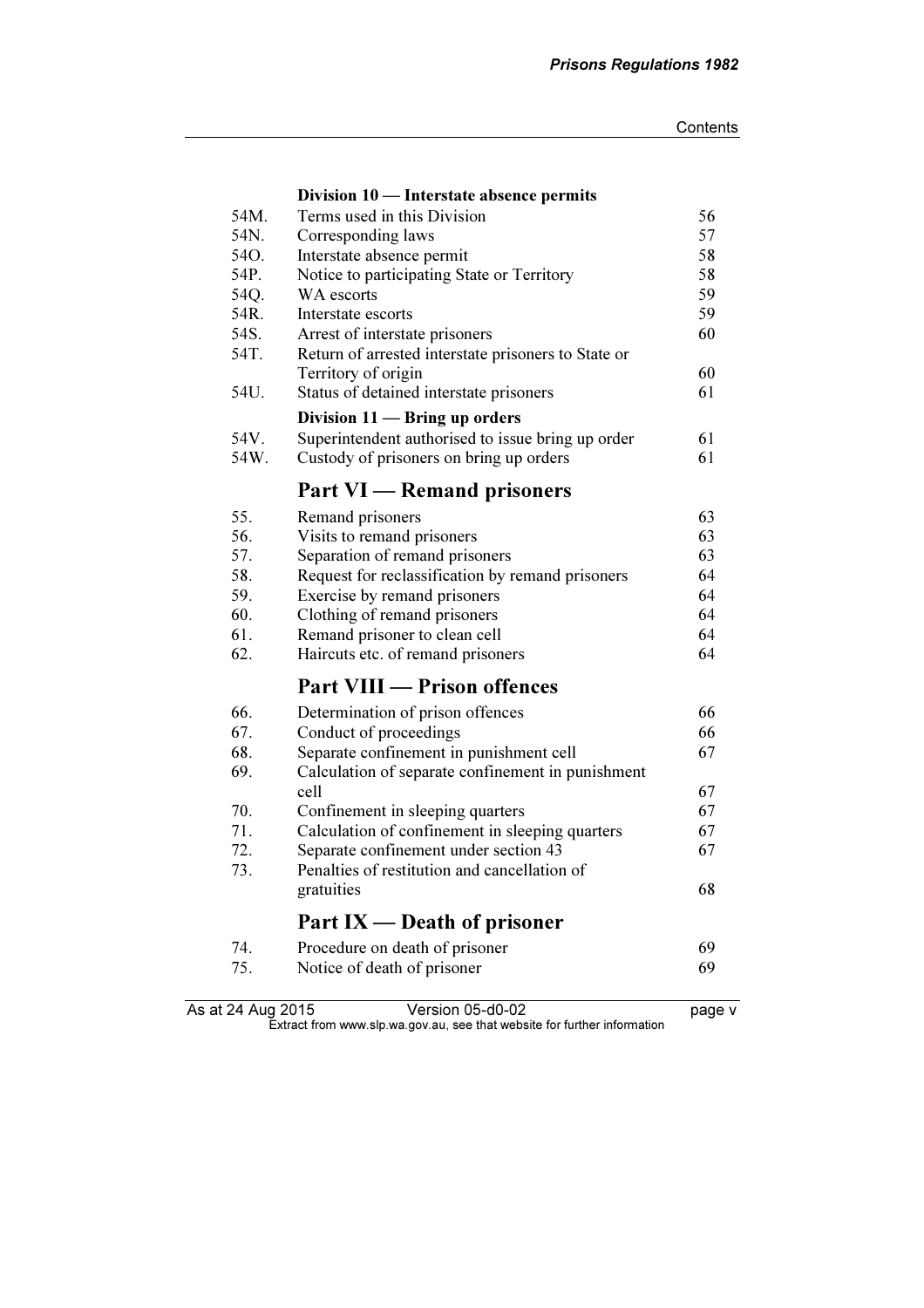#### **Contents**

|      | Part $X$ — Independent prison visitors                  |    |
|------|---------------------------------------------------------|----|
| 76.  | Visits by independent prison visitors                   | 70 |
| 77.  | Interviews by independent prison visitors               | 70 |
|      | Part XI — Searches and                                  |    |
|      | examinations                                            |    |
| 78.  | Duties as to search of prisoners                        | 71 |
| 79.  | Examination of articles under section 49                | 71 |
| 80.  | Searching persons under section 49                      | 72 |
| 81.  | Regulation of strip searches under section 49           | 73 |
|      | <b>Part XIA — Canine section</b>                        |    |
| 81A. | Terms used in this Part                                 | 75 |
| 81B. | The canine section                                      | 75 |
| 81C. | Prison dogs                                             | 76 |
| 81D. | Authorised manner for prison officer to use prison      |    |
|      | dog                                                     | 76 |
| 81E. | Particular duties of dog handlers                       | 76 |
| 81F. | Periodic inspections of operations of canine section    | 77 |
|      | Part XII — Inquiries under section 9                    |    |
|      | of Act                                                  |    |
| 82.  | Appearance before section 9 inquiry                     | 78 |
| 83.  | Conduct of section 9 inquiry                            | 78 |
| 84.  | Duty of reporting officer                               | 79 |
|      | <b>Part XIII — Miscellaneous</b>                        |    |
| 85.  | Responsibility for prisoners in lock-ups                | 80 |
| 85A. | Identification system for persons entering specified    |    |
|      | prisons                                                 | 80 |
| 86.  | Publication of contracts: s. $15G(5)(b)$                | 81 |
| 87.  | Restriction of access to exchange information:          |    |
|      | s. $113(9)(b)$                                          | 81 |
| 88.  | Prescribed kinds of information disclosed to<br>victims |    |
|      |                                                         | 82 |

page vi Version 05-d0-02 As at 24 Aug 2015  $\mathbf{F}$  from which was the set that we besite for further information  $\mathbf{F}$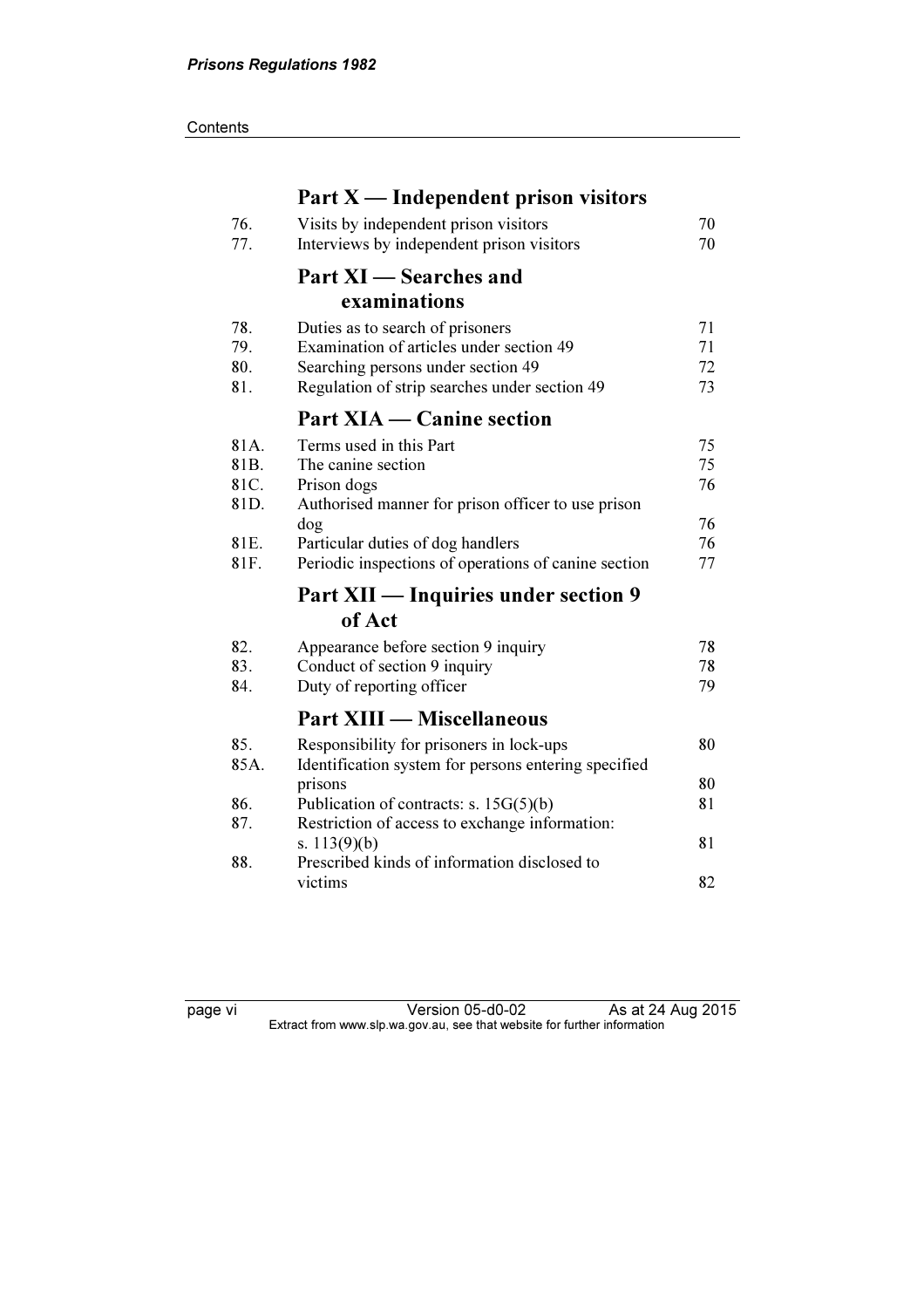**Contents** 

## Schedule **Notes** Compilation table 88 Defined terms

As at 24 Aug 2015 Version 05-d0-02 page vii  $\mathbf{F}$  from which was the set that we besite for further information  $\mathbf{F}$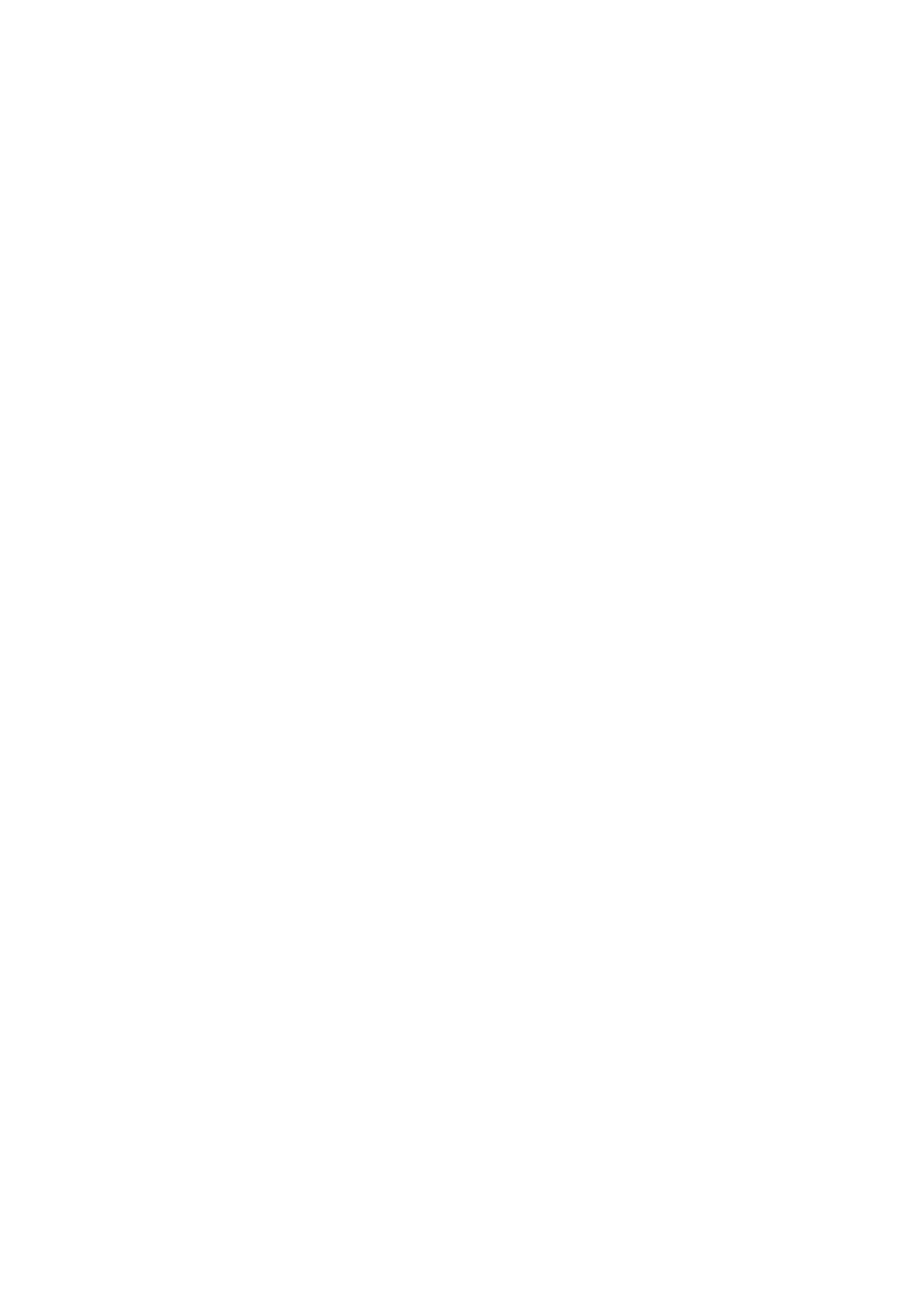Western Australia

Prisons Act 1981

## Prisons Regulations 1982

### Part I — Preliminary

#### 1. Citation and commencement

 These regulations may be cited as the Prisons Regulations 1982 and shall come into operation on the day upon which the *Prisons Act 1981* comes into operation<sup>1</sup>.

#### 2. Terms used in these regulations

(1) In these regulations unless the contrary intention appears —

approved means approved in writing by the chief executive officer;

approved analysis agent in respect of a body sample of a particular type, means an organisation approved from time to time under regulation 28A in respect of that type of sample;

contact visit means a visit to a prisoner where there is no physical barrier between the prisoner and the visitor but physical contact between them is limited, and supervised by a prison officer;

contract worker means a contract worker as defined in section 15A of the Act;

non-contact visit means a visit to a prisoner where there is a physical barrier between the prisoner and the visitor but they are able to see each other and to communicate verbally;

As at 24 Aug 2015 Version 05-d0-02 page 1<br>Extract from www.slp.wa.gov.au, see that website for further information  $\mathbf{F}$  from which was the set that we besite for further information  $\mathbf{F}$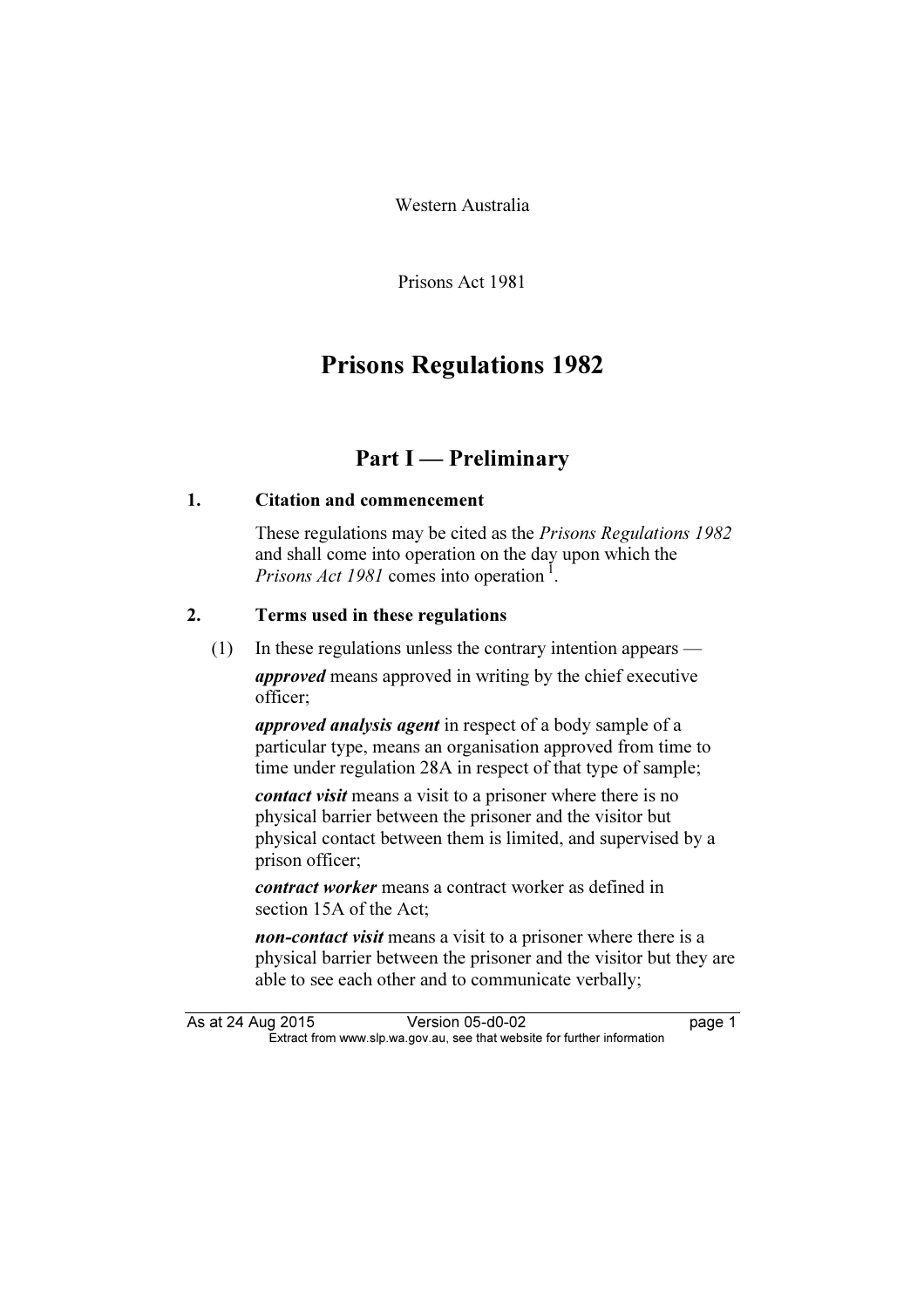#### r. 2A

organisation includes a person and a government department or agency;

supervision by a person of a prisoner does not require the person to be in the physical presence of the prisoner.

- (2) In these regulations a reference to
	- (a) a person being "in charge" of a prisoner; or
	- (b) a prisoner being "in the charge" of a person,

 is a reference to the person being in the physical presence of the prisoner and having reasonable control over him or her.

[Regulation 2 inserted in Gazette 13 Sep 1996 p. 4569; amended in Gazette 2 Nov 1999 p. 5473; 7 Apr 2000 p. 1819; 12 Apr 2001 p. 2098; 3 Apr 2007 p. 1493-4; 9 May 2008 p. 1845.]

#### 2A. Certain regulations not applicable to contract workers

 A reference to a prison officer or any other officer in a provision of these regulations that is specified in the Table to this regulation does not include a reference to a contract worker.

| <b>Table</b> |           |         |
|--------------|-----------|---------|
| r. 3         | r. 7      | r. 23   |
| r. 4         | r. $9(1)$ | r. 24   |
| r. 5         | r. $9(5)$ | r. 25   |
| r. 6         | r. $9(6)$ | Part IV |

[Regulation 2A inserted in Gazette 12 Apr 2001 p. 2099.]

page 2<br>Extract from www.slp.wa.gov.au, see that website for further information<br>Extract from www.slp.wa.gov.au, see that website for further information  $\mathbf{F}$  from which we be the website for further information for further information  $\mathbf{F}$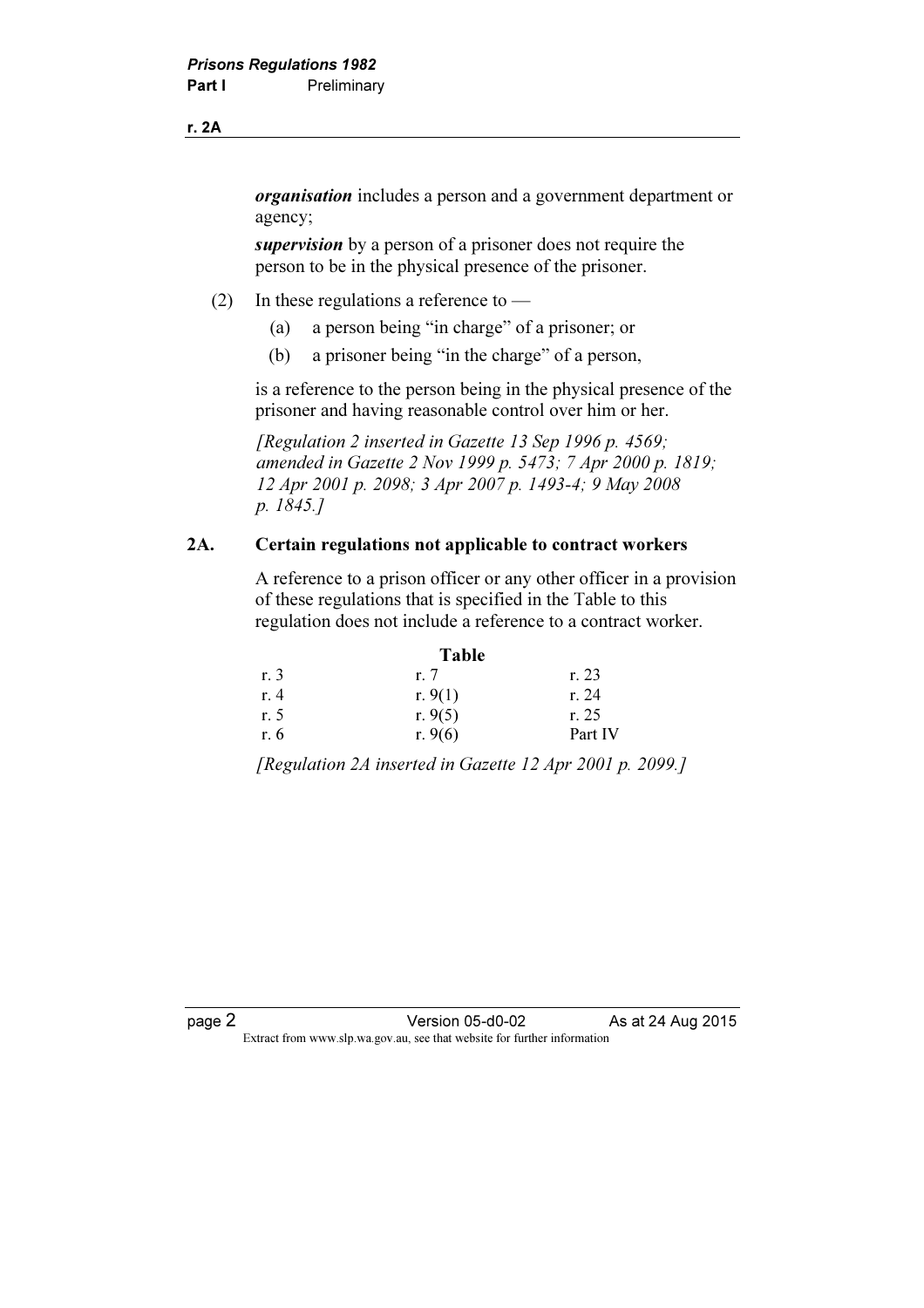## Part II — Engagement and conditions of prison officers

#### 3. Qualifications for and engagement of prison officers

- (1) A person is not eligible to be engaged as a prison officer unless  $he$  —
	- (a) is in a good condition of physical and mental health;
	- (b) satisfies the chief executive officer that he is an Australian citizen, or that he has permanent residence status in Australia;
	- (c) is educated to a standard set down by the chief executive officer from time to time;
	- (d) meets such other requirements as are laid down by the chief executive officer from time to time; and
	- (e) has no conviction for an offence which, in the opinion of the chief executive officer, is an offence which is relevant to the performance of the duties of a prison officer or his fitness to hold office.
- (2) Notwithstanding the provisions of subregulation (1) (but subject to paragraph (e) of that subregulation) in special circumstances or in a special case, the Minister may engage any person to be a prison officer.
- (3) The engagement of a prison officer is to the prison service generally and not to any particular prison.
- (4) Upon his engagement in the prison service, a prison officer shall serve a 9 month period of probation.

 [Regulation 3 amended in Gazette 11 Dec 1987 p. 4369; 2 Nov 1999 p. 5475.]

#### 4. Ranks of prison officers

- (1) The ranks of prison officers appointed under section 13 of the Act in the prison service shall be in ascending order —
	- (a) prison officer; and
	- (b) assistant senior prison officer; and

As at 24 Aug 2015 Version 05-d0-02 page 3  $\mathbf{F}$  from which we be the website for further information for further information  $\mathbf{F}$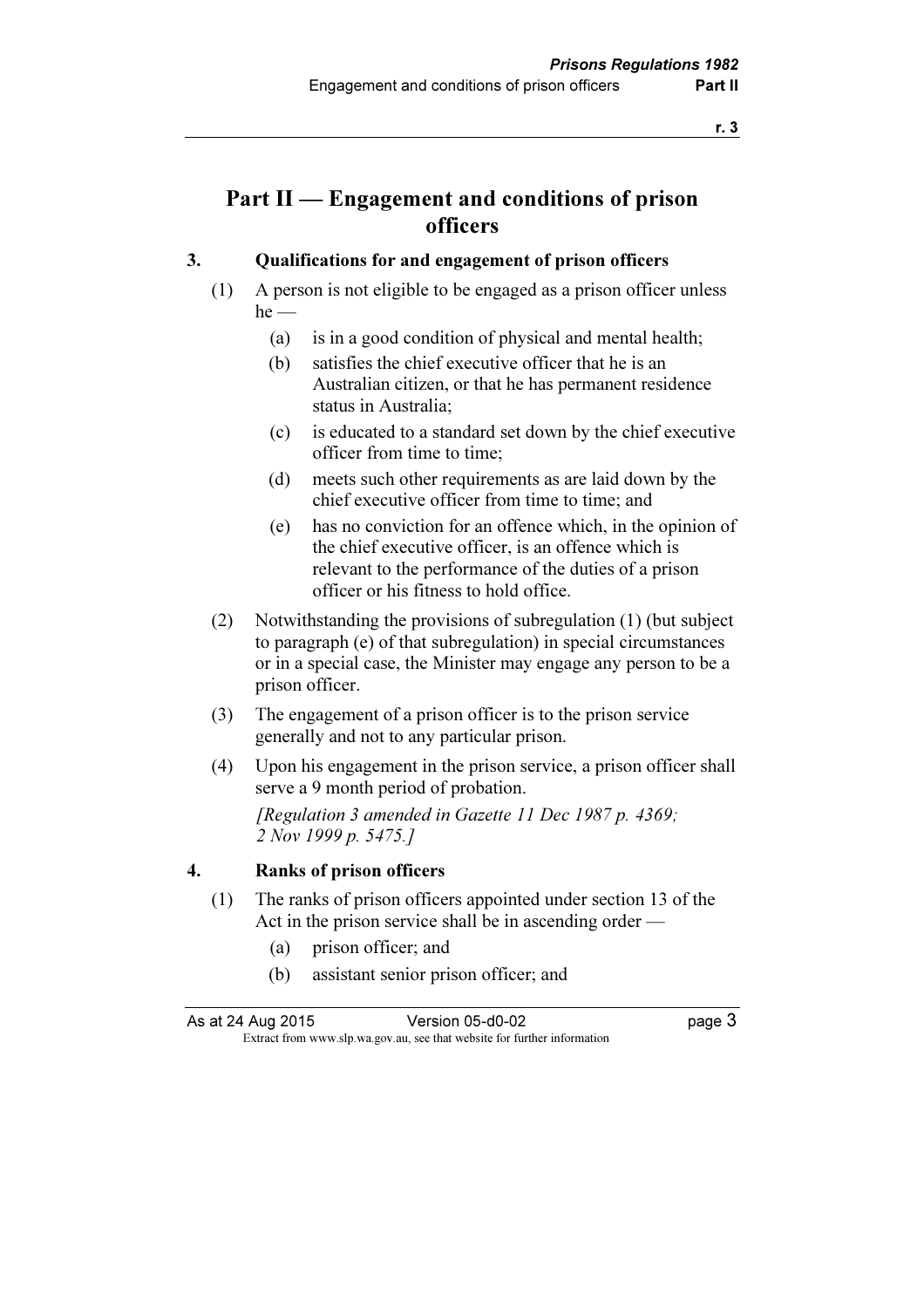r. 5

- (c) senior prison officer; and
- (d) principal officer.
- (2) A prison officer shall be eligible for promotion to the higher rank after he has met any criteria laid down from time to time by the chief executive officer and applicable to that higher rank.
- (3) A prison officer may be promoted only by the chief executive officer.

 [Regulation 4 amended in Gazette 11 Dec 1987 p. 4369; 2 Nov 1999 p. 5475; 28 Mar 2008 p. 907.]

#### 5. Discharge of prison officers

- (1) A prison officer who is, in the opinion of the chief executive officer, unable to perform his duties properly by reason of his physical or mental health may be required by the chief executive officer to submit himself to a medical examination by a board consisting of a medical practitioner nominated by the prison officer and 2 medical practitioners appointed by the Executive Director, Public Health and Scientific Support Services.
- (1a) If, 7 days prior to the day of examination, the prison officer has not nominated a medical practitioner who has consented to attend the medical examination, the Executive Director, Public Health and Scientific Support Services may appoint a medical practitioner who shall, for the purposes of subregulation (1), be deemed to have been nominated by the prison officer.
- (2) If a board constituted under subregulation (1), or the majority of the members of such a board, reports to the chief executive officer that a prison officer is unable to perform his duties properly by reason of his physical or mental health, the chief executive officer may, with the consent of the Minister discharge the prison officer.
- (3) A prison officer who provided false, incomplete or misleading information in or with respect to his application for engagement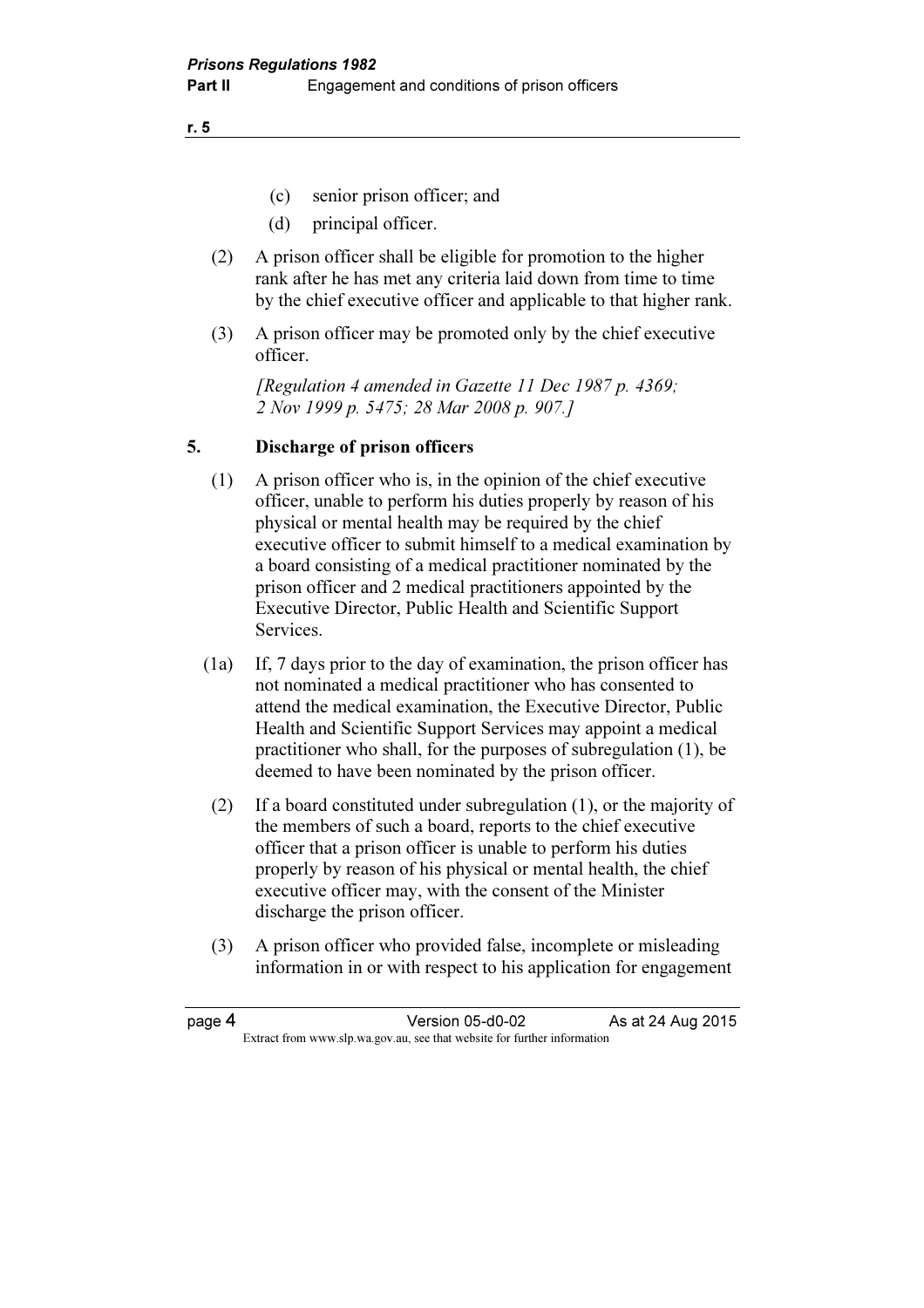as a prison officer may, with the consent of the Minister, be discharged by the chief executive officer.

- (4) Where the chief executive officer is of the opinion during or at the end of the period of probation of a prison officer that the prison officer is unsatisfactory in the performance of his duties or unsuitable to be a prison officer, the chief executive officer may discharge that prison officer.
- (5) The chief executive officer may extend the period of a prison officer's probation.

 [Regulation 5 amended in Gazette 24 Dec 1982 p. 4906; 17 Aug 1984 p. 2449; 11 Dec 1987 p. 4369; 20 May 1988 p. 1668; 2 Nov 1999 p. 5475.]

#### 6. Notice prior to termination of service of prison officers

- (1) A prison officer who is discharged under regulation 5(2) shall be entitled to one month's notice or to one month's pay in lieu of notice.
- (2) A prison officer who leaves the prison service of his own accord shall give one month's notice in writing or forfeit one month's pay.
- (3) A prison officer on probation shall give 2 weeks' notice of his intention to leave the prison service, or shall forfeit 2 weeks' pay.
- (4) If a prison officer on probation is discharged for reasons other than misconduct, he shall be given 2 weeks' notice or 2 weeks' pay in lieu of notice.
- (5) Where a period of notice is required to be given under this regulation, the chief executive officer may, without prejudice to the entitlement of the prison officer to pay, abridge or dispense with such notice.

[Regulation 6 amended in Gazette 11 Dec 1987 p. 4369; 2 Nov 1999 p. 5475.]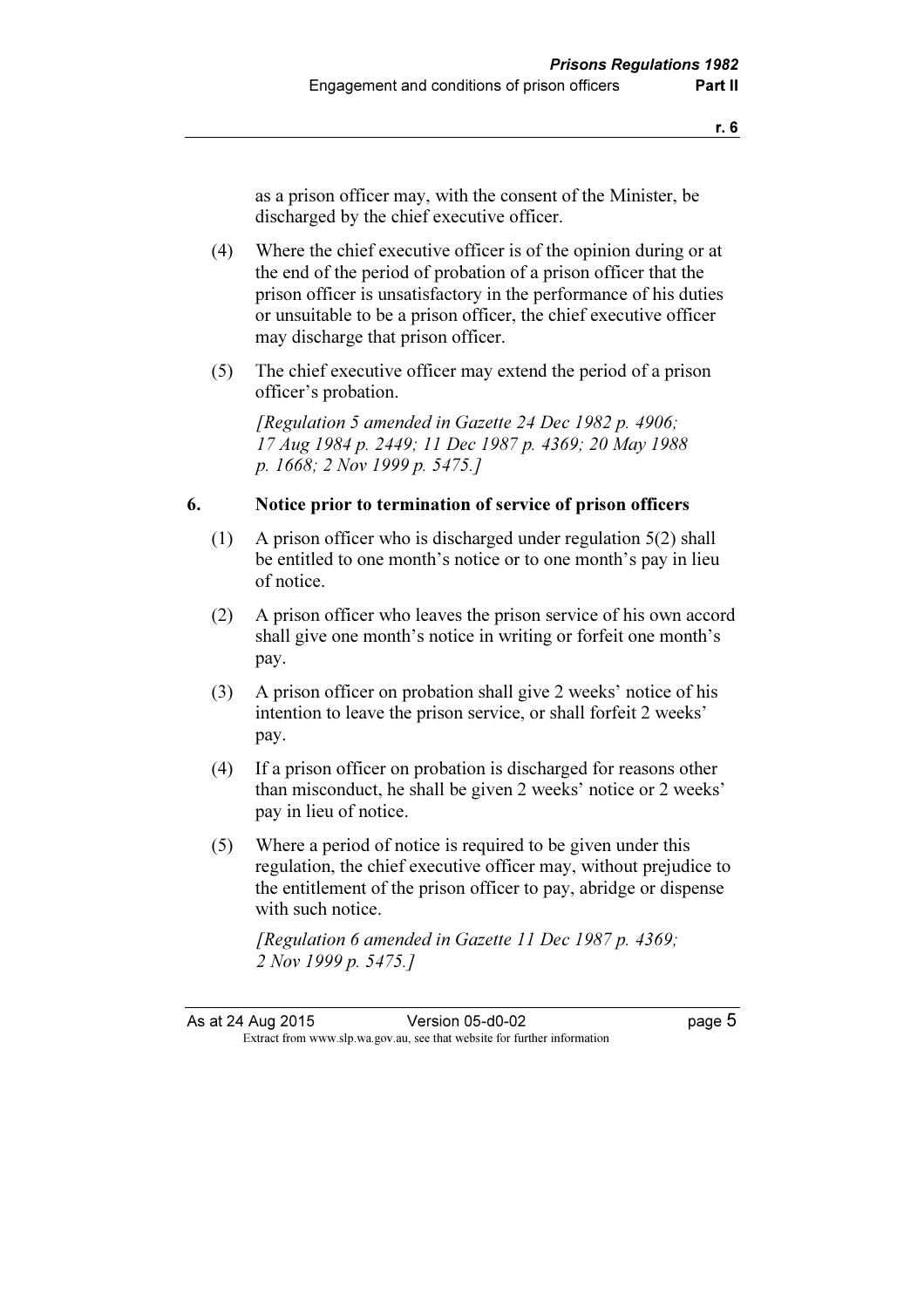#### 7. Occupation of quarters

- (1) The chief executive officer may make quarters available for occupation by officers on such terms and conditions as he deems fit.
- (2) An officer occupying quarters shall
	- (a) keep the quarters in good order and condition and in a thorough state of cleanliness;
	- (b) subject to fair wear and tear, keep the quarters, outbuildings and yards in a state of good repair; and
	- (c) where the quarters are on a farming property, not keep any animal without the approval of the superintendent.
- (3) An officer who breaches any term or condition of his occupancy or who breaches an obligation under this regulation shall be liable to be deprived of his quarters and for the costs of replacement or repair of any Government property which has been neglected, damaged, destroyed or lost by reason of any act or default on his part.
- (4) An officer shall on the date of his discharge or transfer to another prison give vacant possession of his quarters to the superintendent.
- (5) If an officer gives vacant possession of his quarters in a dirty condition or leaves rubbish in the quarters or the grounds of the quarters, the chief executive officer shall cause the quarters and grounds to be made fit for occupation and the outgoing officer shall be liable for the costs involved.
- (6) The superintendent may, having given reasonable notice to an officer occupying quarters, inspect those quarters at any time.

 [Regulation 7 amended in Gazette 11 Dec 1987 p. 4369; 2 Nov 1999 p. 5475.]

[8. Deleted in Gazette 28 Jun 1994 p. 3021.]

| page |  |
|------|--|
|------|--|

page 6 Version 05-d0-02 As at 24 Aug 2015  $\mathbf{F}$  from which we be the website for further information for further information  $\mathbf{F}$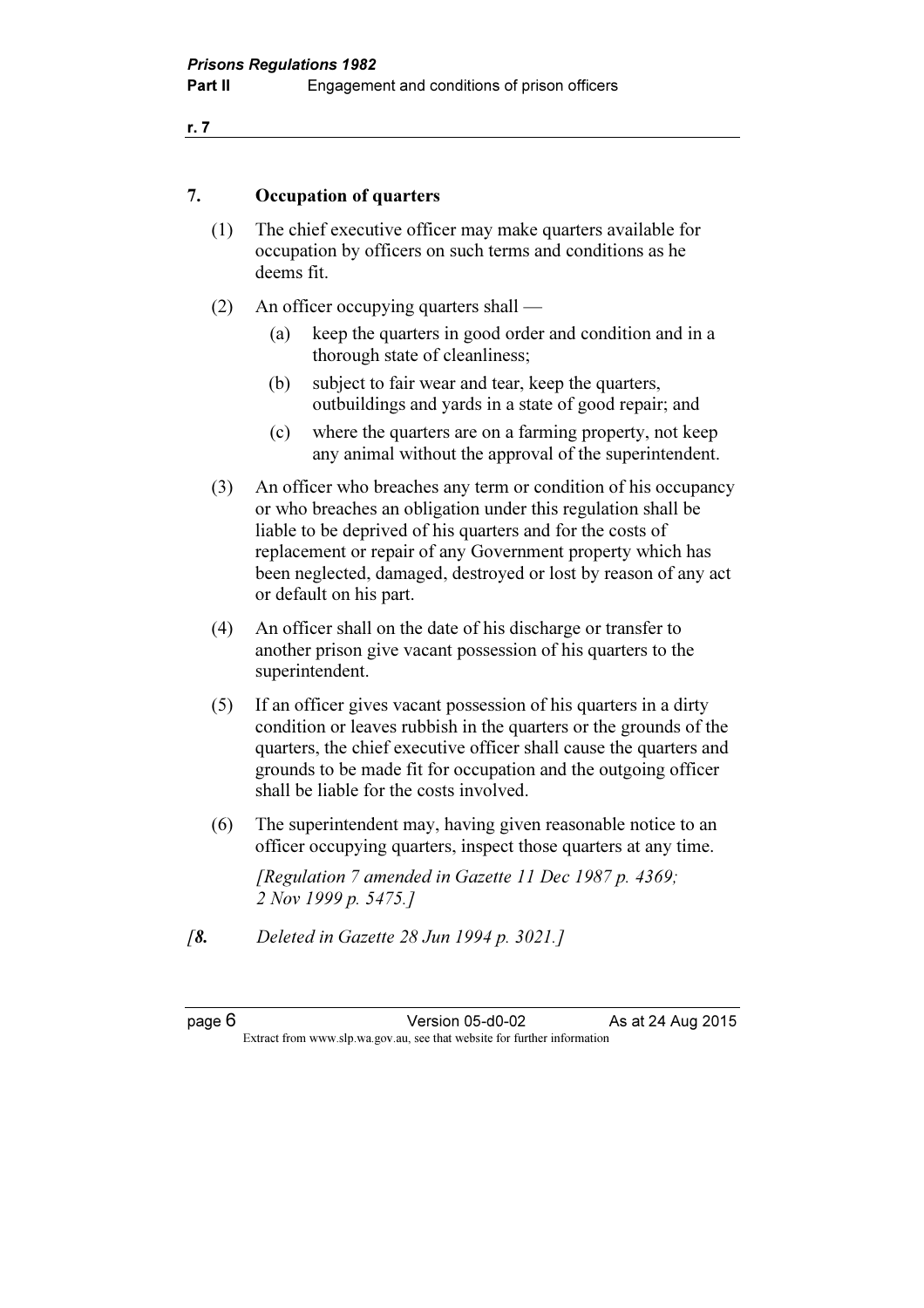#### 9. Requirements as to uniforms

- (1) The chief executive officer may designate the dress and insignia of office or rank to be worn by an officer as his uniform.
- (2) A prison officer shall wear his uniform during his hours of duty and may wear his uniform whilst travelling to or from his residence to his place of duty, but shall not otherwise wear his uniform without the authority of the superintendent.
- (3) A prison officer may wear clothing other than his uniform during his hours of duty only with the authority of the superintendent or when ordered to do so by the superintendent.
- (4) A prison officer
	- (a) shall not permit or allow any other person to wear his uniform or any part thereof; and
	- (b) shall not leave any part of his uniform unattended in a prison except in an area designated for the purpose by the superintendent.
- (5) A uniform issued to a prison officer remains the property of the Department and upon the replacement of the uniform or part thereof, or where a prison officer leaves the prison service for any reason, the officer shall return all badges and buttons and that part of his uniform obtained by him within the preceding 6 months or shall satisfactorily account for its whereabouts and condition, and a prison officer who does not so return or account for his uniform shall be liable to have the value of his uniform deducted from any pay or entitlements due to him.
- (6) A prison officer who is serving the first 3 months of his probationary service may be issued with a uniform which is not new issue.

 [Regulation 9 amended in Gazette 11 Dec 1987 p. 4369; 2 Nov 1999 p. 5475.]

[**10, 11.** Deleted in Gazette 18 May 2001 p. 2403.]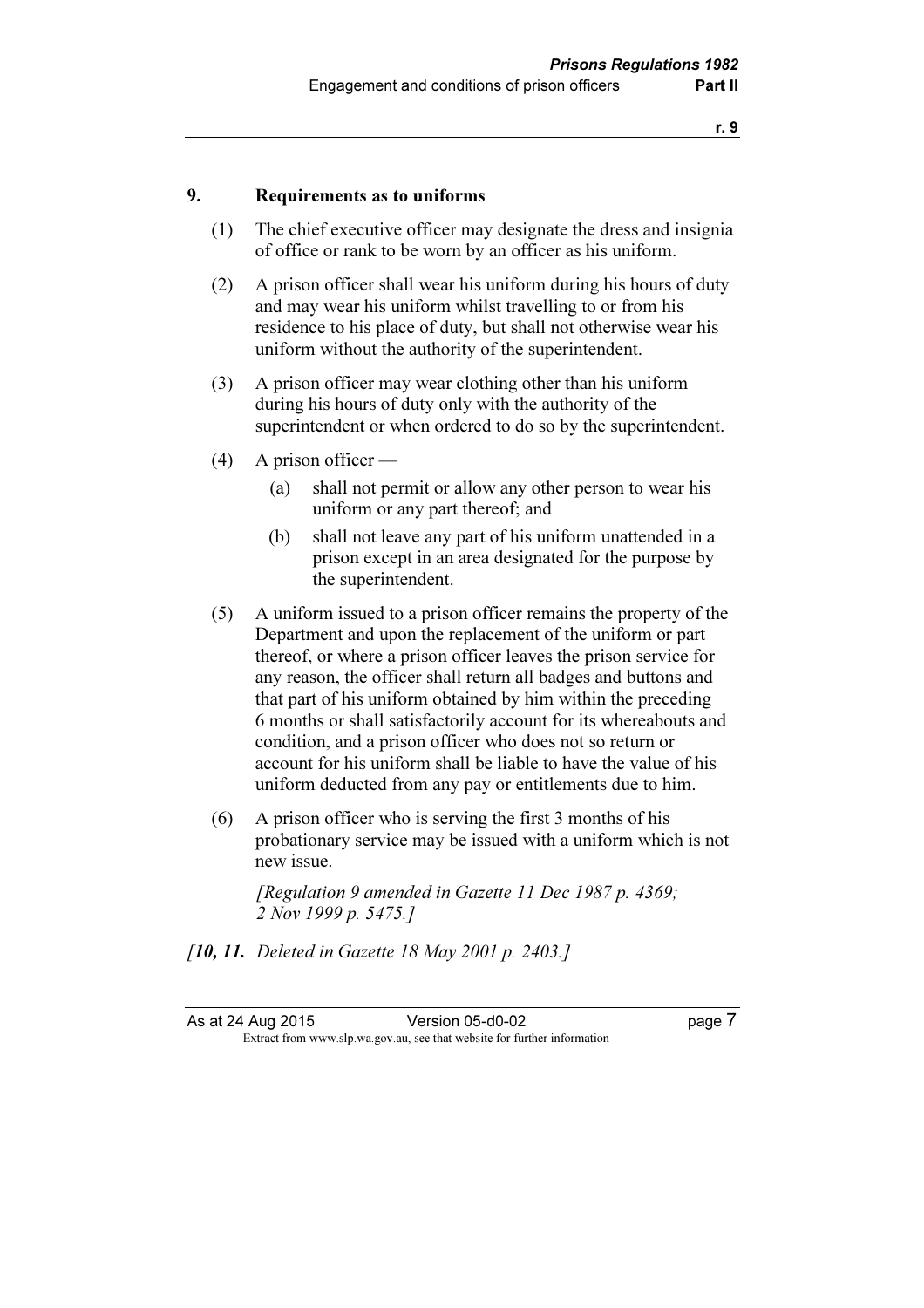r. 12

## Part III — Functions of officers and prison officers

#### 12. Duty on taking charge of prisoners

 A prison officer on taking charge or supervision of any group of prisoners shall count the number of prisoners and shall remain responsible for the charge and supervision of each prisoner in the group until the prisoners are delivered into the charge and supervision of a relieving prison officer or other officer.

#### 13. Duty on escape of prisoner

- (1) A prison officer in charge or having the supervision of any prisoner shall in the event of an escape report the full particulars of the escape forthwith —
	- (a) where the escape has occurred from within a prison, to the superintendent; and
	- (b) where the escape has occurred outside a prison, to the superintendent or to the nearest police station.
- (2) A prison officer who reports an escape to the nearest police station shall, as soon as practicable, make a further report upon the escape to his superintendent.
- (3) Where a prisoner in the charge or under the supervision of a prison officer escapes or prepares or attempts to escape from that charge or supervision, the prison officer (if every other prisoner for whom he is responsible is adequately secured) or any other prison officer, may arrest that prisoner and return him to prison.

#### 14. Duty regarding prisoner absent from prison

 A prison officer in charge or having the supervision of any prisoner absent from a prison shall ensure that the prisoner complies with the provisions, conditions and stipulations of the relevant permit for absence, or order under section 85 of the Act, relating to the prisoner, and shall at all times keep the prisoner under the prison officer's charge or supervision.

page 8 Version 05-d0-02 As at 24 Aug 2015  $\mathbf{F}$  from which we be the website for further information for further information  $\mathbf{F}$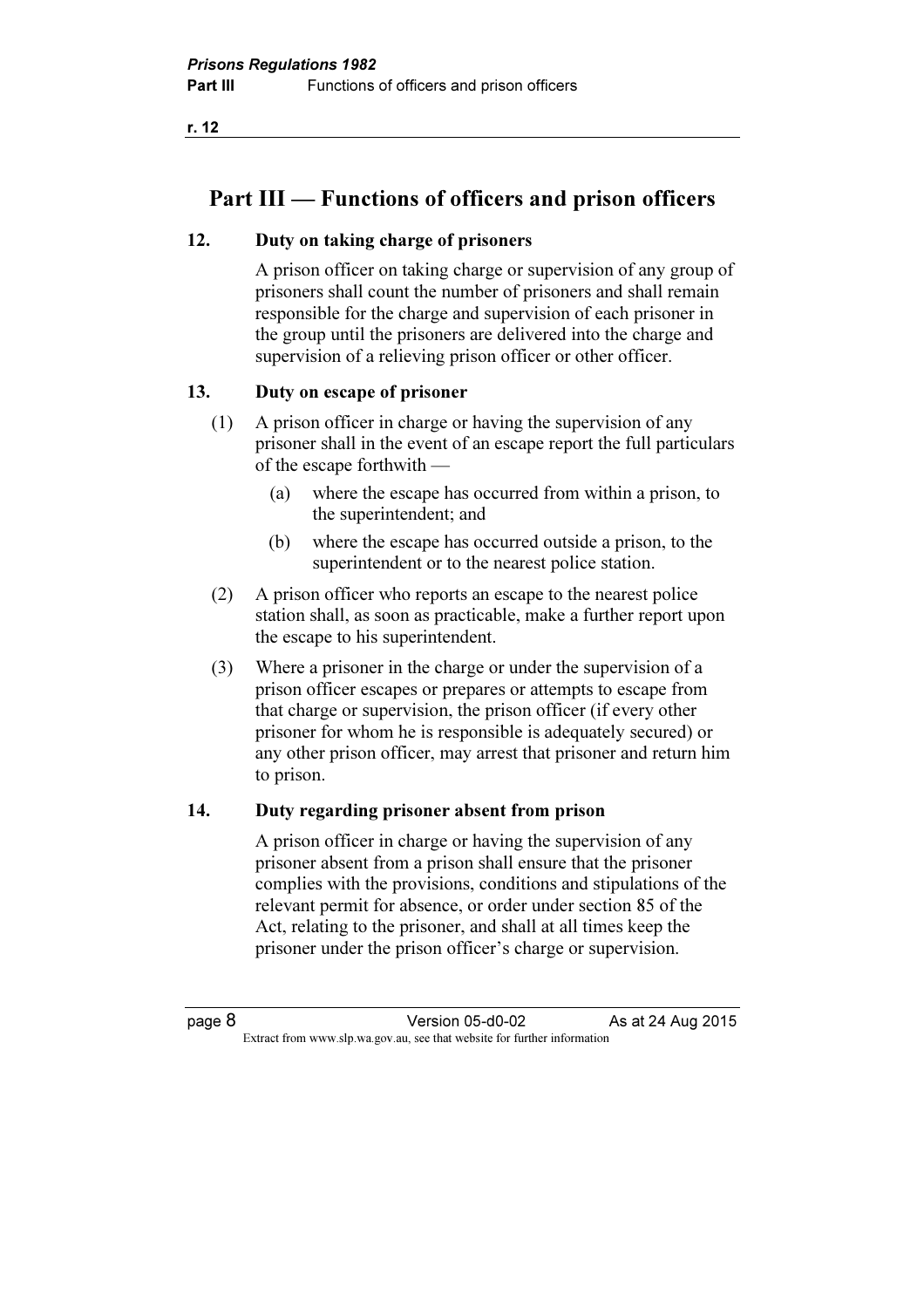[Regulation 14 inserted in Gazette 3 Apr 2007 p. 1494.]

#### 15. Duty to warn loiterers

 A prison officer shall promptly request any person apparently loitering in the vicinity of a prison or in the vicinity of any prisoner to move away and shall warn such person of the consequences of the disobedience of his request before acting under section 52(6) of the Act.

#### 16. Duty to prevent interference with prisoners

 A prison officer shall not allow any unauthorised person to interfere in any way with any prisoner in his charge or under his supervision, or to communicate with, or give or pass anything to, a prisoner.

#### 17. Duties as to keys and security procedures

 An officer who in the course of his duty is entrusted with any key or other locking or unlocking device or mechanism or who is familiar with any security process or procedure —

- (a) shall not remove any such item from the prison or make known any such process or procedure to any person without the prior authority of the superintendent;
- (b) shall not part with the possession of or leave any such item unattended or lying about; and
- (c) shall, when leaving the prison or on the completion of his duty, unless security procedures require otherwise, deliver such item to the officer authorised to receive them and unless he has made such delivery, he shall not be permitted to leave the prison without the permission of the superintendent.

#### 18. Miscellaneous duties

(1) It is the responsibility of a prison officer when he is on duty —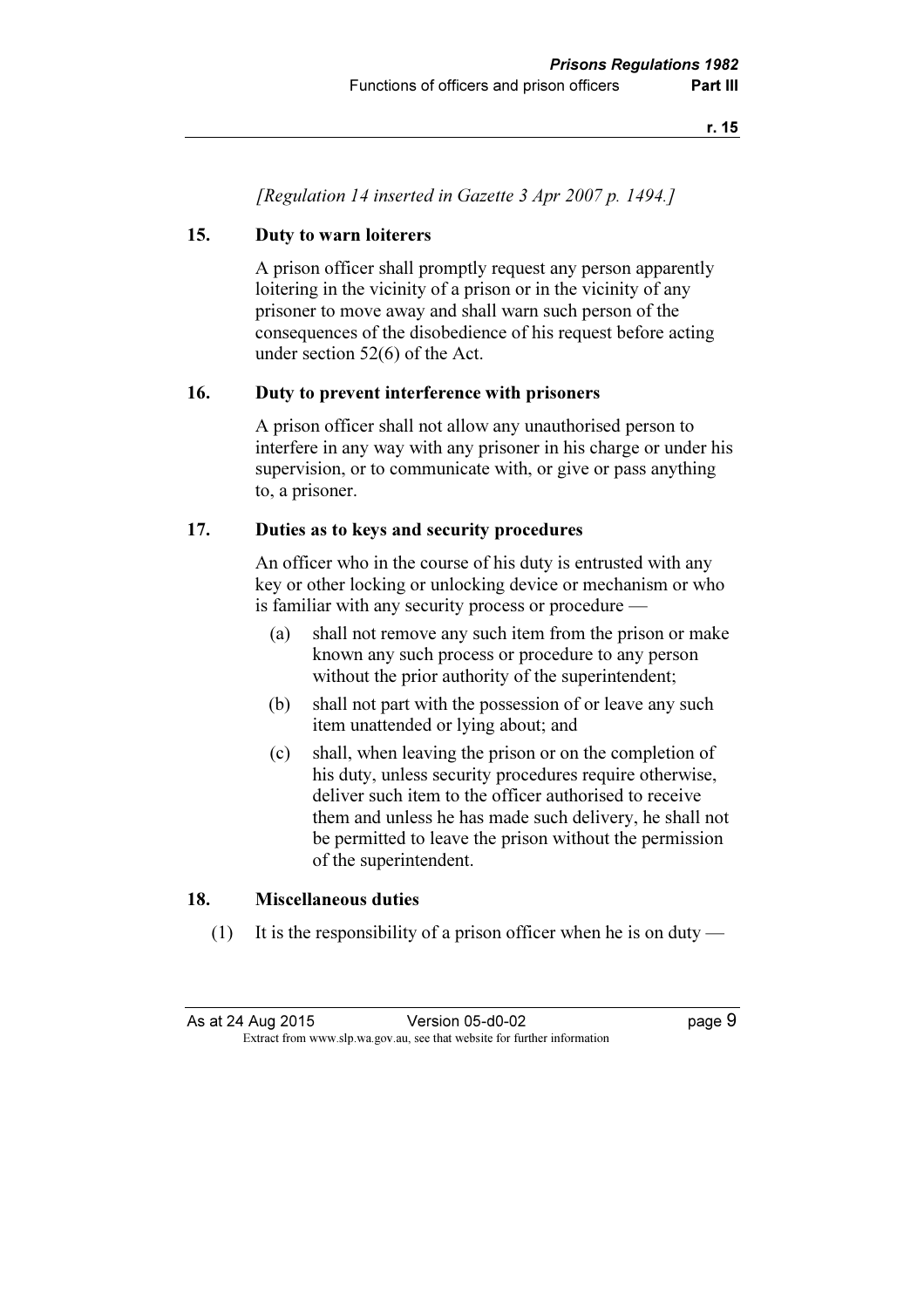- (a) to examine all locks, bolts, keys, and other locking or unlocking devices or mechanisms in his area of duty and to report thereon to his superior officer; and
- (b) to know the number of prisoners who are in his charge or under his supervision at any time.
- (2) In addition to his ordinary duties a prison officer may be required to perform such duties as the exigencies of the department require.

 [Regulation 18 amended in Gazette 11 Dec 1987 p. 4369; 3 Apr 2007 p. 1494.]

#### 19. Officer not to receive visitors

 An officer shall not receive any visitor at the prison when on duty without the permission of the superintendent.

#### 20. Restriction on entering prison or leaving area of duty

- (1) An officer who is not on duty shall not enter a prison without the permission of the superintendent.
- (2) A prison officer shall not leave his area of duty within a prison unless authorised to do so, or until relieved by another prison officer.

#### 21. Certificates of good service

- (1) A prison officer shall not accept any address, recommendation or testimonial in connection with his duties, without the prior permission of the chief executive officer.
- (2) The chief executive officer may issue a certificate of good service to a prison officer upon his discharge.

 [Regulation 21 amended in Gazette 11 Dec 1987 p. 4369; 2 Nov 1999 p. 5475.]

page 10 **Version 05-d0-02** As at 24 Aug 2015  $\mathbf{F}$  from which we be the website for further information for further information  $\mathbf{F}$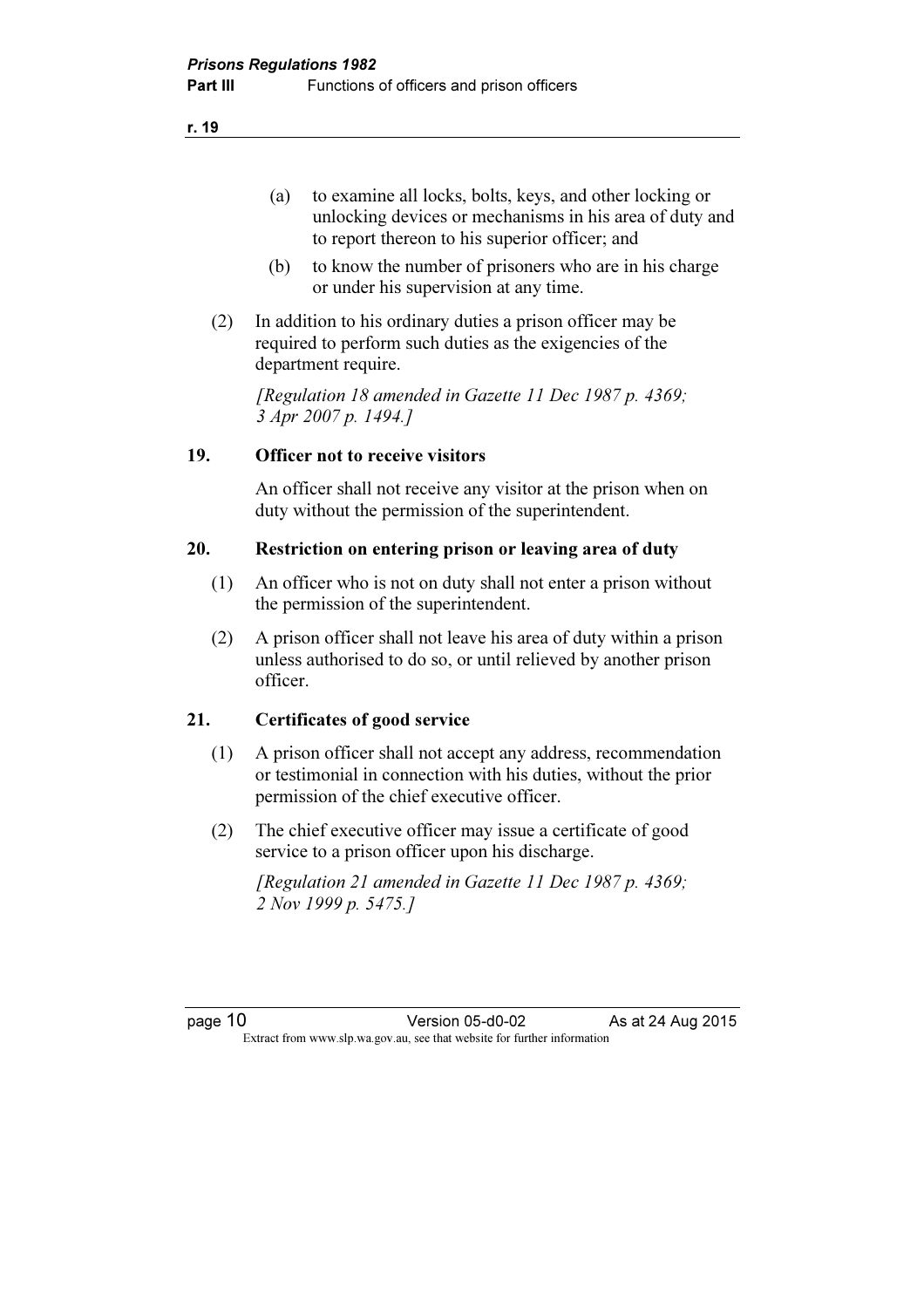#### 22. Restrictions on conduct of prison officers

- (1) Subject to subregulation (2) a prison officer shall not
	- (a) make any comment to any person, either orally or in writing concerning any officer, prison, or prisoner; or
	- (b) use for any purpose information gained by or conveyed to him through his service in the prison service,

 except in connection with the discharge of his duties or with the prior written approval of the superintendent.

- (2) Nothing in subregulation (1) prevents a prison officer from communicating with a union of which he is a member with respect to any matter which affects him and which is an industrial matter within the meaning of the Industrial Relations Act 1979.
- (3) A prison officer shall not
	- (a) apart from his entitlement to pay as a prison officer accept from any prisoner or person any gratuity, fee or reward for or in connection with the performance of his duties; or
	- (b) engage in any trade, profession, business or calling other than that of being a prison officer,

 except with the prior written approval of the chief executive officer.

- (4) Where a prison officer applies for the approval of the chief executive officer for the purposes of subregulation (3)(b) that approval shall not be withheld unless, in the opinion of the chief executive officer, engagement in the trade, profession, business or calling in respect of which that approval is sought would conflict with the performance of the applicant's duties.
- (5) Where approval has been given to a prison officer for the purposes of subregulation (3)(b) and, in the opinion of the chief executive officer, engagement in the trade, profession, business or calling in respect of which that approval was given is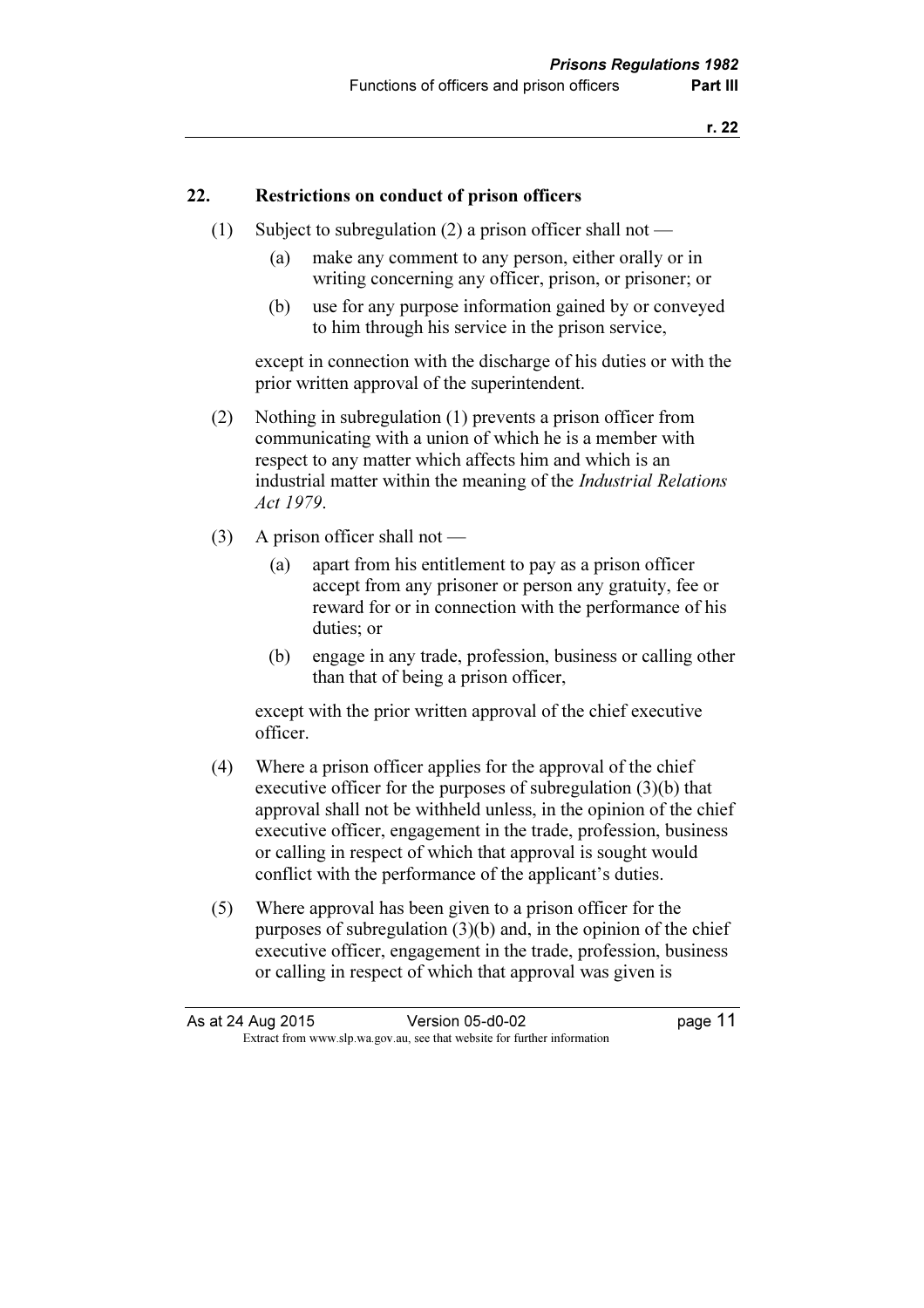conflicting with the performance of the prison officer's duties, the chief executive officer may by notice in writing served on the prison officer withdraw that approval.

 (6) An officer shall not engage in or carry out any pecuniary or other transaction with or on behalf of any prisoner, except in connection with the discharge of his duties or with the prior approval of the superintendent.

 [Regulation 22 amended in Gazette 11 Dec 1987 p. 4369; 2 Nov 1999 p. 5475.]

#### 23. Grievances

- (1) A prison officer having a grievance connected with his duties, office or rank shall state the grievance in writing and submit it to the chief executive officer or the superintendent for his decision.
- (2) Where pursuant to subregulation (1), a prison officer has submitted a grievance to the superintendent the prison officer may, through the superintendent, request the chief executive officer to reconsider the decision made by the superintendent in respect of that grievance and the superintendent shall forward any such request to the chief executive officer for his decision.

 [Regulation 23 amended in Gazette 11 Dec 1987 p. 4369; 2 Nov 1999 p. 5475.]

#### 24. Responsibility when carrying firearms

- (1) A prison officer may be required to undertake training in the use of firearms and ammunition and may thereafter, when on duty, be required to carry firearms and ammunition.
- (2) Firearms and ammunition shall be issued only by an officer so authorised by the superintendent.
- (3) When on duty under arms, a prison officer shall
	- (a) be responsible for firearms and ammunition issued to him;

r. 23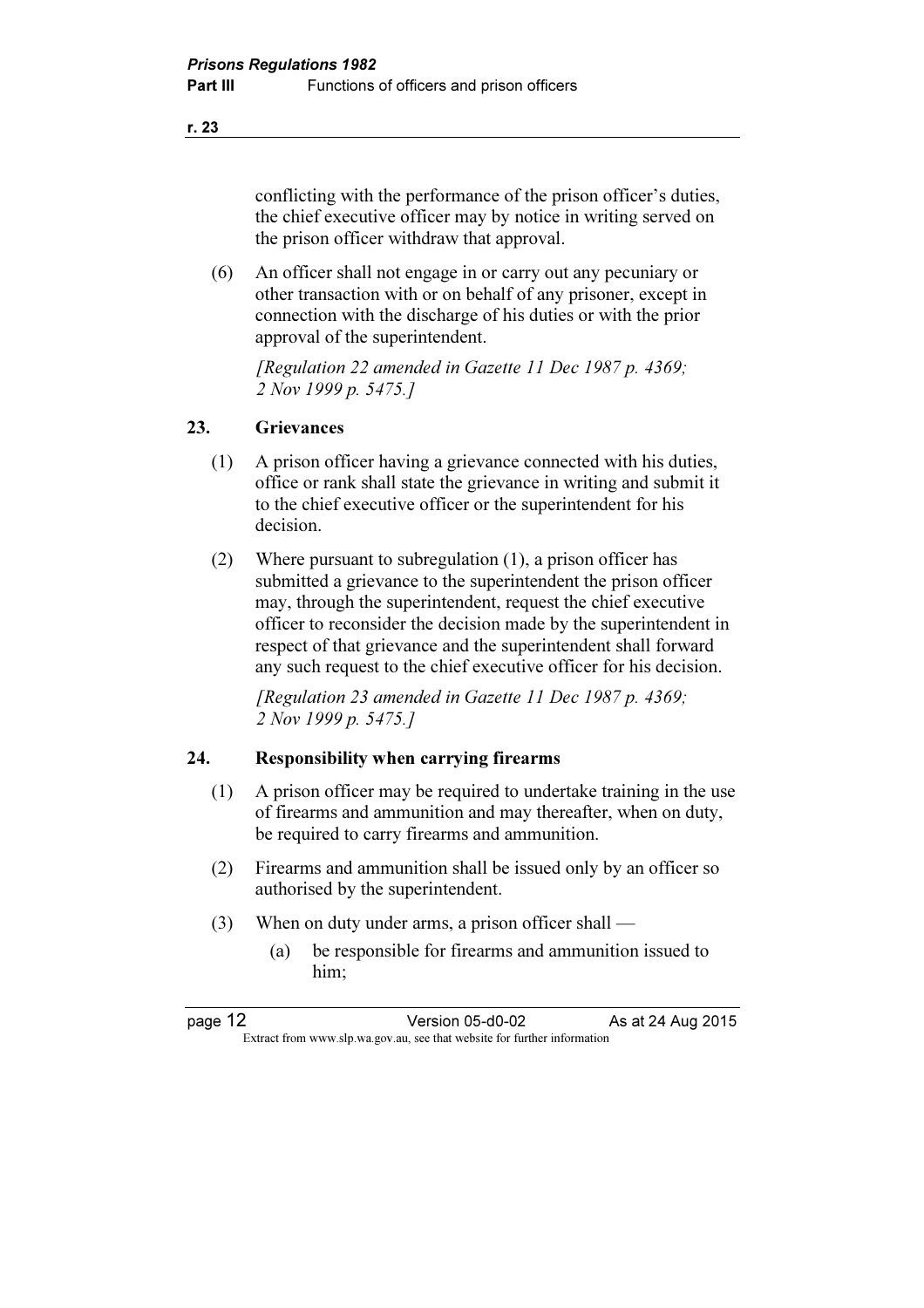- (b) ensure that the firearms are properly loaded and that he is carrying the appropriate ammunition for those firearms;
- (c) handle those firearms and that ammunition so that no accident may occur;
- (d) report to his superior officer forthwith if he has any reason to doubt the serviceability of the firearms;
- (e) remain alert and vigilant at his post;
- (f) immediately he observes any irregularity in the routine of the prison which may jeopardise the security of the prison, report such irregularity to the superintendent or his superior officer or make his report to the nearest officer with whom he can communicate and that officer shall forthwith inform the superintendent of the report made to him; and
- (g) report to his superior officer forthwith any discharge of the firearms or loss or damage of ammunition.
- (4) When on duty under arms, a prison officer shall not
	- (a) deface the firearms;
	- (b) make any alteration to the firearms without the authority of the superintendent; or
	- (c) permit any prisoner to approach within 10 metres of him.

#### 25. Procedure before the use of firearms

- (1) Before using a firearm against a prisoner or other person, a prison officer shall, where it is practicable in the circumstances to do so  $-$ 
	- (a) order the prisoner or person to halt;
	- (b) if the prisoner or person so ordered refuses or neglects to halt, the prison officer shall immediately call aloud "halt or I'll fire" or words to similar effect.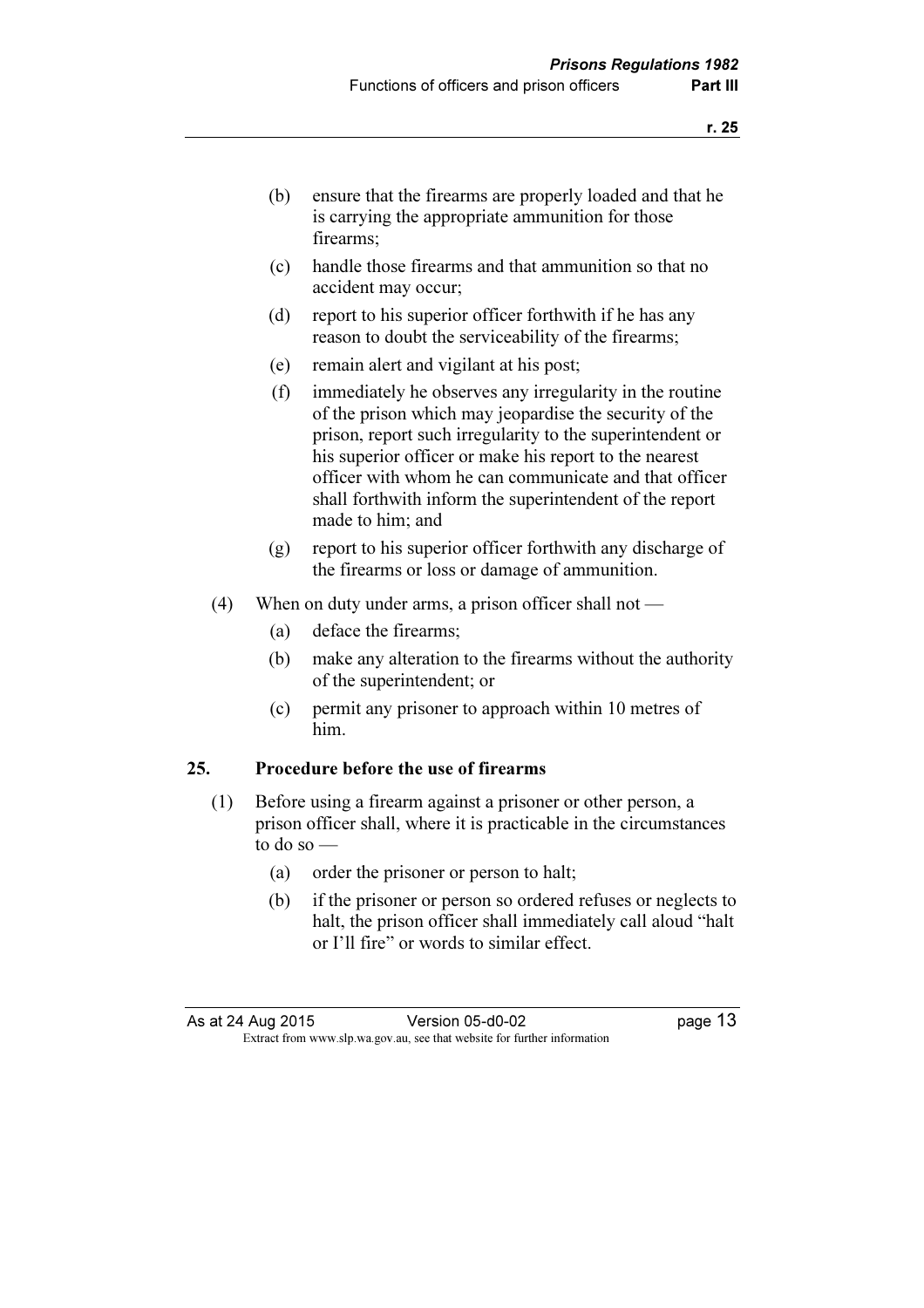- (2) Before using a firearm against a prisoner or other person, a prison officer may, where it is practicable in the circumstances to do so, fire a warning shot.
- (3) In exercising his discretion whether to use or to continue to use a firearm, a prison officer shall have regard to the risk, in the immediate circumstances, of injury which the use of fire power would impose upon any person other than the prisoner or person against whom fire power may be used.

[Regulation 25 amended in Gazette 24 Dec 1982 p. 4907.]

page 14 Version 05-d0-02 As at 24 Aug 2015 Extract from www.slp.wa.gov.au, see that website for further information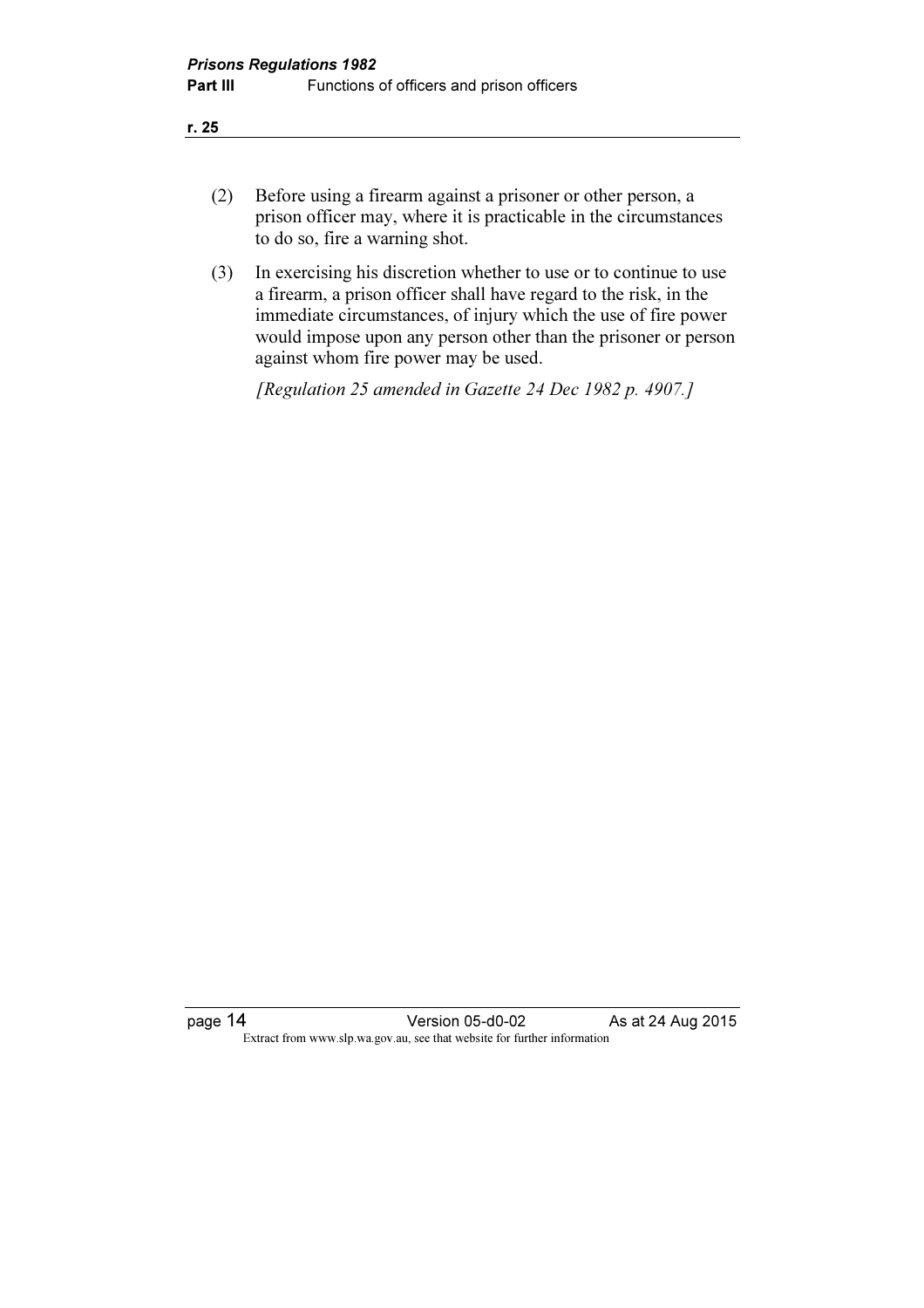### Part IIIA — Alcohol and drug related aggravated prison offences

[Heading inserted in Gazette 7 Apr 2000 p. 1820.]

#### 26. Terms used in this Part

In this Part —

aggravated alcohol offence means an aggravated prison offence under section 70(f) of the Act;

aggravated drug offence means an aggravated prison offence under section 70(d) or (e) of the Act;

sweat patch means an adhesive patch attached to the body of a prisoner for the taking of a sample of sweat from the prisoner.

[Regulation 26 inserted in Gazette  $7$  Apr 2000 p. 1820; amended in Gazette 3 Apr 2007 p. 1494.]

#### 26A. Prison officer who suspects aggravated drug or alcohol offence to inform superintendent

 A prison officer who has reasonable grounds for suspecting that a prisoner has committed an aggravated drug offence or an aggravated alcohol offence shall inform the superintendent.

[Regulation 26A inserted in Gazette 7 Apr 2000 p. 1820.]

#### 26B. Superintendent may direct that samples are to be taken

- (1) The superintendent may direct a prison officer to take a sample at random of —
	- (a) the blood, saliva, sweat or urine of prisoners to determine whether an aggravated drug offence or an aggravated alcohol offence has been committed by any prisoner; or
	- (b) the breath of prisoners to determine whether an aggravated alcohol offence has been committed by any prisoner.

As at 24 Aug 2015 Version 05-d0-02 page 15  $\mathbf{F}$  from which we be the website for further information for further information  $\mathbf{F}$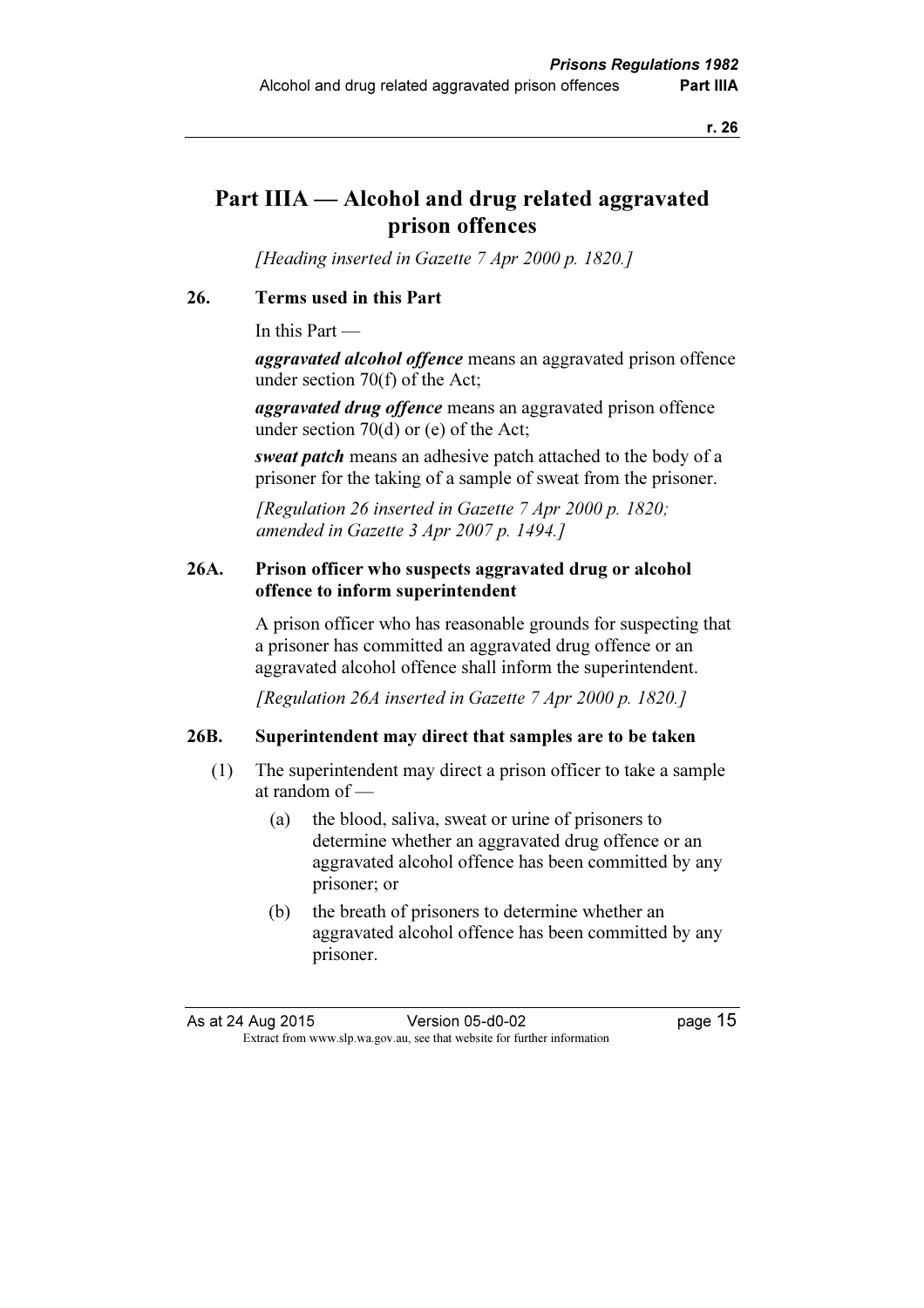r. 26C

| (2)     | The superintendent may direct a prison officer to take a sample<br>of the blood, saliva, sweat, breath or urine of a prisoner if the<br>superintendent has reasonable grounds for suspecting (from the<br>superintendent's own observations or otherwise) that the<br>prisoner has committed an aggravated drug offence or an<br>aggravated alcohol offence. |                                                                                                                                                                                                                                                                                                                                                                                                                                                                          |  |
|---------|--------------------------------------------------------------------------------------------------------------------------------------------------------------------------------------------------------------------------------------------------------------------------------------------------------------------------------------------------------------|--------------------------------------------------------------------------------------------------------------------------------------------------------------------------------------------------------------------------------------------------------------------------------------------------------------------------------------------------------------------------------------------------------------------------------------------------------------------------|--|
| (3)     |                                                                                                                                                                                                                                                                                                                                                              | This regulation is subject to regulation 26C.                                                                                                                                                                                                                                                                                                                                                                                                                            |  |
|         |                                                                                                                                                                                                                                                                                                                                                              | [Regulation 26B inserted in Gazette $7$ Apr 2000 p. 1820.]                                                                                                                                                                                                                                                                                                                                                                                                               |  |
| 26C.    |                                                                                                                                                                                                                                                                                                                                                              | How samples of blood, breath and sweat are to be taken                                                                                                                                                                                                                                                                                                                                                                                                                   |  |
| (1)     | (a)<br>(b)                                                                                                                                                                                                                                                                                                                                                   | A sample of the blood of a prisoner shall be taken —<br>with a sterile syringe and discharged into a sterile<br>container; and<br>by a medical officer or an officer who is a nurse, as<br>defined in the <i>Nurses Act 1992</i> <sup>2</sup> .                                                                                                                                                                                                                          |  |
| (2)     | (a)<br>(b)                                                                                                                                                                                                                                                                                                                                                   | A sample of the breath of a prisoner shall be taken —<br>by means of apparatus of a type approved for that<br>purpose; and<br>by an officer who has been approved to use that<br>apparatus.                                                                                                                                                                                                                                                                              |  |
| (3)     | (a)<br>(b)                                                                                                                                                                                                                                                                                                                                                   | A sample of the sweat of a prisoner shall be taken<br>by means of a sweat patch, of a type approved for that<br>purpose, attached to the prisoner for not more than<br>7 days; and<br>by a prison officer or other approved person who has<br>successfully completed approved training as to the<br>application and removal of sweat patches.<br>[Regulation 26C inserted in Gazette 7 Apr 2000 p. 1821;<br>amended in Gazette 12 Apr 2001 p. 2099; 3 Apr 2007 p. 1495.] |  |
| page 16 |                                                                                                                                                                                                                                                                                                                                                              | Version 05-d0-02<br>As at 24 Aug 2015<br>Extract from www.slp.wa.gov.au, see that website for further information                                                                                                                                                                                                                                                                                                                                                        |  |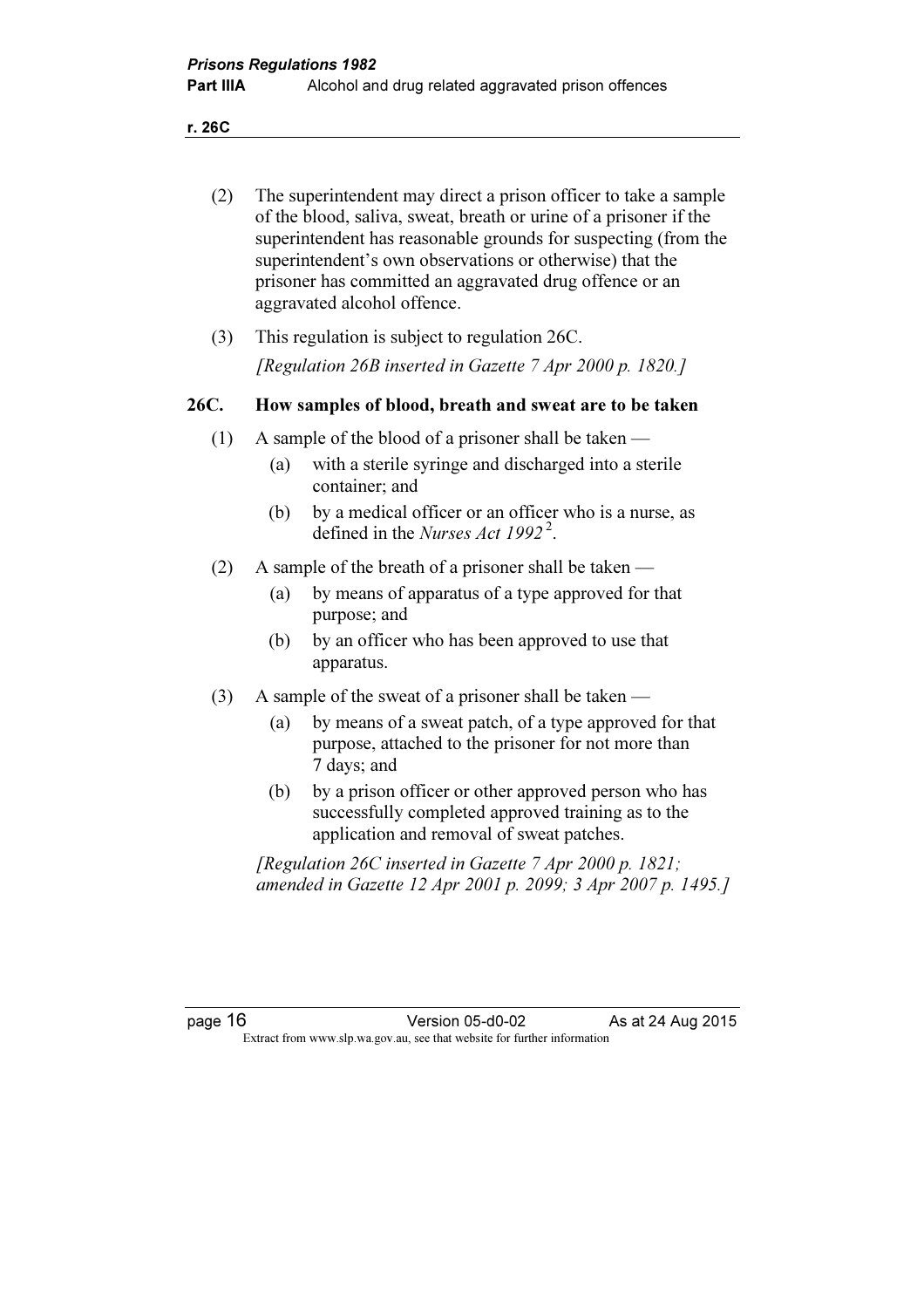#### 26D. Prisoner may be required to provide body sample

Subject to regulation 26C, a prison officer —

- (a) may require a prisoner to provide a sample of the prisoner's breath, in accordance with the directions of the prison officer, if that officer has reasonable grounds for suspecting that the prisoner has committed an aggravated alcohol offence; and
- (b) shall require a prisoner to provide a sample of the prisoner's blood, saliva, sweat, breath or urine if directed to do so by the superintendent under regulation 26B.

[Regulation 26D inserted in Gazette 7 Apr 2000 p. 1821.]

#### 26E. Prisoner to submit to having sample taken when requested to do so

- (1) A prisoner who is required to provide a sample under regulation 26D shall —
	- (a) submit himself for the purpose of having the body sample taken; and
	- (b) cooperate fully in providing the sample.
- (2) A prisoner required to provide a body sample of sweat under regulation 26D(b) shall be taken not to have complied with subregulation (1) if the sweat patch being used to take the sample has been removed or interfered with, unless —
	- (a) the removal or interference was carried out by a person referred to in regulation 26C(3)(b); or
	- (b) the prisoner proves that
		- (i) the removal or interference was carried out against the prisoner's wishes; and
		- (ii) the prisoner promptly reported the removal or interference to a prison officer.

[Regulation 26E inserted in Gazette 7 Apr 2000 p. 1821-2.]

As at 24 Aug 2015 Version 05-d0-02 page 17  $\mathbf{F}$  from which we be the website for further information for further information  $\mathbf{F}$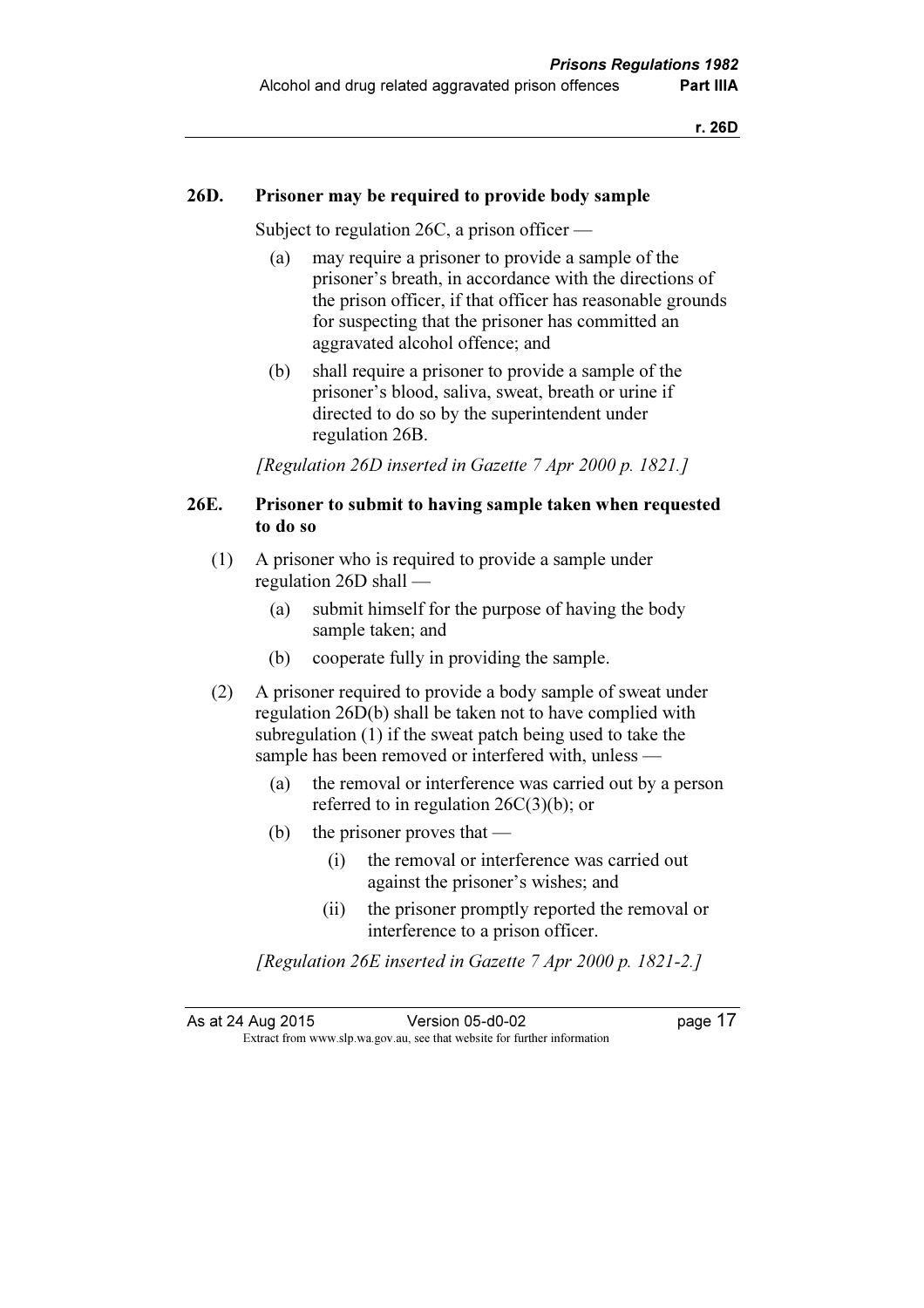r. 26F

#### 26F. Medical attention may be required

 On receiving information under regulation 26A regarding a prisoner, the superintendent may request a medical officer to assess the prisoner to determine whether the prisoner requires medical attention.

 [Regulation 26F inserted in Gazette 7 Apr 2000 p. 1822; amended in Gazette 12 Apr 2001 p. 2099.]

#### 26G. Other samples may be taken for analysis

 A prison officer may take for the purpose of analysis, a sample of any drug, alcohol, glue containing toluene, or other intoxicating substances found in the possession of a prisoner and not lawfully issued to him.

[Regulation 26G inserted in Gazette 7 Apr 2000 p. 1822.]

#### 26H. Samples to be sealed, labelled and delivered to approved analysis agent

- (1) A prison officer who required a sample to be taken from a prisoner under regulation 26D shall ensure that the sample is sealed in a container marked or labelled in the presence of the prisoner and the prison officer with —
	- (a) the name of the prisoner;
	- (b) the type of the sample;
	- (c) the name of the prison officer, or other person authorised under regulation  $26C(1)(b)$ ,  $(2)(b)$  or  $(3)(b)$ who took the sample; and
	- (d) the time and date that the sample was taken.
- (2) The superintendent shall authorise the delivery of a sample taken under this Part to the approved analysis agent.

[Regulation 26H inserted in Gazette 7 Apr 2000 p. 1822.]

page 18 **Version 05-d0-02** As at 24 Aug 2015  $\mathbf{F}$  from which we be the website for further information for further information  $\mathbf{F}$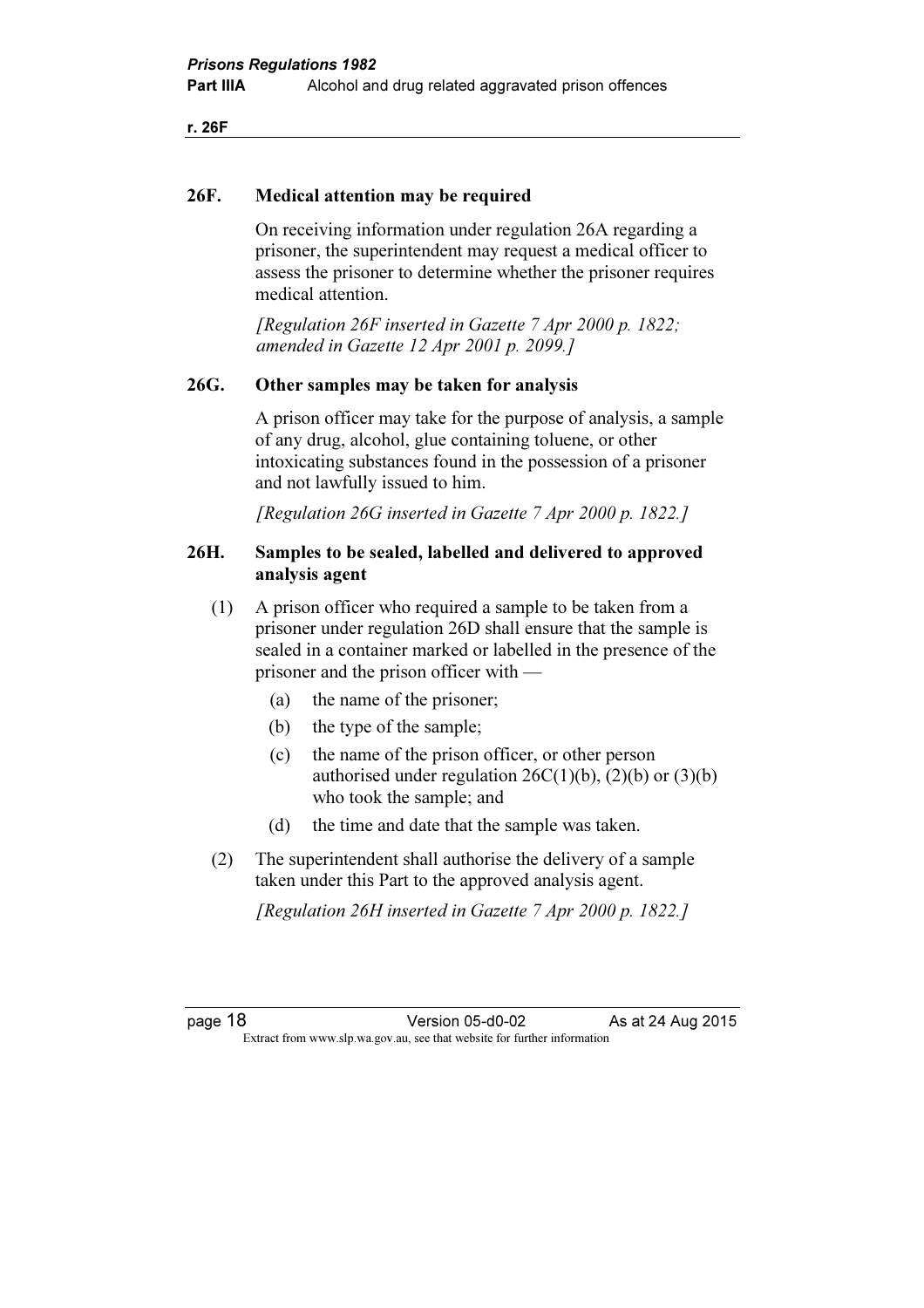#### 27. Analyst to give certificate

- (1) Upon completion of an analysis by the relevant approved analysis agent the analyst shall make a certificate in the form of Form 1 of the Schedule and shall forward that certificate to the superintendent of the prison in which the prisoner is in custody.
- (2) The superintendent shall cause a copy of the certificate referred to in subregulation (1) to be served upon the prisoner from whom the sample was taken or obtained.
- (3) For the purposes of these regulations, an analyst is a person appointed as an analyst under the Health Act 1911 and employed by an approved analysis agent.

 [Regulation 27 amended in Gazette 24 Dec 1982 p. 4907; 9 Aug 1991 p. 4113; 13 Sep 1996 p. 4569; 7 Apr 2000 p. 1822-3.]

#### 28. Admissibility of analyst's certificate

 The certificate referred to in regulation 27 shall be admissible in evidence against a prisoner charged with a prison offence and shall be *prima facie* evidence of the matters certified in the certificate.

#### 28A. Approval of analysis agent

- (1) The chief executive officer shall, in respect of each type of body sample authorised to be taken under this Part, approve an organisation as the organisation whose employees are to carry out analysis of samples of that type.
- (2) The chief executive officer may, at any time, cancel the approval of an organisation and approve another organisation under subregulation (1).
- (3) If at any time no organisation is approved under subregulation (1) in respect of a type of body sample, the Chemistry Centre (WA) shall be taken to be the relevant approved analysis agent.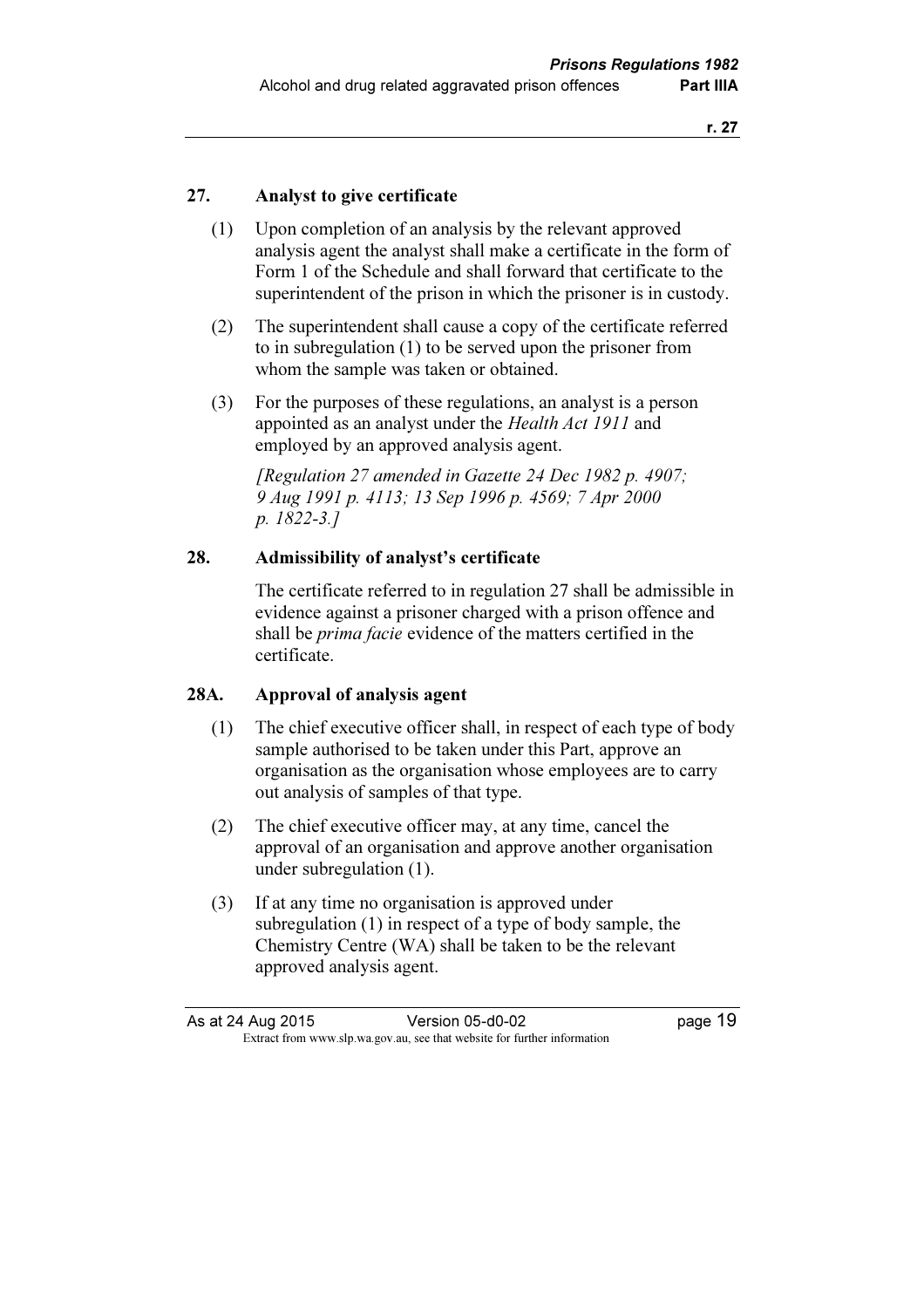- (4) If a sample has been delivered, under this Part, to an organisation which was, at the time of delivery, the relevant approved analysis agent —
	- (a) that organisation shall ensure that the analysis of the sample is completed; and
	- (b) the analyst employed by that organisation who carries out the analysis shall make and forward a certificate in accordance with regulation 27(1),

 even if, after delivery of the sample, the approval of the organisation as the relevant approved analysis agent is cancelled.

 [Regulation 28A inserted in Gazette 13 Sep 1996 p. 4570; amended in Gazette 7 Apr 2000 p. 1823; 9 May 2008 p. 1845.]

#### 29. Admissibility of results of breath tests

 The results of a test of a sample of breath taken from a prisoner under this Part shall be admissible in evidence against the prisoner on a charge of a prison offence.

 [Regulation 29 inserted in Gazette 27 Mar 1992 p. 1343; amended in Gazette 7 Apr 2000 p. 1823.]

page 20 Version 05-d0-02 As at 24 Aug 2015<br>Extract from www.slp.wa.gov.au, see that website for further information  $\mathbf{F}$  from which we be the website for further information for further information  $\mathbf{F}$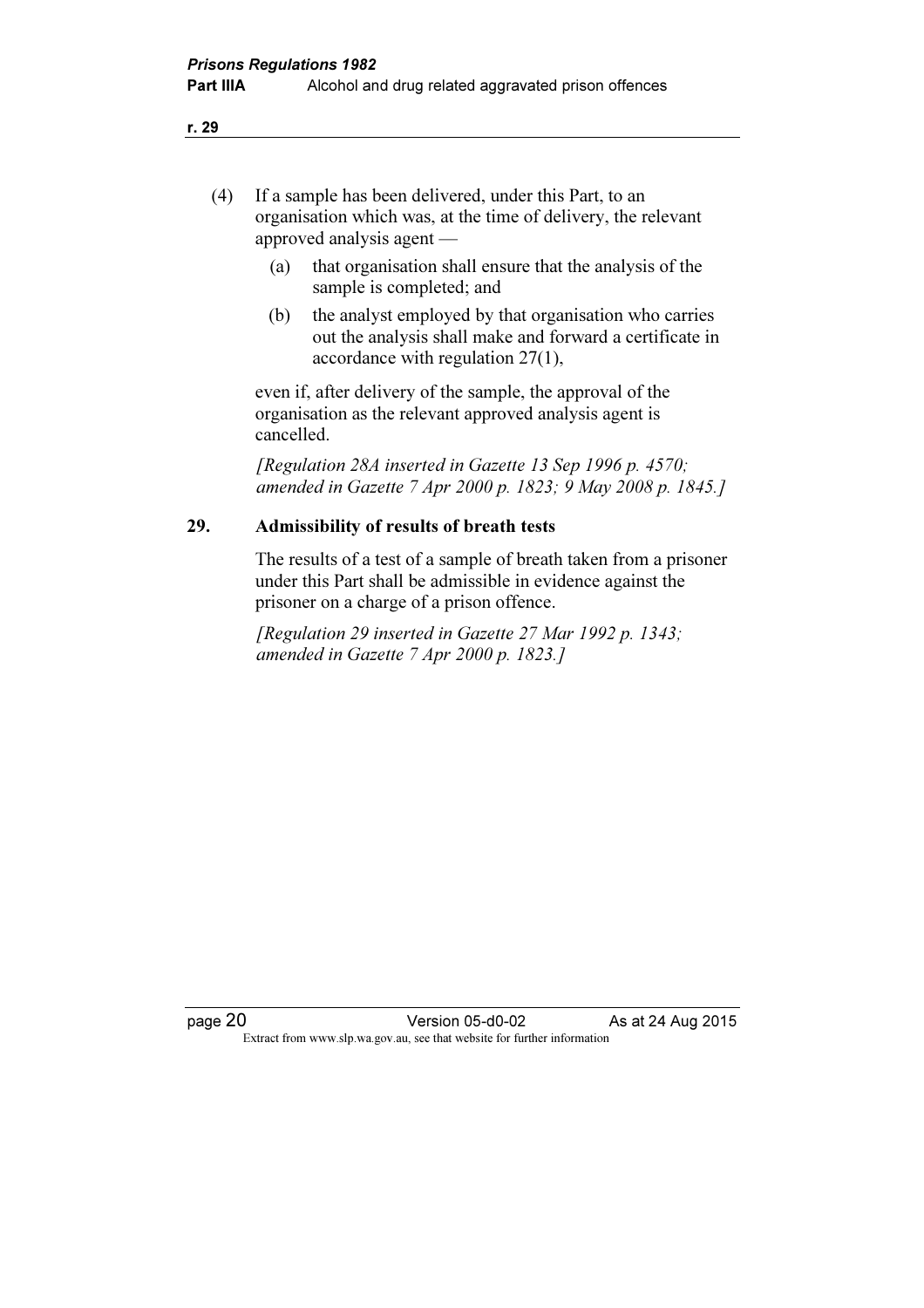### Part IV — Removal of prison officers

[Heading inserted in Gazette 21 Aug 2015 p. 3317.]

#### 30. Terms used

In this Part, unless the contrary intention appears —

*inspection list* means a written list of relevant material gathered by a review officer for the purpose of an investigation under regulation 32B;

*notice* means a notice given under section 102(1) of the Act;

*prison officer* has the same meaning as in Part X Division 3 of the Act;

privilege means —

- (a) a privilege that would attach to a document prepared for the purpose of pending or contemplated legal proceedings or in connection with the obtaining or giving of legal advice; or
- (b) immunity from production of a document or any material where the production would be against the public interest; or
- (c) immunity from production of a document or any material under a written law;

relevant material means any material relevant to any issue identified in a summary of investigation concerning the prison officer referred to in regulation 32A(1);

*removal action* has the meaning given in section 101 of the Act;

review officer means a person appointed under regulation 32A;

submission period has the meaning given in section 102(2) of the Act;

suitability to continue as a prison officer has the meaning given in section 99 of the Act;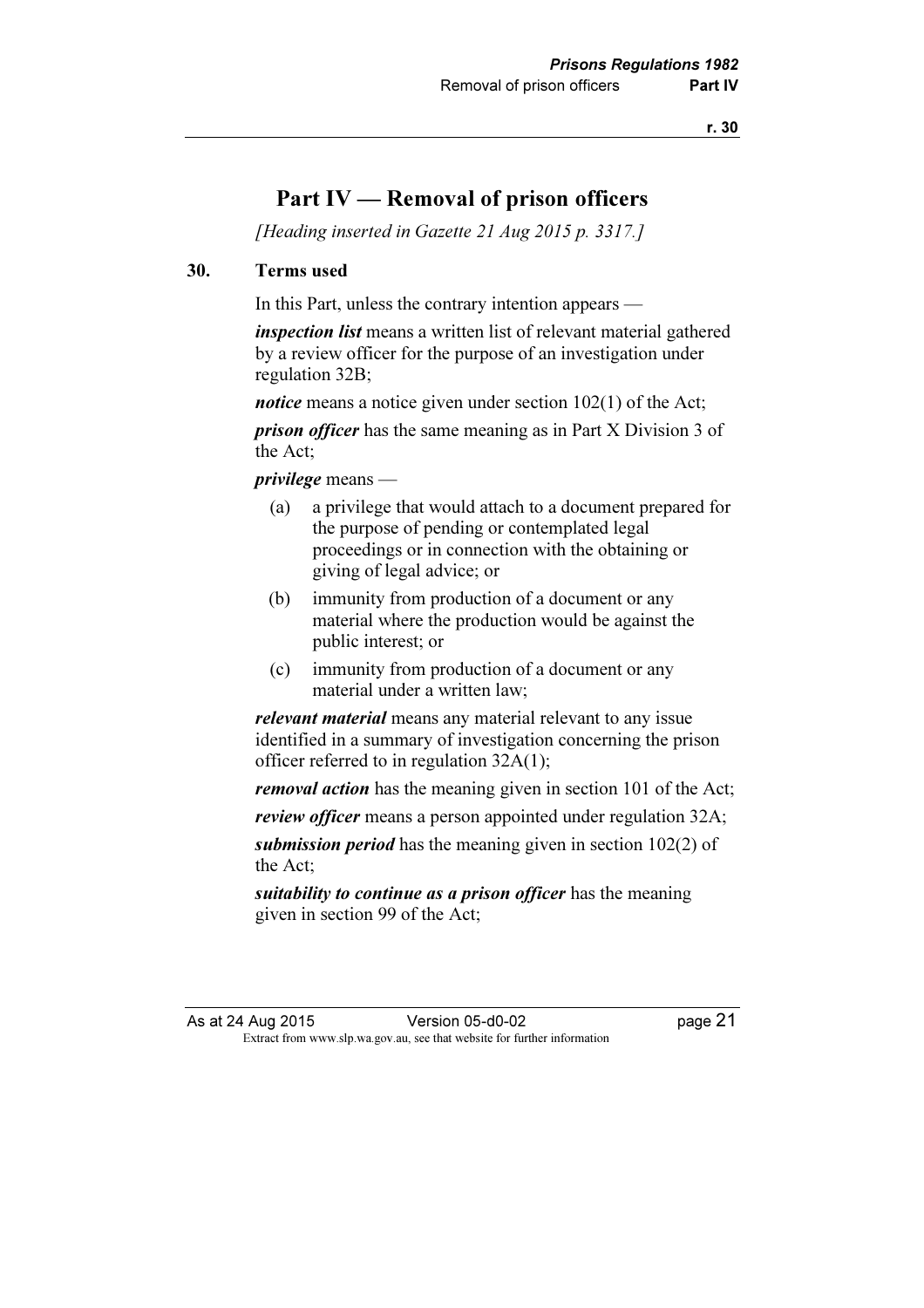r. 31

summary of investigation means a written report that includes reference to relevant material gathered by the review officer for the purpose of an investigation under regulation 32B.

[Regulation 30 inserted in Gazette 21 Aug 2015 p. 3317-18.]

#### 31. Application of this Part

 This Part applies if, under Part X Division 3 of the Act, the chief executive officer —

- (a) is contemplating taking removal action; or
- (b) has decided to take removal action; or
- (c) has taken removal action.

[Regulation 31 inserted in Gazette 21 Aug 2015 p. 3318.]

#### 32A. Appointment of review officer

- (1) If the chief executive officer is contemplating taking removal action in relation to a prison officer, the chief executive officer may appoint a review officer in relation to that prison officer.
- (2) A person must not be appointed as a review officer in relation to a prison officer if that person has been directly involved in —
	- (a) a previous investigation that resulted in information being supplied to the chief executive officer regarding that prison officer's suitability to continue as a prison officer; or
	- (b) a previous investigation of a suspected breach of discipline by that prison officer that resulted in —
		- (i) a decision under the Public Sector Management Act 1994 section 81(1)(a); and
		- (ii) disciplinary action as defined in section 80A of that Act;
- or
	- (c) a previous investigation that resulted in a charge being laid against that prison officer under section 99 of the

page 22 **Version 05-d0-02** As at 24 Aug 2015  $\mathbf{F}$  from which we be the website for further information for further information  $\mathbf{F}$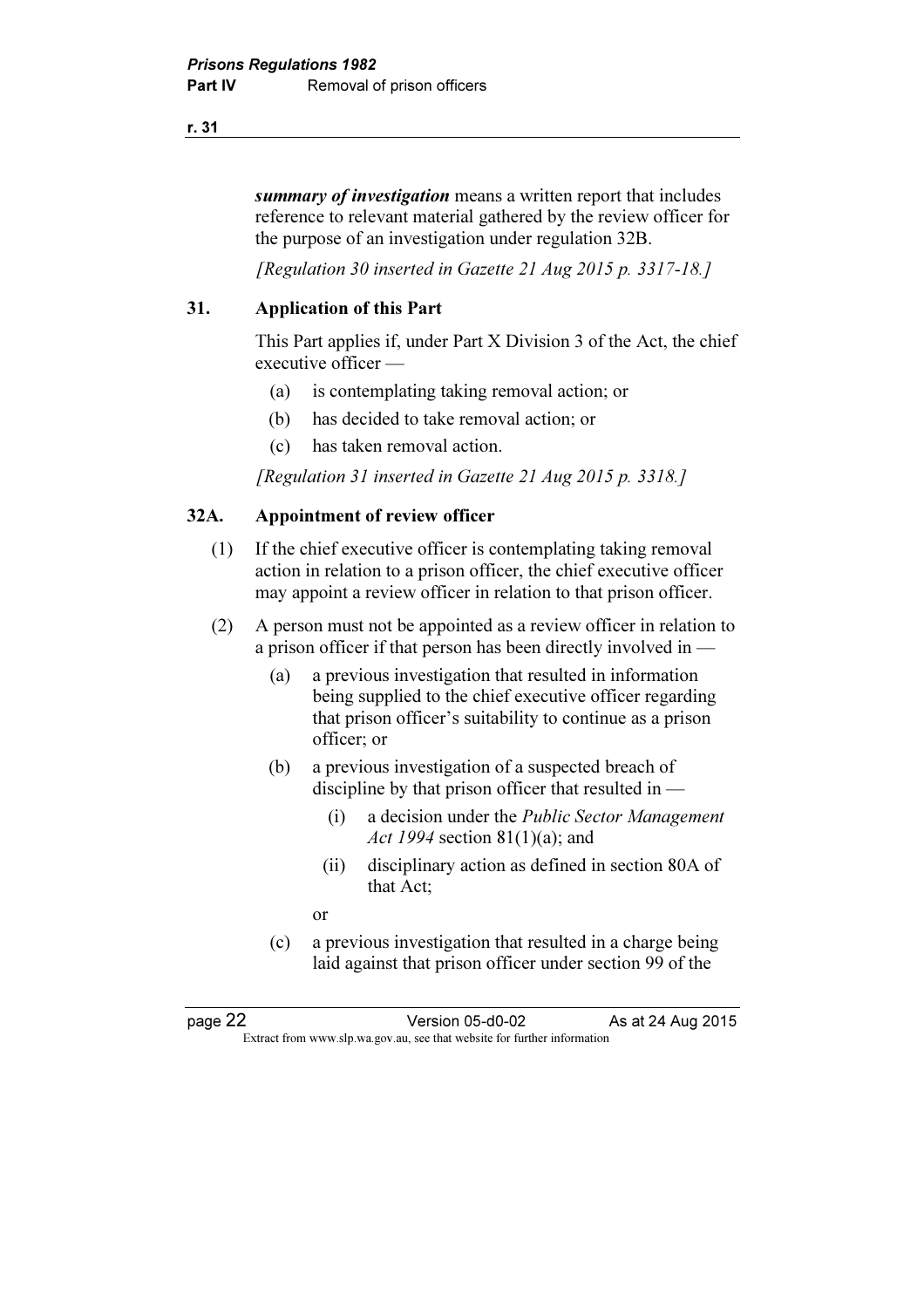Act as in force immediately before the commencement of the Custodial Legislation (Officers Discipline) Amendment Act 2014 section 7; or

 (d) any decision-making relating to an investigation referred to in paragraph (a), (b) or (c).

[Regulation 32A inserted in Gazette 21 Aug 2015 p. 3318-19.]

#### 32B. Role of review officer

- (1) The review officer must conduct an investigation into the prison officer referred to in regulation 32A(1) and prepare —
	- (a) a summary of investigation; and
	- (b) an inspection list.
- (2) The review officer must identify in the inspection list any document in respect of which privilege is claimed and state in that inspection list each ground on which the privilege is claimed.
- (3) The review officer is subject to the direction of the chief executive officer in conducting the investigation and preparing the summary of investigation and inspection list.

[Regulation 32B inserted in Gazette 21 Aug 2015 p. 3319.]

#### 32C. Provision of material to chief executive officer

- (1) When the review officer completes the investigation, the review officer must provide the chief executive officer with —
	- (a) the summary of investigation; and
	- (b) the inspection list; and
	- (c) any material referred to in the inspection list that the review officer considers appropriate.
- (2) Before the chief executive officer decides whether or not to give a notice, the chief executive officer may cause further material, including written reports, to be provided to the chief executive officer.

As at 24 Aug 2015 Version 05-d0-02 page 23  $\mathbf{F}$  from which we be the website for further information for further information  $\mathbf{F}$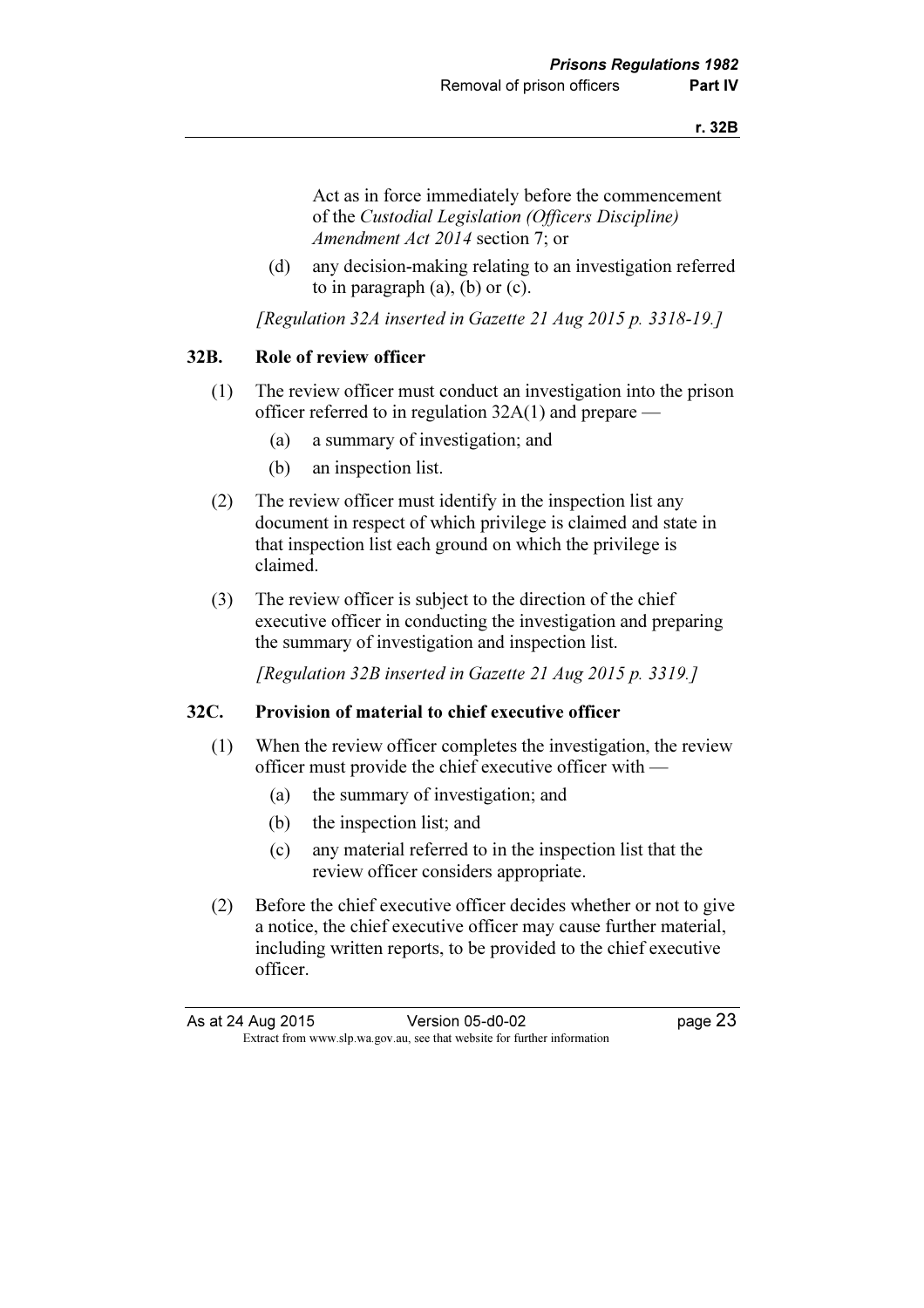- (3) The chief executive officer may direct the review officer to
	- (a) conduct a further investigation in accordance with regulation 32B and subregulation (1); and
	- (b) prepare and submit to the chief executive officer
		- (i) a supplementary summary of investigation; and
		- (ii) a supplementary inspection list.
- (4) The chief executive officer's direction may include a direction as to the matters to be investigated and included in the supplementary summary of investigation.

[Regulation 32C inserted in Gazette 21 Aug 2015 p. 3319-20.]

#### 32D. Notice of loss of confidence

- (1) In addition to the grounds to be set out under section 102(1) of the Act, a notice must —
	- (a) set out the particular conduct or behaviour on which the chief executive officer's loss of confidence is based; and
	- (b) advise the prison officer that during the submission period the prison officer may make written submissions to the chief executive officer in respect of the grounds on which the chief executive officer has lost confidence in the prison officer's suitability to continue as a prison officer.
- (2) When the chief executive officer gives the notice to a prison officer, the chief executive officer must also provide to the prison officer a copy of the following documents relating to the decision to give the notice —
	- (a) any summary of investigation and any supplementary summary of investigation;
	- (b) any inspection list and any supplementary inspection list;
	- (c) any document examined and taken into account in deciding to give the notice.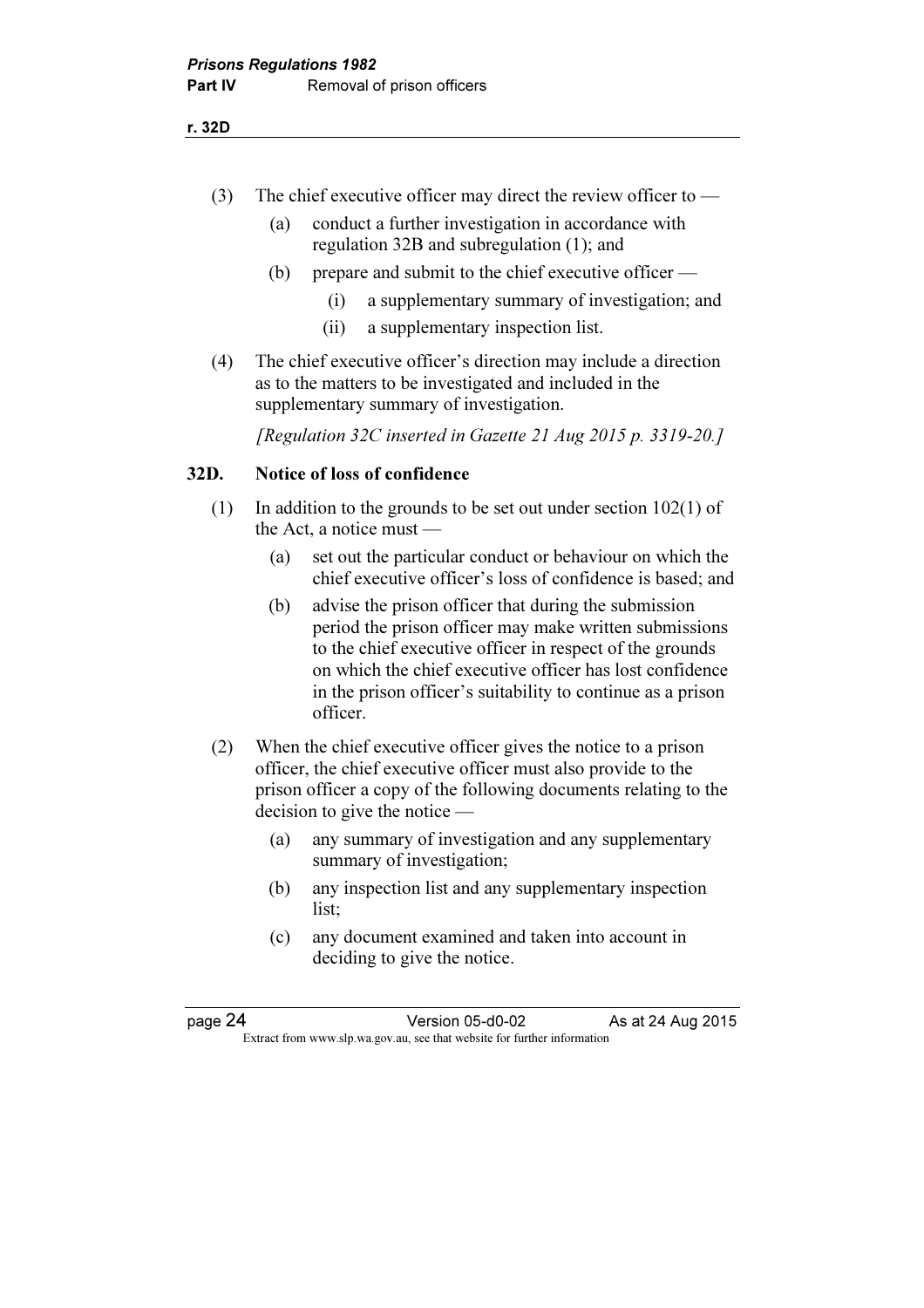- (3) As soon as practicable after the chief executive officer gives the notice to a prison officer, the chief executive officer must make available to the prison officer for inspection any other material examined and taken into account in deciding to give the notice.
- (4) Subregulations (2) and (3) do not apply to any document or material that is privileged.
- (5) If the chief executive officer does not provide the prison officer with a copy of a document or make available to the prison officer for inspection any other material because it is privileged, the chief executive officer must advise the prison officer of each ground on which the document or material is privileged.

[Regulation 32D inserted in Gazette 21 Aug 2015 p. 3320.]

#### 32E. Access to material

- (1) During the submission period the chief executive officer must permit a prison officer who has been given a notice or the prison officer's legal representative to inspect any material referred to in the inspection list or any supplementary inspection list that is not privileged.
- (2) A prison officer who has been given a notice may make a request in writing to the chief executive officer for permission to inspect any material, other than material provided to the prison officer under these regulations, that —
	- (a) the prison officer has seen or created in the course of his or her duties as a prison officer; and
	- (b) is relevant to any issue concerning the prison officer referred to in the notice.
- (3) The request must be made as soon as practicable after, and in any event within 14 days after, the day on which the prison officer was given the notice.
- (4) During the submission period the chief executive officer must as far as practicable permit the prison officer or the prison officer's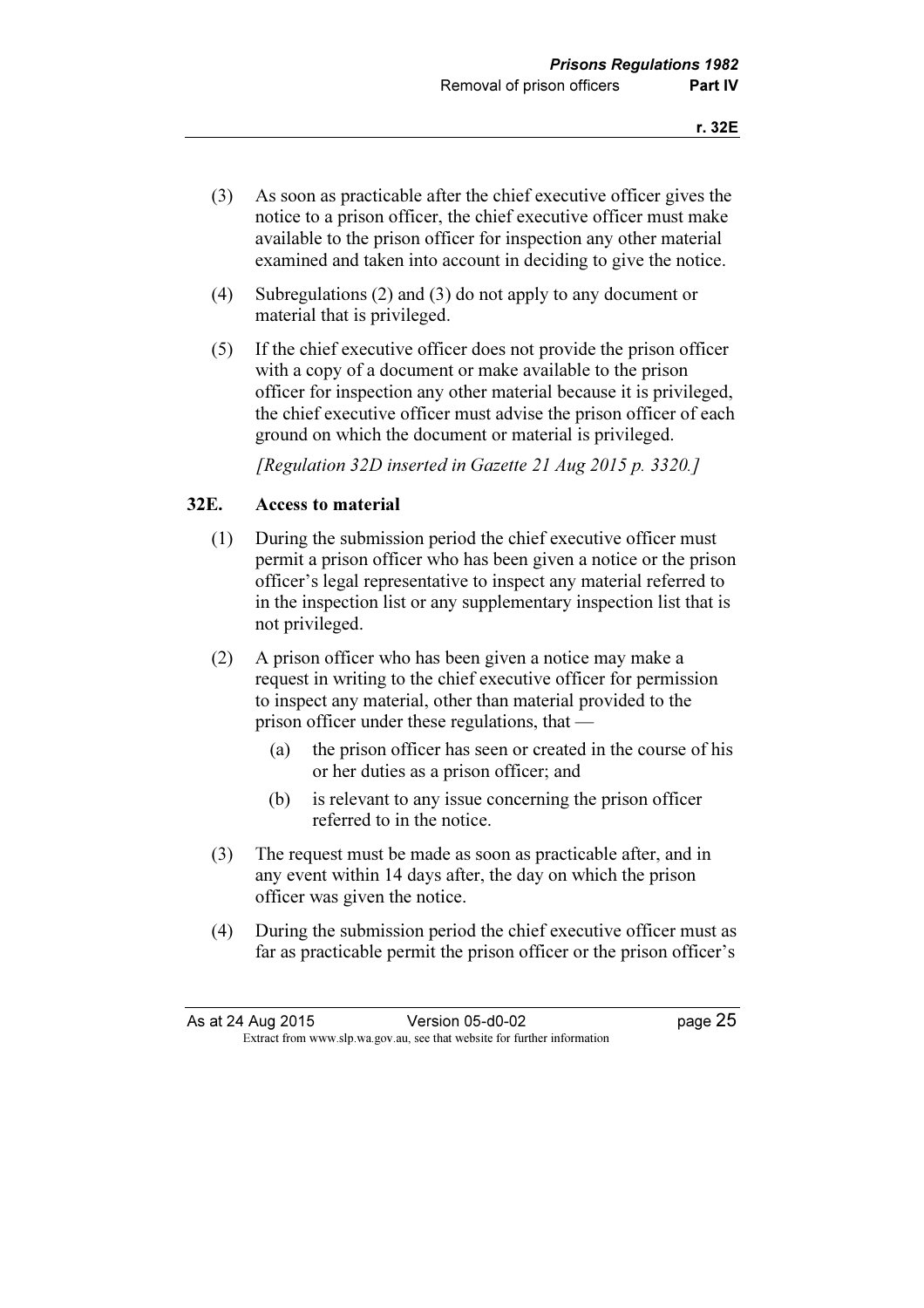r. 32F

legal representative to inspect the material the subject of a request under subregulation (2).

[Regulation 32E inserted in Gazette 21 Aug 2015 p. 3321.]

#### 32F. Chief executive officer's assessment of prison officer's submissions

- (1) If the chief executive officer receives submissions from a prison officer under section 102(2) of the Act, the chief executive officer may cause further material, including written reports, to be provided to the chief executive officer.
- (2) The chief executive officer must where practicable within 21 days, and in any event within 42 days, after the end of the submission period, decide whether or not a period for further investigation or analysis of any submissions of the prison officer is necessary.
- (3) If the chief executive officer decides that a further period for investigation or analysis is required, the chief executive officer must endeavour to cause that investigation or analysis to be completed within 7 weeks after receiving the prison officer's submissions.
- (4) If the further investigation or analysis cannot be completed within the period referred to in subregulation (3), the chief executive officer must give the prison officer a notice stating —
	- (a) the reason for the further investigation or analysis; and
	- (b) the time period required to complete the further investigation or analysis; and
	- (c) the reason for the need for that time period.
- (5) Despite deciding under section 102(3)(a) of the Act not to take removal action, the chief executive officer may decide that the prison officer's performance or conduct warrants other action being taken in relation to the prison officer under the Act or these regulations.

page 26 **Version 05-d0-02** As at 24 Aug 2015  $\mathbf{F}$  from which we be the website for further information for further information  $\mathbf{F}$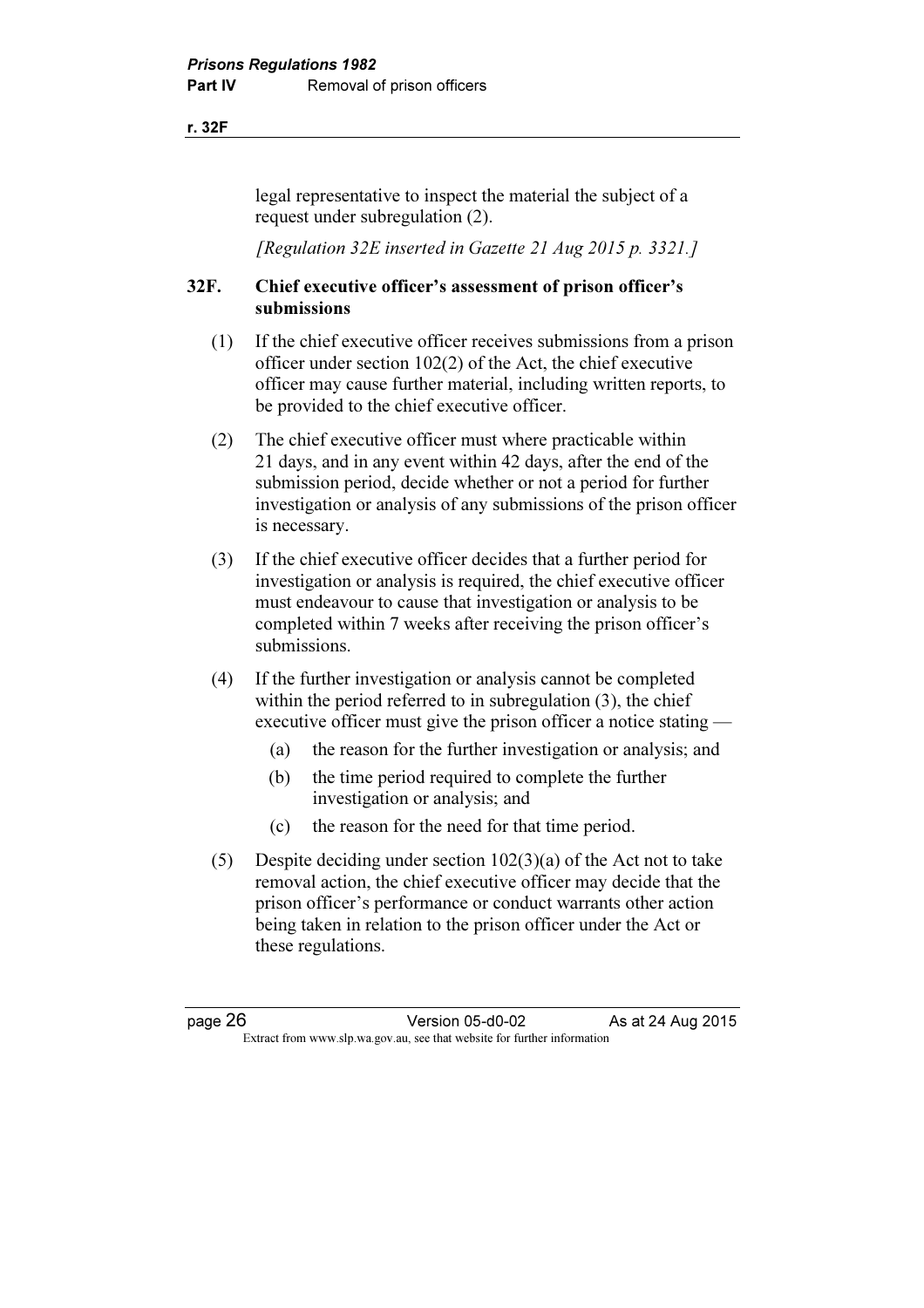[Regulation 32F inserted in Gazette 21 Aug 2015 p. 3321-2.]

# 32G. Further ground for removal

- (1) If the chief executive officer concludes that he or she has lost confidence in the prison officer's suitability to continue as a prison officer on a ground other than a ground set out in the notice the chief executive officer must —
	- (a) give the prison officer notice in writing of the further ground; and
	- (b) provide to the prison officer a copy of any document and make available for inspection any other material that has been examined and taken into account by the chief executive officer under this Part with the exception of —
		- (i) a copy of a document already given to the prison officer or any material already made available for inspection by the prison officer under this Part; and
		- (ii) a privileged document or material;

and

- (c) allow the prison officer a specified period to provide a response to the further ground.
- (2) For the purpose of subregulation  $(1)(c)$ , the specified period  $i<sub>s</sub>$ 
	- (a) a period of 21 days beginning on the later of the following days —
		- (i) the day on which the prison officer is given the notice of the further ground;
		- (ii) the day on which the prison officer is provided with copies of all of the documents required to be provided under subregulation (1)(b);
		- (iii) the day on which all material required to be made available has been made available to the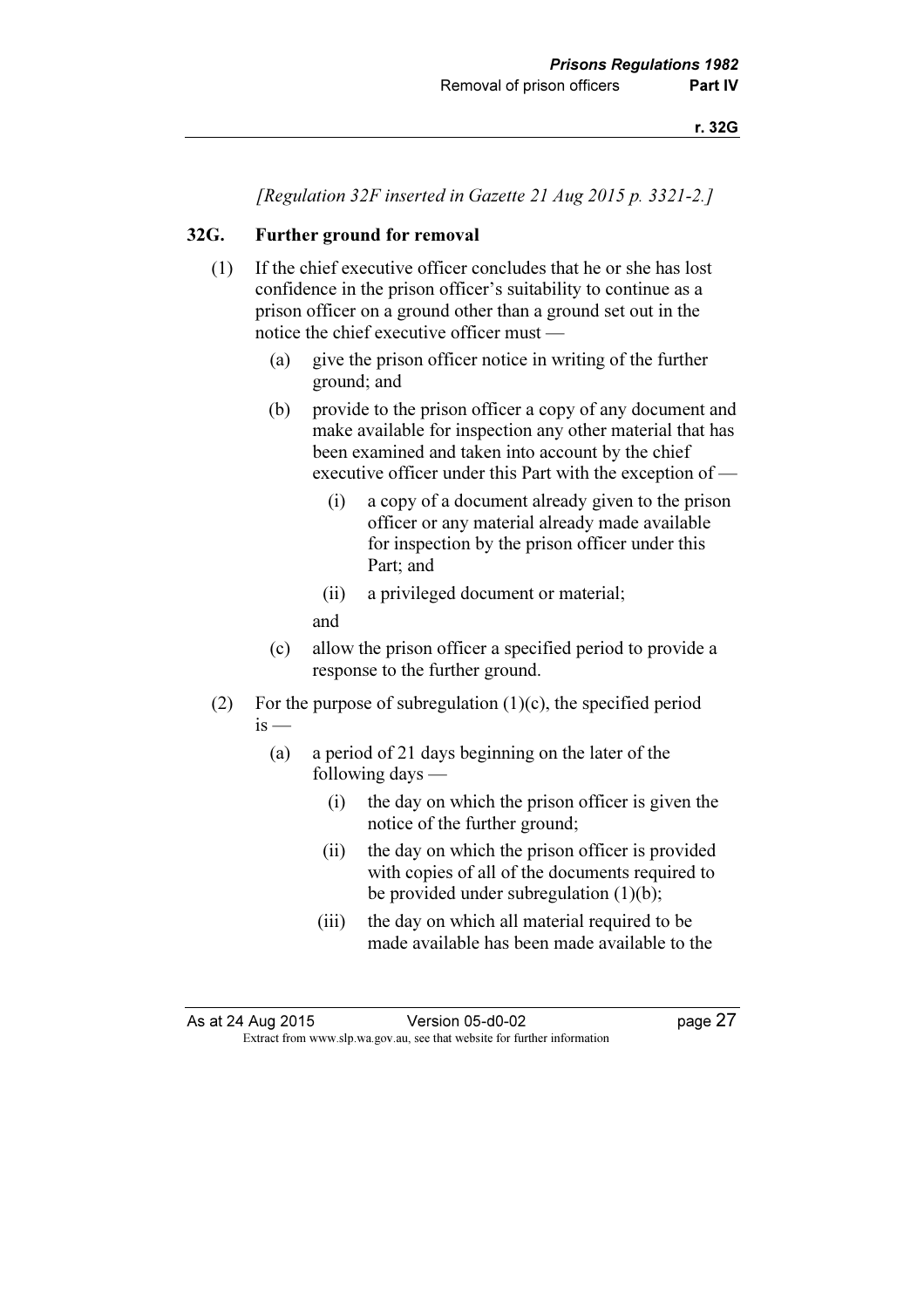r. 32H

prison officer for inspection under subregulation  $(1)(b)$ ;

- or
- (b) any longer period approved by the chief executive officer before the end of the period referred to in paragraph  $(a)$ , on —
	- (i) an application made by the prison officer; or
	- (ii) the initiative of the chief executive officer.
- (3) If the chief executive officer does not provide the prison officer with a copy of a document or make available for inspection any other material that was examined and taken into account by the chief executive officer under this Part because it is privileged, the chief executive officer must advise the prison officer of each ground on which the document or material is privileged.
- (4) Subregulation (3) does not apply if the chief executive officer has already advised the prison officer under this Part of each ground on which the document or material is privileged.

[Regulation 32G inserted in Gazette 21 Aug 2015 p. 3322-3.]

#### 32H. Notice of chief executive officer's decision on removal action and material relied on

- (1) As far as practicable, a decision notice as defined in section 102(3)(b) of the Act must be given to the prison officer within 7 days after the chief executive officer has decided to take removal action.
- (2) The chief executive officer is not required to comply with section 102(6) of the Act to the extent that —
	- (a) the chief executive officer has already provided the prison officer with a copy of the document or made available to the prison officer for inspection any other material under this Part; or
	- (b) the document or material is privileged.

page 28 **Version 05-d0-02** As at 24 Aug 2015  $\mathbf{F}$  from which we be the website for further information for further information  $\mathbf{F}$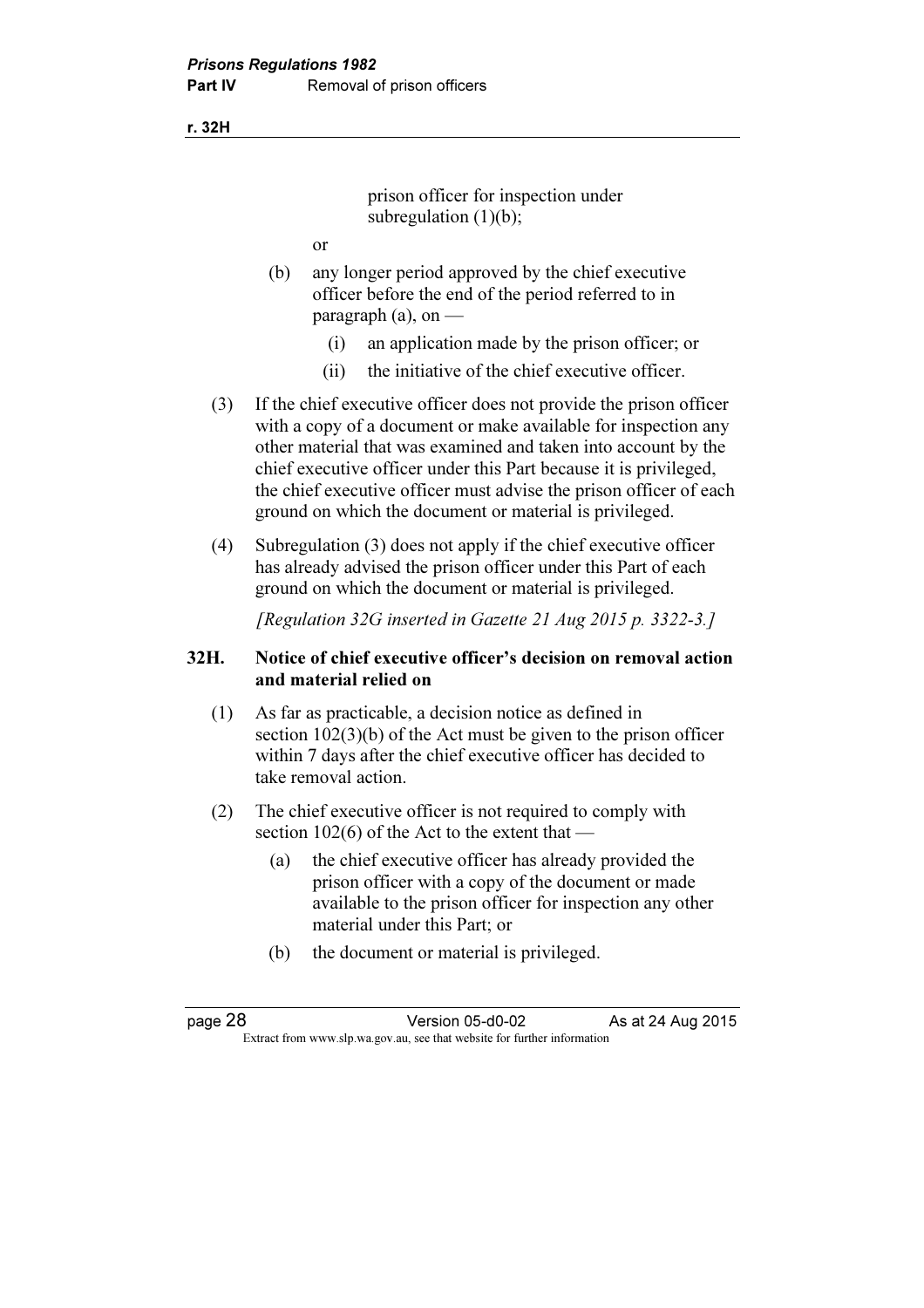- (3) If the chief executive officer does not comply with section 102(6) of the Act because the document or material is privileged the chief executive officer must advise the prison officer of each ground on which the document or material is privileged.
- (4) Subregulation (3) does not apply if the chief executive officer has already advised the prison officer under this Part of each ground on which the document or material is privileged.

[Regulation 32H inserted in Gazette 21 Aug 2015 p. 3323.]

#### 32I. Service of notices or documents

- (1) If a notice or document is required to be given to a prison officer under Part X Division 3 of the Act or this Part, service may be effected on the prison officer —
	- (a) by delivering it to the prison officer personally; or
	- (b) by properly addressing and posting it (by prepaid post) as a letter to the usual or last known residential address of the prison officer or address for service given by the prison officer in writing to the chief executive officer; or
	- (c) by leaving it for the prison officer at the prison officer's usual or last known residential address; or
	- (d) by leaving it for the prison officer at an address for service given by the prison officer in writing to the chief executive officer.
- (2) Service under subregulation (1) is to be taken to be effected
	- (a) in the case of service under subregulation  $(1)(a)$ , at the time of delivery to the prison officer; or
	- (b) in the case of service under subregulation  $(1)(b)$ , at the time when the letter would have been delivered in the ordinary course of post; or
	- (c) in the case of service under subregulation  $(1)(c)$ , at the time it is left at the residential address; or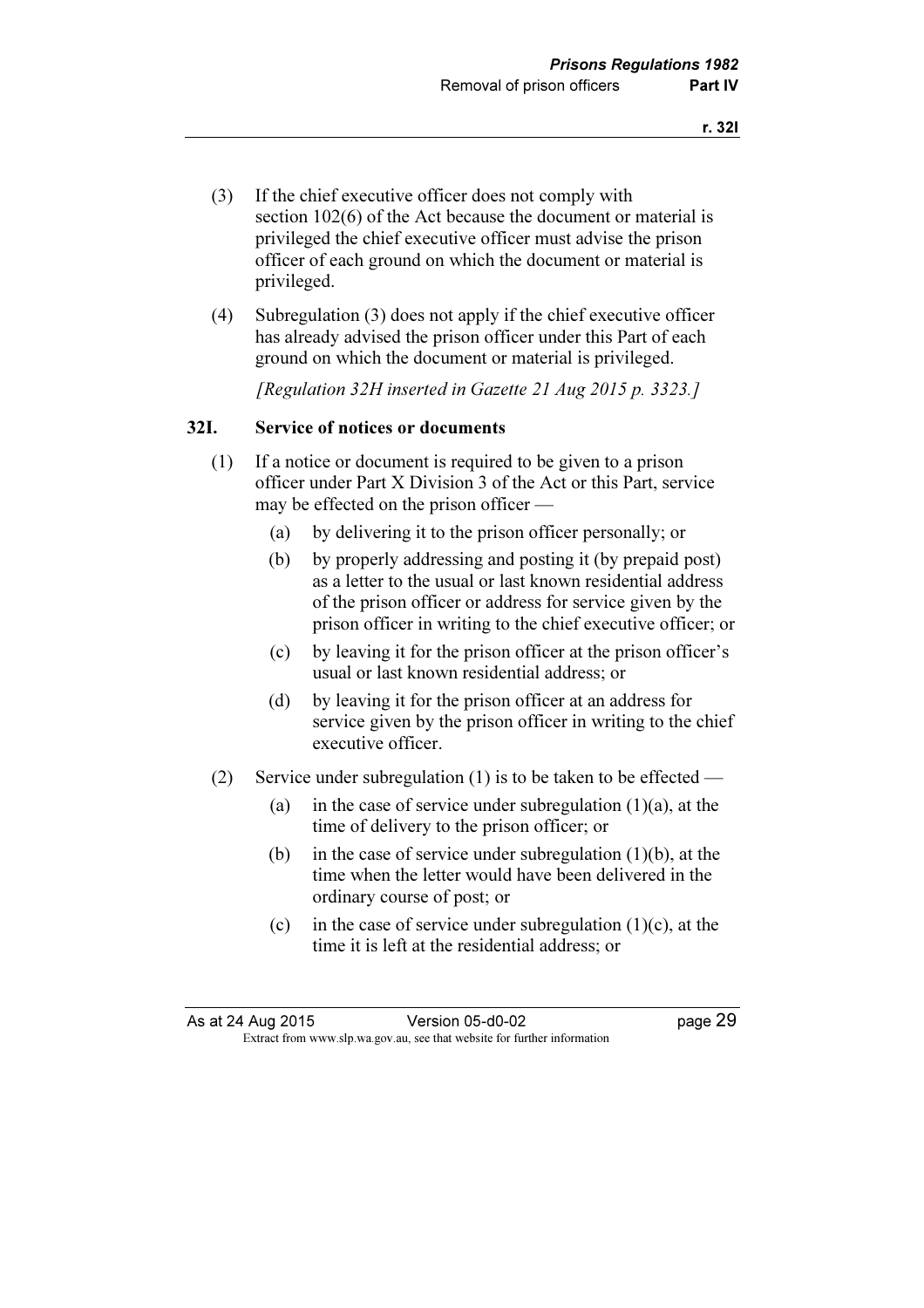r. 32J

(d) in the case of service under subregulation  $(1)(d)$ , at the time it is left at the address given to the chief executive officer.

[Regulation 32I inserted in Gazette 21 Aug 2015 p. 3324.]

#### 32J. Application

 Regulations 31 to 32H do not apply where a prison officer is discharged under regulation 5.

[Regulation 32J inserted in Gazette 21 Aug 2015 p. 3324.]

#### 32K. Restriction on suspending prison officer's pay

 During any period in which consideration is being given to a prison officer's suitability to continue as a prison officer, the chief executive officer cannot suspend the prison officer's pay.

[Regulation 32K inserted in Gazette 21 Aug 2015 p. 3324.]

page 30 **Version 05-d0-02** As at 24 Aug 2015 Extract from www.slp.wa.gov.au, see that website for further information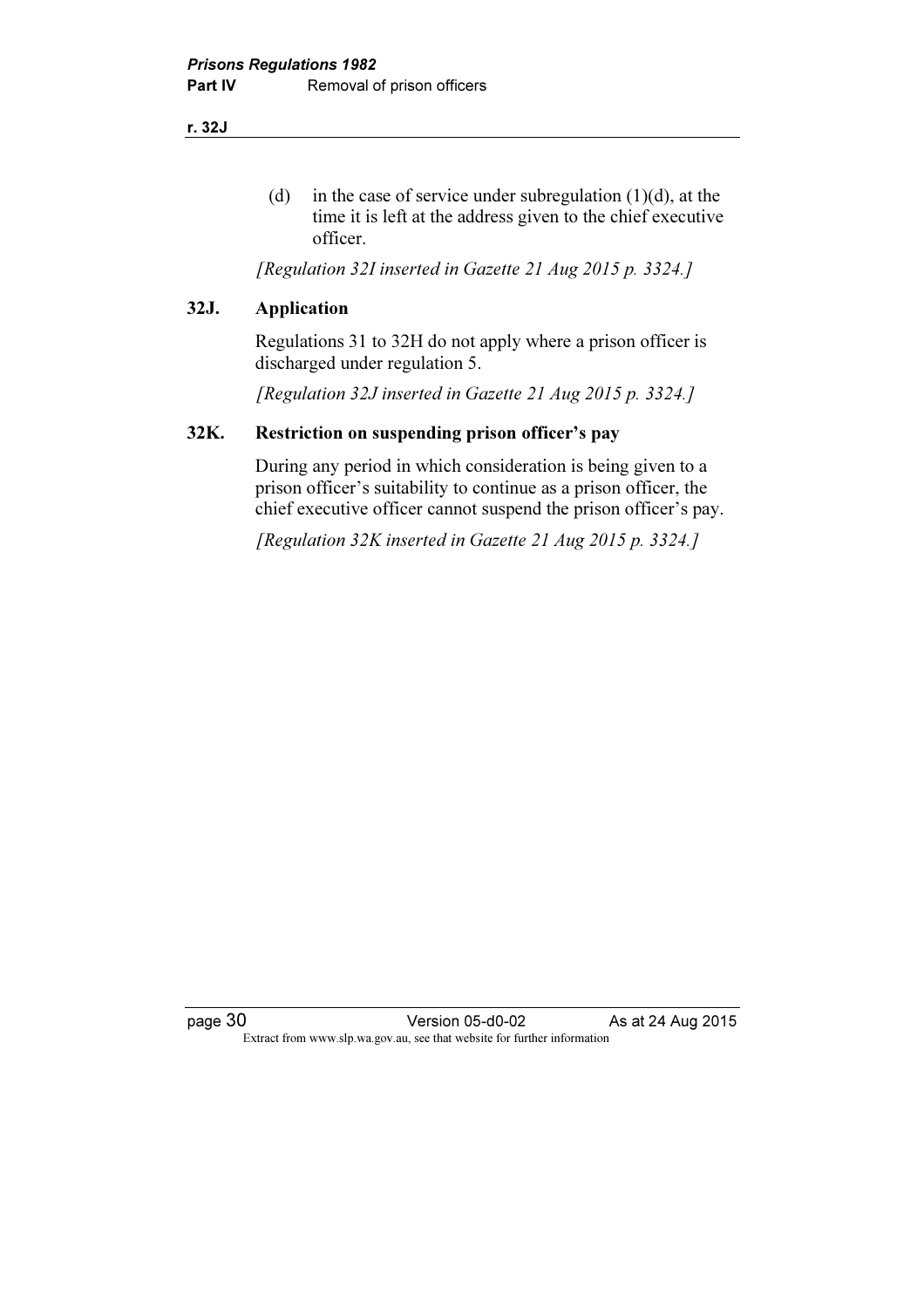# Part V — Prisoners — management provisions

#### Division 1 — Prisoner property

[Heading inserted in Gazette 3 Apr 2007 p. 1495.]

#### 32. Prison clothing

 Upon his admission to prison, a prisoner may be required to bathe or take a shower and, subject to these regulations, shall be issued with and shall wear prison clothing.

#### 33. Clothing during absence from prison

- (1) The superintendent may permit a prisoner to wear clothing other than prison clothing during a prisoner's authorised absence from prison.
- (2) A prisoner whose appearance is required at court or at any place authorised under section 85 of the Act shall be permitted to wear his own clothing if he so elects.

[Regulation 33 amended in Gazette 3 Apr 2007 p. 1495.]

#### 34. Clothing on discharge

 The chief executive officer shall ensure that a prisoner discharged from a prison is adequately clothed in other than prison clothing and may authorise expenditure either from the prisoner's own moneys held on his behalf at the prison, or from any moneys available to the chief executive officer for that purpose.

 [Regulation 34 amended in Gazette 11 Dec 1987 p. 4369; 2 Nov 1999 p. 5475.1

#### 35. Prisoner's property

 (1) As soon as practicable after the admission of a prisoner to prison, the superintendent shall cause an inventory to be made of all property in that prisoner's possession and the prisoner

As at 24 Aug 2015 Version 05-d0-02 page 31  $\mathbf{F}$  from which we be the website for further information for further information  $\mathbf{F}$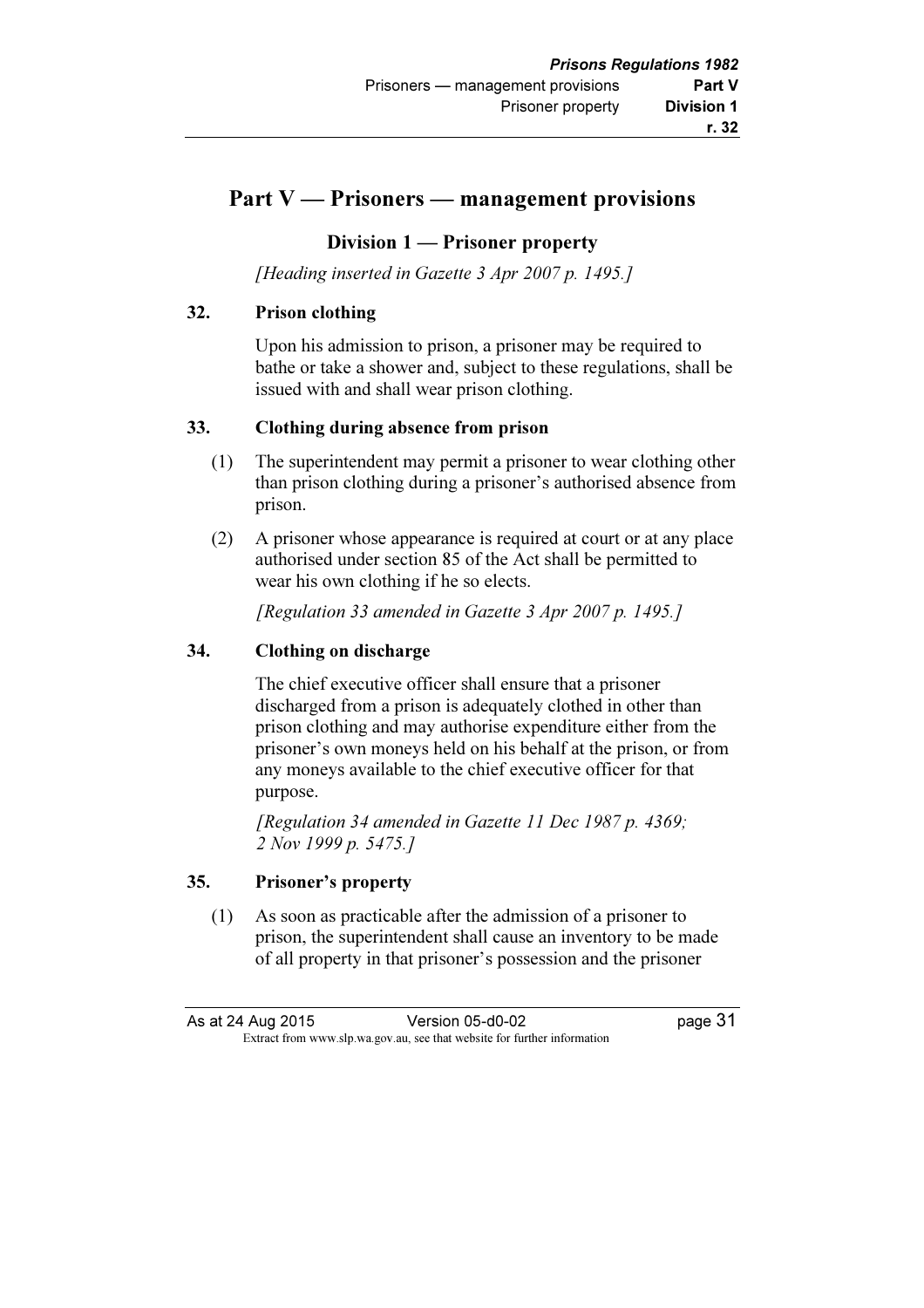shall be asked to sign the inventory as an acknowledgment that it is correct.

- (2) If a prisoner refuses to sign an inventory when asked to do so by a prison officer under subregulation (1), the prison officer shall inform the superintendent, and endorse on the inventory a note of the refusal, the time and method of contact with the superintendent, and any reason given by the prisoner for his refusal to sign.
- (3) Any property which, in the opinion of the superintendent, is of a perishable, dangerous or unhygienic nature may be destroyed or otherwise dealt with as ordered by the superintendent and a record of such order and action shall be noted on the inventory.
- (4) Where any property is dealt with under section 41 of the Act, the inventory shall be endorsed accordingly and signed by the authorised officer and the prisoner.

[Regulation 35 amended in Gazette 11 Feb 2003 p. 413.]

#### 36. Safekeeping of prisoner's property

- (1) The superintendent may, subject to considerations of security and practicability, and in accordance with any directions issued by the chief executive officer, authorise the retention of a prisoner's property at the prison.
- (2) Any property retained at the prison on behalf of a prisoner shall be kept in safe keeping.
- (3) The property of the prisoner shall be made available to that prisoner on his release or as soon as practicable thereafter.
- $(4)$  deleted]
- (5) Any property issued to or retained by a prisoner, or retained at a prison on behalf of a prisoner, may be searched by a prison officer and, for that purpose, the prison officer may, using due care, dismantle the property.

[Regulation 36 amended in Gazette 11 Feb 2003 p. 413-14.]

| page 32 | Version 05-d0-02                                                         | As at 24 Aug 2015 |
|---------|--------------------------------------------------------------------------|-------------------|
|         | Extract from www.slp.wa.gov.au, see that website for further information |                   |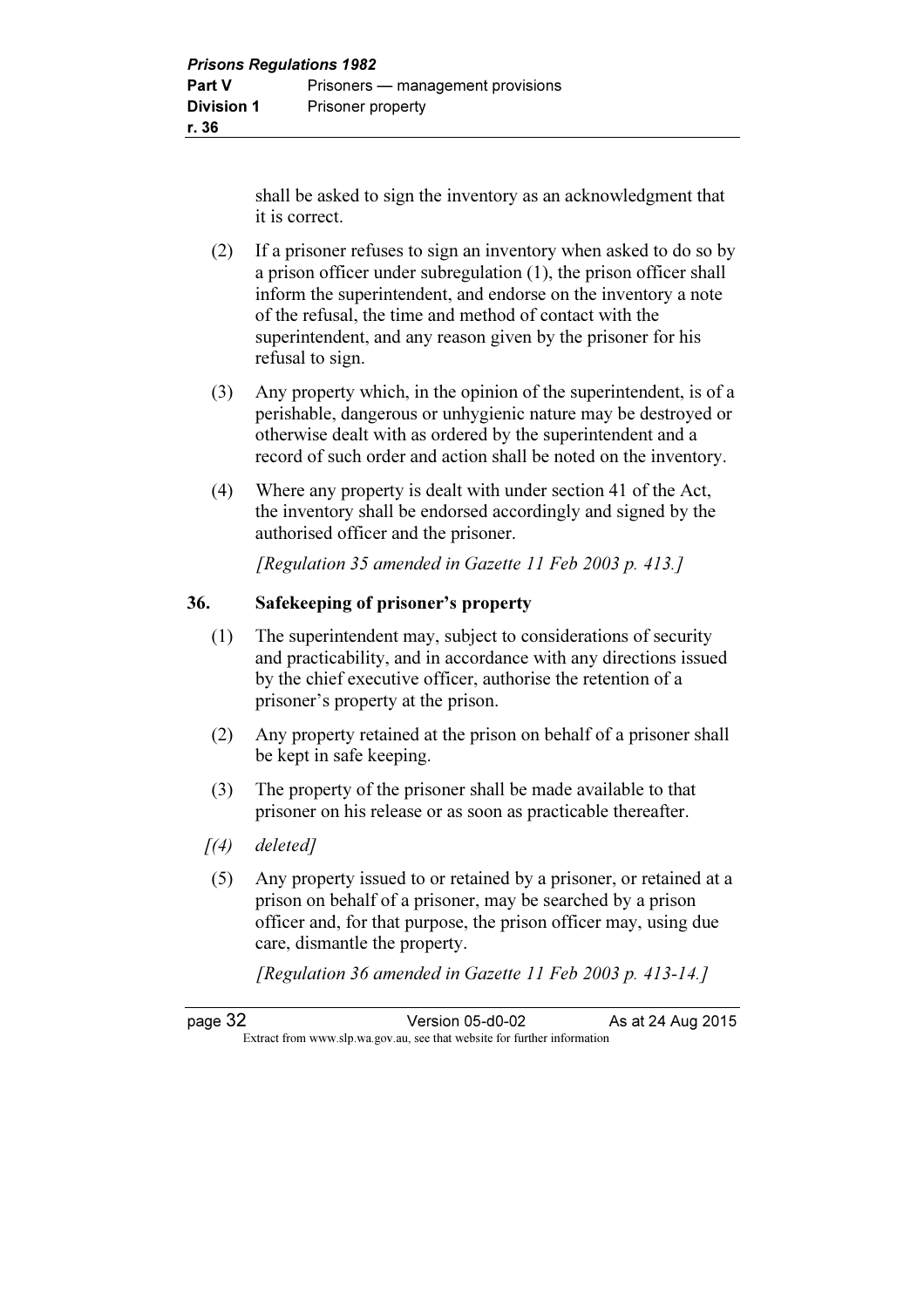#### 36A. Prisoner's property brought by other people

- (1) A person who brings to a prison any property to be delivered to a prisoner, shall surrender the property to the superintendent upon arrival at the prison.
- (2) The superintendent to whom property is surrendered shall cause the property to be inspected, and shall then ensure that the property is dealt with in accordance with any directions issued by the chief executive officer.

[Regulation 36A inserted in Gazette 11 Feb 2003 p. 414.]

#### 36B. Refusing to store property

- (1) A superintendent may, at any time
	- (a) refuse to store, at a prison, any or all of a prisoner's property; or
	- (b) decide to stop storing, at a prison, any or all of a prisoner's property,

 in accordance with any directions issued by the chief executive officer.

- (2) A superintendent shall refuse to store property for a prisoner, or to allow a prisoner to have possession of property, of a type specified in a direction issued by the chief executive officer.
- (3) If, under subregulation (1) or (2), a superintendent refuses to store a prisoner's property, or decides to stop storing a prisoner's property, the superintendent is to —
	- (a) inform the prisoner, in writing, that the property is not, or is no longer, going to be stored at the prison; and
	- (b) request the prisoner, in writing, to make arrangements to have the property removed within a time specified in that request.
- (4) If property has not been removed from a prison within a time specified under subregulation (3)(b), the superintendent shall

| As at 24 Aug 2015 | Version 05-d0-02                                                         | page 33 |
|-------------------|--------------------------------------------------------------------------|---------|
|                   | Extract from www.slp.wa.gov.au, see that website for further information |         |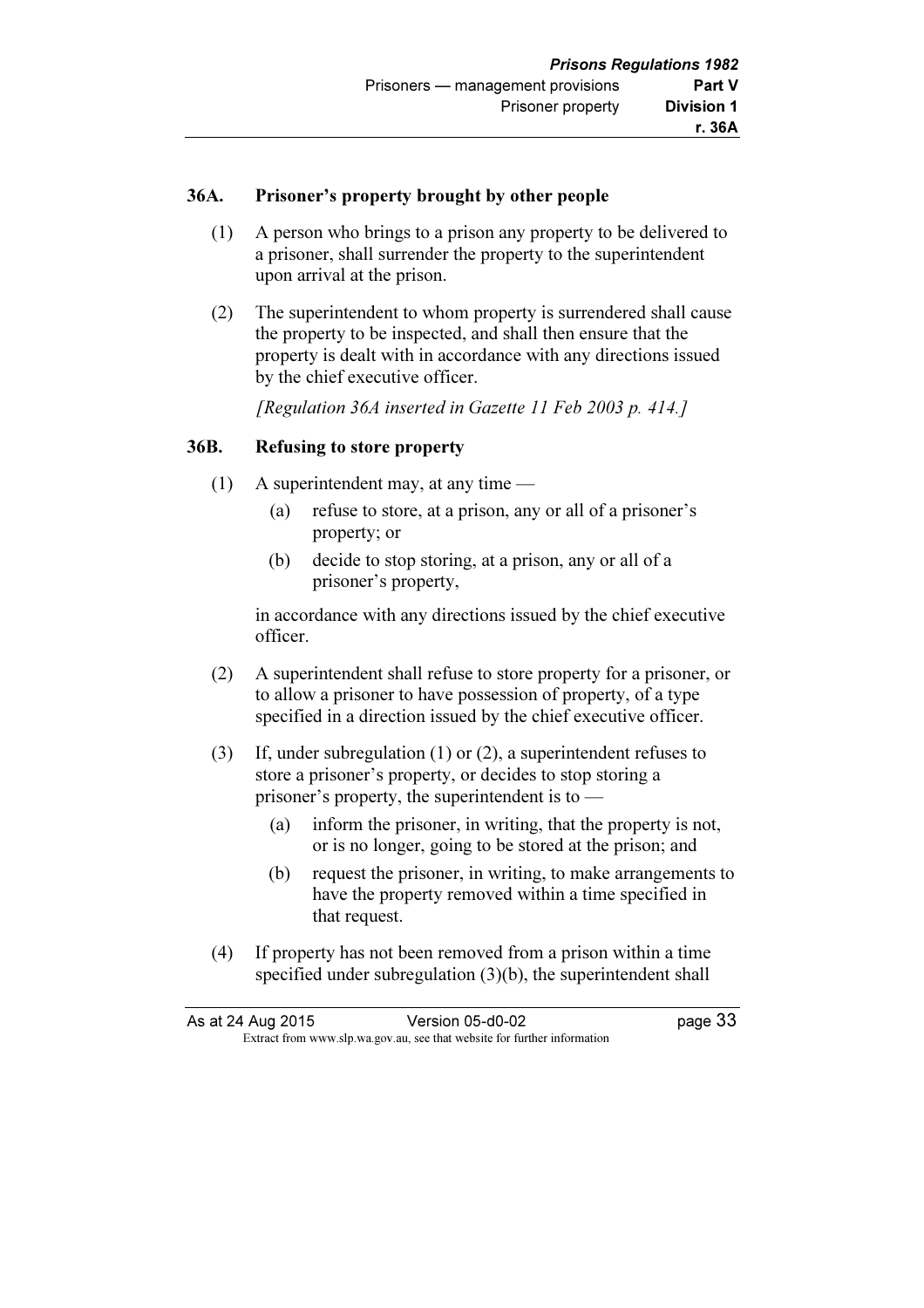impound that property and, subject to any directions of the chief executive officer and to subregulation (5), dispose of that property under regulation 37 as if it were abandoned property.

# (5) The superintendent shall ensure that —

- (a) the disposal of a prisoner's property under subregulation (4) is recorded in the inventory of the prisoner's property; and
- (b) if the disposal is by way of public auction, the net proceeds from the sale of that property are credited to the prisoner's account.

[Regulation 36B inserted in Gazette 11 Feb 2003 p. 414-15.]

# 36C. Release of property

- (1) A superintendent may release to a prisoner, or to a person nominated in writing by that prisoner, all or any of the prisoner's property stored at the prison.
- (2) Property shall not be released to a prisoner's nominee, unless that nominee signs an acknowledgment of the receipt of the property at the time the property is released.

[Regulation 36C inserted in Gazette 11 Feb 2003 p. 415.]

# 36D. Transfer of property between prisons

- (1) The chief executive officer may issue a direction specifying the maximum amount of a prisoner's property that can be transferred with the prisoner from one prison to another.
- (2) Upon the transfer of a prisoner with his or her property, the provisions of regulation 35 are to be applied at the prison to which he or she is transferred as if the prisoner had been admitted to that prison.

page 34 Version 05-d0-02 As at 24 Aug 2015  $\mathbf{F}$  from which we be the website for further information for further information  $\mathbf{F}$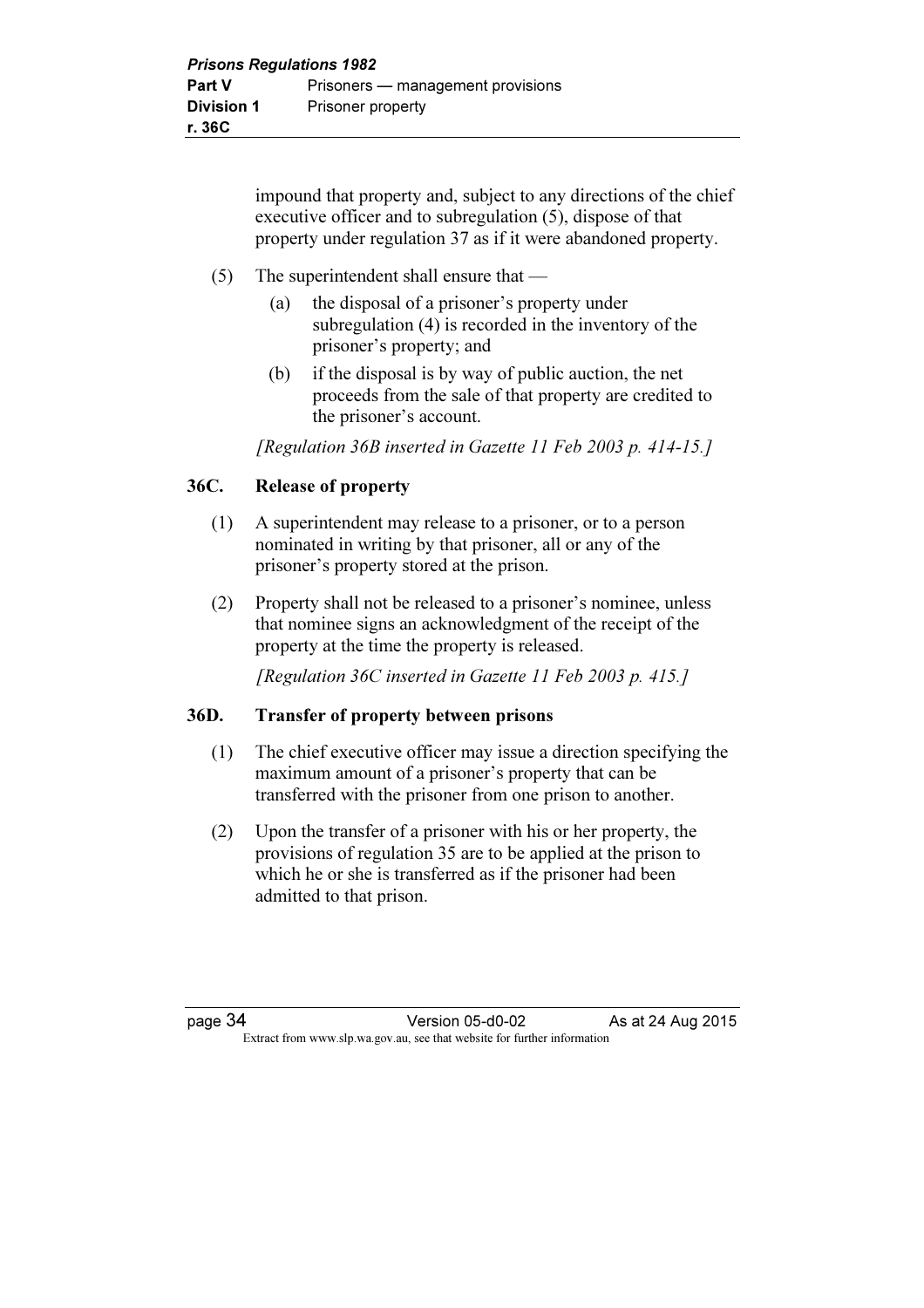- (3) If a prisoner's property to be transferred exceeds the allowed maximum under subregulation (1), the superintendent of the prison where the property is held shall —
	- (a) inform the prisoner, in writing, that not all the property can be transferred with the prisoner because it exceeds the allowed maximum; and
	- (b) request the prisoner, in writing,
		- (i) to nominate the items of property that are not to be transferred with the prisoner; and
		- (ii) to arrange for those items to be removed within a time specified in that request.
- (4) If the items nominated under subregulation  $(3)(b)(i)$  have not been removed within the time specified under subregulation  $(3)(b)(ii)$ , the superintendent shall impound that property and, subject to any directions of the chief executive officer and to subregulation (5), dispose of that property under regulation 37 as if it were abandoned property.
- (5) The superintendent shall ensure that
	- (a) the disposal of a prisoner's property under subregulation (4) is recorded in the inventory of the prisoner's property; and
	- (b) if the disposal is by way of public auction, the net proceeds from the sale of that property are credited to the prisoner's account.

[Regulation 36D inserted in Gazette 11 Feb 2003 p. 415-16.]

# 37. Disposal of unclaimed property

- (1) Property left at a prison and uncollected, abandoned, or unclaimed for a period of 3 months may by order of the chief executive officer be —
	- (a) sold at a public auction;
	- (b) given to an association incorporated under the Associations Incorporation Act 1987; or

As at 24 Aug 2015 Version 05-d0-02 page 35  $\mathbf{F}$  from which we be the website for further information for further information  $\mathbf{F}$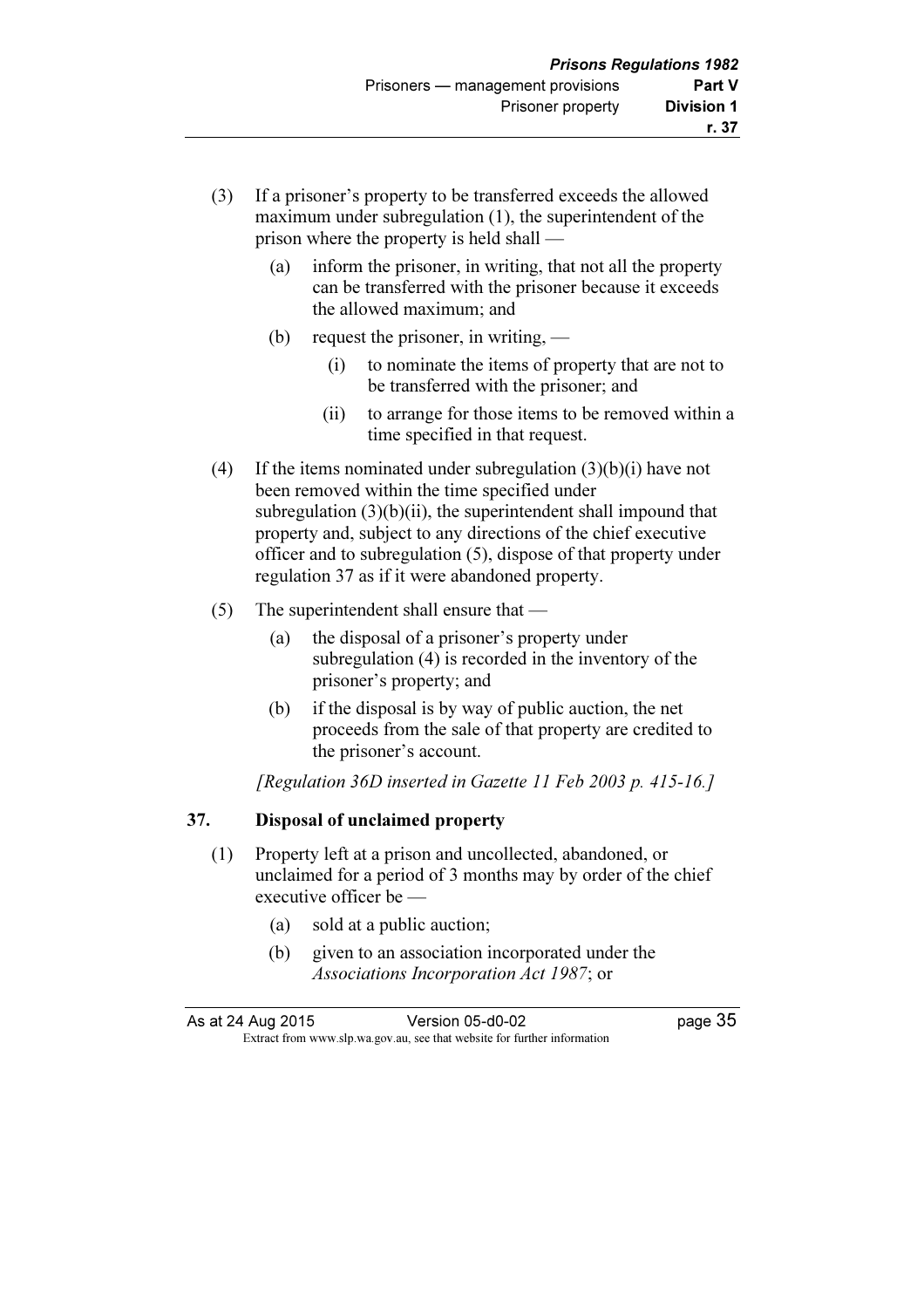- (c) destroyed or otherwise disposed of.
- (2) The chief executive officer shall on at least one occasion before a public auction is conducted under subregulation (1) cause a notice to be published in the Government Gazette describing the property to be offered for sale and giving the time, date and place of the auction.
- (3) The net proceeds of an auction sale conducted under this regulation shall be paid into the Prisoners' Industrial Trust Fund.

 [Regulation 37 amended in Gazette 11 Dec 1987 p. 4369; 2 Nov 1999 p. 5475; 11 Feb 2003 p. 416; 9 May 2008 p. 1844.]

# Division 2 — Prisoner records

[Heading inserted in Gazette 3 Apr 2007 p. 1495.]

# 38. Recording of prisoners' particulars

- (1) Upon his admission to prison and at any other time which the superintendent considers necessary —
	- (a) a record shall be made of a prisoner's name (according to the warrant or other instrument pursuant to which he is in custody), his date of birth and usual place of residence together with a description of his general appearance, features and distinguishing marks;
	- (b) a prisoner shall be given the opportunity to state his religion or religious denomination and any such statement shall be recorded; and
	- (c) a prisoner may be required to have his height and weight recorded, be photographed, have impressions of his fingers and palms taken, and to provide a sample of his blood and an impression of his teeth.

page 36 **Version 05-d0-02** As at 24 Aug 2015  $\mathbf{F}$  from which we be the website for further information for further information  $\mathbf{F}$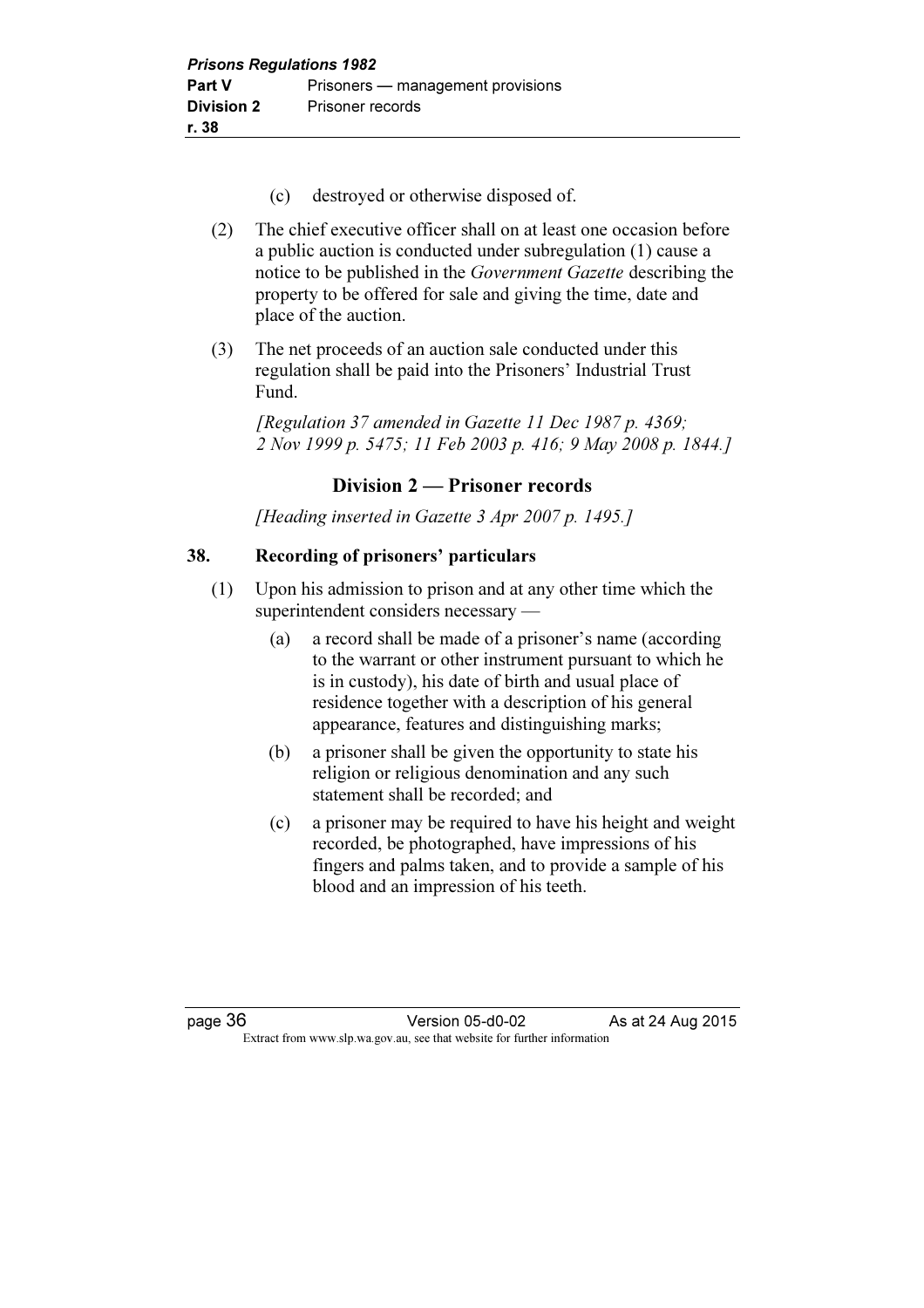- (1a) For the purposes of subregulation  $(1)(a)$  a record of a prisoner's name may include the prisoner's name registered under the Births, Deaths and Marriages Registration Act 1998 or any alias of the prisoner.
- (1b) A record of the prisoner's name kept under subregulation (1)(a) may be changed at any time if the superintendent considers that such change is necessary.
- (2) A blood sample or dental impression provided under subregulation  $(1)(c)$  shall be taken by or at the direction of a medical officer.

 [Regulation 38 amended in Gazette 12 Apr 2001 p. 2099; 14 Sep 2004 p. 4057.]

# 39. Confidentiality of records

- (1) Subject to subregulation (2) the records referred to in regulation 38 with respect to a prisoner who is released without conviction by a court and of a prisoner who is acquitted of the charge in respect of which he was imprisoned shall be destroyed at the request of the prisoner.
- (2) The chief executive officer may, for statistical purposes, retain a record of —
	- (a) the name and date of birth;
	- (b) the usual place of residence at the time of admission;
	- (c) the date and reason for admission; and
	- (d) the date and reason for discharge,

of a prisoner referred to in subregulation (1).

 [Regulation 39 amended in Gazette 11 Dec 1987 p. 4369; 2 Nov 1999 p. 5475; 3 Apr 2007 p. 1495.]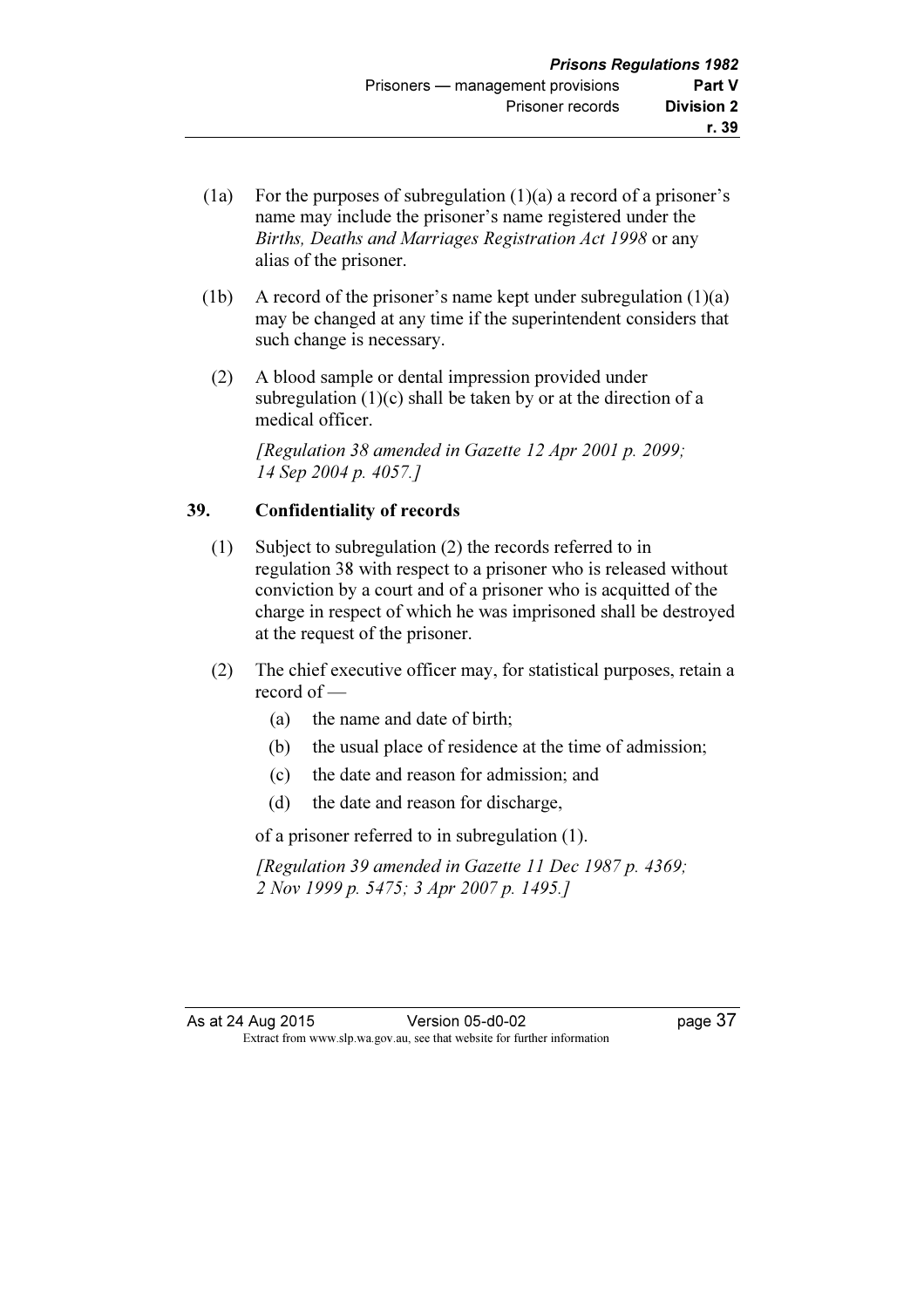# Division 3 — Prisoner conduct

[Heading inserted in Gazette 3 Apr 2007 p. 1495.]

# 40. Duty to obey orders

- (1) A prisoner shall promptly obey an order given to him by a prison officer and shall obey the rules and standing orders of the prison and any other written order addressed generally to prisoners.
- (2) A prisoner aggrieved by an order given to him shall obey that order before making any complaint in relation to the order.

#### 41. Conduct in personal matters

- (1) A prisoner shall keep himself, his bedding and his clothing and his cell or quarters in a thorough state of cleanliness and the furniture and any contents of his cell shall be neatly arranged as may be directed by the superintendent.
- (2) A prisoner shall not in any way alter or destroy bedding or clothing issued to him or the furniture or contents of his cell and shall be accountable for its condition and responsible for its proper care.
- (3) A prisoner shall bathe or shower and put on clean clothing as directed by the superintendent.
- (4) The superintendent may require a prisoner to have his hair cut and may require a male prisoner to cut or shave his beard or moustache.

#### 42. Remaining in prison

 (1) The chief executive officer may if so requested by a prisoner in writing permit the prisoner to remain in the prison overnight until the morning of the day following the due date of discharge.

page 38 Version 05-d0-02 As at 24 Aug 2015  $\mathbf{F}$  from which we be the website for further information for further information  $\mathbf{F}$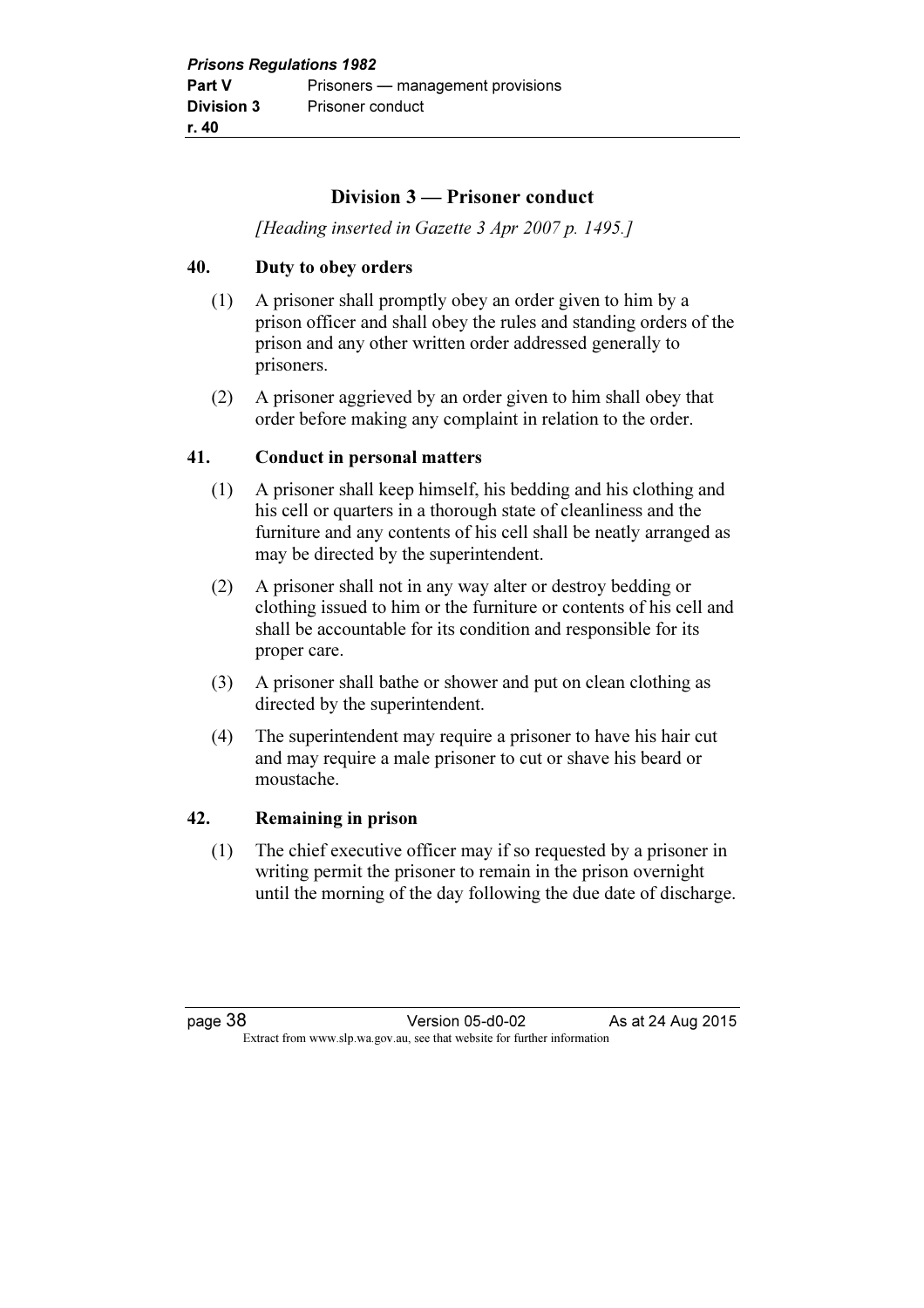(2) If a prisoner is seriously ill on his discharge date, the chief executive officer may permit the prisoner to remain in the prison until suitable arrangements are made for his discharge.

 $[Re$  guaranteed in Gazette 11 Dec 1987 p. 4369; 2 Nov 1999 p. 5475.1

# Division 4 — Prisoner work

[Heading inserted in Gazette 3 Apr 2007 p. 1495.]

#### 43. Work

- (1) Subject to subregulation (2), a prisoner who is able to work may be employed as the superintendent directs.
- (2) A prisoner on remand shall not be required to work.
- (3) A prisoner on remand may apply in writing to the superintendent to work and, if such application is granted, the prisoner may, be employed in the prison in which he is confined, and be credited with gratuities accordingly.

[Regulation 43 amended in Gazette 11 May 1990 p. 2266.]

# 44. Classification of labour performed by prisoners

 (1) Labour performed by prisoners shall be classified by the chief executive officer according to the following levels —

> Level 1 — work that requires exceptional skill and requires a special aptitude and diligence.

Level  $2$  — work that requires above average skill and requires above average diligence.

Level 3 — work that requires average skill or average diligence.

Level 4 — work that requires a minimum of skill and ordinary diligence.

Level 5 — work that does not come within the other levels of this classification and in which the duties are only of a general nature.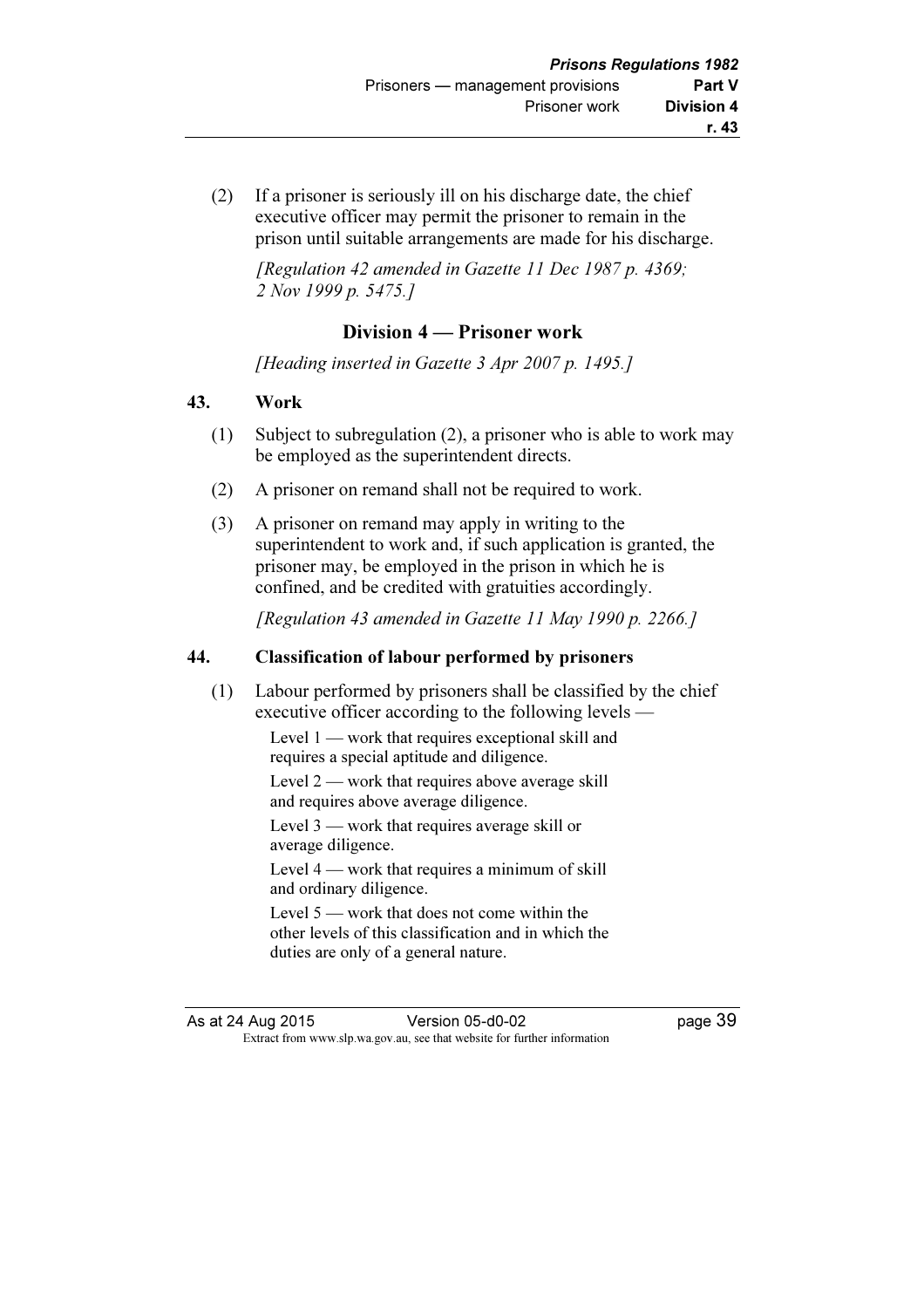(2) The level at which work is classified shall be at the discretion of the chief executive officer.

[Regulation 44 inserted in Gazette 11 May 1990 p. 2266.]

# Division 5 — Prisoner gratuities and other moneys

[Heading inserted in Gazette 3 Apr 2007 p. 1495.]

#### 45. Gratuities that may be credited to prisoners

- (1) The rates of gratuities prescribed in relation to the levels of labour performed by prisoners are as follows —
	- Level  $1 $35$  per week Level 2 — \$27 per week Level 3 — \$21 per week Level 4 — \$15 per week Level 5 - \$11 per week.
- (2) The rates of gratuities to be credited under subregulation (1) shall be varied each year according to the variation in the previous year of the Consumer Price Index (all groups) Perth as issued by the Australian Bureau of Statistics under the authority of the Census and Statistics Act 1905 of the Commonwealth and the date from which any such variation shall be credited shall be determined by the chief executive officer.

[Regulation 45 inserted in Gazette 11 May 1990 p. 2266-7.]

# 45A. Chief executive officer to determine level of labour

 A prisoner shall be allocated such level of labour as is determined by the chief executive officer.

[Regulation 45A inserted in Gazette 11 May 1990 p. 2267.]

page 40 Version 05-d0-02 As at 24 Aug 2015 Extract from www.slp.wa.gov.au, see that website for further information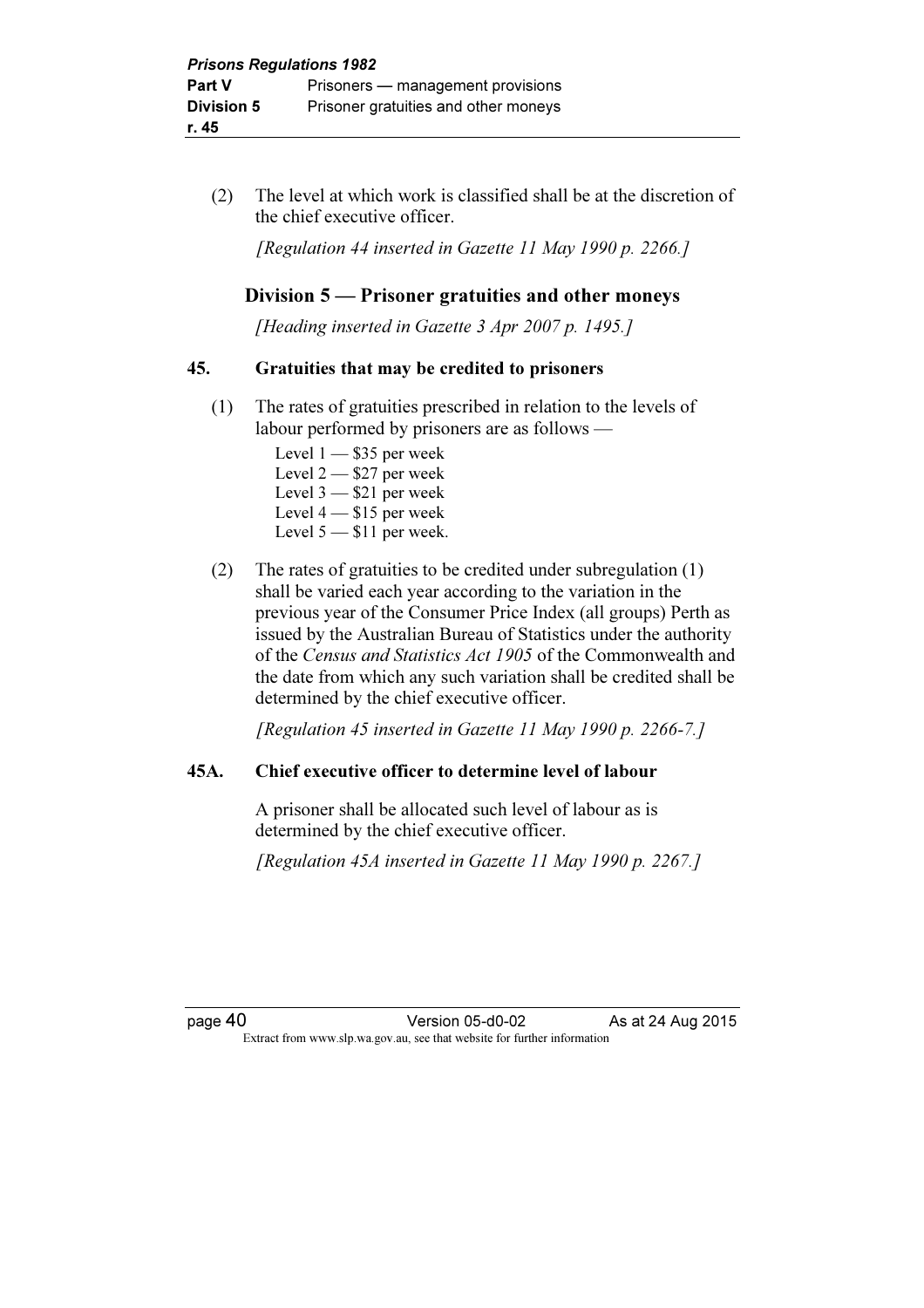#### 45B. No gratuity for non allocated prisoners or prisoners confined as punishment

- $(1)$  Where
	- (a) the superintendent in the interests of the preservation of prison security or prison property has directed that a prisoner is not to work;
	- (b) a prisoner consistently refuses to work; or
	- (c) a prisoner is undergoing a penalty of confinement in his sleeping quarters or separate confinement in a punishment cell,

 then in addition to any other action which may be taken against the prisoner the prisoner shall not be allocated any work and shall not be credited with any gratuity.

 (2) Where a prisoner's gratuities are cancelled for a period not exceeding 14 days under a determination under Part VII of the Act, that prisoner shall for that period continue to perform work.

 [Regulation 45B inserted in Gazette 11 May 1990 p. 2267; amended in Gazette 3 Apr 2007 p. 1496.]

# 45C. Medically unfit prisoner

- (1) A prisoner shall not be transferred from a particular level of work to a lower level of work by reason only that the prisoner is temporarily medically unfit.
- (2) Notwithstanding any thing in regulation 45B a prisoner who is temporarily medically unfit may during that period be credited with the gratuity that applies to the level of labour to which the prisoner is normally allocated.

[Regulation 45C inserted in Gazette 11 May 1990 p. 2267.]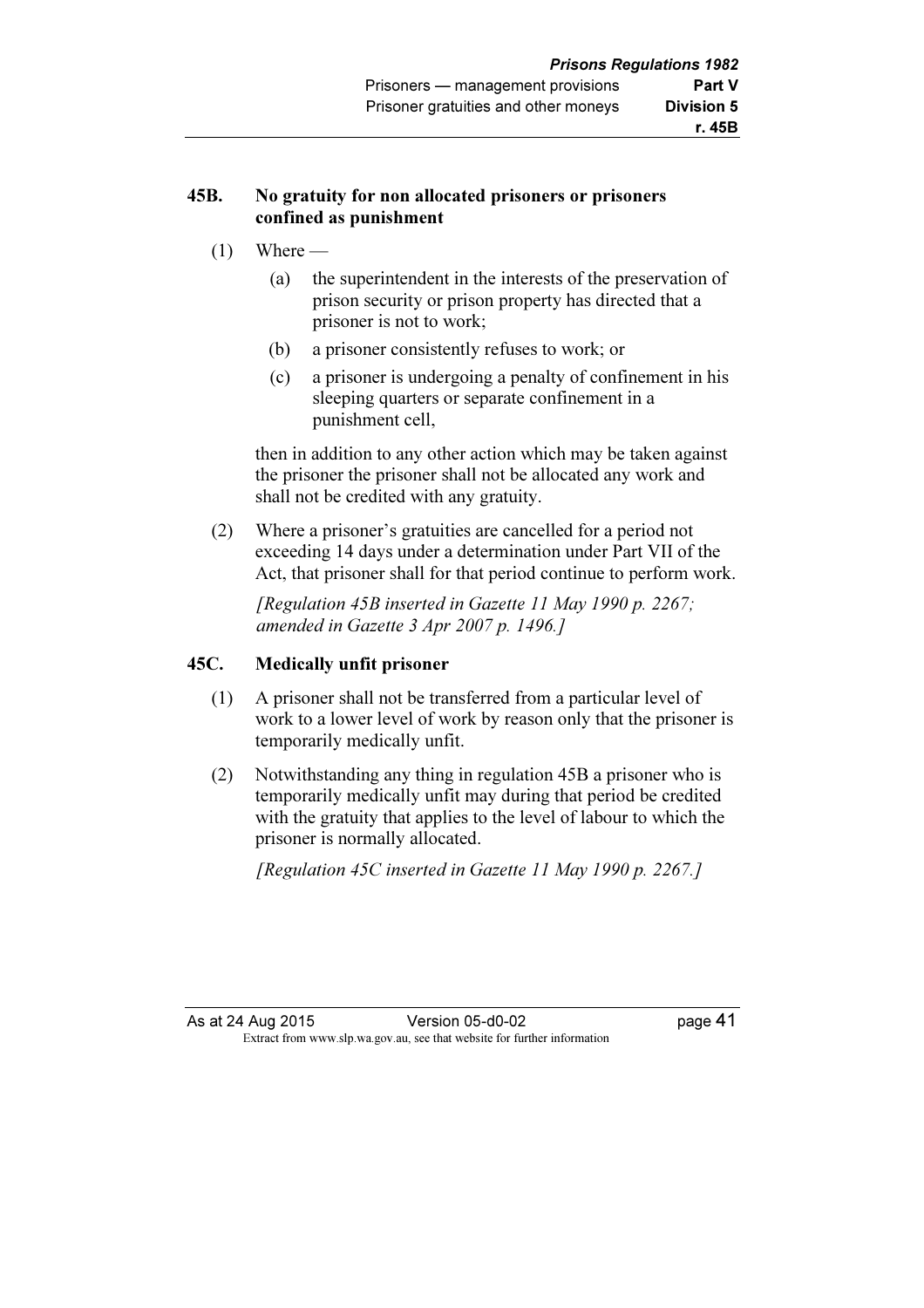# 45D. Proportionate payment and public holiday

- (1) Subject to these regulations where a prisoner is not allocated a particular level of work for a whole week the gratuity that may be credited to the prisoner in that week shall be in proportion to the time in that week spent by the prisoner on the duties of the level or levels in question.
- (2) Where a prisoner is normally allocated any level of work the prisoner may be credited with the gratuity applicable in relation to that level for every day that is a public holiday in the part of the State in which the prison where he or she is confined is situate notwithstanding that the prisoner does not perform any work on such a day.

[Regulation 45D inserted in Gazette 11 May 1990 p. 2267.]

# 45E. Extra or lower gratuities

 Notwithstanding anything in regulations 44 to 45D the chief executive officer may at the absolute discretion of the chief executive officer determine that the gratuity to be credited to a prisoner —

- (a) shall be higher than the rate prescribed under these regulations in relation to the level of work performed by the prisoner; or
- (b) if the chief executive officer is of the opinion that a prisoner is not carrying out the duties of a particular level of work in a satisfactory manner, shall be at a lower rate than the level prescribed in relation to the level of work normally performed by the prisoners.

[Regulation 45E inserted in Gazette 11 May 1990 p. 2267.]

# 46. Classification and gratuity records

The superintendent shall cause to be kept for each prisoner —

 (a) a record showing the level of labour allocated to the prisoner from time to time and the amount of gratuities which have been credited to him and the details of all

page 42 Version 05-d0-02 As at 24 Aug 2015  $\mathbf{F}$  from which we be the website for further information for further information  $\mathbf{F}$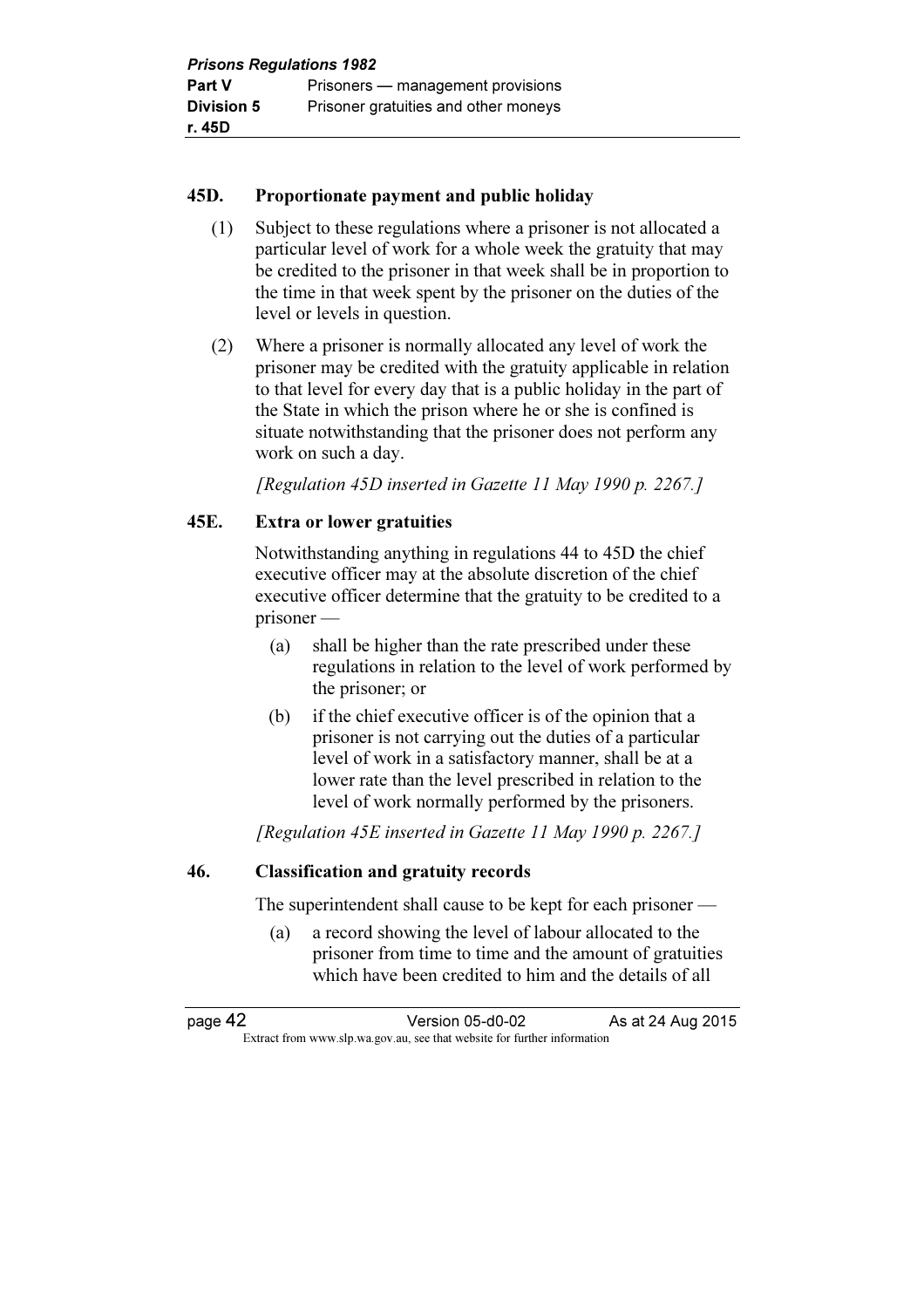transactions involving that prisoner's gratuities (such record to be known as the prisoner's "gratuity card"); and

 (b) a record showing the amount of all moneys held or received on behalf of a prisoner and the details of all transaction involving such moneys.

[Regulation 46 amended in Gazette 11 May 1990 p. 2267.]

# 47. Expenditure of gratuities

- (1) A prisoner may spend from gratuities to his credit such amounts and on such purchases as may be approved by the superintendent from time to time.
- (2) A prisoner may apply to the superintendent to expend or transfer moneys held on his behalf for a specified purpose and the superintendent may authorise such expenditure or transfer.
- (3) The transfer of any moneys from one prisoner to another shall not be authorised by the superintendent unless he is satisfied that the transfer is for a proper purpose.

# 48. Restriction on money held for prisoner

- (1) The chief executive officer may determine from time to time the amount of money (not including gratuities credited) which may be received and held on behalf of a prisoner.
- (2) Notwithstanding any thing in regulation 47, the chief executive officer may determine that, subject to any further direction given by the chief executive officer in relation to any specified circumstances, gratuities credited to prisoners shall be retained in the account of the prisoner to such extent as is specified by the chief executive officer.
- (3) Nothing in this regulation affects the provisions of regulations 49 and 73.

 [Regulation 48 amended in Gazette 11 Dec 1987 p. 4369; 11 May 1990 p. 2267; 2 Nov 1999 p. 5475.]

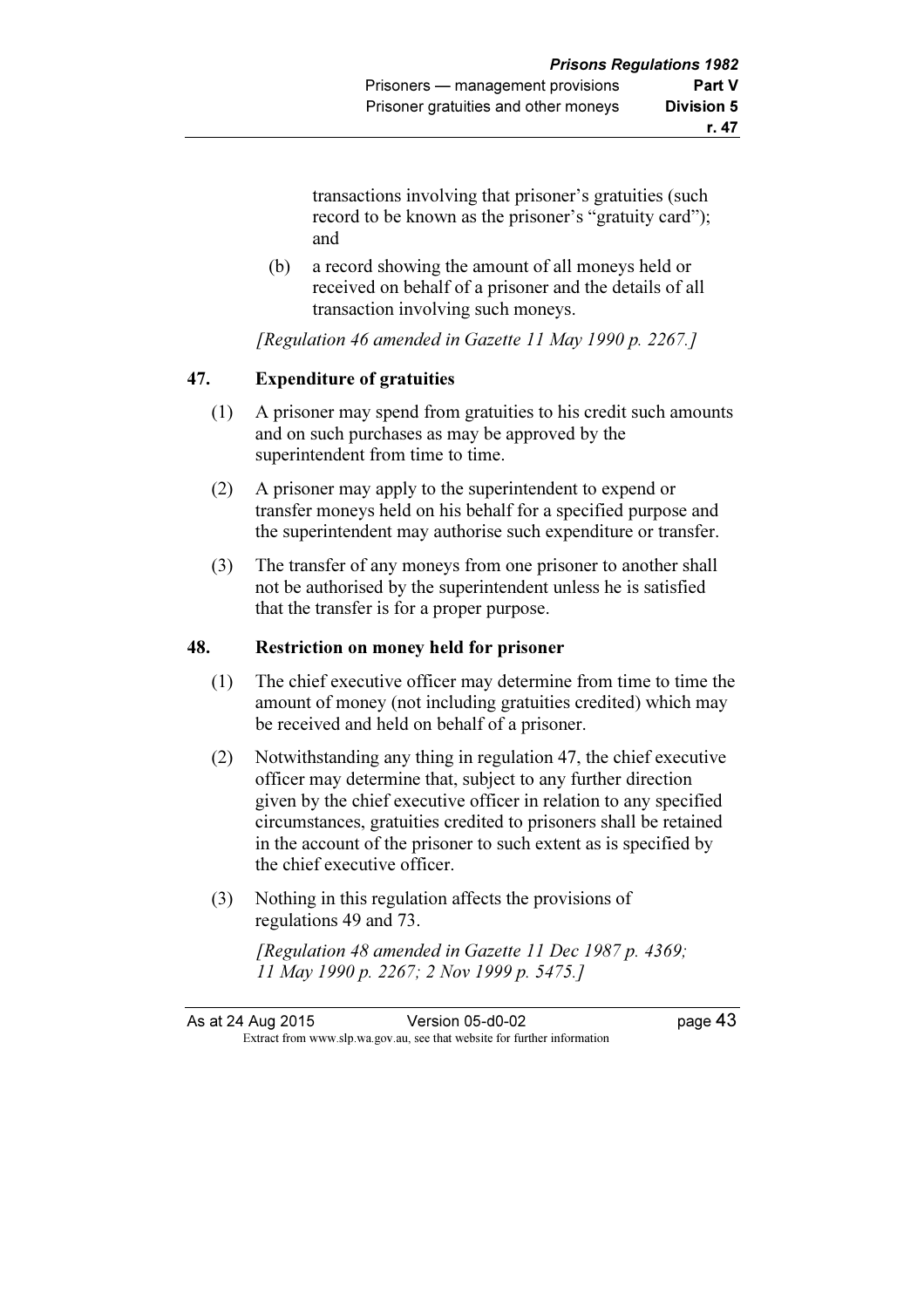#### 49. Deductions for damage etc. to property of Government or contractor

- (1) If property has been damaged, destroyed or lost because of an act or omission on the part of a prisoner the chief executive officer may order a deduction from the gratuities or other moneys credited to the prisoner to defray the costs of replacement or repair of the property.
- $(2)$  In this regulation —

# property —

- (a) if prisons services in relation to a prison are being provided under a contract, means either —
	- (i) property of the State of Western Australia; or
	- (ii) property of the contractor;
	- and
- (b) in any other case, means property of the State of Western Australia.

[Regulation 49 inserted in Gazette 12 Apr 2001 p. 2099-100.]

[49A. Inserted in Gazette 2 Nov 1999 p. 5473 (disallowed, see Gazette 21 Dec 1999 p. 6417).]

# 50. Payment of gratuities on discharge

 Subject to the making of any deductions authorised under these regulations the gratuities credited to a prisoner and other moneys held on his behalf shall be made available to the prisoner upon his discharge or as soon as practicable thereafter.

# Division 6 — Information provided to prisoners

[Heading inserted in Gazette 3 Apr 2007 p. 1496.]

# 51. Provision of information to prisoners

 (1) A prisoner who so requests shall at a time convenient to the superintendent be informed of —

page 44 Version 05-d0-02 As at 24 Aug 2015  $\mathbf{F}$  from which we be the website for further information for further information  $\mathbf{F}$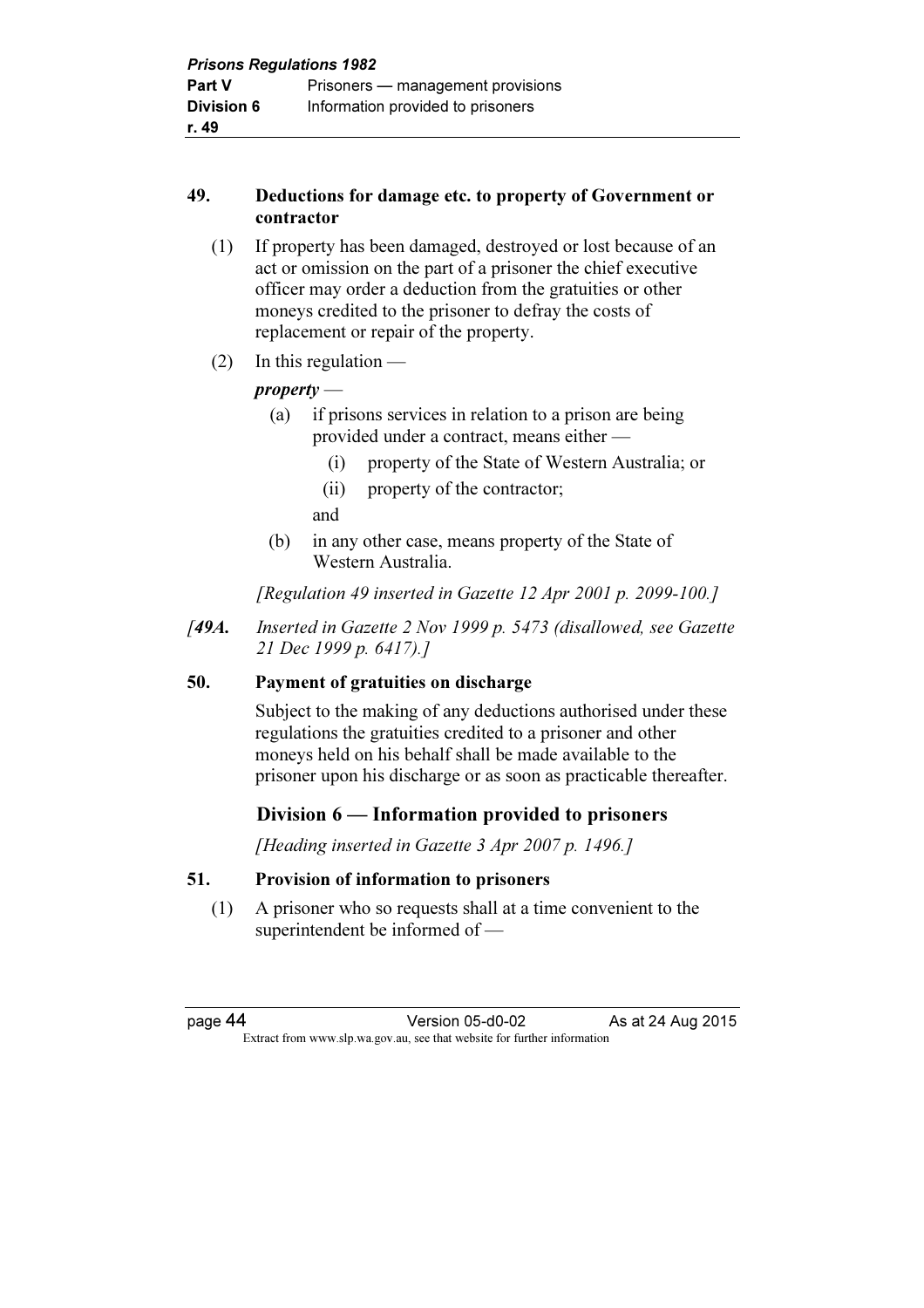- (a) the contents of the warrant or other instrument by which he is held in custody;
- (b) where those dates are able to be reckoned his anticipated date of discharge or the date upon which he becomes eligible for release on parole;
- (c) the information recorded on his gratuity card; and
- (d) the details contained in the records referred to in regulations 35 and 46.
- (2) The superintendent need not agree to a request made under subregulation (1) if the request appears to him to be vexatious.

# Division 7 — Visitors

[Heading inserted in Gazette 3 Apr 2007 p. 1496.]

#### 52. Visits to sentenced prisoners

 Subject to section 66 of the Act, a prisoner under sentence of imprisonment or detention shall be permitted to receive visits from his spouse, de facto partner, friends and relations —

- (a) as soon as practicable after his admission to prison in accordance with the rules prescribed for the prison in which that prisoner is confined;
- (b) weekly thereafter in accordance with the rules prescribed for that prison; and
- (c) at such other times as may be authorised by the superintendent.

[Regulation 52 amended in Gazette 22 Apr 1983 p. 1250; 30 Jun 2003 p. 2625.]

# 53. Visits — general

 (1) Subject to section 62 of the Act and subregulation (3), every visit to a prisoner shall take place in the presence of or under the general supervision of a prison officer in such area, or areas, of the prison as are designated for the purpose by the superintendent.

| As at 24 Aug 2015 | Version 05-d0-02                                                         | page 45 |
|-------------------|--------------------------------------------------------------------------|---------|
|                   | Extract from www.slp.wa.gov.au, see that website for further information |         |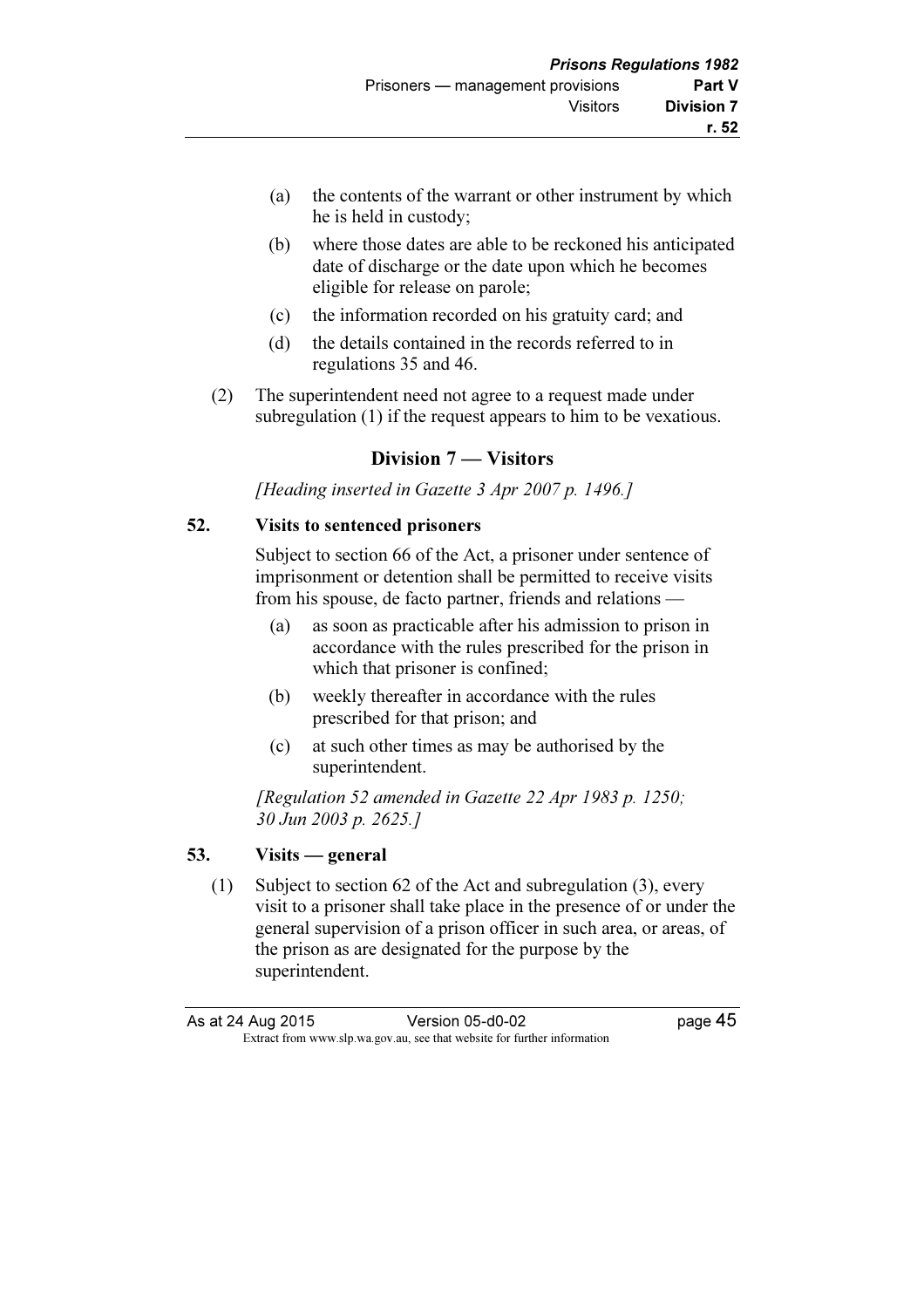- (2) Subject to section 63 of the Act a prisoner may refuse to see or to speak to any visitor.
- (3) Every visit to a prisoner shall be a contact visit unless the superintendent determines that, for the purpose of the preservation of the good order and security of the prison, the visit shall be a non-contact visit.

[Regulation 53 amended in Gazette 2 Nov 1999 p. 5474.]

# 53A. Visitors may be required to produce evidence of identity

- (1) A visitor to a prisoner who makes and signs a declaration under section 60 of the Act may be required by the superintendent, or an officer appointed by the superintendent for the purposes of that section of the Act, to produce evidence of his or her identity at the time of making and signing the declaration.
- (2) In subregulation  $(1)$  —

"evidence of his or her identity" includes a passport, an Australian citizenship certificate, a driver's licence, a Medicare card or any other form of identification that the superintendent or officer considers satisfactory.

[Regulation 53A inserted in Gazette 19 Mar 1996 p. 1241.]

# 53B. Confirmation of visitor's identity

- (1) The chief executive officer may direct that visitors to a prison specified by the chief executive officer are to confirm their identity by submitting to an iris scan or a fingerprint scan before entry to, and exit from, the prison.
- (2) A prison cannot be specified for the purposes of subregulation (1) unless equipment required for the method of identity confirmation is in place at that prison.
- (3) A person who refuses or otherwise fails to undergo initial identity confirmation when required to do so may be refused entry to the prison.
- $(4)$  deleted]

page 46 Version 05-d0-02 As at 24 Aug 2015  $\mathbf{F}$  from which we be the website for further information for further information  $\mathbf{F}$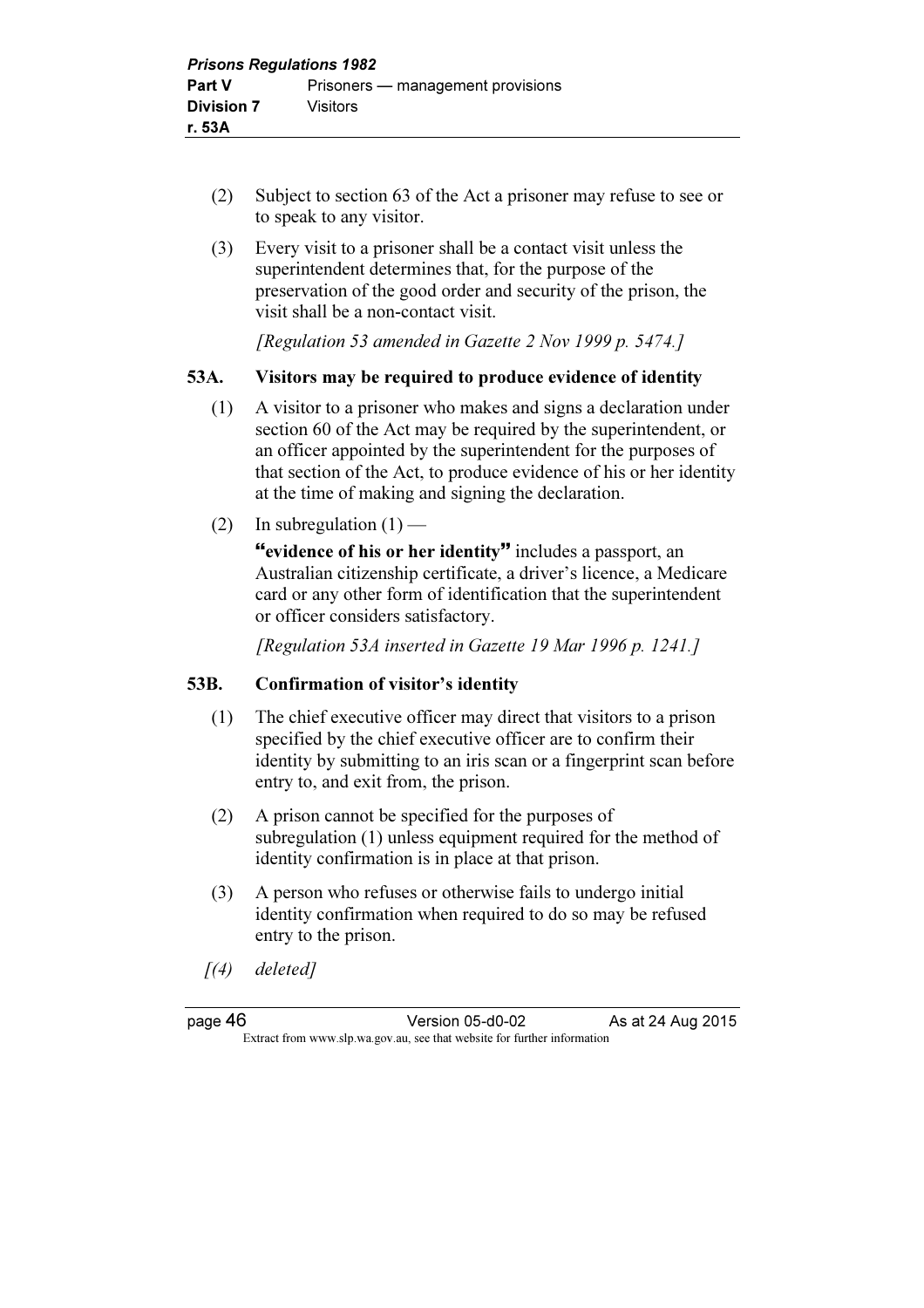[Regulation 53B inserted in Gazette 28 Mar 2008 p. 907-8; amended in Gazette 28 Nov 2008 p. 5030.]

# 54. Form of visitor's declaration

 For the purposes of section 60 of the Act, the form of the declaration to be made and signed by a visitor to a prisoner shall be in accordance with Form 2 in the Schedule.

[54A. Deleted in Gazette 3 Apr 2007 p. 1496.]

#### 54B. Circumstances in which and periods for which persons may be banned from prison visits

- (1) This regulation applies to a person who wishes to visit or have access to and speak to a prisoner under section 59, 64 or 65 of the Act.
- (2) A circumstance listed in column 1 of the Table to this regulation is prescribed under section 66(3) of the Act as a circumstance in which a person may be banned by the chief executive officer from visiting a specified prison.
- (3) A period listed in column 2 of the Table to this regulation opposite a circumstance listed in column 1 of that Table is prescribed under section 66(5) of the Act as the maximum period that a person may be banned in that circumstance.

| Table                                                                      |                                                                                        |  |
|----------------------------------------------------------------------------|----------------------------------------------------------------------------------------|--|
| Column 1                                                                   | Column <sub>2</sub>                                                                    |  |
| Circumstances in which a person may<br>be banned from visiting a prison    | <b>Maximum</b> period for<br>which a person may be<br>banned from visiting a<br>prison |  |
| The person is a serious security risk to a<br>prison or the prison system. | 12 months                                                                              |  |
| The person has attempted to take a<br>weapon into a prison.                | 12 months                                                                              |  |

As at 24 Aug 2015 Version 05-d0-02 page 47 Extract from www.slp.wa.gov.au, see that website for further information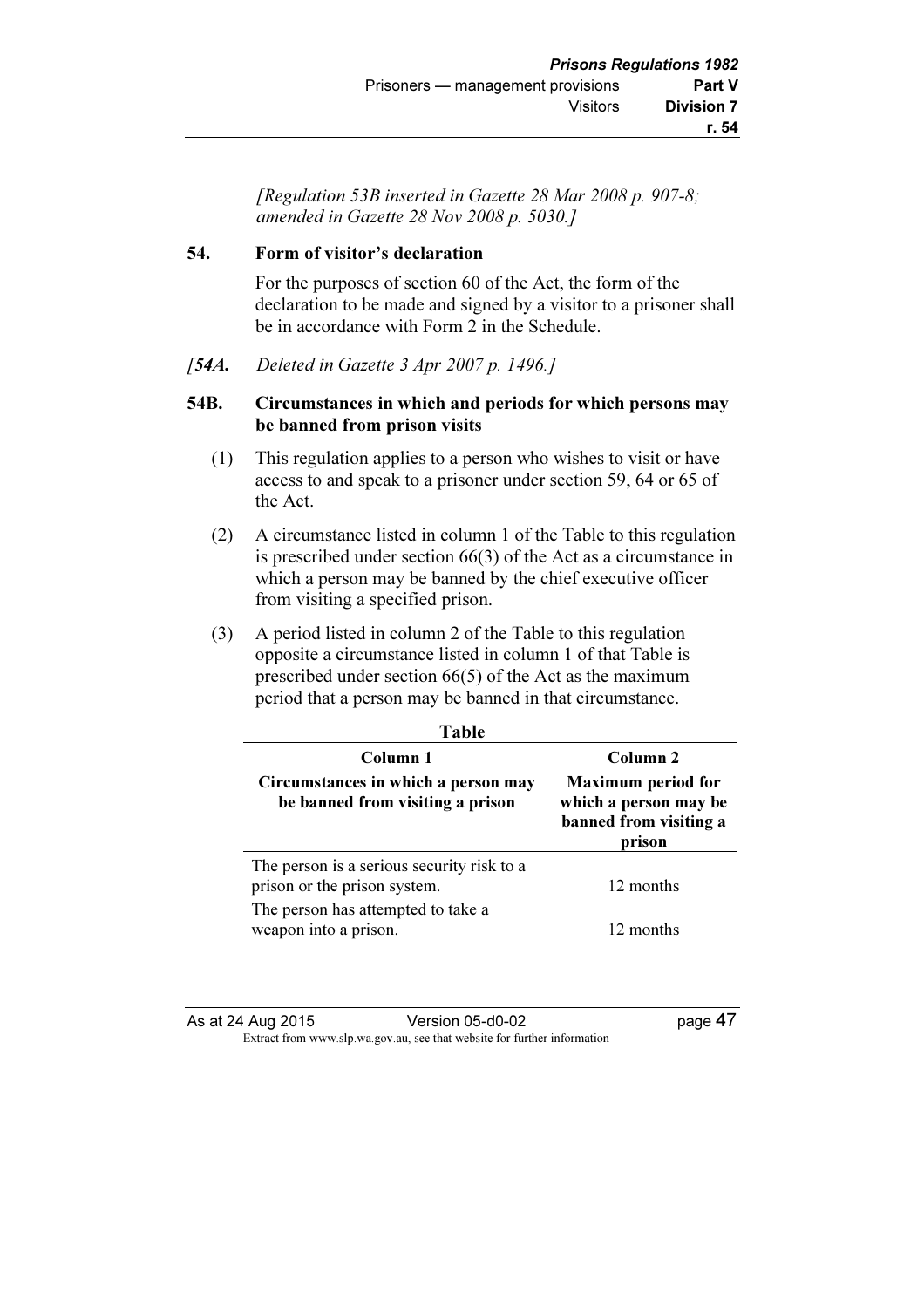| Column <sub>1</sub>                                                                                                                                                                 | Column <sub>2</sub>                                                                    |
|-------------------------------------------------------------------------------------------------------------------------------------------------------------------------------------|----------------------------------------------------------------------------------------|
| Circumstances in which a person may<br>be banned from visiting a prison                                                                                                             | <b>Maximum</b> period for<br>which a person may be<br>banned from visiting a<br>prison |
| The person has attempted to take an<br>unauthorised item other than a weapon<br>into a prison.                                                                                      | 6 months                                                                               |
| The person has threatened or assaulted a<br>contractor, medical officer, officer, prison<br>officer or subcontractor while that person<br>was carrying out functions under the Act. | 12 months                                                                              |
| The person has threatened to harm or has<br>harmed a dog used to search visitors to<br>prisoners or prisons.                                                                        | 6 months                                                                               |
| The person has coerced or attempted to<br>coerce a visitor to a prisoner to<br>contravene section $50(1)$ of the Act.                                                               | 12 months                                                                              |
| The person is the subject of a charge<br>relating to or has been convicted of an<br>offence under the following provisions —                                                        |                                                                                        |
| <b>Court Security and Custodial Services</b><br>Act 1999 section 90 or 91                                                                                                           | 12 months                                                                              |
| <b>Court Security and Custodial Services</b><br>Act 1999 section 92                                                                                                                 | 6 months                                                                               |
| Prisons Act 1981 section 49(6)                                                                                                                                                      | 3 months                                                                               |
| <i>Prisons Act 1981</i> section 50(1)(a) or (b)                                                                                                                                     | 12 months                                                                              |
| Prisons Act 1981 section 50(2)                                                                                                                                                      | 6 months                                                                               |
| Prisons Act 1981 section 50(3)                                                                                                                                                      | 3 months                                                                               |
| <i>Prisons Act 1981</i> section $52(1)(a)$ or (b)                                                                                                                                   | 6 months                                                                               |
| Prisons Act 1981 section 52(3)                                                                                                                                                      | 3 months                                                                               |
| <i>Prisons Act 1981</i> section $52(4)(a)$ or (b)                                                                                                                                   | 12 months                                                                              |
| Prisons Act 1981 section 60(4)                                                                                                                                                      | 3 months                                                                               |
| <i>The Criminal Code section 145</i>                                                                                                                                                | 12 months                                                                              |
| Young Offenders Act 1994 section 191<br>or 192                                                                                                                                      | 6 months                                                                               |

page 48 Version 05-d0-02 As at 24 Aug 2015

Extract from www.slp.wa.gov.au, see that website for further information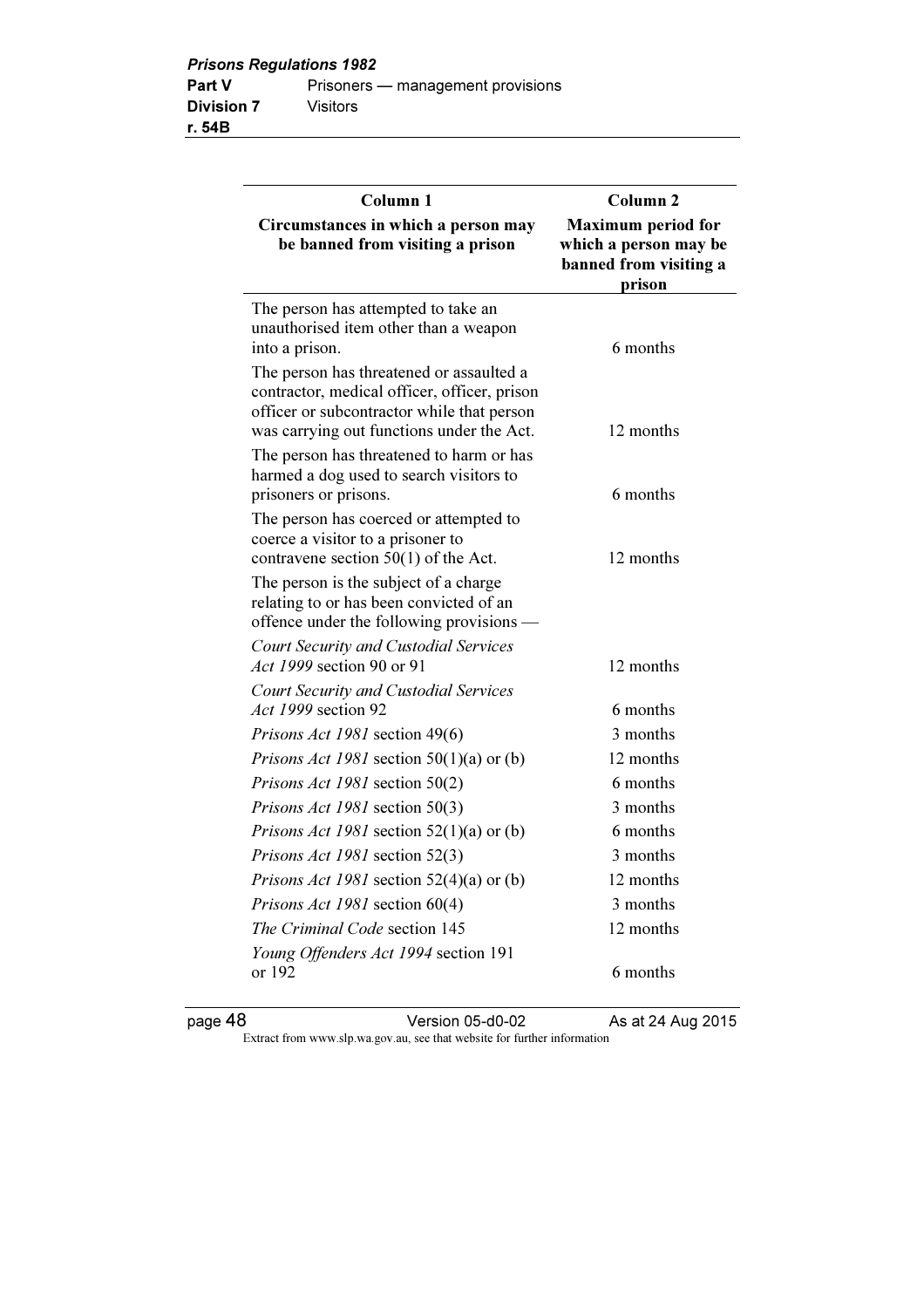| Column 1                                                                | Column 2                                                                               |
|-------------------------------------------------------------------------|----------------------------------------------------------------------------------------|
| Circumstances in which a person may<br>be banned from visiting a prison | <b>Maximum</b> period for<br>which a person may be<br>banned from visiting a<br>prison |
| Young Offenders Act 1994 section 193(2)<br>or $194$                     | 12 months                                                                              |

[Regulation 54B inserted in Gazette 11 Jun 2004 p. 2000-1.]

#### 54BA. Reasons that are not required to be given for the purposes of section 66(6) of the Act

 For the purposes of section 66(7)(b) of the Act, the reasons listed in the Table to this regulation are prescribed as reasons that the chief executive officer is not required to give under section 66(6) of the Act.

# Table

Giving the reason could reasonably be expected to impair the effectiveness of a lawful method of or procedure for preventing, detecting, investigating or dealing with a contravention or possible contravention of the law.

Giving the reason could reasonably be expected to reveal the existence of an investigation into a possible contravention of the law, whether or not, proceedings have been taken as a result of the investigation.

Giving the reason could reasonably be expected to enable the existence or non-existence, or identity, of a confidential source of information relating to the enforcement or administration of the law to be discovered.

Giving the reason could reasonably be expected to prejudice the fair trial of a person or the impartial adjudication of a disciplinary matter.

Giving the reason could reasonably be expected to endanger the life or physical safety of a person.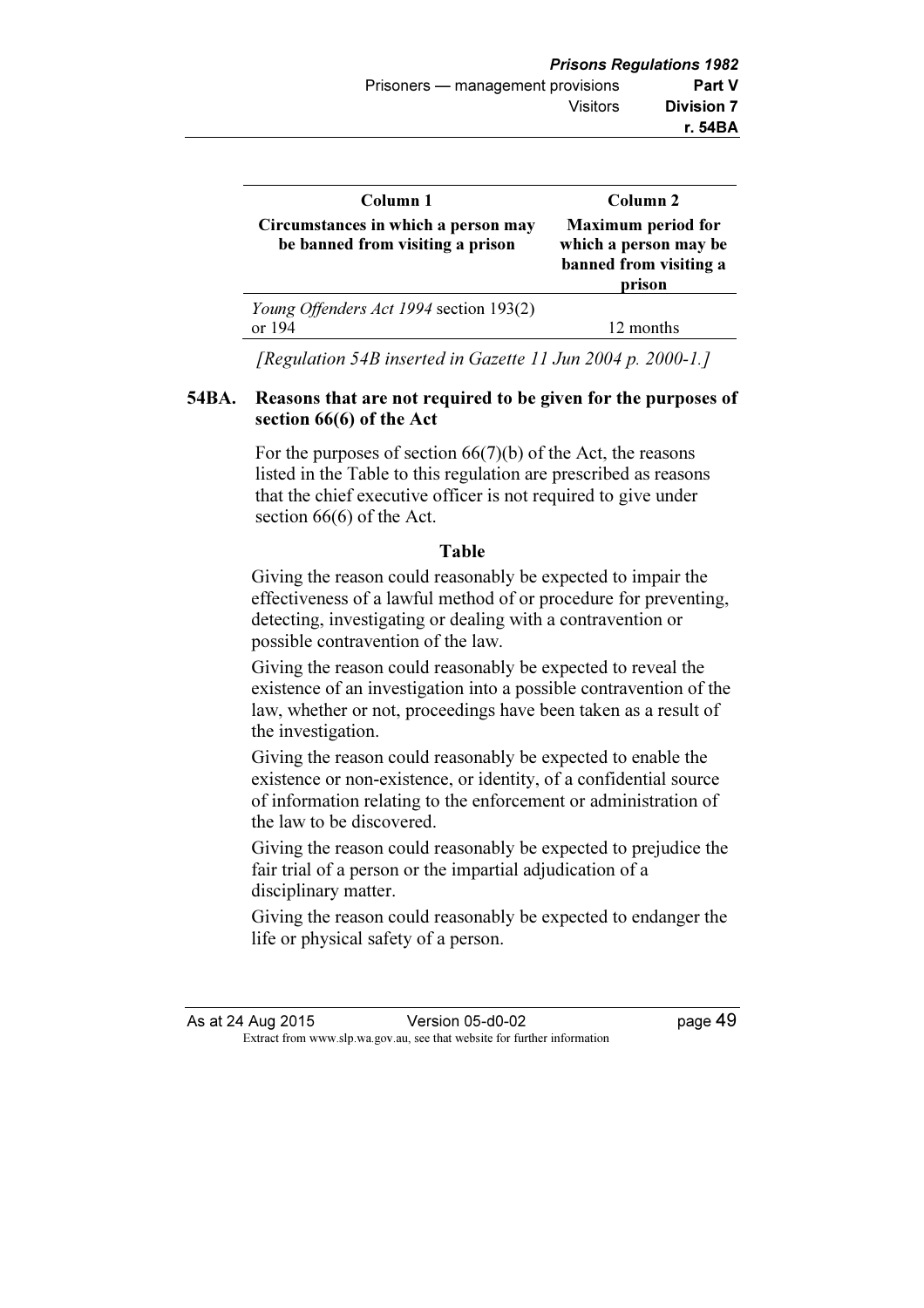Giving the reason could reasonably be expected to endanger the security of property.

Giving the reason could reasonably be expected to prejudice the maintenance or enforcement of lawful measures to protect public safety.

Giving the reason could reasonably be expected to facilitate the escape of any person from lawful custody or endanger the security of a prison.

[Regulation 54BA inserted in Gazette 11 Jun 2004 p. 2001-2.]

# Division 8 — Separation of prisoners

[Heading inserted in Gazette 3 Apr 2007 p. 1496.]

# 54C. Separation of prisoners

- (1) The chief executive officer may, where he is of the opinion that the management, control or security of a prison or of the prisoners therein requires —
	- (a) that prisoners of a particular category or description be confined in a separate part of the prison —
		- (i) by instrument in writing declare that a part of the prison specified in the instrument is set aside for the confinement of that particular category or description of prisoner;
		- (ii) from time to time determine the prisoners who shall be confined in that part of the prison; and
		- (iii) by order under section 35 of the Act make provision for the management, control, security and routine in that part of the prison and of the prisoners confined in that part;
	- (b) that special provision be made for prisoners of a particular category or description —

page 50 **Version 05-d0-02** As at 24 Aug 2015  $\mathbf{F}$  from which we be the website for further information for further information  $\mathbf{F}$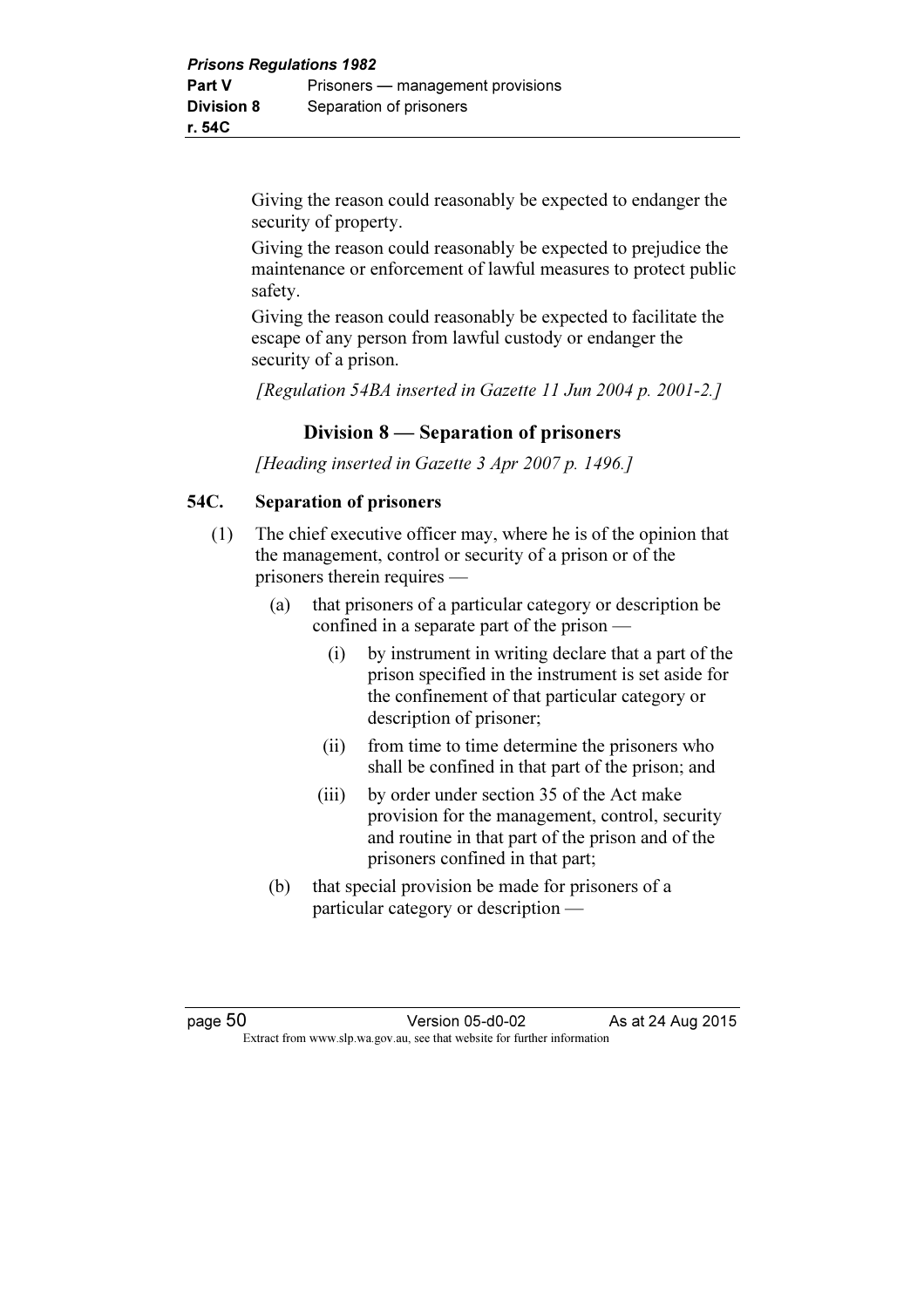- (i) by order under section 35 of the Act make provision for the management, control, security and routine of such prisoners; and
- (ii) from time to time determine the prisoners to whom those provisions shall apply.
- (2) The chief executive officer may by instrument in writing amend, or revoke a declaration under subregulation  $(1)(a)(i)$  or may revoke the declaration and substitute another declaration for it.
- (3) Nothing in subregulation (1) affects the application of these regulations to any prisoner but, subject to that limitation, the provisions as to management, control, security and routine —
	- (a) applicable in a part of a prison set aside under subregulation  $(1)(a)(i)$  and to the prisoners confined in that part; or
	- (b) applicable under subregulation (1)(b) to prisoners of a particular category or description,

 may differ from those applicable in other parts or another part of the prison or to other prisoners or prisoners of another category or description.

 [Regulation 54C inserted in Gazette 25 Mar 1988 p. 898; amended in Gazette 2 Nov 1999 p. 5475.]

# Division 9 — Absence permits

[Heading inserted in Gazette 3 Apr 2007 p. 1496.]

#### 54D. Prescribed purposes or circumstances for absence permits

 For the purposes of section 83(3)(a) of the Act, a prescribed purpose is, or prescribed circumstances are —

- (a) facilitating the rehabilitation of a prisoner and the successful reintegration of the prisoner into the community;
- (b) facilitating the education and training of a prisoner;

As at 24 Aug 2015 Version 05-d0-02 page 51  $\mathbf{F}$  from which we be the website for further information for further information  $\mathbf{F}$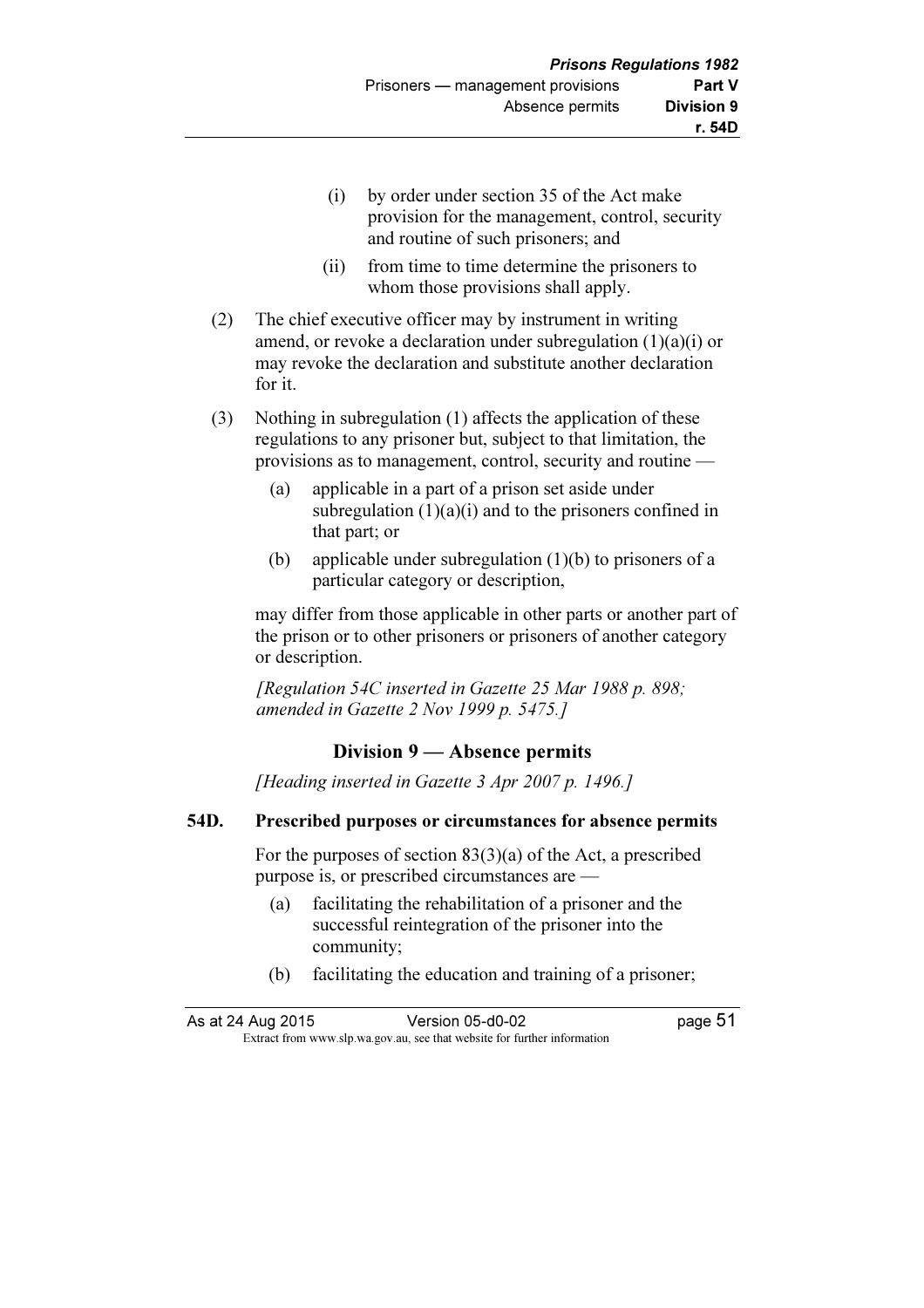|      | (c) | facilitating the employment, or the preparation for<br>employment, of a prisoner;                                                                                                                                                                             |
|------|-----|---------------------------------------------------------------------------------------------------------------------------------------------------------------------------------------------------------------------------------------------------------------|
|      | (d) | facilitating participation by a prisoner in community<br>work or work associated with the operation of the<br>prison;                                                                                                                                         |
|      | (e) | facilitating the maintenance by a prisoner of cultural ties<br>and enabling the prisoner to meet cultural obligations;                                                                                                                                        |
|      | (f) | facilitating the observance by a prisoner of religious or<br>spiritual beliefs or practices;                                                                                                                                                                  |
|      | (g) | facilitating a prisoner's participation in recreational<br>activities or other activities that will promote the<br>wellbeing of the prisoner;                                                                                                                 |
|      | (h) | preparing a prisoner for release;                                                                                                                                                                                                                             |
|      | (i) | facilitating the maintenance of contact between a<br>prisoner and his or her family, or any other approved<br>person, and enabling the prisoner to meet<br>responsibilities to that family or person, including<br>parental or guardianship responsibilities; |
|      | (j) | enabling the prisoner to be absent from prison on<br>compassionate grounds;                                                                                                                                                                                   |
|      | (k) | facilitating the provision of medical, dental or other<br>approved ancillary health services to a prisoner;                                                                                                                                                   |
|      | (1) | facilitating the investigation of an offence or the<br>administration of justice.                                                                                                                                                                             |
|      |     | [Regulation 54D inserted in Gazette 3 Apr 2007 p. 1496-7.]                                                                                                                                                                                                    |
| 54E. |     | <b>Duration of absence permit</b>                                                                                                                                                                                                                             |

- (1) In the case of an absence permit for a purpose or in circumstances mentioned in regulation 54D(a), (b), (c), (d), (e), (f), (g) or (h), the period specified in the absence permit under section 83(2)(a) of the Act shall be not longer than —
	- (a) the shortest period reasonably required for that purpose or in those circumstances, including travel time; or

page 52 Version 05-d0-02 As at 24 Aug 2015 Extract from www.slp.wa.gov.au, see that website for further information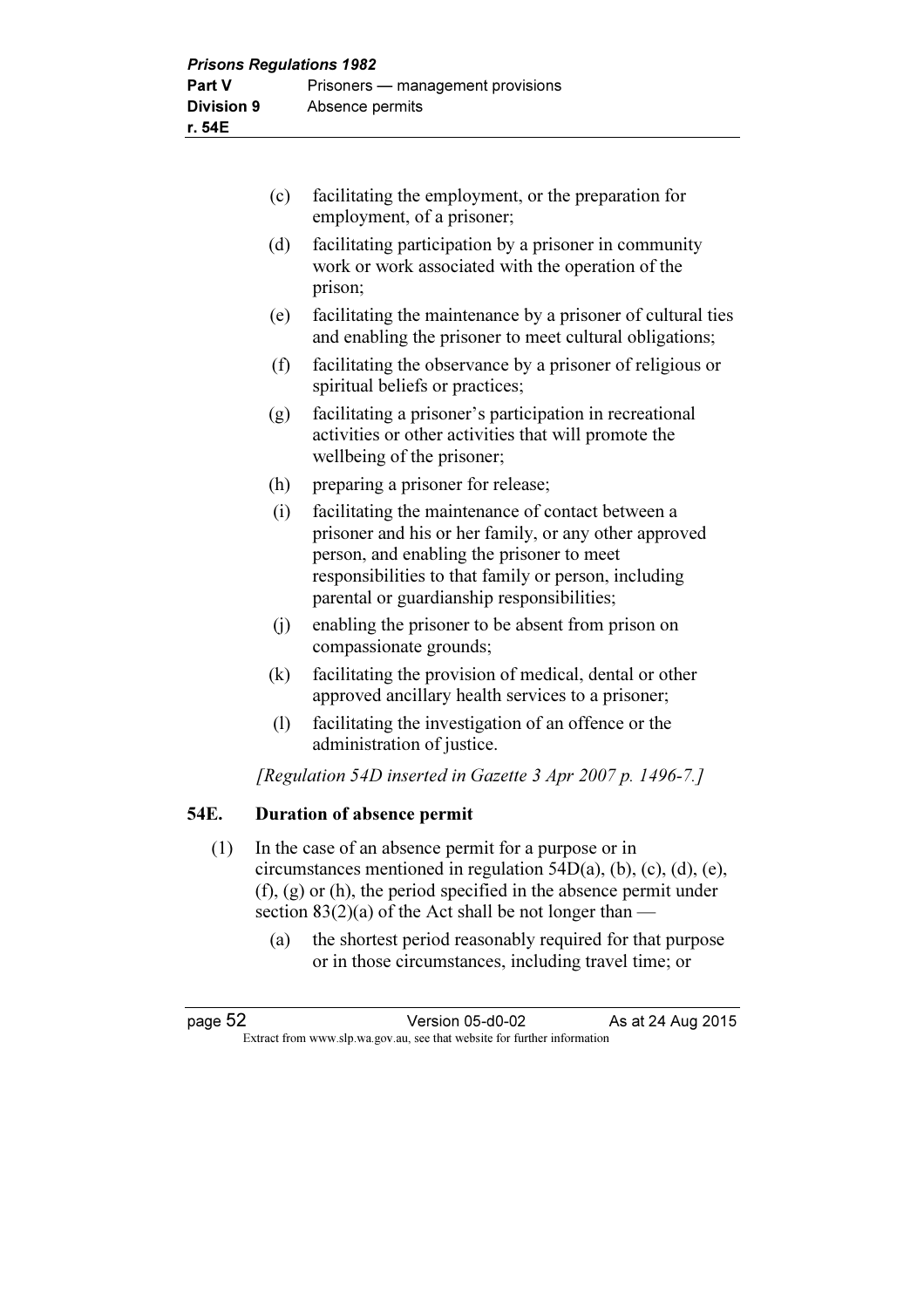(b) 12 hours, plus travelling time to and from the prison,

whichever is shorter.

- (2) In the case of an absence permit for a purpose or in circumstances mentioned in regulation 54D(i), the period specified in the absence permit under section 83(2)(a) of the Act shall be not longer than —
	- (a) the shortest period reasonably required for that purpose or in those circumstances, including travel time; or
	- (b) 36 hours, plus travelling time to and from the prison,

whichever is shorter.

 (3) In the case of an absence permit for a purpose or in circumstances mentioned in regulation  $54D(i)$ , (k) or (l), the period specified in the absence permit under section 83(2)(a) of the Act shall be the shortest period reasonably required for that purpose or in those circumstances, including travel time.

[Regulation 54E inserted in Gazette 3 Apr 2007 p. 1497-8.]

#### 54F. Eligibility for absence permit

- (1) A prisoner is not eligible to receive an absence permit except in accordance with this regulation.
- (2) Every prisoner is eligible to receive an absence permit for a purpose or in circumstances mentioned in regulation 54D(j), (k) or (l).
- (3) A prisoner who has been given a minimum security rating by the chief executive officer is eligible to receive an absence permit for a purpose or in circumstances mentioned in regulation 54D(a), (b), (c), (d), (e), (f), (g), (h) or (i).
- (4) A prisoner sentenced to a life term or indefinite imprisonment is eligible to receive an absence permit for a purpose or in circumstances mentioned in regulation 54D(a), (b), (c), (d), (e),  $(f)$ ,  $(g)$ ,  $(h)$  or  $(i)$  if that purpose is, or those circumstances are,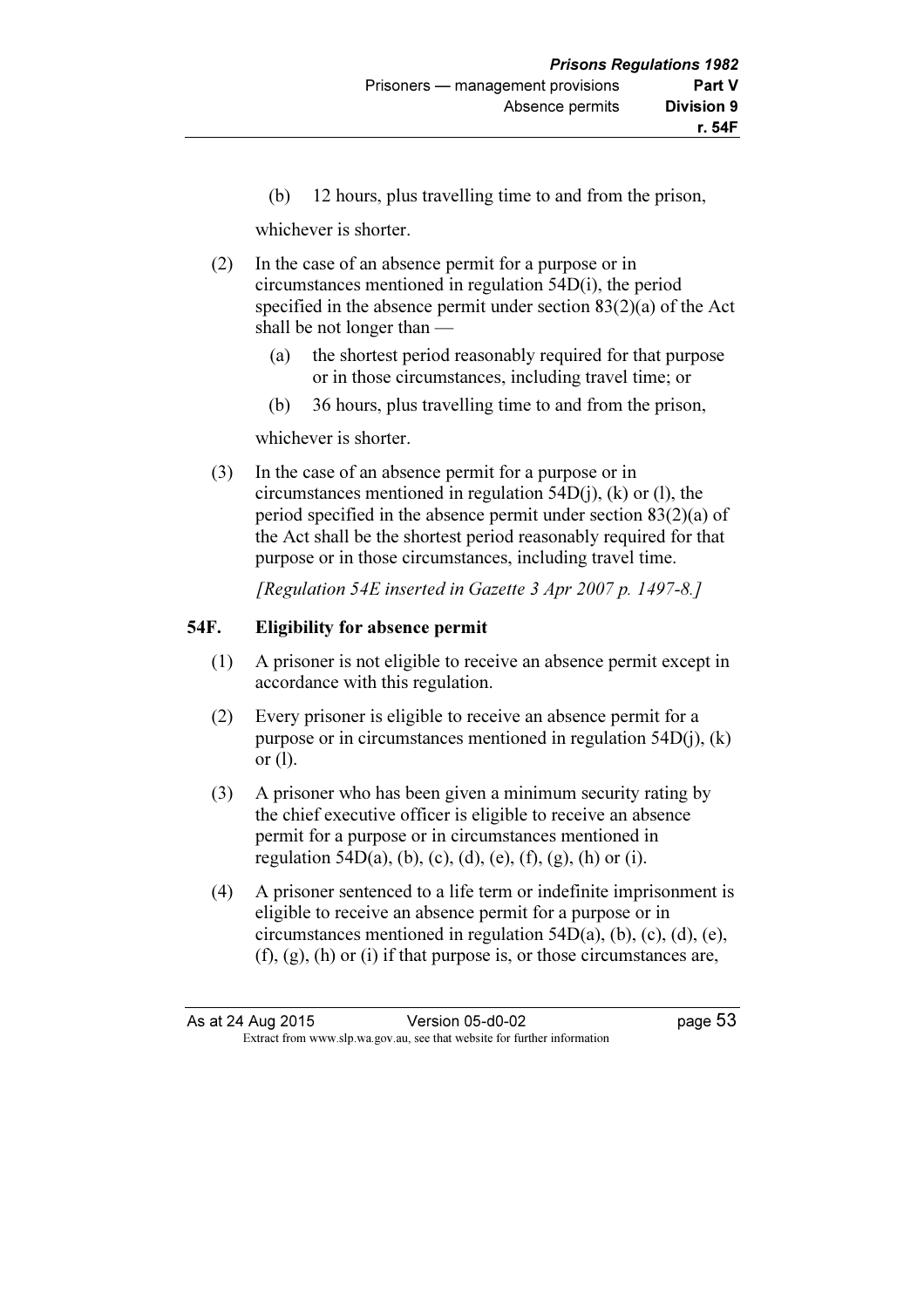part of a re-socialisation programme approved under the Sentence Administration Act 2003 section 13.

[Regulation 54F inserted in Gazette 3 Apr 2007 p. 1498.]

# 54G. Arrangements relating to accommodation and community work

The chief executive officer may —

- (a) enter into an arrangement with a person for
	- (i) a prisoner to stay in accommodation provided or arranged by the person; or
	- (ii) a prisoner to perform community work for, or arranged by, the person; or
	- (iii) the person to accompany the prisoner,

while the prisoner is absent from prison on an absence permit; and

 (b) as part of an arrangement under paragraph (a)(ii), require a financial contribution, payment or commitment from the person to cover expenses incurred by the Department in relation to the absence permit.

[Regulation 54G inserted in Gazette 3 Apr 2007 p. 1498-9.]

# 54H. Terms of paid employment of prisoner on an absence permit

 Where a prisoner is in paid employment while absent from prison on an absence permit, the terms and conditions, including the amount payable, in respect of the employment shall be —

- (a) the terms and conditions including the amount payable under any award or agreement in force under —
	- (i) the Industrial Relations Act 1979; or
	- (ii) the Industrial Relations Act 1988 of the Commonwealth,

that applies to the employment; or

page 54 Version 05-d0-02 As at 24 Aug 2015  $\mathbf{F}$  from which we be the website for further information for further information  $\mathbf{F}$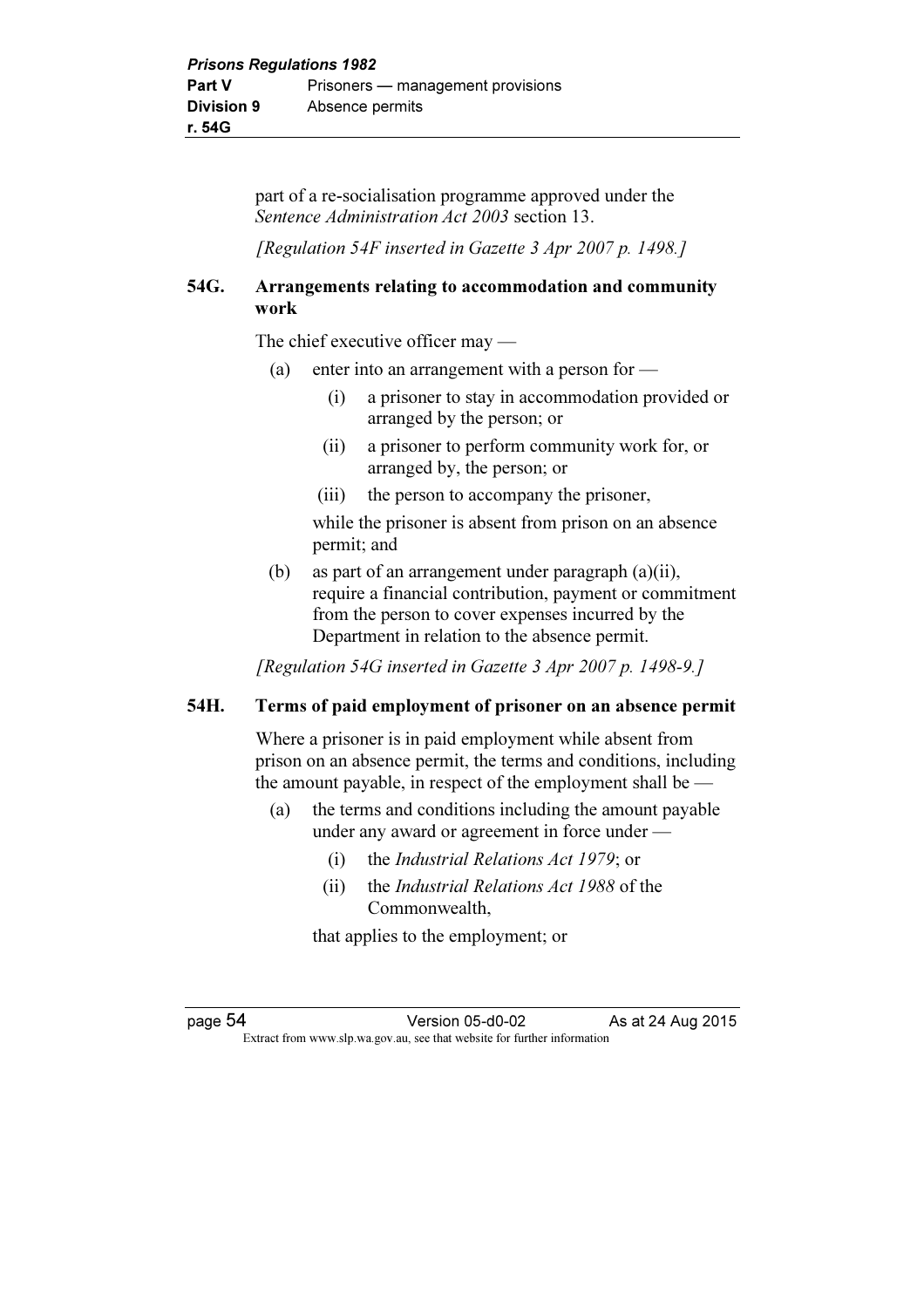(b) if there is no such award or agreement — such terms and conditions, including the amount payable, as are agreed upon by the employer and the chief executive officer.

[Regulation 54H inserted in Gazette 3 Apr 2007 p. 1499.]

# 54I. Appointment of escorts and supervisors

 The chief executive officer may appoint as an escort or supervisor of a prisoner who is absent from prison on an absence permit —

- (a) a prison officer; or
- (b) a contract worker as defined in the Court Security and Custodial Services Act 1999 section 3; or
- (c) any other person who the chief executive officer thinks is fit to be appointed as an escort or supervisor.

[Regulation 54I inserted in Gazette 3 Apr 2007 p. 1499.]

# 54J. Restrictions on giving absence permits

 The chief executive officer shall not give an absence permit to a prisoner unless he or she is satisfied that the prisoner will, at all times that the prisoner is absent from prison under the permit, comply with every condition of the permit.

[Regulation 54J inserted in Gazette 3 Apr 2007 p. 1499.]

# 54K. Standard conditions of absence permits

- (1) An absence permit is subject to the condition that the prisoner shall —
	- (a) at all times that the prisoner is absent from prison under the permit, remain in the charge of an escort, or under the supervision of a supervisor, as specified in the permit; and
	- (b) comply with every order or direction of that escort or supervisor.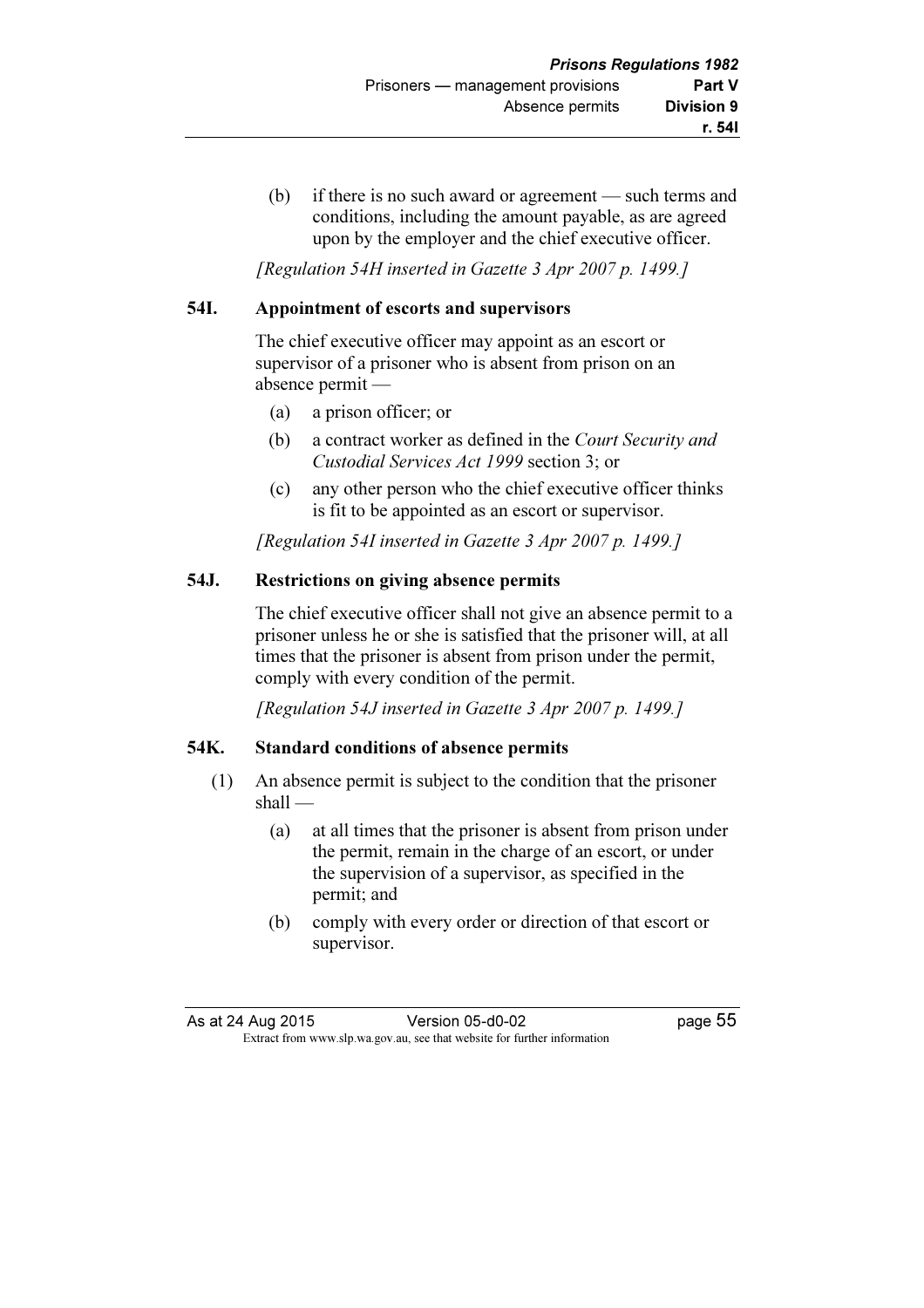(2) An absence permit for a period requiring overnight accommodation is subject to the condition that the prisoner shall stay in approved accommodation and no other accommodation.

[Regulation 54K inserted in Gazette 3 Apr 2007 p. 1500.]

#### 54L. Amounts deducted from moneys paid to a prisoner on an absence permit

- (1) The chief executive officer may order a deduction from moneys paid to a prisoner employed while the prisoner is absent from prison on an absence permit —
	- (a) to pay any outstanding fines, restitution or compensation payable by the prisoner under a conviction by a court or a determination under Part VII of the Act; or
	- (b) for the prisoner's savings or purchases; or
	- (c) for the prisoner's contributions to the upkeep of his or her family, or any other approved person; or
	- (d) to defray any expenses relating to board or employment incurred while the prisoner was absent on the permit.
- (2) When money is deducted under subregulation (1), the balance remaining shall not be less than one week's gratuities payable for work classified under regulation 44(1) as Level 1.

[Regulation 54L inserted in Gazette 3 Apr 2007 p. 1500.]

# Division 10 — Interstate absence permits

[Heading inserted in Gazette 3 Apr 2007 p. 1500.]

#### 54M. Terms used in this Division

In this Division, unless the contrary intention appears —

corresponding law means a law that is declared to be a corresponding law in regulation 54N;

external facility has the meaning given to that term in section 23(1) of the Act;

page 56 Version 05-d0-02 As at 24 Aug 2015  $\mathbf{F}$  from which we be the website for further information for further information  $\mathbf{F}$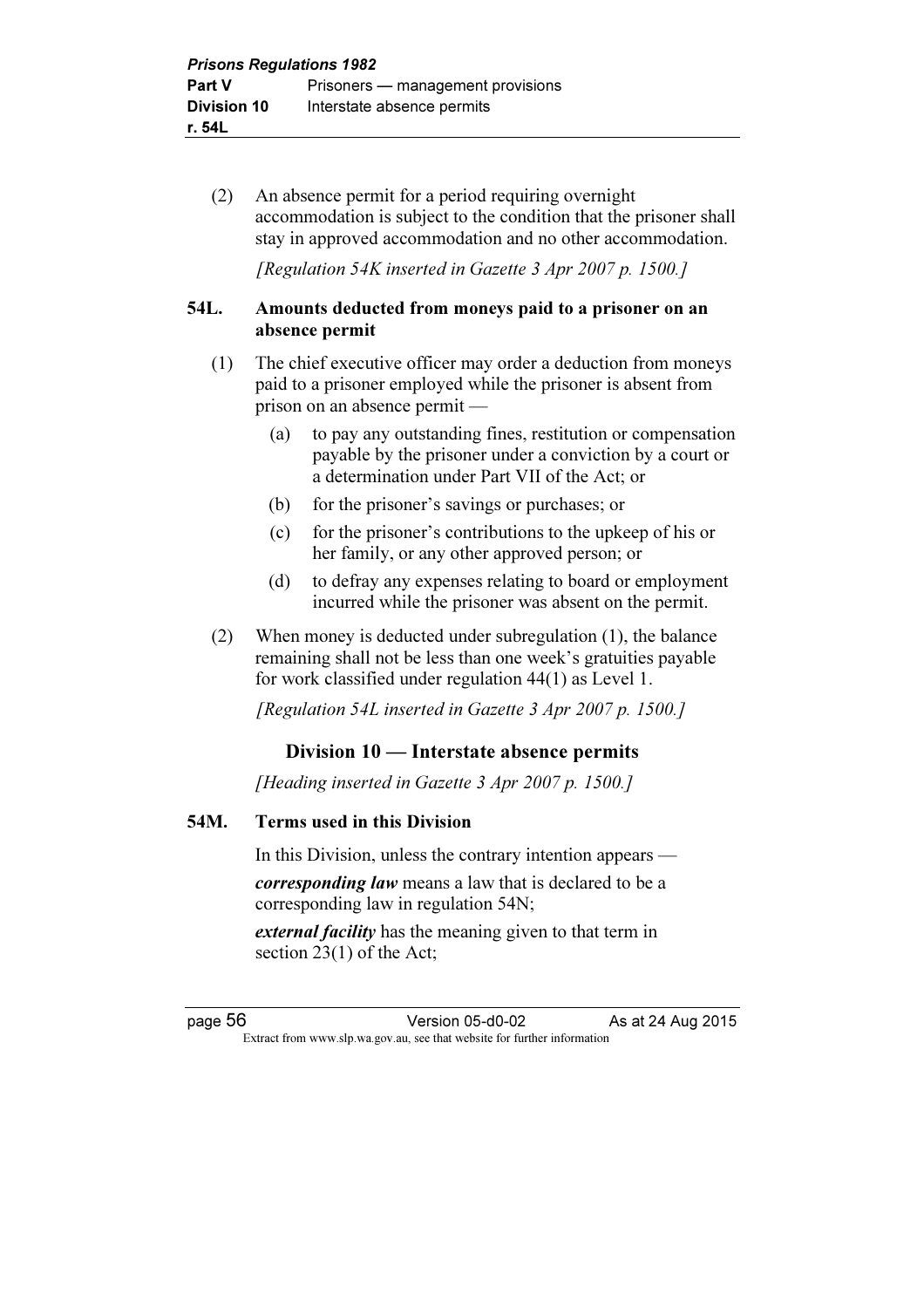#### interstate absence permit —

- (a) in relation to a prisoner in this State, means an absence permit authorising the person to travel to or through a participating State or Territory; and
- (b) in relation to an interstate prisoner, means a permit given under a corresponding law authorising the prisoner to travel to or through this State;

*interstate escort* means a person who is authorised under an interstate absence permit to escort an interstate prisoner to or through this State;

*interstate prisoner* means a person imprisoned in a participating State or Territory;

participating State or Territory means any other State or a Territory in which a corresponding law is in force.

[Regulation 54M inserted in Gazette 3 Apr 2007 p. 1500-1.]

#### 54N. Corresponding laws

 A law of another State or a Territory specified in the Table to this regulation is declared to be a corresponding law for the purposes of this Division.

| Table                               |  |
|-------------------------------------|--|
| <b>State/Territory</b>              |  |
| <b>Australian Capital Territory</b> |  |
| New South Wales                     |  |
| Northern Territory                  |  |
| Queensland                          |  |
| South Australia                     |  |
|                                     |  |

As at 24 Aug 2015<br>Extract from www.slp.wa.gov.au, see that website for further information<br>Extract from www.slp.wa.gov.au, see that website for further information  $\mathbf{F}$  from which we be the website for further information for further information  $\mathbf{F}$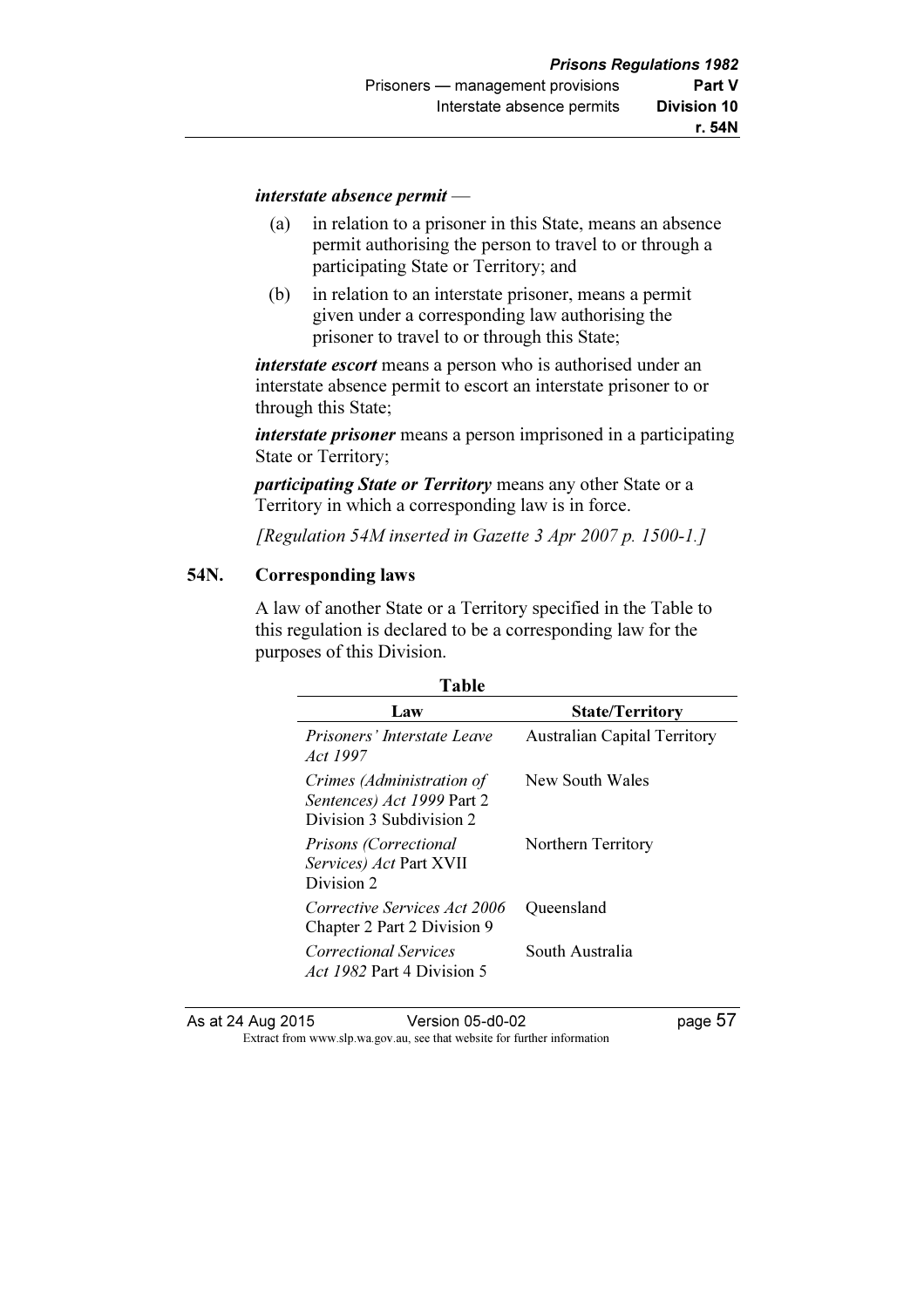| Law                         | <b>State/Territory</b> |
|-----------------------------|------------------------|
| Corrections Act 1997 Part 6 | <b>Tasmania</b>        |
| Corrections Act 1986        | Victoria               |
| Part 8A                     |                        |

[Regulation 54N inserted in Gazette 3 Apr 2007 p. 1501.]

#### 54O. Interstate absence permit

 The chief executive officer may, if he or she thinks it is appropriate, give to a prisoner in this State an interstate absence permit for any purpose that, or in any circumstances where, an absence permit may be given.

[Regulation 54O inserted in Gazette 3 Apr 2007 p. 1501.]

# 54P. Notice to participating State or Territory

 On giving an interstate absence permit to a prisoner in this State, the chief executive officer shall give written notice of the fact that the permit has been given, and of the period of the permit —

- (a) in relation to the participating State or Territory to which the prisoner is travelling —
	- (i) to the officer responsible for the administration of prisons (however described) in that State or Territory; and
	- (ii) to the chief officer of police of that State or Territory;

and

 (b) in relation to any other participating State or Territory through which the prisoner is travelling — to the chief officer of police of that State or Territory.

[Regulation 54P inserted in Gazette 3 Apr 2007 p. 1502.]

page 58 Version 05-d0-02 As at 24 Aug 2015  $\mathbf{F}$  from which we be the website for further information for further information  $\mathbf{F}$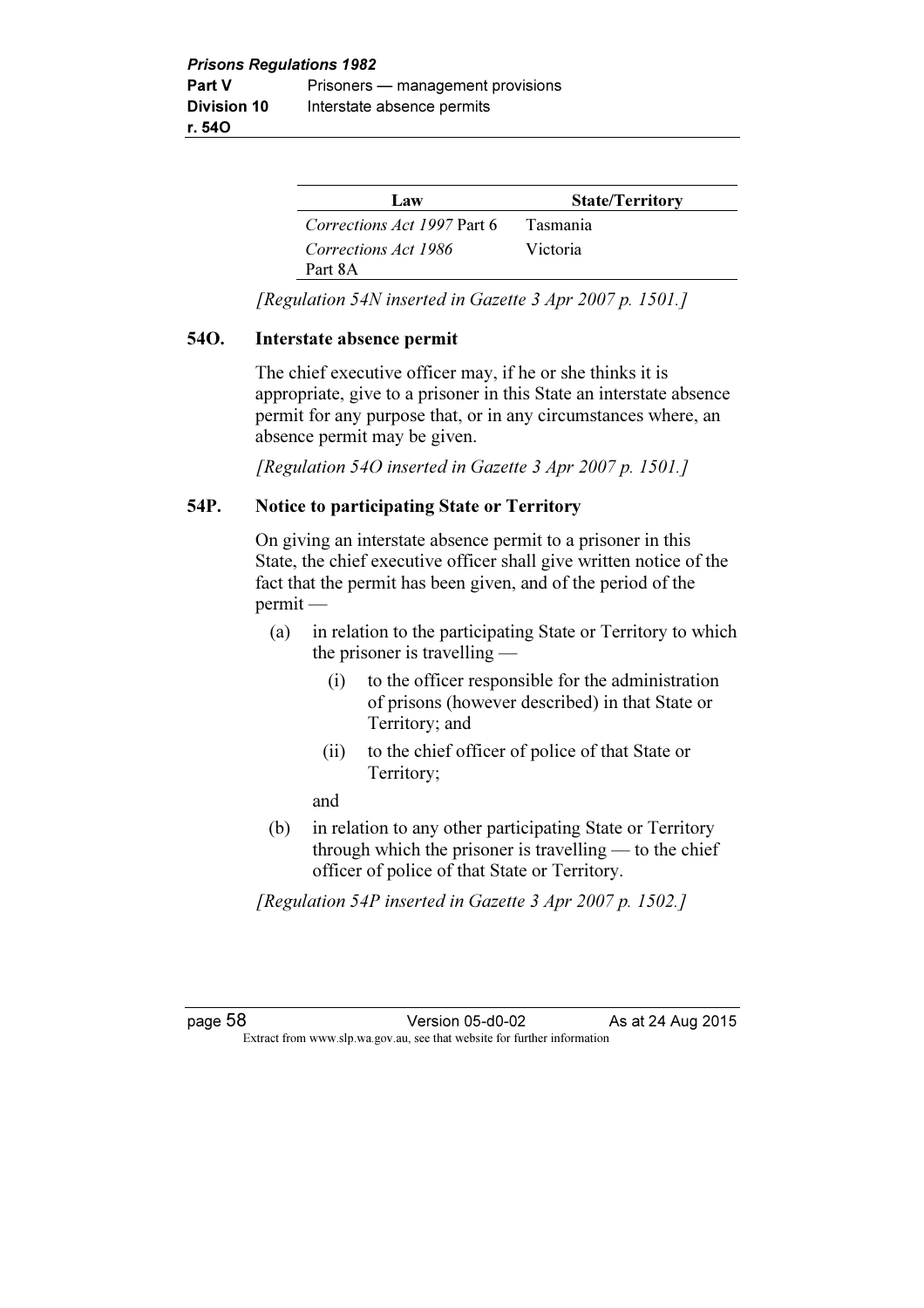#### 54Q. WA escorts

 If it is a condition of an interstate absence permit given to a prisoner in this State that the prisoner shall be escorted to or through a participating State or Territory, the permit —

- (a) authorises the escort to be in charge of the prisoner for the purpose of escorting the prisoner to or through the participating State or Territory in accordance with the permit; and
- (b) authorises the escort to be in charge of the prisoner for the purpose of returning the prisoner to the prison or any external facility from which the prisoner is absent,

 except for any period during which the prisoner is in custody in a prison in a participating State or Territory under a provision of a corresponding law corresponding with regulation 54R(2) or 54T.

[Regulation 54Q inserted in Gazette 3 Apr 2007 p. 1502.]

#### 54R. Interstate escorts

- (1) An interstate escort is authorised, while in this State
	- (a) to be in charge of an interstate prisoner for the purposes and period set out in the relevant interstate absence permit; and
	- (b) to be in charge of the interstate prisoner for the purpose of returning the prisoner to the participating State or Territory,

 except for any period during which the prisoner is in custody in a prison, external facility or police lock-up under subregulation (2) and regulation 54T.

 (2) If the interstate prisoner is in the charge of an interstate escort and requires overnight accommodation while in this State, the prisoner may, at the request of the escort, be detained in a prison, external facility or police lock-up for that period, and the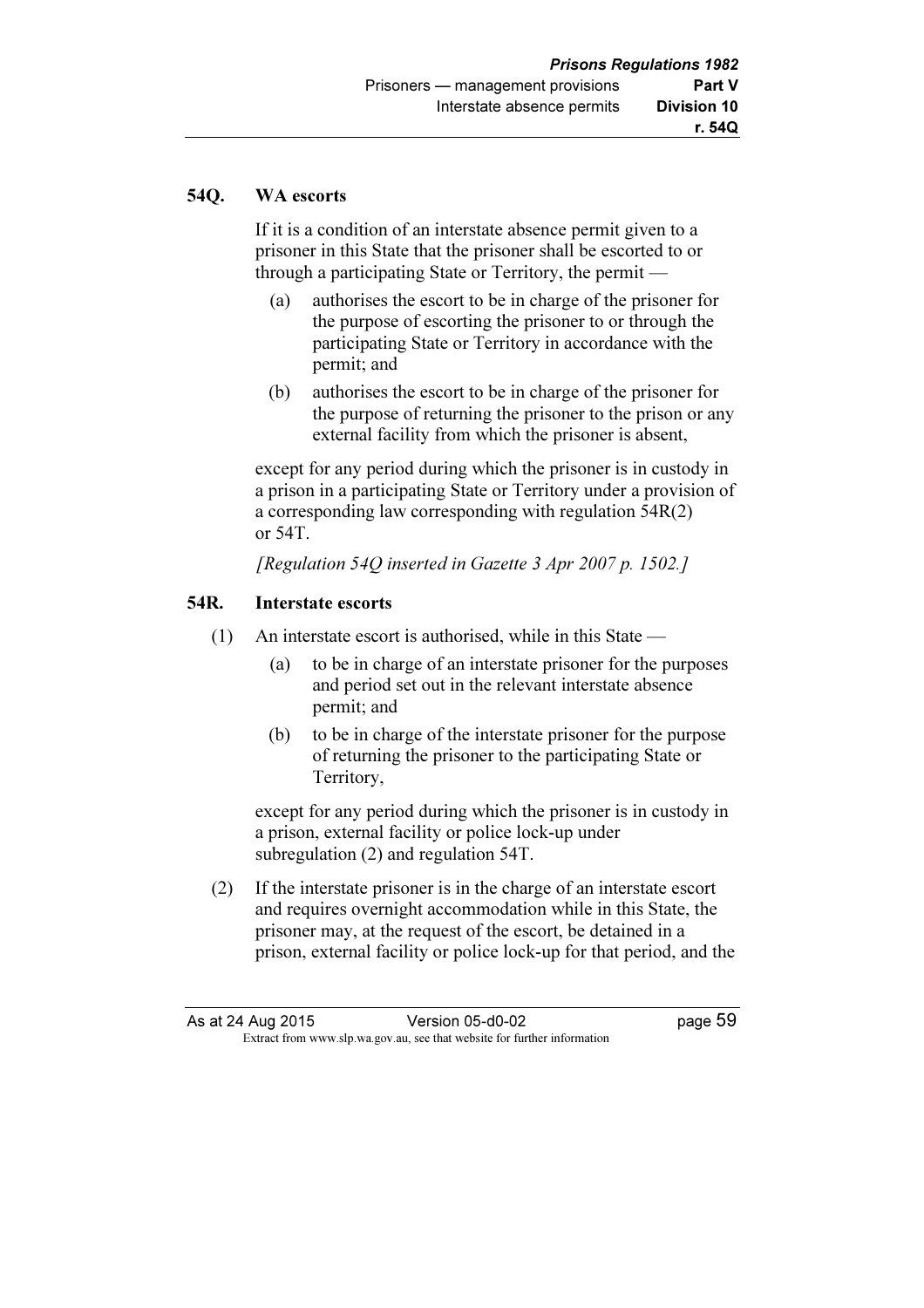relevant interstate absence permit is sufficient authority for that detention.

[Regulation 54R inserted in Gazette 3 Apr 2007 p. 1502-3.]

#### 54S. Arrest of interstate prisoners

If, while an interstate prisoner is in this State, the prisoner —

- (a) escapes or attempts to escape from the charge of an interstate escort or from the custody of a prison, external facility or police lock-up under regulation 54R(2); or
- (b) otherwise breaches a condition of the relevant interstate absence permit,

 the prisoner may be arrested, without warrant, by a prison officer, a police officer, the prisoner's escort, if any, or a contract worker as defined in the Court Security and Custodial Services Act 1999 section 3, and taken to the nearest police station.

[Regulation 54S inserted in Gazette 3 Apr 2007 p. 1503.]

# 54T. Return of arrested interstate prisoners to State or Territory of origin

- (1) An interstate prisoner who is arrested under regulation 54S shall be brought before a court of summary jurisdiction within 2 working days of the day of arrest and may be detained in a prison, external facility or police lock-up until that occurs.
- (2) The court of summary jurisdiction may, if the court thinks appropriate, order that the prisoner —
	- (a) be returned by the prisoner's interstate escort to the State or Territory in which the relevant interstate absence permit was given; or
	- (b) be delivered into the custody of another escort for the purposes of being returned to that State or Territory,

as the case requires.

page 60 Version 05-d0-02 As at 24 Aug 2015  $\mathbf{F}$  from which we be the website for further information for further information  $\mathbf{F}$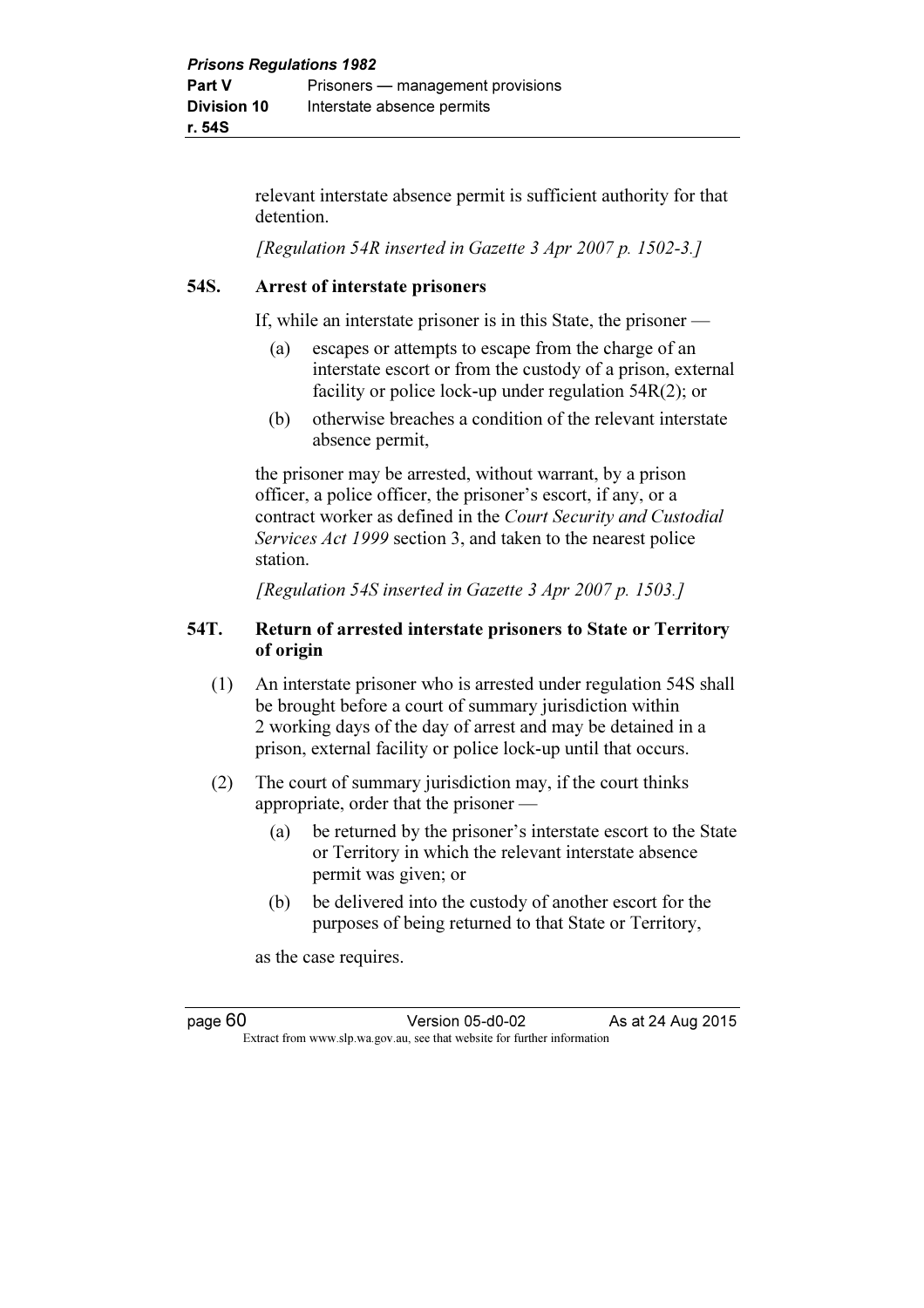- (3) If an order is made under subregulation  $(2)(b)$ 
	- (a) the prisoner may be detained in a prison, external facility or police lock-up until —
		- (i) the order is executed; or
		- (ii) the expiration of 7 days from the making of the order,

whichever occurs first; and

 (b) the order, if not executed, expires at the end of that 7 day period.

[Regulation 54T inserted in Gazette 3 Apr 2007 p. 1503-4.]

# 54U. Status of detained interstate prisoners

 An interstate prisoner shall, while detained in a prison, external facility or police lock-up under regulation 54R(2) or 54T, be taken to be a prisoner for the purposes of —

- (a) the Act; and
- (b) these regulations except paragraph (a) of the definition of "interstate absence permit" in regulation 54M.

[Regulation 54U inserted in Gazette 3 Apr 2007 p. 1504.]

# Division 11 — Bring up orders

[Heading inserted in Gazette 3 Apr 2007 p. 1504.]

# 54V. Superintendent authorised to issue bring up order

 A superintendent of a prison is authorised for the purposes of section  $85(1)(c)$  of the Act.

[Regulation 54V inserted in Gazette 3 Apr 2007 p. 1504.]

# 54W. Custody of prisoners on bring up orders

Where an order under section 85 of the Act is made —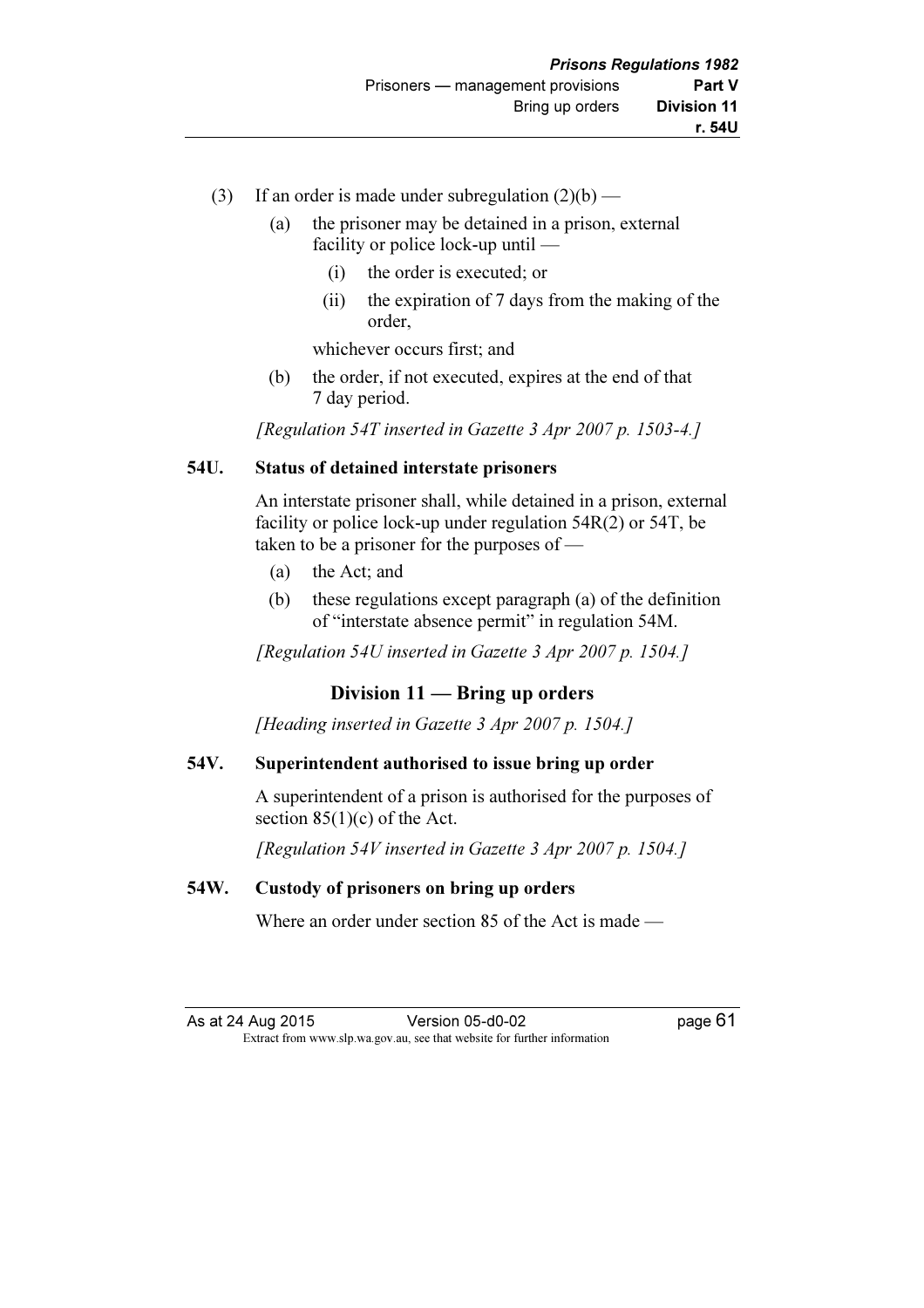- (a) the superintendent of the prison in which the prisoner is confined may charge a prison officer or officer with the execution of the order; and
- (b) a prisoner who is brought up under the order shall
	- (i) while absent from a prison or other facility for the purpose specified in the order, be kept in the charge of a prison officer, officer or police officer; and
	- (ii) in due course and subject to any lawful order to the contrary, be returned to the custody from which the prisoner was brought up without prejudice to any cause or matter for which he or she was in that custody;

and

- (c) if the proceeding that the prisoner is required to attend is adjourned, the prisoner may during the adjournment —
	- (i) be taken to and confined in any prison or be kept at any place in the charge of the prison officer or officer charged with the execution of the order, a police officer or a contract worker as defined in the Court Security and Custodial Services Act 1999 section 3; and
	- (ii) be brought up from time to time and day-to-day to the court or place where his or her attendance is required.

[Regulation 54W inserted in Gazette 3 Apr 2007 p. 1504-5.]

 [Section 54W. Modifications to be applied in order to give effect to Cross-border Justice Act 2008: section altered 1 Nov 2009. See endnote 1M.]

page 62 Version 05-d0-02 As at 24 Aug 2015  $\mathbf{F}$  from which we be the website for further information for further information  $\mathbf{F}$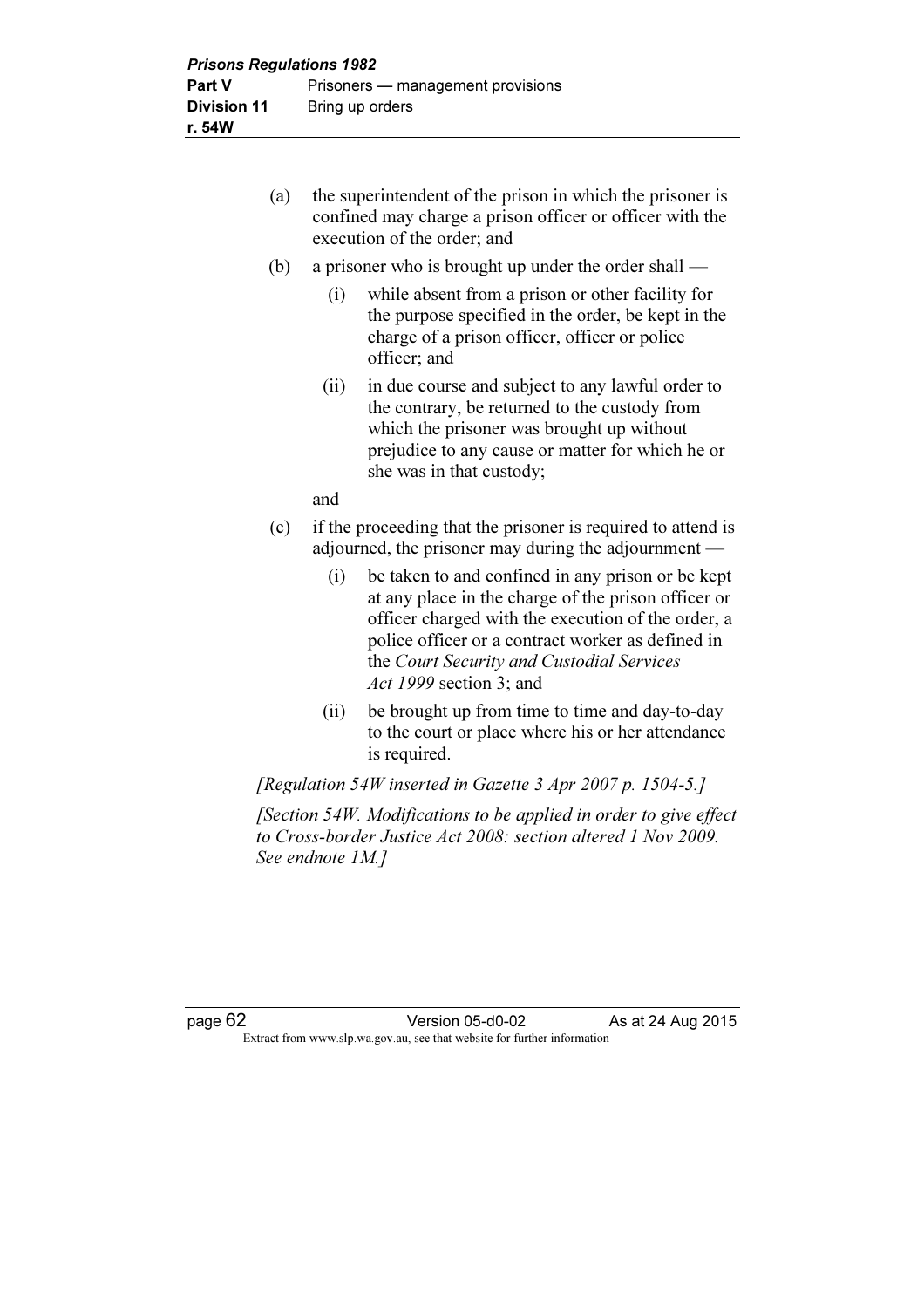# Part VI — Remand prisoners

#### 55. Remand prisoners

A person (not otherwise a prisoner) who is —

- (a) on commitment for trial for an indictable offence and awaiting trial or during his trial or on remand;
- (b) committed to prison pending or during proceedings or the hearing of a prosecution notice under the provisions of the Criminal Procedure Act 2004; or
- (c) on commitment to await extradition or any other commitment,

 is referred to in these regulations as a prisoner on remand and shall be treated accordingly.

[Regulation 55 amended in Gazette 9 May 2008 p. 1844-5.]

#### 56. Visits to remand prisoners

 Subject to section 66 of the Act, a prisoner on remand shall be permitted to receive visits from the prisoner's spouse, de facto partner, friends and relations —

- (a) as soon as practicable after his admission to prison in accordance with the rules prescribed for the prison in which that prisoner is confined;
- (b) daily thereafter in accordance with the rules prescribed for that prison; and
- (c) at such other times as may be authorised by the superintendent.

[Regulation 56 amended in Gazette 30 Jun 2003 p. 2625.]

#### 57. Separation of remand prisoners

 A prisoner on remand shall as far as practicable and where the interests of security permit, be kept separate from sentenced prisoners.

As at 24 Aug 2015 Version 05-d0-02 page 63<br>Extract from www.slp.wa.gov.au, see that website for further information  $\mathbf{F}$  from which we be the website for further information for further information  $\mathbf{F}$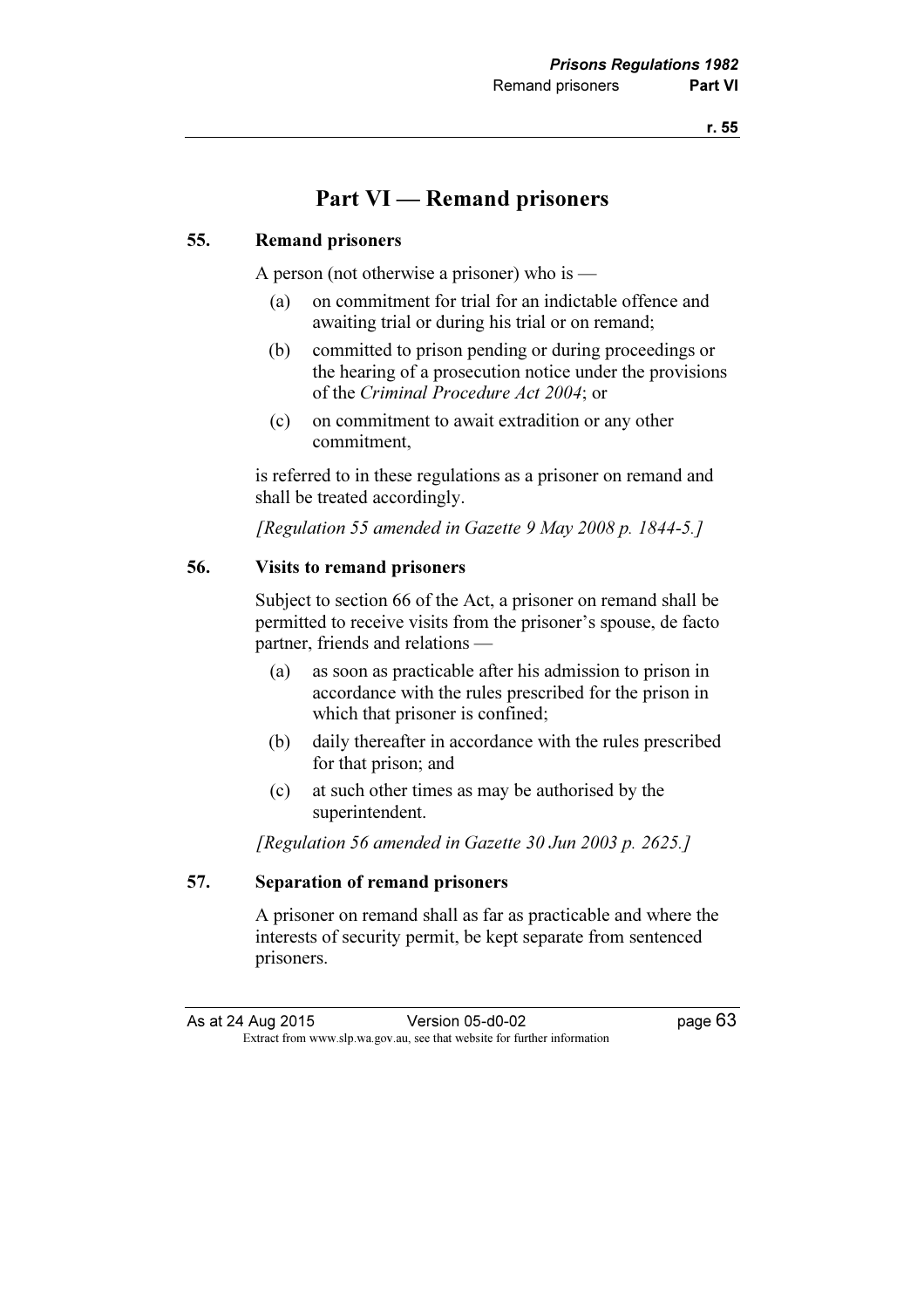### 58. Request for reclassification by remand prisoners

 A prisoner on remand may apply in writing to the chief executive officer, to be treated as a sentenced prisoner and if such application is granted may be treated accordingly.

 [Regulation 58 amended in Gazette 11 Dec 1987 p. 4369; 2 Nov 1999 p. 5475.]

## 59. Exercise by remand prisoners

 Consistent with his detention in secure custody, a prisoner on remand shall be permitted to take such air and exercise as the superintendent considers necessary.

## 60. Clothing of remand prisoners

- (1) Subject to any direction to the contrary made by the superintendent in the interests of prison security, a prisoner on remand may wear his own clothing unless that clothing is inadequate, unfit to be worn, or required to be preserved for the purposes of justice, in any of which cases the prisoner may be required to wear prison clothing.
- (2) A prisoner who wears his own clothing shall
	- (a) clean and maintain that clothing himself;
	- (b) not part with the possession of or destroy any item of his clothing without the approval of the superintendent; and
	- (c) have his clothing in his possession entirely at his own risk.

#### 61. Remand prisoner to clean cell

 A prisoner on remand shall keep his cell and any other areas used by remand prisoners in a thorough state of cleanliness.

#### 62. Haircuts etc. of remand prisoners

 A prisoner on remand shall not be required to have his hair cut or to cut or shave his beard or moustache unless a medical

page 64 Version 05-d0-02 As at 24 Aug 2015  $\mathbf{F}$  from which we be the website for further information for further information  $\mathbf{F}$ 

#### r. 58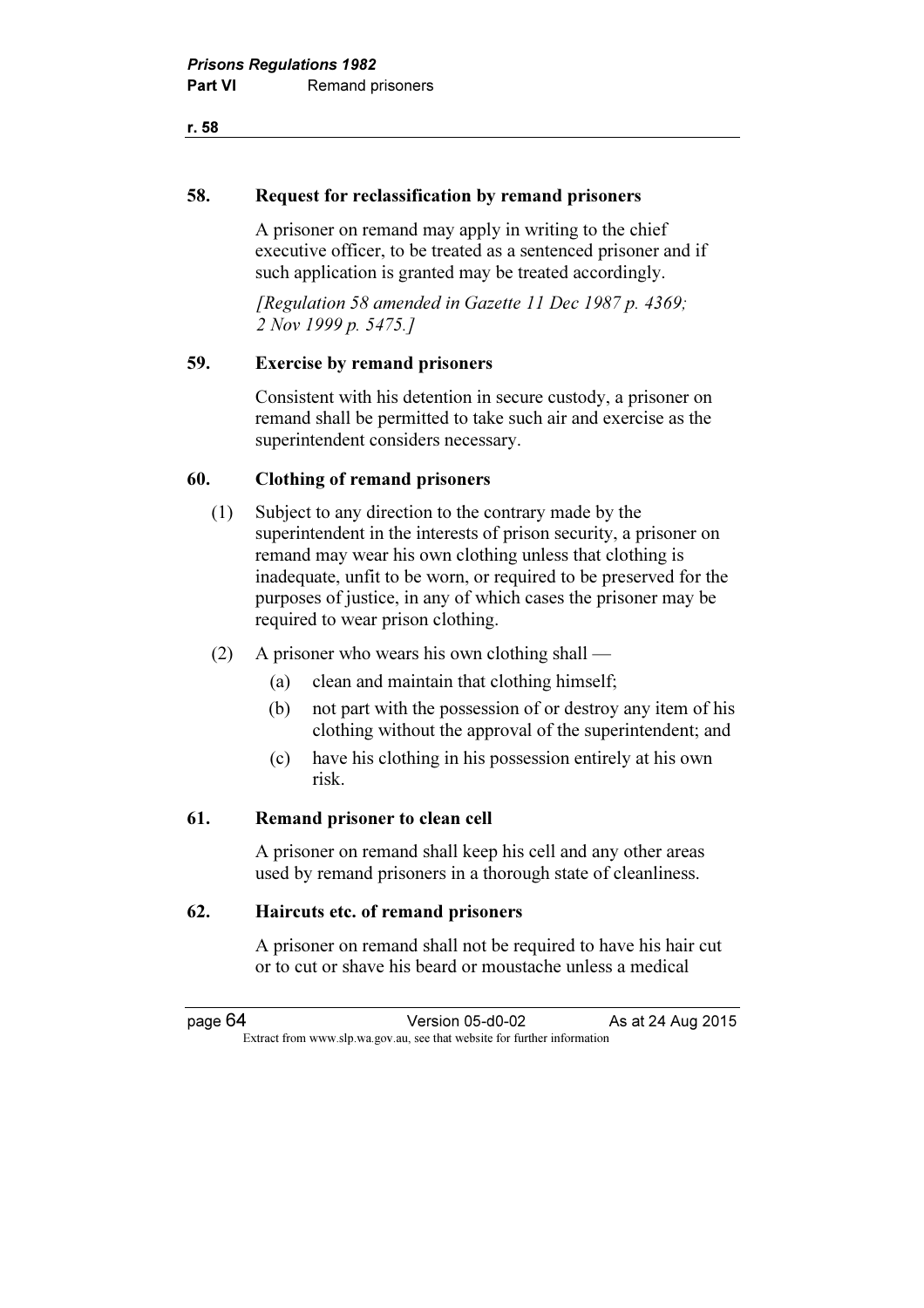officer otherwise directs in the interests of the health or cleanliness of the prisoner or the prison. [Regulation 62 amended in Gazette 12 Apr 2001 p. 2100.] [Part VII deleted in Gazette 22 Apr 1983 p. 1250.]

As at 24 Aug 2015 Version 05-d0-02 Page 65 Extract from www.slp.wa.gov.au, see that website for further information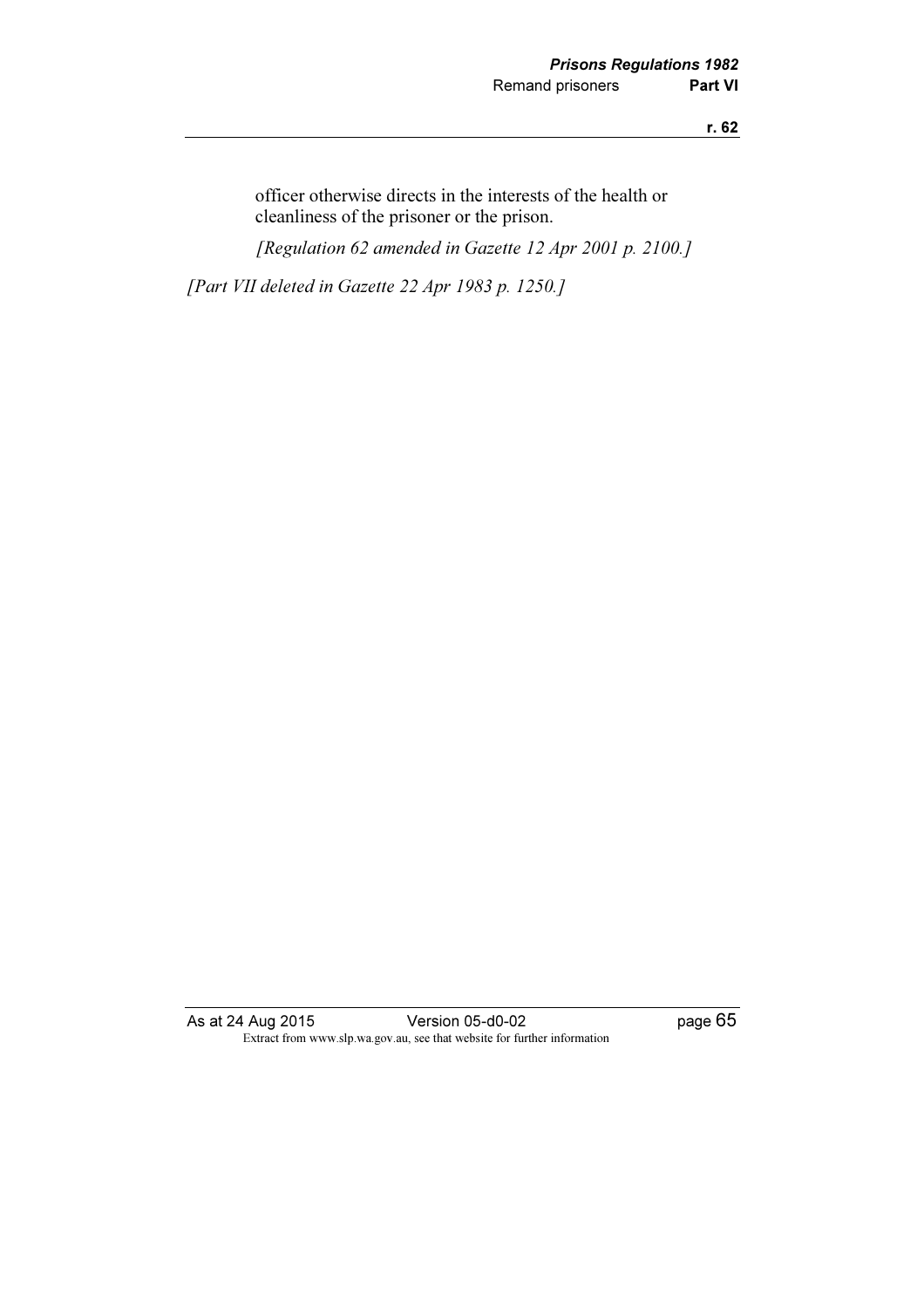# Part VIII — Prison offences

## 66. Determination of prison offences

 Where a prison offence is dealt with before the superintendent or a visiting justice and the prisoner charged denies the truth of the charge, the procedure subject to section 76 of the Act shall be as follows —

- (a) the prosecuting prison officer shall state the case against the prisoner and call any witnesses in support of the charge;
- (b) the superintendent or visiting justice may take evidence on oath, affirmation or otherwise at his discretion;
- (c) the prosecuting prison officer shall conduct the examination in chief of each witness and the prisoner may cross-examine each witness;
- (d) the prosecuting prison officer shall be permitted to re-examine each witness on matters arising out of cross-examination;
- (e) the prosecuting prison officer shall then close his case; and
- (f) the prisoner shall then give evidence on his own behalf or call his witnesses and paragraphs (c), (d) and (e) shall apply subject to necessary modification.

## 67. Conduct of proceedings

- (1) The superintendent or the visiting justice
	- (a) shall conduct proceedings expeditiously and without undue adjournment or delay;
	- (b) shall keep or cause to be kept an adequate record of proceedings;
	- (c) may question a witness called; and
	- (d) may direct that a particular witness be called or call and question a witness.

page 66 Version 05-d0-02 As at 24 Aug 2015  $\mathbf{F}$  from which we be the website for further information for further information  $\mathbf{F}$ 

r. 66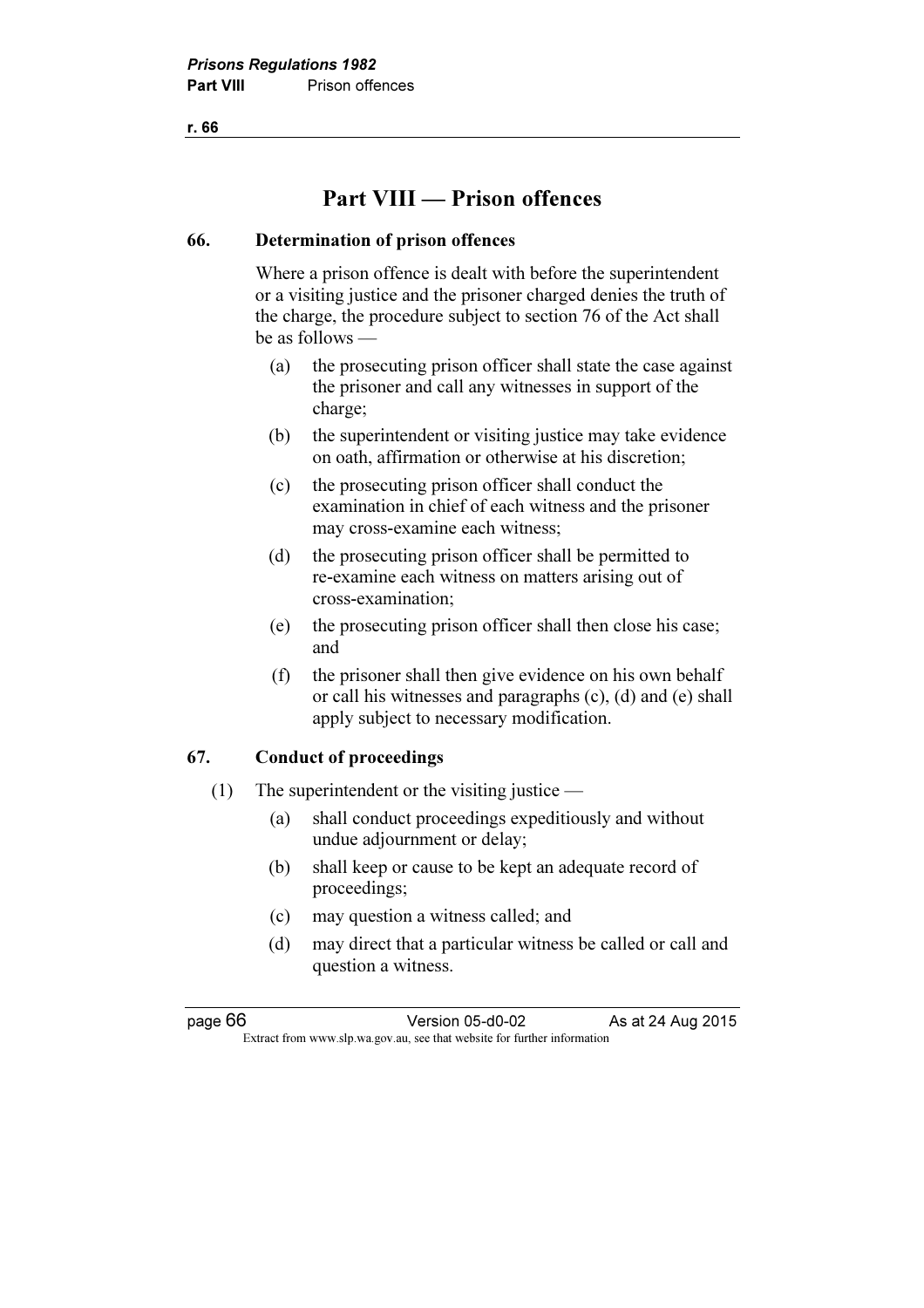#### 68. Separate confinement in punishment cell

 A penalty of separate confinement in a punishment cell imposed upon a prisoner shall be served in a cell which has been certified by the chief executive officer in writing as fit for that purpose.

[Regulation 68 amended in Gazette 11 Dec 1987 p. 4369; 2 Nov 1999 p. 5475.]

#### 69. Calculation of separate confinement in punishment cell

- (1) A penalty of separate confinement in a punishment cell for a specified number of days (or the total number of days imposed under section 78(2) of the Act) shall be deemed to have commenced to run from 1 p.m. on the day that the penalty was imposed and shall determine at 1 p.m. on the day that the penalty determines.
- (2) A penalty of separate confinement in a punishment cell for a specified number of hours during a weekend shall be served during the hours specified in the order.

## 70. Confinement in sleeping quarters

 A penalty of confinement in sleeping quarters imposed upon a prisoner shall be served in the cell or quarters allocated to that prisoner prior to the commission of the offence.

#### 71. Calculation of confinement in sleeping quarters

 A penalty of confinement in sleeping quarters for a specified number of hours or days shall be reckoned from the time of pronouncement of that penalty.

### 72. Separate confinement under section 43

 Where the chief executive officer orders the separate confinement of a prisoner under section 43 of the Act, the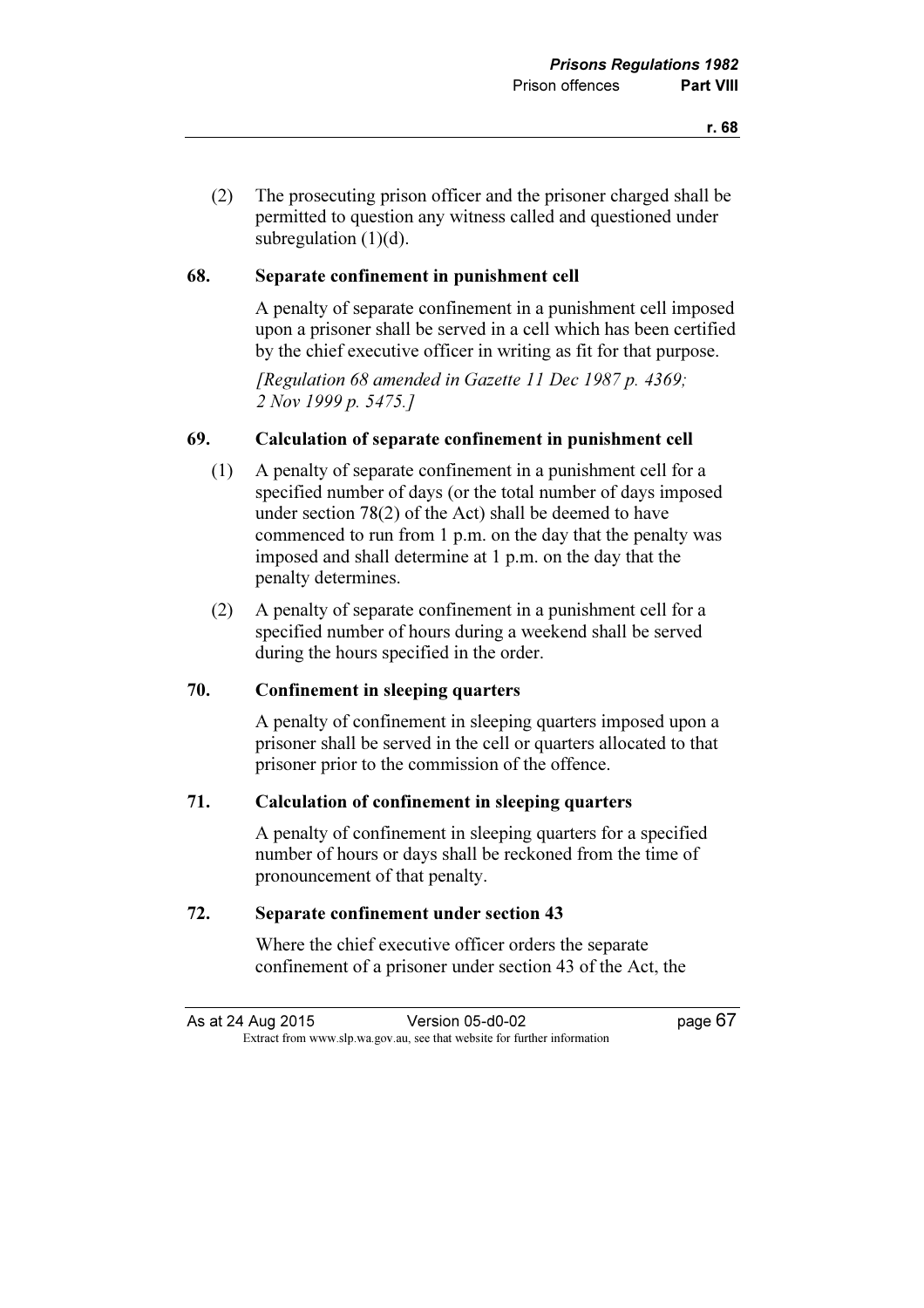separate confinement shall (subject to that provision) be undergone in the cell and for the period specified in the order and shall be subject to the regimen set down in the order.

 [Regulation 72 amended in Gazette 11 Dec 1987 p. 4369; 2 Nov 1999 p. 5475.]

#### 73. Penalties of restitution and cancellation of gratuities

- (1) Where the penalty of restitution is imposed upon a prisoner in respect of a prison offence, the chief executive officer shall give effect to the penalty and shall authorise the deduction to be made from the gratuities credited or to be credited to the prisoner or from other moneys held on his behalf.
- $(2)$  deleted]

 [Regulation 73 amended in Gazette 11 Dec 1987 p. 4369; 2 Nov 1999 p. 5475; 3 Apr 2007 p. 1505.]

page 68 Version 05-d0-02 As at 24 Aug 2015 Extract from www.slp.wa.gov.au, see that website for further information

#### r. 73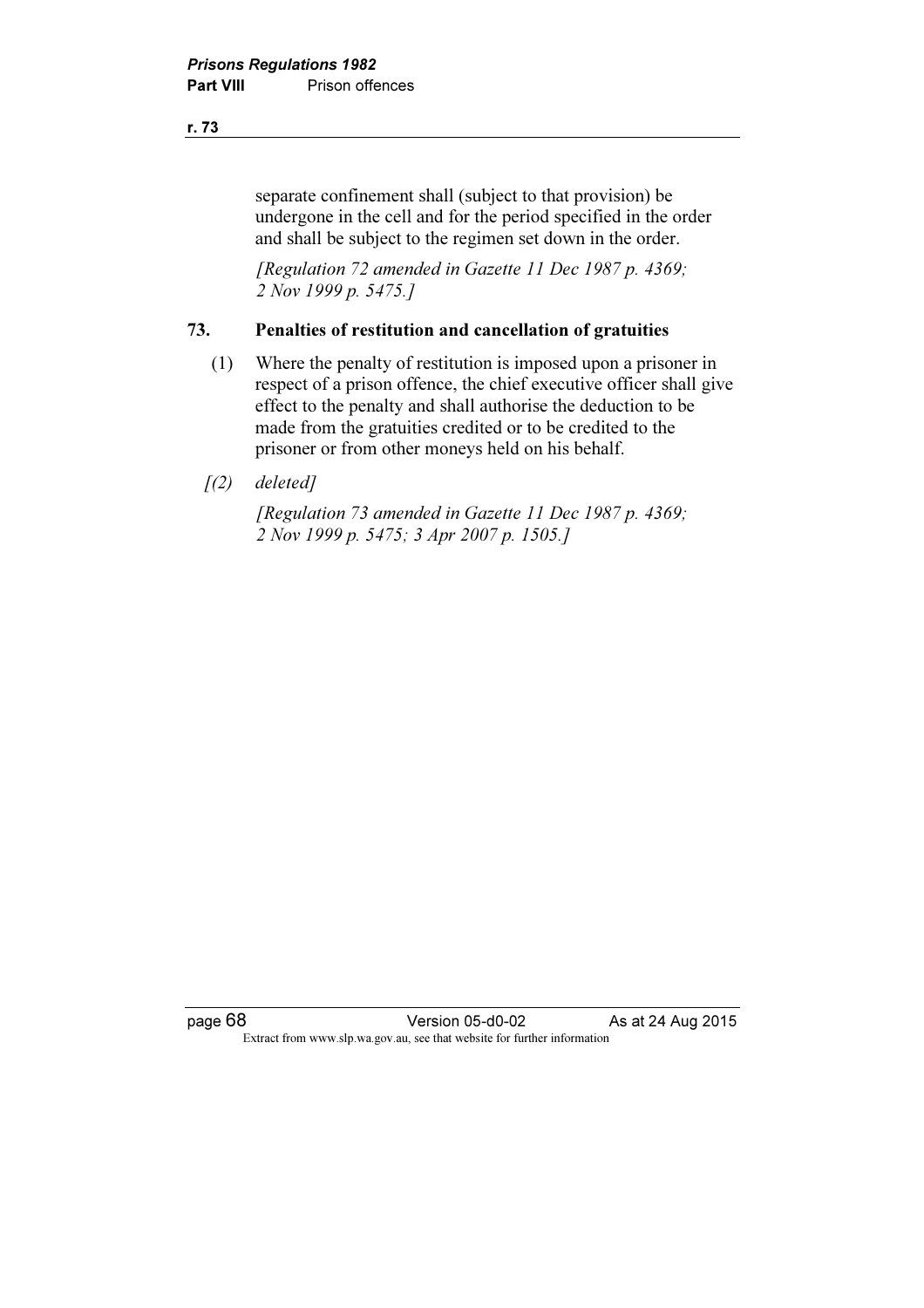## Part IX — Death of prisoner

### 74. Procedure on death of prisoner

- (1) Upon the death of a prisoner, the superintendent shall ensure that a medical officer records —
	- (a) the time of death and the time of certification of death;
	- (b) the nature of illness or other apparent cause of death;
	- (c) the progression of any illness suffered by the prisoner; and
	- (d) any other remarks that the medical officer considers necessary.
- (2) The medical officer shall, as soon as practicable after recording the matters under subregulation (1), send a copy of the record to the chief executive officer.

[Regulation 74 inserted in Gazette 12 Apr 2001 p. 2101.]

### 75. Notice of death of prisoner

- (1) Upon the death of a prisoner, the superintendent shall forthwith give notice of the death to the chief executive officer and to the officer in charge of the nearest police station.
- (2) Upon the death of a prisoner who is serving all or part of his sentence in a lock-up, the officer in charge of that lock-up shall forthwith give notice of the death to the superintendent of the nearest prison.

 [Regulation 75 amended in Gazette 11 Dec 1987 p. 4369; 2 Nov 1999 p. 5475.]

As at 24 Aug 2015 Version 05-d0-02 page 69 Extract from www.slp.wa.gov.au, see that website for further information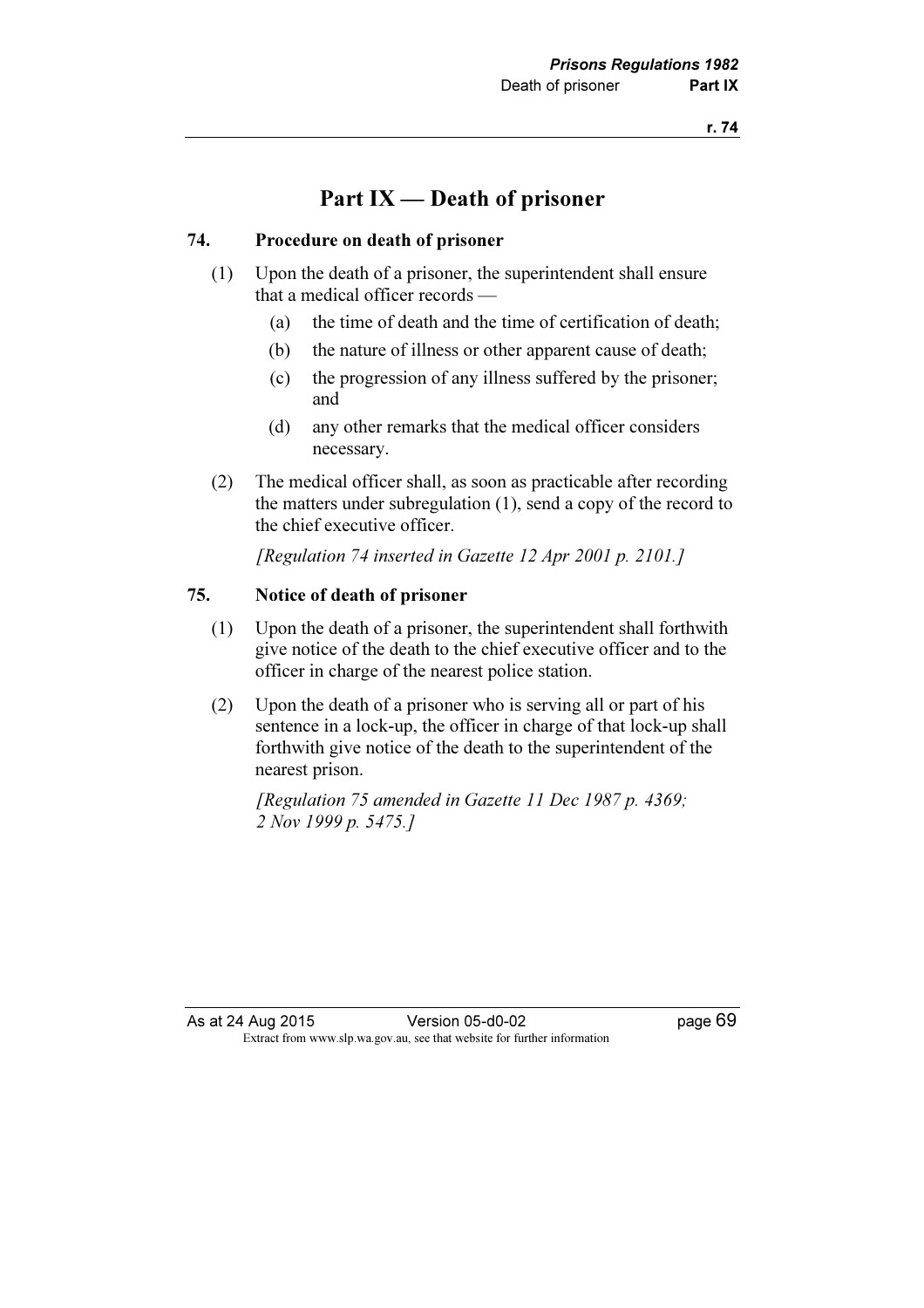r. 76

# Part  $X$  — Independent prison visitors

[Heading inserted by No. 75 of 2003 s. 56.]

### 76. Visits by independent prison visitors

 Where an independent prison visitor has given notice of his or her intention to visit a prison the superintendent shall cause a notice of the intended visit to be published within the prison.

[Section 76 inserted by No. 75 of 2003 s. 56.]

## 77. Interviews by independent prison visitors

- (1) The superintendent shall bring to the attention of the independent prison visitor the names of any prisoner or officer who has requested to see the independent prison visitor and shall make the necessary arrangements to enable the independent prison visitor to interview such prisoner or officer at the prison.
- (2) The independent prison visitor may interview an officer in private.
- (3) Subject to any direction to the contrary made by the superintendent in the interests of security, the independent prison visitor may interview a prisoner within the view but not the hearing of an officer.

[Section 77 inserted by No. 75 of 2003 s. 56.]

page 70 **Version 05-d0-02** As at 24 Aug 2015  $\mathbf{F}$  from which we be the website for further information for further information  $\mathbf{F}$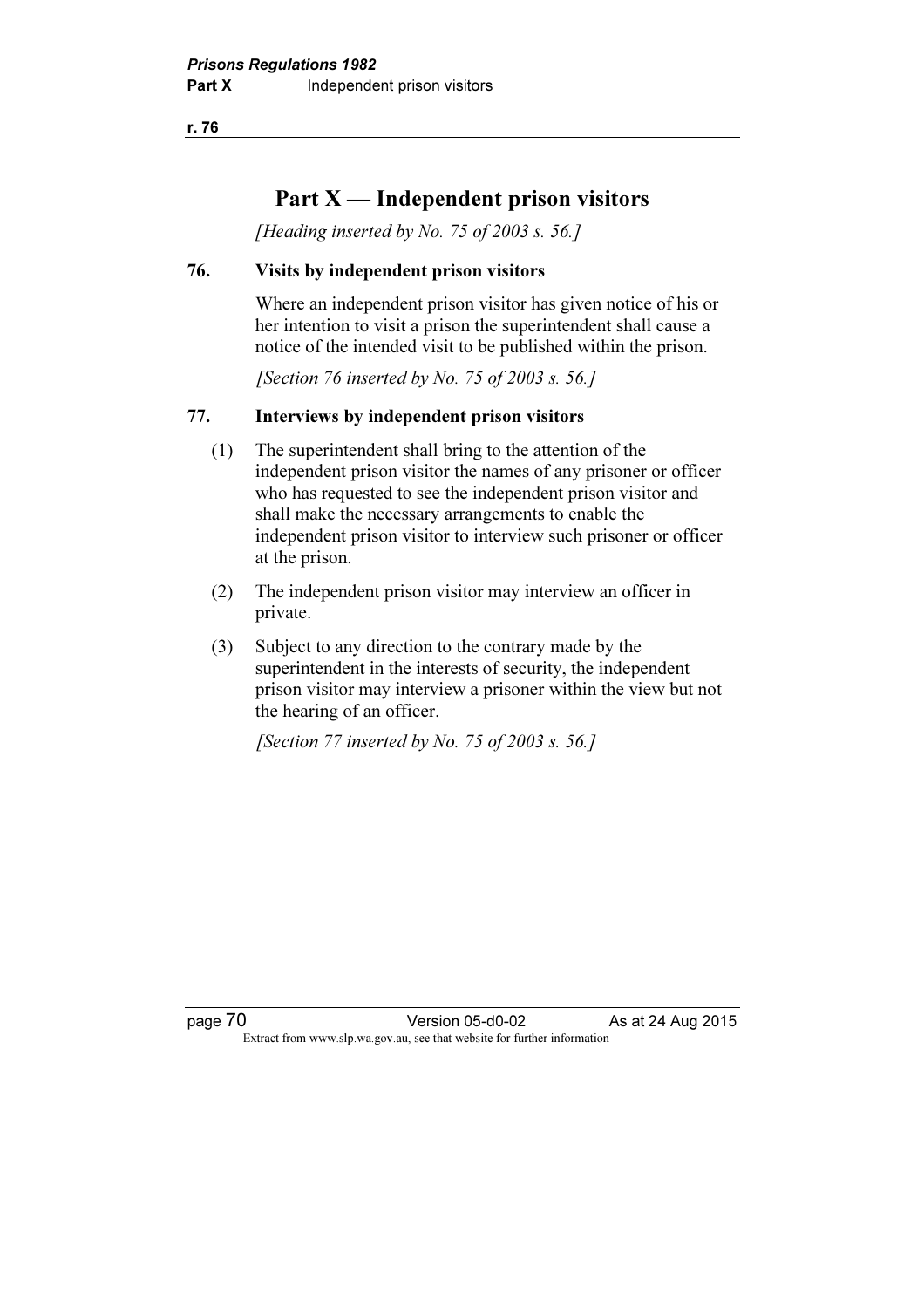# Part XI — Searches and examinations

### 78. Duties as to search of prisoners

- (1) Each prisoner shall be searched on his admission to prison and immediately before his discharge from prison and may be searched on such other occasions and in such manner as may be considered necessary by the superintendent.
- (2) A prison officer may search any prisoner in his charge or under his supervision and where prisoners have left or returned to a prison or have been transferred between prisons, a prison officer shall search each prisoner.
- (3) A prisoner shall not be stripped of his clothing and searched unless the superintendent (or where the superintendent is unable to be contacted an officer of or above the rank of senior officer) has so ordered and any prison officer involved in such a search shall make a written report of the search and forward it to the superintendent.
- (4) A search of a prisoner shall be conducted with regard to decency and self-respect and, subject to subregulation (5), the prisoner shall not be stripped of his clothing and searched in the sight or the presence of a person of the opposite sex and, where practicable, no prisoner shall be stripped in the presence of another prisoner.
- (5) The superintendent may request the presence of a medical officer during the search of a prisoner.

[Regulation 78 amended in Gazette 12 Apr 2001 p. 2101.]

## 79. Examination of articles under section 49

- (1) Where the superintendent requires an examination of any article in the possession or under the control of a person pursuant to section 49 of the Act, he shall before directing any examination —
	- (a) inform the person of his authority to require and direct an examination; and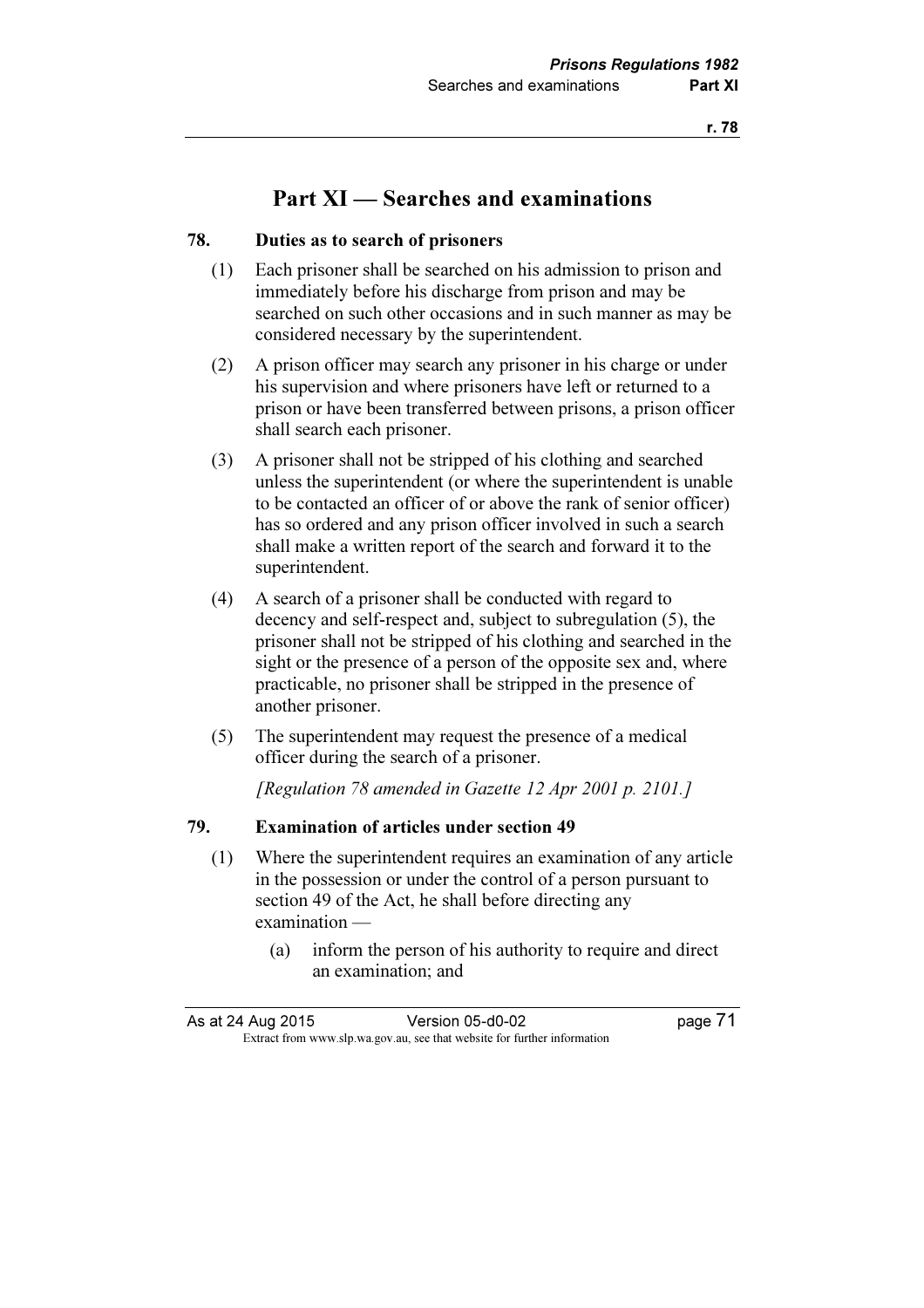(b) ask the person whether he has in his possession or under his control any article which may jeopardise the good order of security of the prison and if so to produce such article.

- (2) An examination of an article under subregulation (1) shall be conducted expeditiously and in the presence of the person referred to in that subregulation.
- (3) Where any article is seized after an examination, the superintendent shall as soon as practicable notify the chief executive officer who shall make a direction under section 49(5) of the Act.

 [Regulation 79 amended in Gazette 11 Dec 1987 p. 4369; 2 Nov 1999 p. 5475.1

## 80. Searching persons under section 49

- (1) Where the superintendent requires a search of a person pursuant to section 49 of the Act, he shall before directing any search —
	- (a) inform the person of his authority to require and direct the search;
	- (aa) inform the person that if the person refuses to permit a search the superintendent may, under section 49(3) of the Act, refuse to admit that person to or cause the person to be removed from the prison;
	- (b) inform the person of the requirement in the particular case and the reason therefor;
	- (c) ask the person whether he has in his possession any article which may jeopardise the good order or security of the prison and if so to produce such article; and
	- (d) provide the person with the opportunity to respond and record the response to the request.
- (2) Where in the opinion of the superintendent a search of the person is necessary, he may then direct that a search of the person take place.

page 72 Version 05-d0-02 As at 24 Aug 2015  $\mathbf{F}$  from which we be the website for further information for further information  $\mathbf{F}$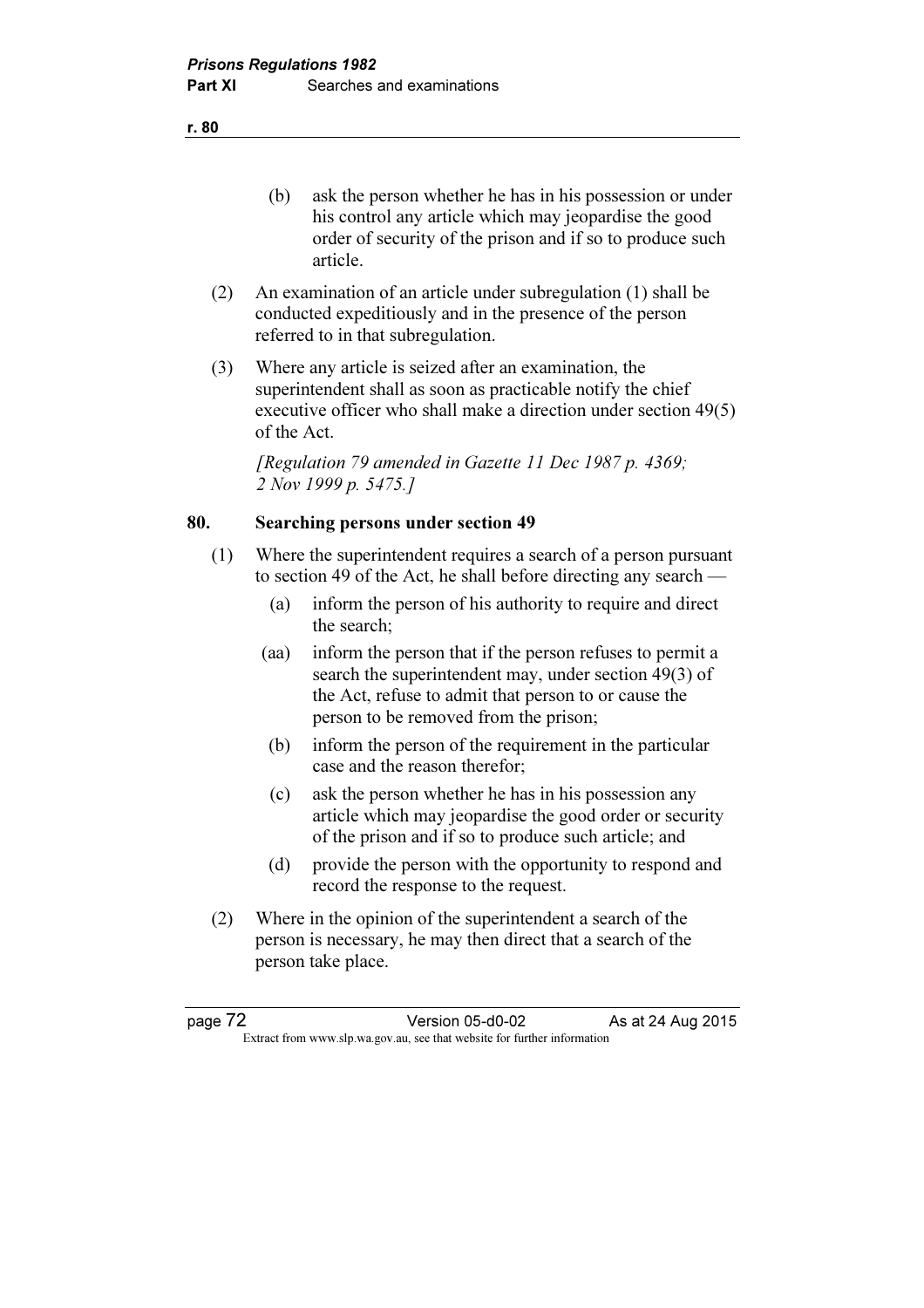- (3) A person who is about to be searched
	- (a) may request that someone of the same sex who has accompanied that person to the prison or some other person of the same sex (not being a prisoner) who is then at the prison be present during the search; and
	- (b) shall be informed of the provisions of paragraph (a).
- (4) A search of a person shall be conducted expeditiously and with regard to decency and self-respect and subject to section 49(4) of the Act shall be conducted by a person of the same sex as the person searched.
- (5) Where any article is seized after a search, the superintendent shall as soon as practicable notify the chief executive officer who shall make a direction under section 49(5) of the Act.
- (6) This regulation applies in the case of a search consisting of a search of the hair of the head, clothing and footwear of a person by hand or by means of approved apparatus.

 [Regulation 80 amended in Gazette 11 Dec 1987 p. 4369; 2 Nov 1999 p. 5474 and 5475; 3 Apr 2007 p. 1505.]

#### 81. Regulation of strip searches under section 49

- (1) Where the superintendent requires a search of a person pursuant to section 49 of the Act and that person is required to remove any clothing for the purposes of the search then, in addition to the requirements set down in regulation  $80(1)$  and  $(3)$  —
	- (a) the superintendent may request the presence of a medical officer during the search;
	- (b) the search shall be conducted in the presence of not more than 2 officers unless the superintendent orders otherwise in the interests of security of the prison or to overcome actual resistance offered to the search.
- (2) Subject to section 49(4) of the Act and to subregulation (1)(a), a search under this regulation shall not be conducted by or in the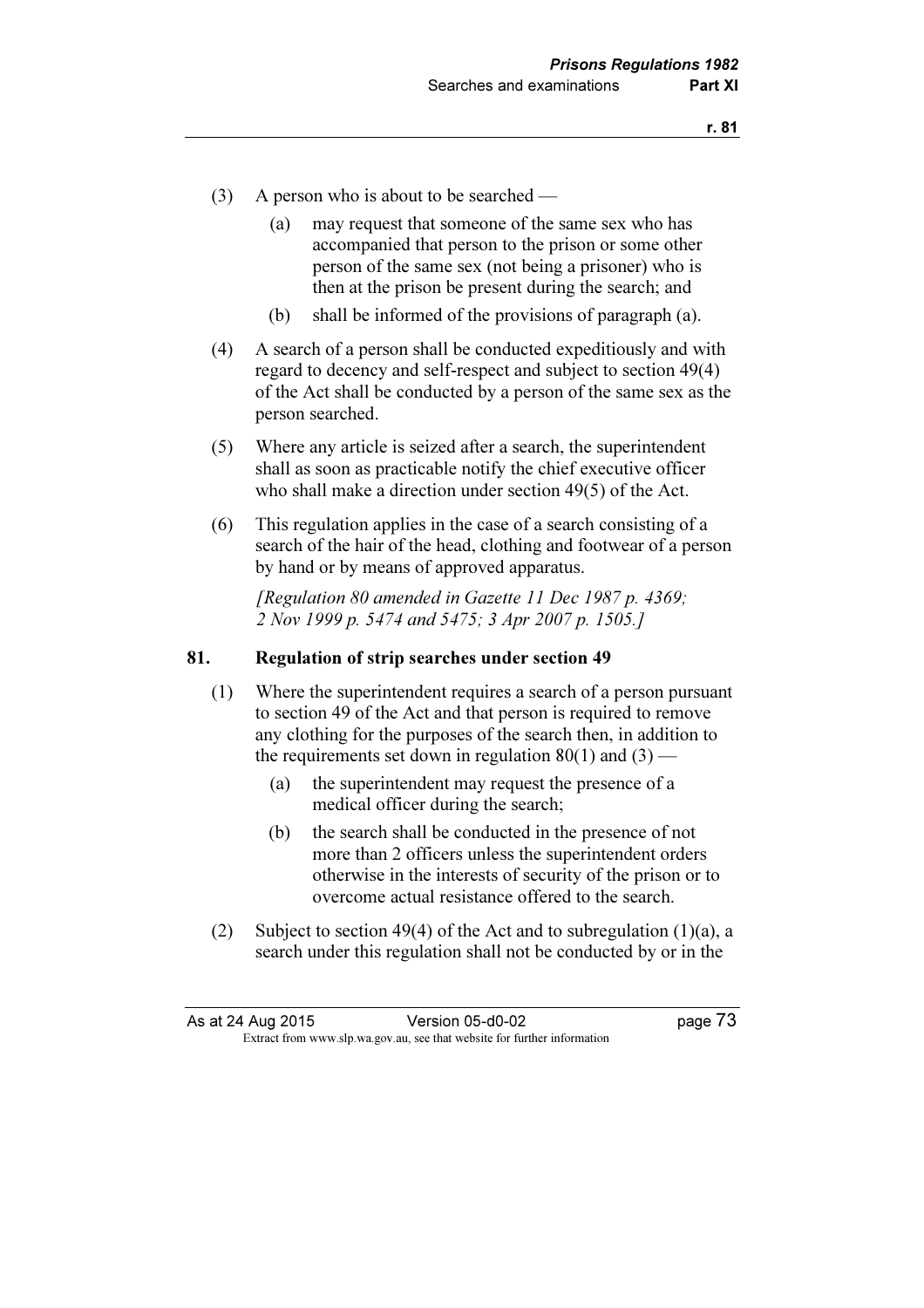presence or within the sight of any person who is not of the same sex as the person being searched.

- (3) A search of a person shall be conducted expeditiously, with regard to decency and self-respect and in accordance with any relevant rules or standing orders.
- (4) The superintendent shall keep or cause to be kept a record of every search of a person pursuant to section 49 of the Act where the person is required to remove any clothing and the record shall include —
	- (a) the name and address of the person;
	- (b) the identity of the prisoner that the person was visiting, or intended to visit;
	- (c) the nature of the search;
	- (d) a description of any article seized; and
	- (e) any other relevant details.
- (5) Where any article is seized after a search under this regulation, the superintendent shall as soon as practicable notify the chief executive officer who shall make a direction under section 49(5) of the Act.
- (6) This regulation applies in the case of a search where a person is required to undress and be searched visually and by hand and in the case of an examination of body orifices.

[Regulation 81 amended in Gazette 11 Dec 1987 p. 4369; 2 Nov 1999 p. 5474 and 5475; 12 Apr 2001 p. 2101.]

r. 81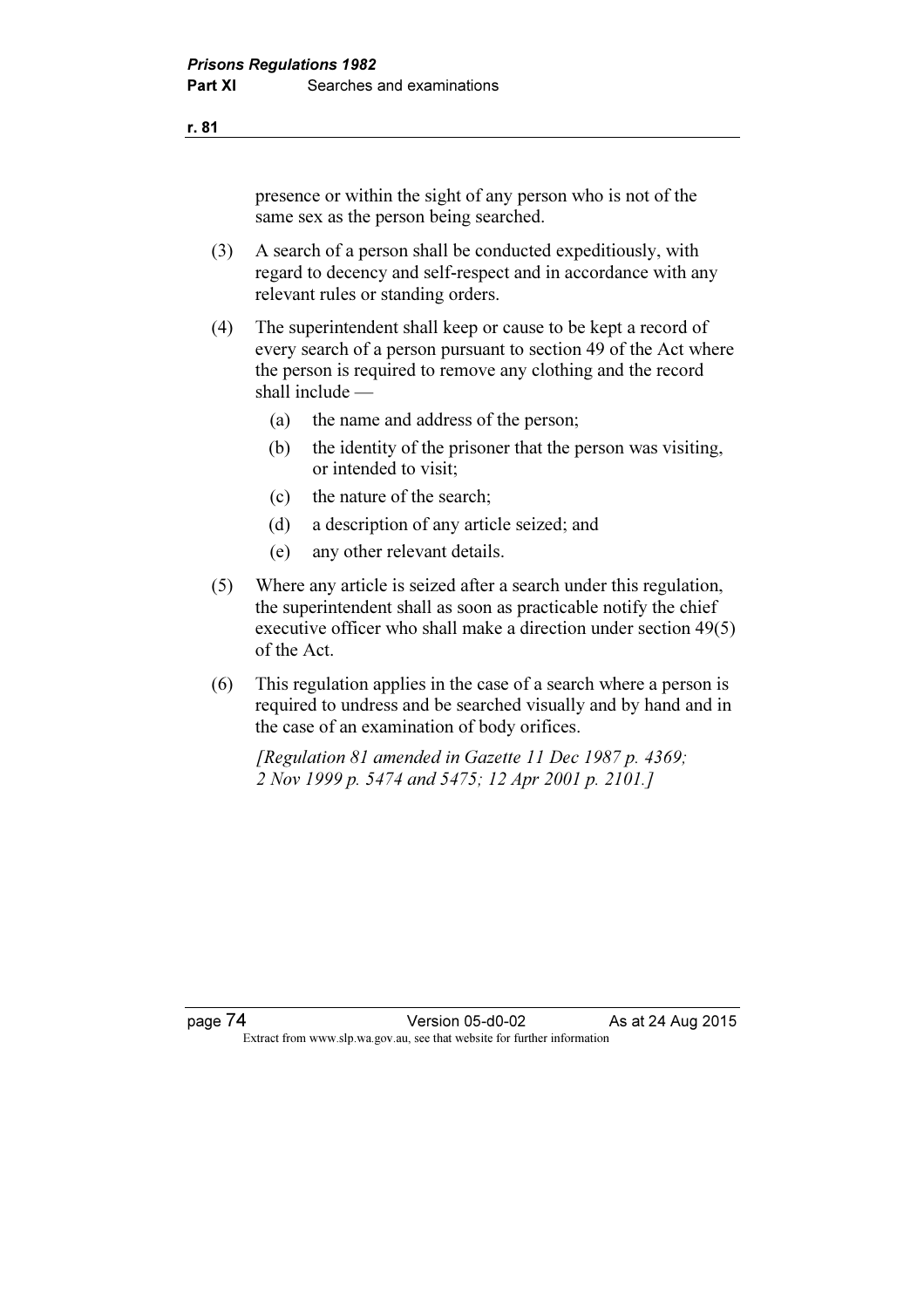## Part XIA — Canine section

[Heading inserted in Gazette 7 Oct 1997 p. 5609.]

## 81A. Terms used in this Part

In this Part —

allocated means allocated in accordance with regulation 81B(2)(a);

canine section means the canine section referred to in regulation 81B;

dog handler means a prison officer who is a member of the canine section;

*prison dog* means a dog approved in accordance with regulation 81C.

 [Regulation 81A inserted in Gazette 7 Oct 1997 p. 5609-10; amended in Gazette 3 Apr 2007 p. 1505.]

### 81B. The canine section

- (1) There shall be a canine section which comprises
	- (a) prison officers trained as dog handlers, in accordance with an approved training programme; and
	- (b) prison dogs.
- (2) The officer in charge of the canine section shall be responsible  $for -$ 
	- (a) the allocation of the responsibility for each prison dog to a particular dog handler; and
	- (b) the deployment of prison dogs and dog handlers.

 [Regulation 81B inserted in Gazette 7 Oct 1997 p. 5610; amended in Gazette 3 Apr 2007 p. 1505.]

As at 24 Aug 2015 Version 05-d0-02 page 75 Extract from www.slp.wa.gov.au, see that website for further information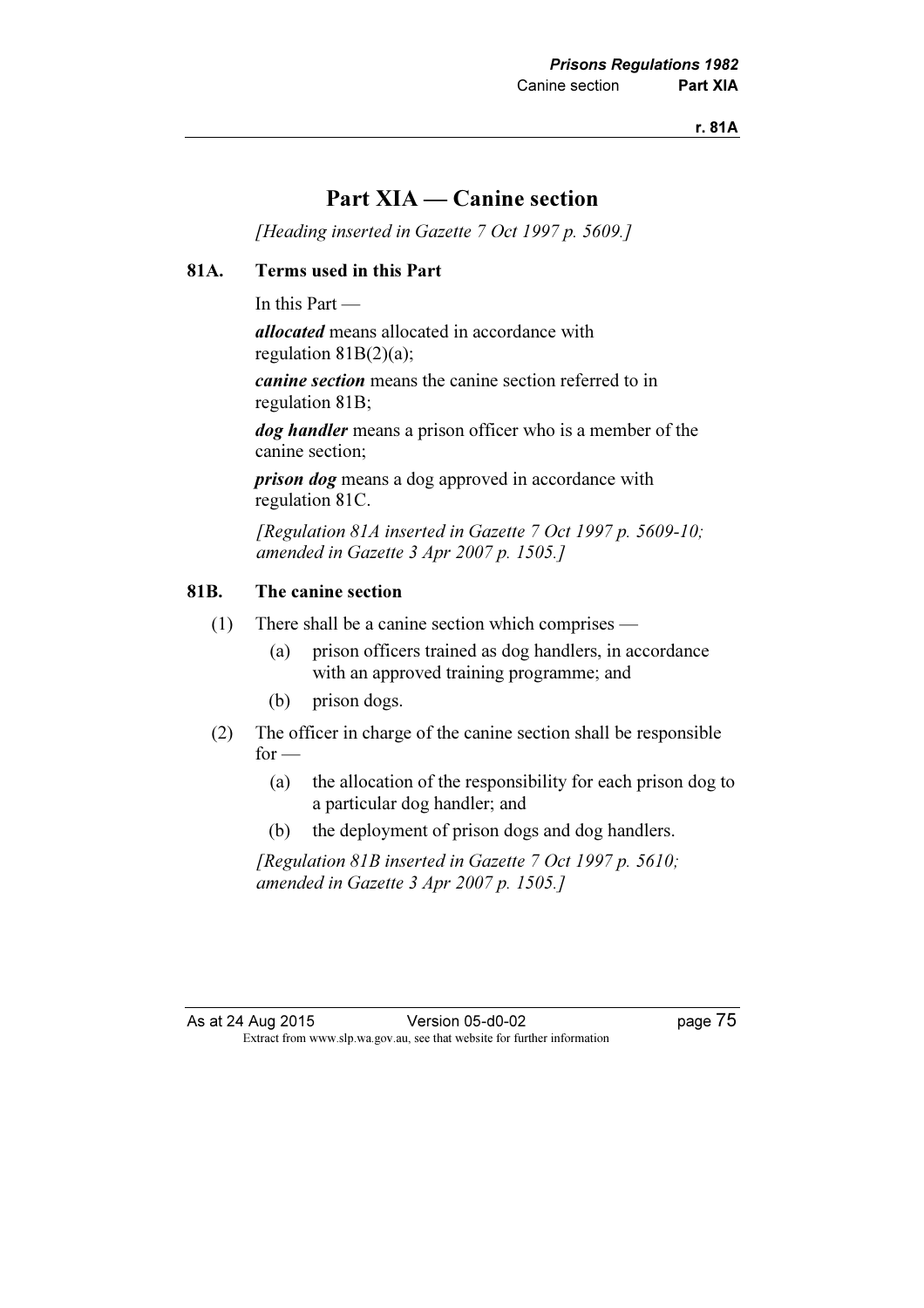## 81C. Prison dogs

- (1) A dog is approved for use by a prison officer in carrying out drugs searches for the purposes of the definition of "prison dog" in section 49A of the Act if that dog —
	- (a) has completed an approved training programme; and
	- (b) is approved for use as a prison dog, following completion of an approved assessment course.
- (2) The chief executive officer shall not approve a dog for use as a prison dog unless the last former owner of the dog, if known, has relinquished in writing all rights to the dog.

[Regulation 81C inserted in Gazette 7 Oct 1997 p. 5610.]

## 81D. Authorised manner for prison officer to use prison dog

 For the purposes of section 49A(2) of the Act, a prison dog shall be taken to have been used by a prison officer in an authorised manner if —

- (a) the prison officer is the dog handler who has been allocated responsibility for the prison dog;
- (b) the dog is under the control of the dog handler; and
- (c) the use of the prison dog is in accordance with any relevant rules.

[Regulation 81D inserted in Gazette 7 Oct 1997 p. 5610.]

#### 81E. Particular duties of dog handlers

- (1) A dog handler who has been allocated responsibility for a particular prison dog is to ensure that no other person has access to, or control of, that dog, other than in accordance with the directions of the officer in charge of the canine section.
- (2) The dog handler who has been allocated responsibility for a particular prison dog shall —
	- (a) be responsible for the daily care, handling and training of that dog;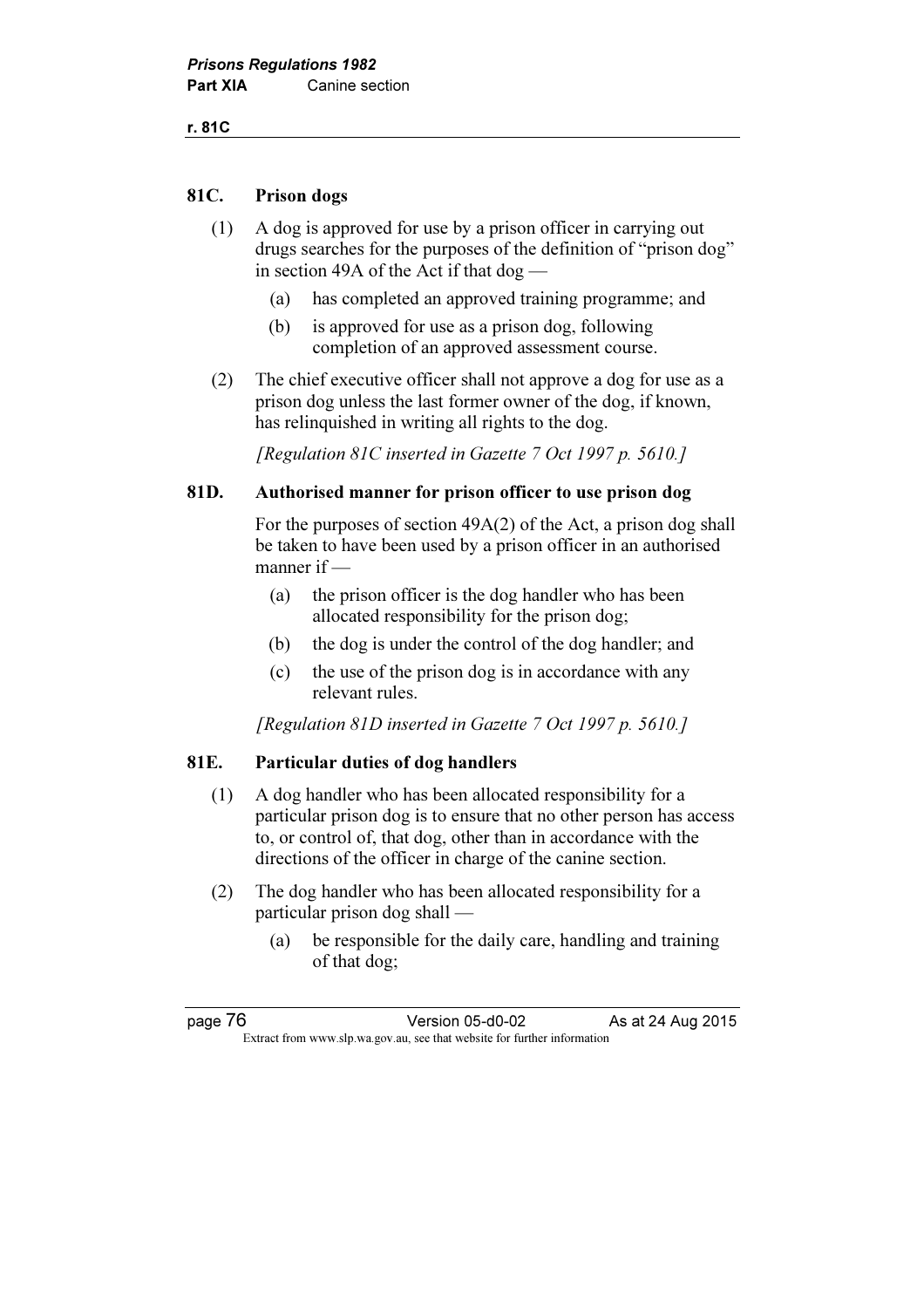- (b) so far as is practicable, ensure that the dog maintains a high level of obedience at all times; and
- (c) report any problems with the dog to the officer in charge of the canine section.
- (3) A dog handler who has been allocated responsibility for a particular prison dog shall keep that dog on a lead at all times except —
	- (a) in emergency circumstances; or
	- (b) when, in the opinion of the handler, leaving the dog off a lead does not pose a risk of the dog attacking any person.

[Regulation 81E inserted in Gazette 7 Oct 1997 p. 5610-11.]

#### 81F. Periodic inspections of operations of canine section

 The chief executive officer shall ensure that periodic inspections of the operations of the canine section are carried out by an appropriate officer.

[Regulation 81F inserted in Gazette 7 Oct 1997 p. 5611.]

As at 24 Aug 2015 Version 05-d0-02 page 77 Extract from www.slp.wa.gov.au, see that website for further information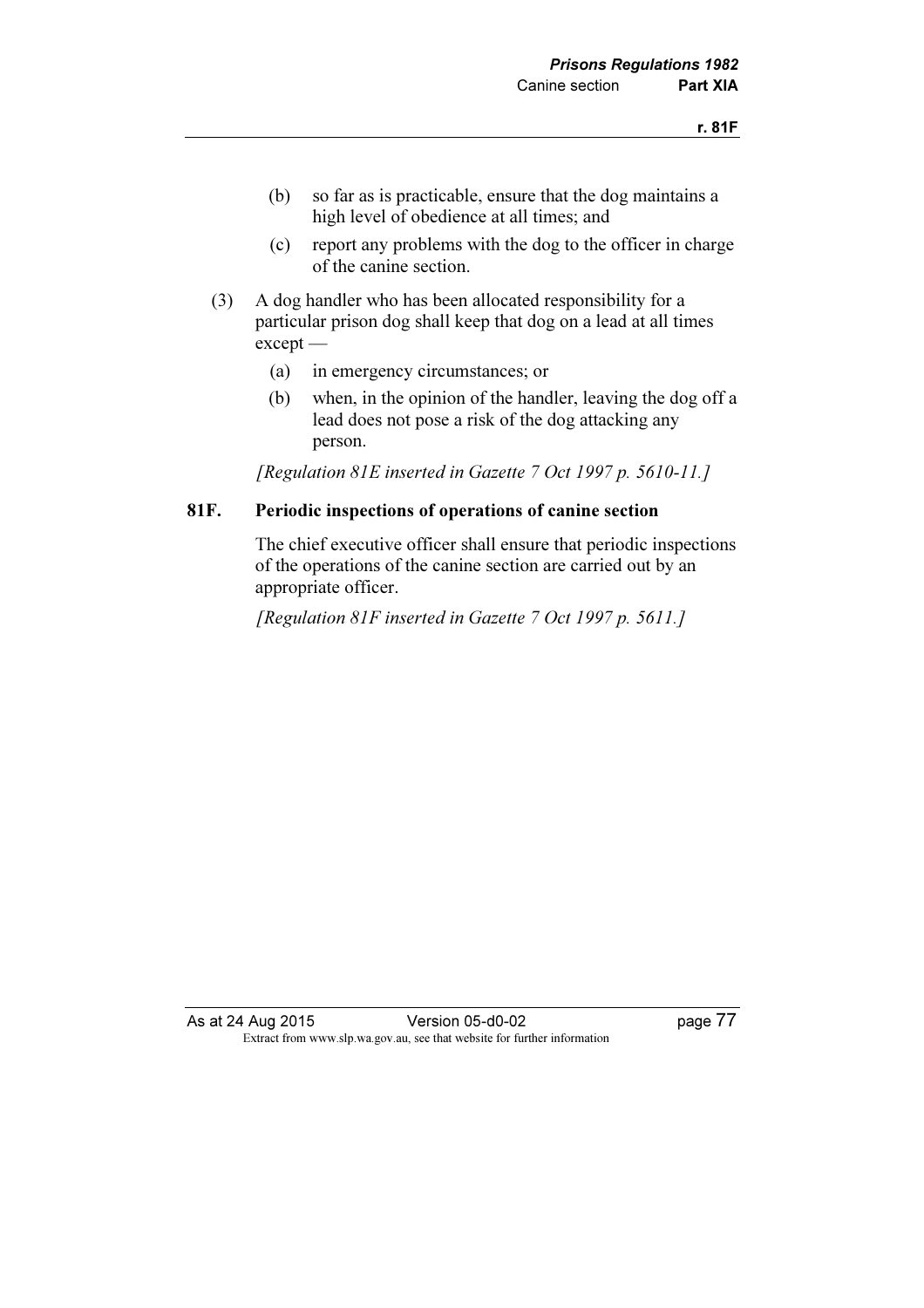r. 82

# Part XII — Inquiries under section 9 of Act

### 82. Appearance before section 9 inquiry

 A person appointed by the chief executive officer to conduct an inquiry under section 9 of the Act may —

- (a) issue a notice in Form 3 of the Schedule, requiring the appearance of any officer or prisoner before the inquiry;
- (b) charge any officer with the execution of the service of that notice upon the officer or prisoner to whom it is addressed; and
- (c) appoint an officer to assist the inquiry.

[Regulation 82 amended in Gazette 11 Dec 1987 p. 4369; 2 Nov 1999 p. 5475.]

## 83. Conduct of section 9 inquiry

 A person appointed by the chief executive officer to conduct an inquiry under section 9 of the Act shall —

- (a) ensure that an officer or person appearing before the inquiry is aware of the subject of the inquiry and understands his obligations under the Act;
- (b) conduct the inquiry in a full and objective manner and without undue adjournment or delay;
- (c) keep or cause to be kept an adequate record of proceedings;
- (d) provide the opportunity for persons other than those whose appearance has been required to attend before the inquiry; and
- (e) report in writing to the chief executive officer at the conclusion of the inquiry or at any such other time or times as the chief executive officer may require.

 [Regulation 83 amended in Gazette 11 Dec 1987 p. 4369; 2 Nov 1999 p. 5475.]

page 78 Version 05-d0-02 As at 24 Aug 2015  $\mathbf{F}$  from which we be the website for further information for further information  $\mathbf{F}$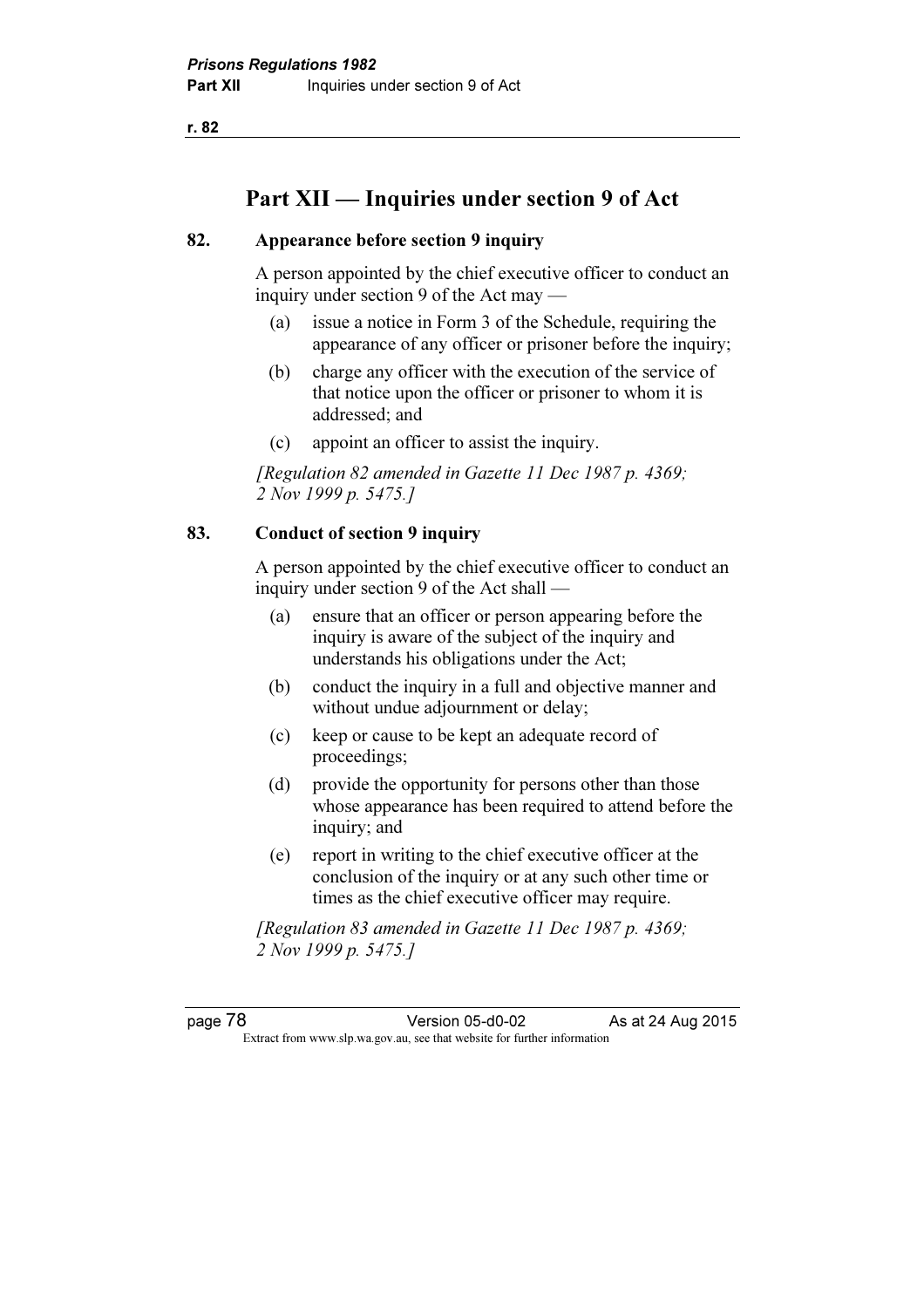## 84. Duty of reporting officer

 Where before an inquiry set up under section 9 of the Act an officer or prisoner fails to give information or answer a question required by a person appointed to conduct the inquiry or gives any information or answer that in the opinion of the person conducting the inquiry is false in any particular, he shall forthwith report the full details of such failure or falsehood to the chief executive officer.

 [Regulation 84 amended in Gazette 11 Dec 1987 p. 4369; 2 Nov 1999 p. 5475.]

As at 24 Aug 2015 Version 05-d0-02 page 79 Extract from www.slp.wa.gov.au, see that website for further information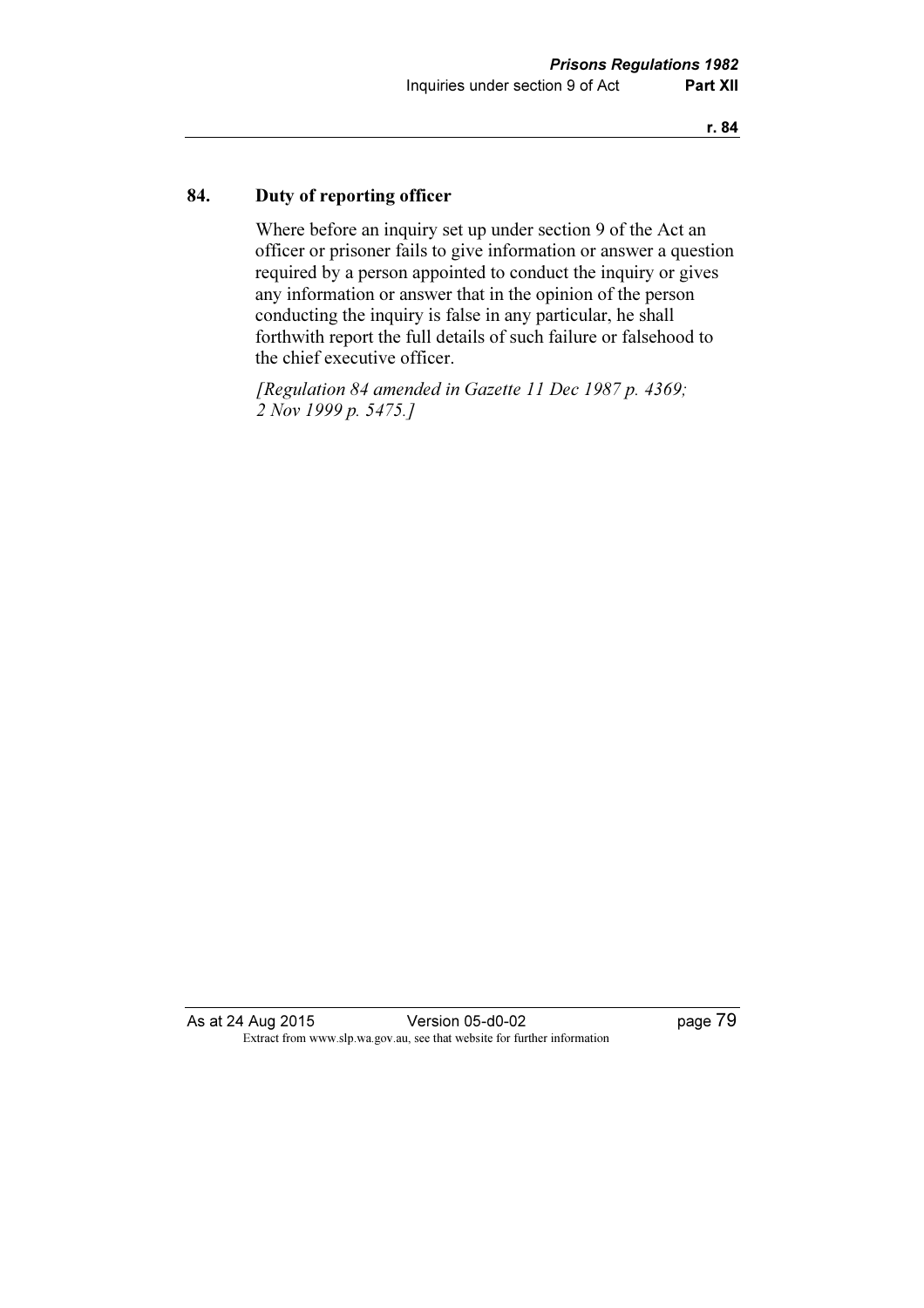r. 85

# Part XIII — Miscellaneous

## 85. Responsibility for prisoners in lock-ups

- (1) If a prisoner is confined in a place prescribed as a lock-up for the purposes of the Court Security and Custodial Services Act 1999, the CEO as defined in that Act is responsible for the management and routine of the prisoner while the prisoner is confined in that place.
- (2) If a prisoner is confined in any other lock-up, the Commissioner of Police is responsible for the management and routine of the prisoner while the prisoner is confined in the lock-up.

[Regulation 85 inserted in Gazette 12 Apr 2001 p. 2101.]

## 85A. Identification system for persons entering specified prisons

- (1) A person shall not be permitted to enter a prison specified in the Table to this regulation unless —
	- (a) an officer has stamped a visible part of the person's skin with an identification mark that is visible under ultraviolet light; or
	- (b) an officer has applied an identification band to the person's wrist.
- (2) Subregulation (1) does not apply to
	- (a) a person who is in possession of a current identification card issued by the Department to that person; or
	- (b) a child under 12 years of age.
- (3) A person who is admitted to a prison specified in the Table to this regulation may be required to submit to, and satisfy, a system for checking or removing the identification mark or band applied under subregulation (1) before being permitted to leave the prison, and an officer may have reasonable physical contact with such a person for this purpose.

page 80 Version 05-d0-02 As at 24 Aug 2015  $\mathbf{F}$  from which we be the website for further information for further information  $\mathbf{F}$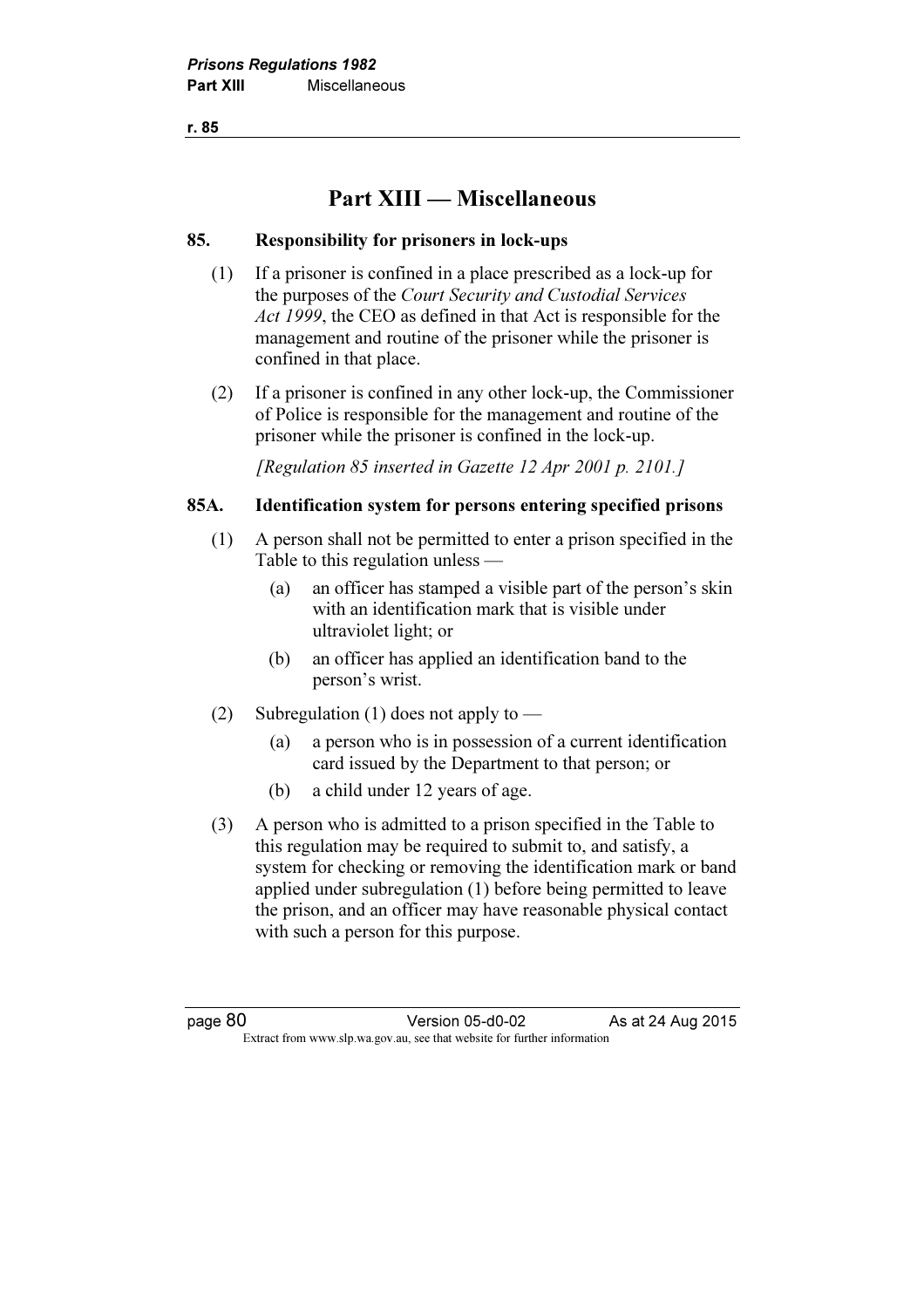#### r. 86

#### Table

#### Acacia Prison Casuarina Prison

## [Regulation 85A inserted in Gazette 27 Mar 1992 p. 1343; amended in Gazette 12 Apr 2001 p. 2102.]

#### 86. Publication of contracts: s. 15G(5)(b)

- (1) This regulation applies if, under section  $15G(5)(a)$  of the Act, the Clerk of the Legislative Assembly or the Clerk of the Legislative Council receives a copy of a contract or a contract as amended (the *contract*).
- (2) The Clerk is to cause to be published in the Gazette within 14 days of receiving the contract a notice setting out —
	- (a) the date on which the contract was received by the Clerk;
	- (b) the contract's name or a brief description of the contract's contents;
	- (c) the date of the contract or the date on which the contract was amended, as is relevant to the case;
	- (d) the parties to the contract; and
	- (e) details as to where and when the contract can be inspected by members of the public.
- (3) The Clerk is to ensure that the contract can be inspected by any person during office hours.
- (4) Copies or extracts may be taken from the contract. [Regulation 86 inserted in Gazette 17 Dec 1999 p. 6226.]

#### 87. Restriction of access to exchange information: s. 113(9)(b)

 (1) A person shall not publish information disclosed under section 113(6) of the Act without the written approval of the chief executive officer.

Penalty: a fine of \$1 000.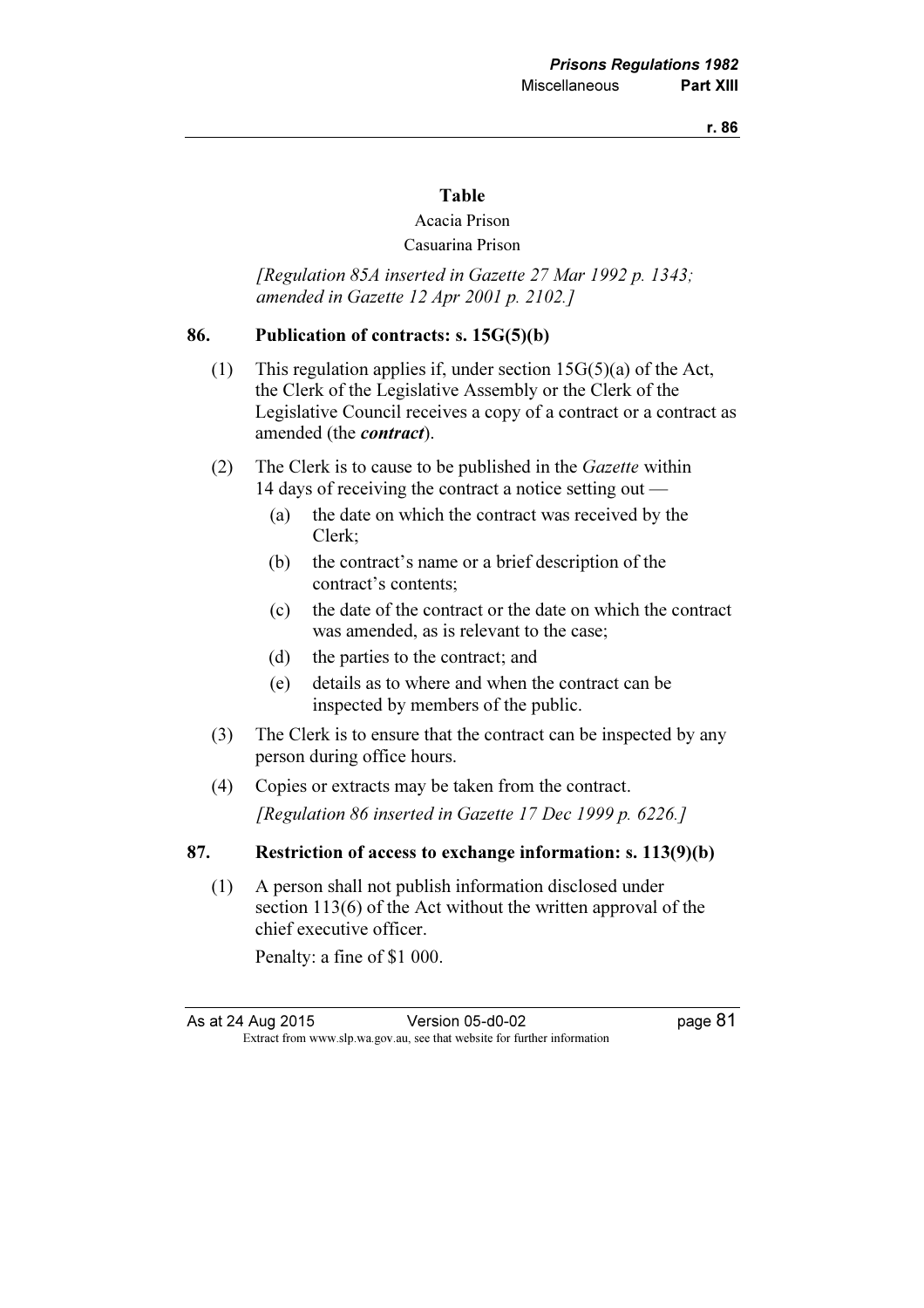- (2) The chief executive officer shall not give approval under subregulation (1) unless the chief executive officer is satisfied that $-$ 
	- (a) the research for which the information was disclosed was conducted in a methodologically sound manner; and
	- (b) the report based on that research is factually correct; and
	- (c) the publication does not identify individuals, reveal confidential Departmental information or otherwise pose a security risk to the operations of the Department.

[Regulation 87 inserted in Gazette 3 Apr 2007 p. 1505.]

## 88. Prescribed kinds of information disclosed to victims

 For the purposes of section 113B(2) of the Act, prescribed kinds of information are —

- (a) details of where the prisoner is being detained or is otherwise located while serving a sentence and notification and details of any proposed transfer;
- (b) any security rating assigned to the prisoner by the chief executive officer and notification and details of any proposed change in that security rating;
- (c) details of each sentence the prisoner is serving and notification and details of any changes resulting from any appeal;
- (d) the date, time and circumstances of any escape from custody by the prisoner and notification of the subsequent recapture of the prisoner;
- (e) notification of the death, or entry into hospice care, of the prisoner;
- (f) a description of any programme in which the prisoner has participated or is participating while in prison;
- (g) notification and details of any release or absence from custody of the prisoner;

page 82 Version 05-d0-02 As at 24 Aug 2015  $\mathbf{F}$  from which we be the website for further information for further information  $\mathbf{F}$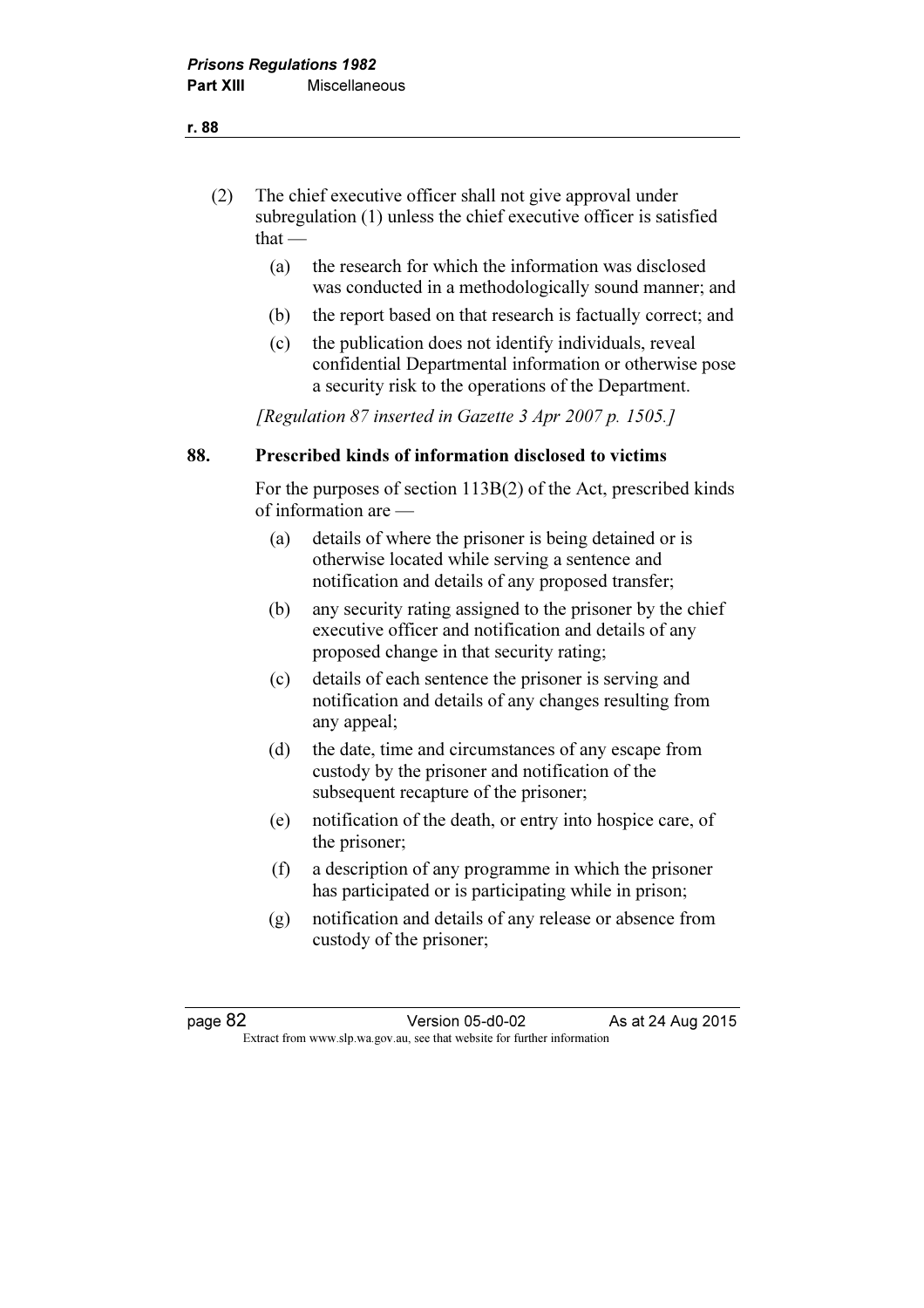- (h) details of any conditions attached to the release or absence from custody of the prisoner impacting on the victim and notification when any of those conditions cease to have effect;
- (i) the region, city, town or suburb in which the prisoner will reside upon release;
- (j) a photograph of the prisoner.

[Regulation 88 inserted in Gazette 3 Apr 2007 p. 1506.]

As at 24 Aug 2015 Version 05-d0-02 page 83 Extract from www.slp.wa.gov.au, see that website for further information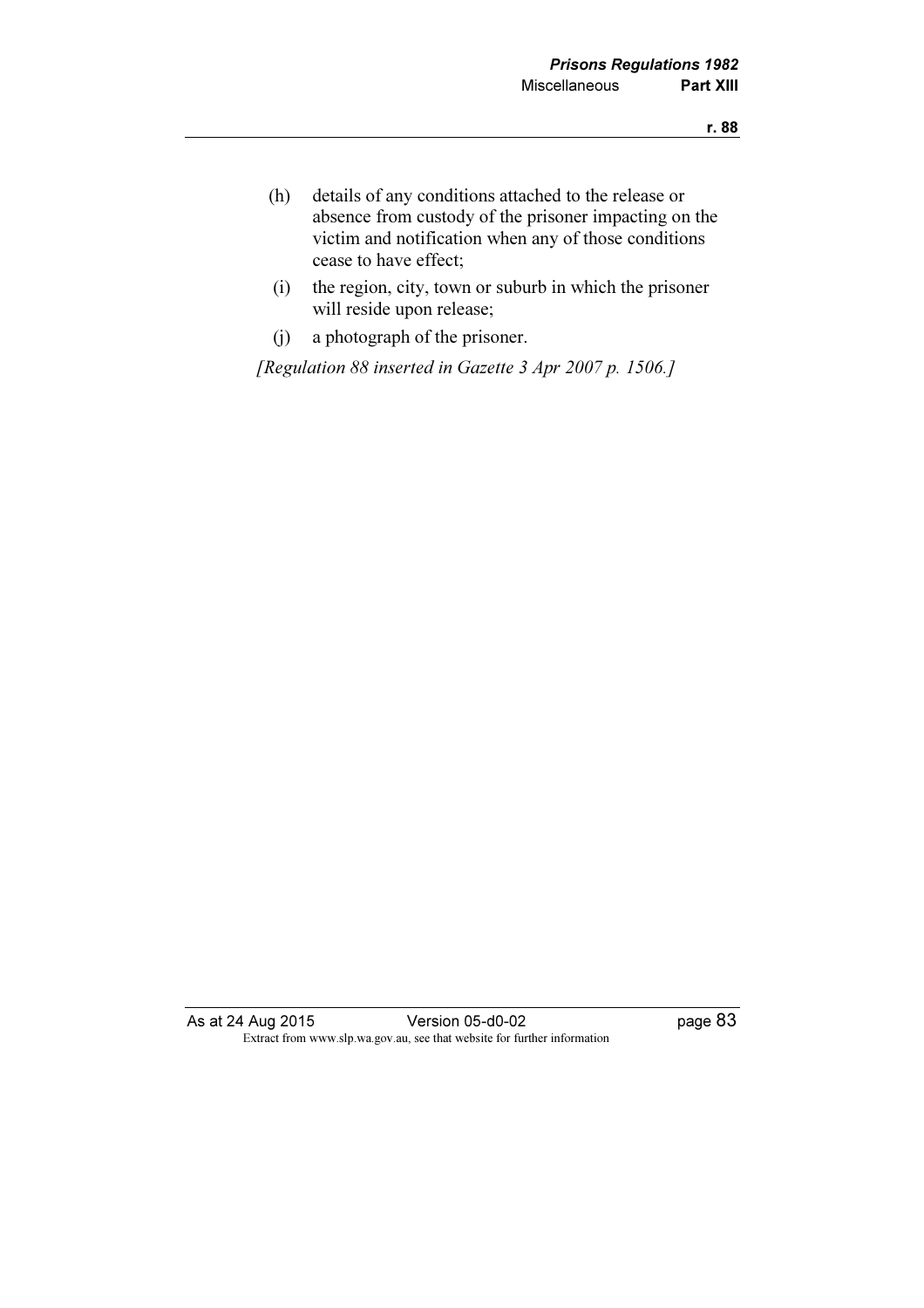## Schedule

## Form 1

[Regs. 27, 28]

## Prisons Act 1981 Prisons Regulations 1982

| Superintendent,      |                                                                                                   |
|----------------------|---------------------------------------------------------------------------------------------------|
|                      |                                                                                                   |
|                      | being a person appointed as an analyst under the Health Act 1911 and employed                     |
| <b>CERTIFY THAT:</b> |                                                                                                   |
| (1)                  | in a sealed container and bearing, inter alia,                                                    |
| (2)                  | I certify that I have analysed the said sample and the result of such<br>analysis is as follows — |
|                      |                                                                                                   |
| Analyst              | <b>Laboratory Number</b>                                                                          |
|                      | [Form 1 inserted in Gazette 17 Aug 1984 p. 2450; amended in                                       |

Gazette 9 Aug 1991 p. 4113; 8 Nov 1991 p. 5721; 13 Sep 1996 p. 4570.]

page 84 Version 05-d0-02 As at 24 Aug 2015 Extract from www.slp.wa.gov.au, see that website for further information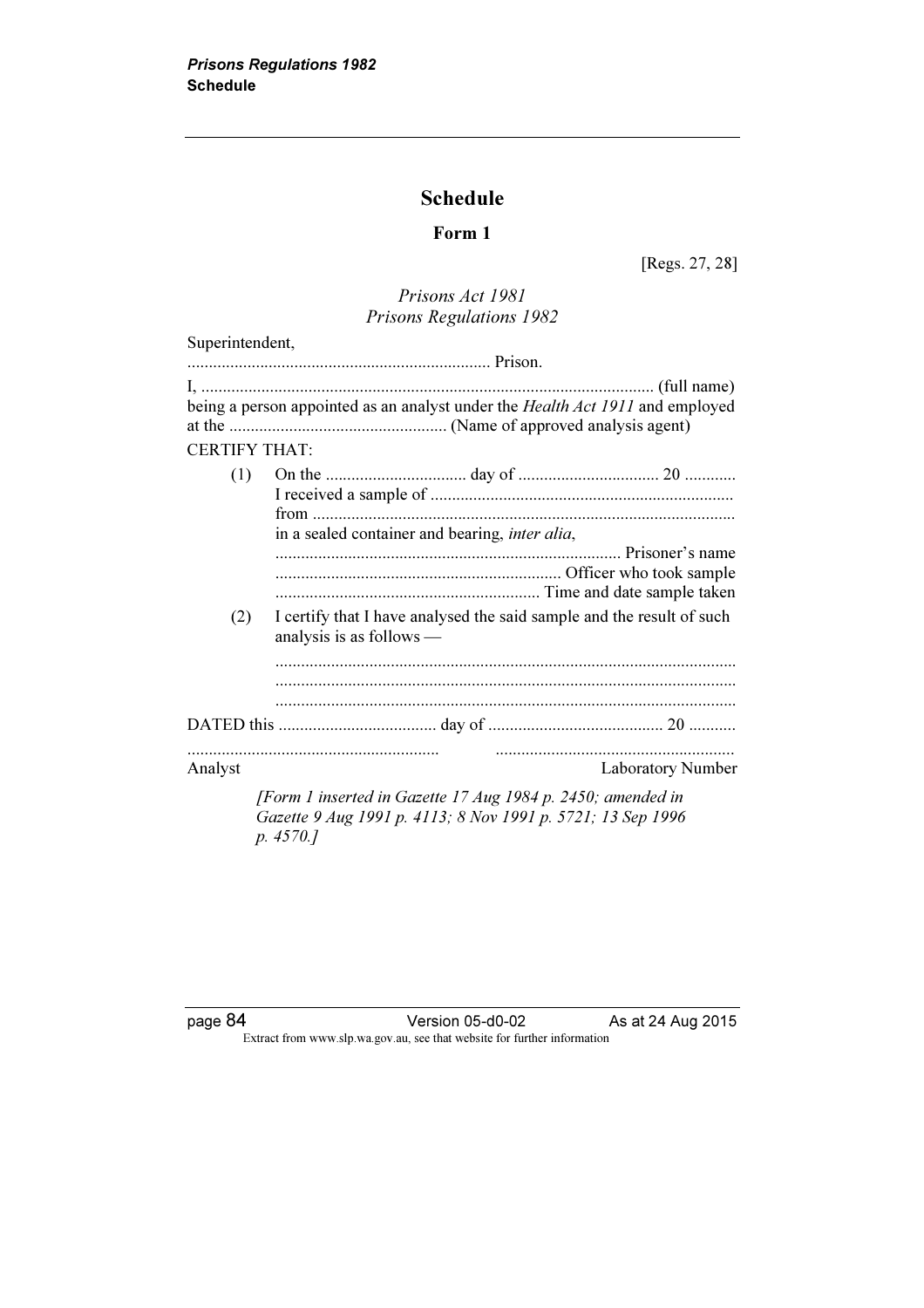#### Form 2

[Regulation 54]

### Prisons Act 1981 Prisons Regulations 1982

### DECLARATION UNDER SECTION 60 OF THE PRISONS ACT 1981

#### IMPORTANT INFORMATION

When you make a declaration under section 60 of the *Prisons* Act 1981 you may be required to produce evidence of your identity.

 It is an offence to make a declaration under section 60 of the Prisons Act 1981 which is false in a material particular and the maximum penalty for doing so is a fine of \$1 500 or 18 months' imprisonment, or both the fine and imprisonment.

1. I declare that my full name and address and date of birth are ..................... ...................................................................................................................... ......................................................................................................................

 (Print your given name(s) and family name, current address and date of birth)

- 2. I wish to visit prisoner ................................................................................. (Print the name of the prisoner you wish to visit)
- 3. (Complete paragraph  $(a)$ ,  $(b)$  or  $(c)$  if you are the prisoner's spouse, de facto partner, relation or friend)
	- (a) I am the prisoner's spouse or de facto partner

 ..................................................................................... (State relationship to prisoner)

#### OR

(b) I am a relation of the prisoner as I am the prisoner's

 .............................................................................. (State your relationship to the prisoner)

#### OR

(c) I am a friend of the prisoner and I have known the prisoner for

................................................................................

As at 24 Aug 2015 Version 05-d0-02 page 85 Extract from www.slp.wa.gov.au, see that website for further information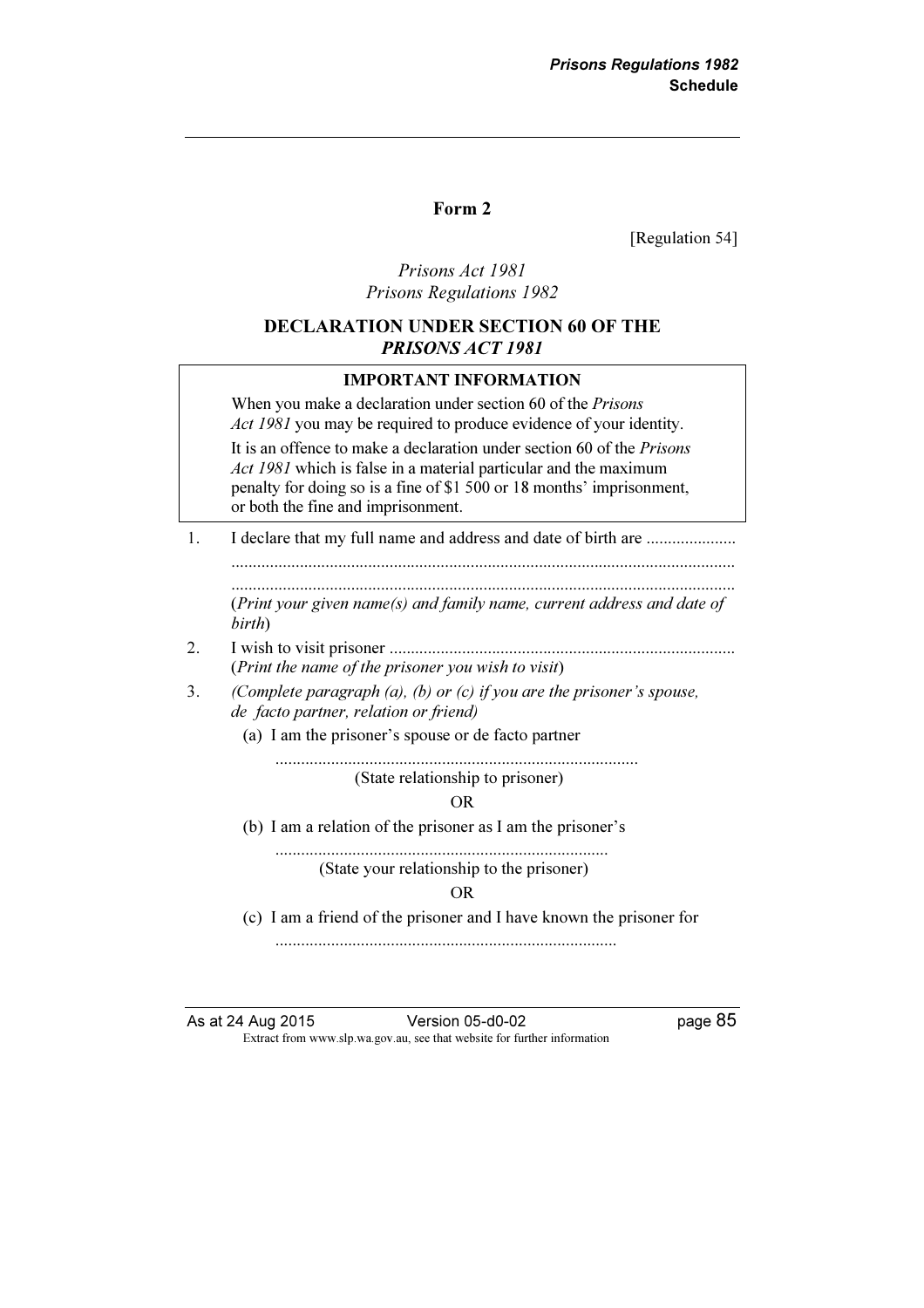|    | (State the number of years or months that you have known the<br><i>prisoner</i> )                                                                                                                                                                        |  |  |
|----|----------------------------------------------------------------------------------------------------------------------------------------------------------------------------------------------------------------------------------------------------------|--|--|
| 4. |                                                                                                                                                                                                                                                          |  |  |
|    | (State the purpose of your visit to the prisoner)                                                                                                                                                                                                        |  |  |
| 5. | I have been informed that I am required to make this declaration under<br>section 60 of the Prisons Act 1981 and I understand that a person who<br>makes a declaration under that section which is false in a material<br>particular commits an offence. |  |  |
|    | (Signature of person making this declaration)                                                                                                                                                                                                            |  |  |
|    |                                                                                                                                                                                                                                                          |  |  |
|    | (Print name of witness)                                                                                                                                                                                                                                  |  |  |
|    | (Signature of witness)                                                                                                                                                                                                                                   |  |  |
|    | [Form 2 inserted in Gazette 19 Mar 1996 p. 1241-2; amended in<br>Gazette 30 Jun 2003 p. 2625-6; 11 Jun 2004 p. 2002.]                                                                                                                                    |  |  |

page 86 Version 05-d0-02 As at 24 Aug 2015 Extract from www.slp.wa.gov.au, see that website for further information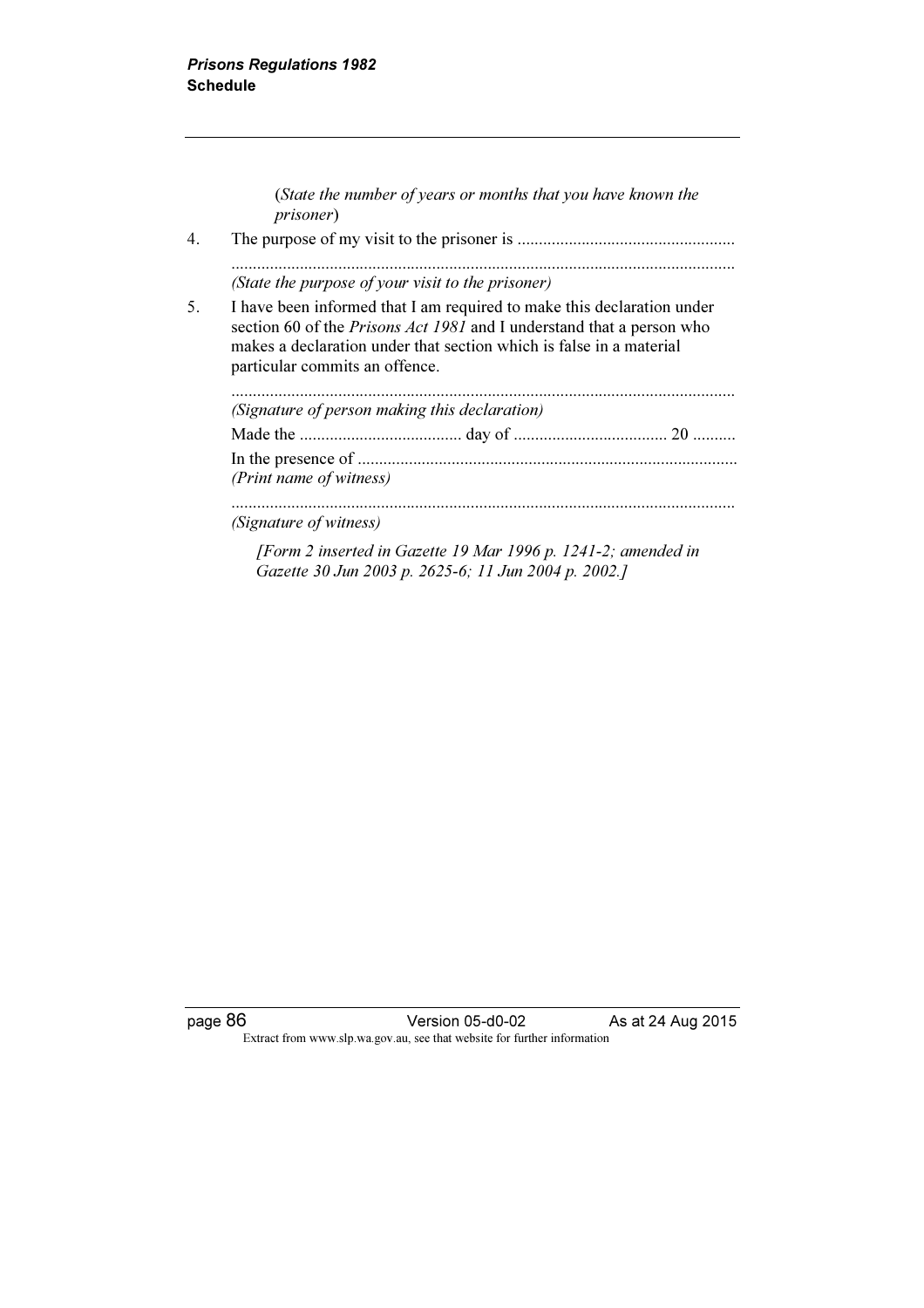#### Form 3

[Reg. 82]

Prisons Act 1981 Prisons Regulations 1982

#### INQUIRY BY REPORTING OFFICER

To: .......................................................................................................................... (person required to attend inquiry) WHEREAS on .............................................................. and pursuant to section 9 of the *Prisons Act 1981*, I (A.B. ) was appointed by the chief executive officer of the Department to INQUIRE into: ................................................................................................................................ ................................................................................................................................ ................................................................................................................................ (here state concisely the matter, incident or occurrence concerning the security or good order of the prison or concerning the prisoner or prisoners). AND TO REPORT upon the subject of this inquiry to the chief executive officer. TAKE NOTICE that you are required to appear before the inquiry at .................. on ................. day, the ........................... day of .............................. and there and then give such information as may be required and to answer such questions as may be put in relation to the subject of this inquiry. By section 10 of the *Prisons Act 1981* an officer required to give any information or to answer any question and who without reasonable excuse fails to give that information or gives any information or answer that is false in any particular, commits an offence and is liable on conviction to a penalty not exceeding \$300. A prisoner who commits that offence is guilty of an aggravated prison offence and liable to be punished accordingly. GIVEN under my hand this ........................ day of .................................. 20 ....... ............................................................. (A.B. ).

> [Form 3 amended in Gazette 11 Dec 1987 p. 4369; 2 Nov 1999 p. 5475.]

As at 24 Aug 2015 Version 05-d0-02 page 87 Extract from www.slp.wa.gov.au, see that website for further information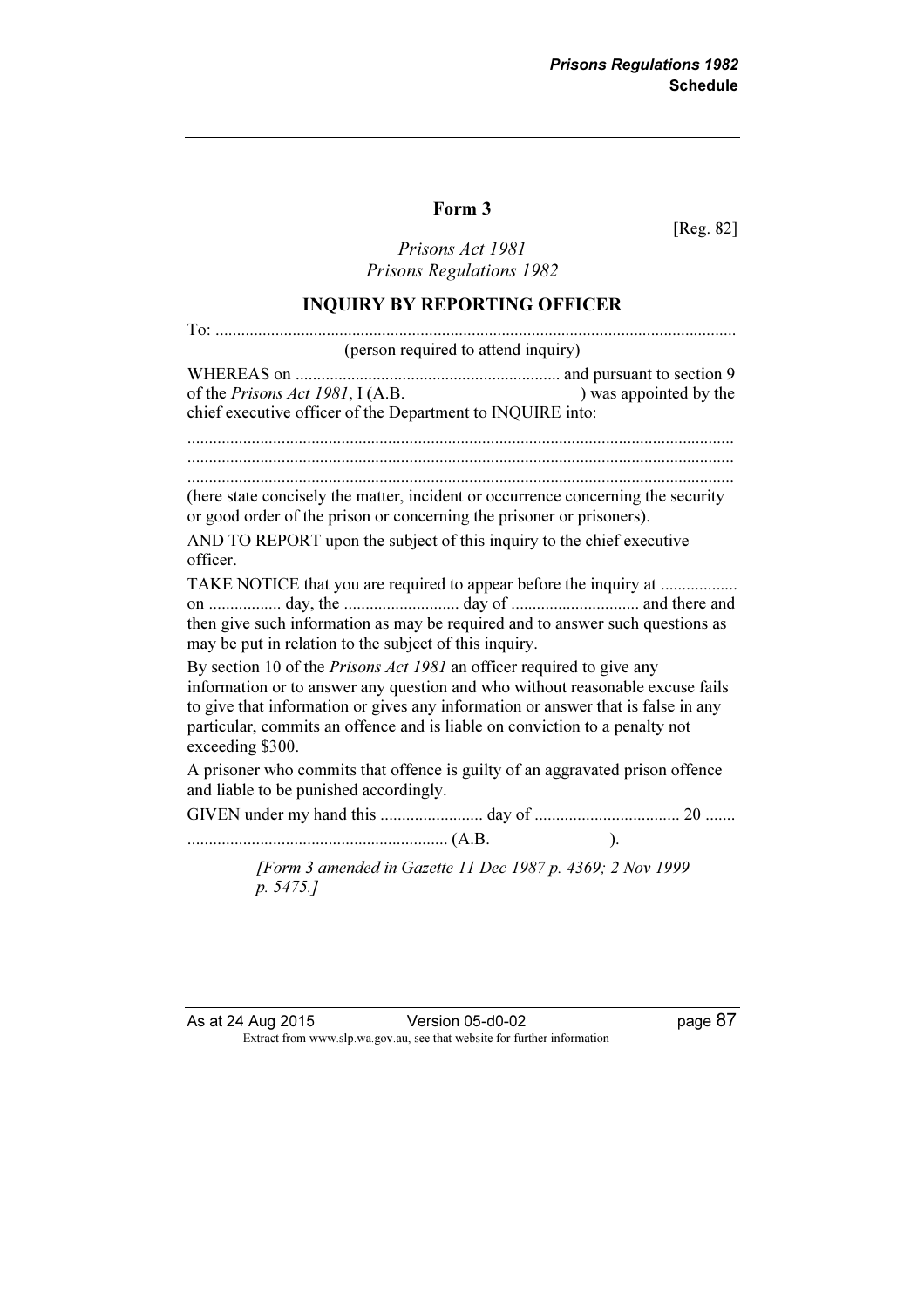## **Notes**

1 This is a compilation of the Prisons Regulations 1982 and includes the amendments made by the other written laws referred to in the following table <sup>1M</sup>. The table also contains information about any reprint.

Compilation table

| <b>Citation</b>                                                                                                                     | Gazettal                  | Commencement                                                     |  |  |
|-------------------------------------------------------------------------------------------------------------------------------------|---------------------------|------------------------------------------------------------------|--|--|
| <b>Prisons Regulations 1982</b>                                                                                                     | 23 Jul 1982<br>p. 2905-29 | 1 Aug 1982 (see r. 1 and <i>Gazette</i><br>23 Jul 1982 p. 2841)  |  |  |
| Prisons Amendment<br>Regulations 1982                                                                                               | 24 Dec 1982<br>p. 4906-7  | 24 Dec 1982 (see r. 3)                                           |  |  |
| Prisons Amendment<br>Regulations 1983                                                                                               | 22 Apr 1983<br>p. 1250    | 22 Apr 1983                                                      |  |  |
| Prisons Amendment<br>Regulations 1984                                                                                               | 17 Aug 1984<br>p. 2449-50 | 17 Aug 1984                                                      |  |  |
| Prisons Amendment<br>Regulations 1985                                                                                               | 12 Apr 1985<br>p. 1283    | 12 Apr 1985                                                      |  |  |
| Reprint of the Prisons Regulations 1982 as at 20 May 1986 (see Gazette 5 Jun 1986<br>p. 1849-77) (includes amendments listed above) |                           |                                                                  |  |  |
| Prisons Amendment<br>Regulations 1987                                                                                               | 11 Dec 1987<br>p. 4368-9  | 11 Dec 1987 (see r. 2 and <i>Gazette</i><br>11 Dec 1987 p. 4363) |  |  |
| <b>Prisons Amendment</b><br>Regulations 1988                                                                                        | 26 Feb 1988<br>p. 604     | 26 Feb 1988                                                      |  |  |
| <b>Prisons Amendment Regulations</b><br>$(No. 2)$ 1988                                                                              | 25 Mar 1988<br>p. 898     | 25 Mar 1988                                                      |  |  |
| <b>Prisons Amendment Regulations</b><br>$(No. 3)$ 1988                                                                              | 20 May 1988<br>p. 1668    | 20 May 1988                                                      |  |  |
| Prisons Amendment Regulations<br>$(No. 4)$ 1988                                                                                     | 12 Aug 1988<br>p. 2699    | 12 Aug 1988                                                      |  |  |
| Prisons Amendment<br>Regulations 1990                                                                                               | 11 May 1990<br>p. 2266-7  | 18 May 1990 (see r. 2)                                           |  |  |
| Prisons Amendment<br>Regulations 1991                                                                                               | 9 Aug 1991<br>p. 4113     | 9 Aug 1991 (see r. 2 and Gazette<br>9 Aug 1991 p. 4101)          |  |  |
| <b>Prisons Amendment Regulations</b><br>$(No. 2)$ 1991                                                                              | 8 Nov 1991<br>p. 5721     | 8 Nov 1991                                                       |  |  |
| <b>Prisons Amendment</b><br><b>Regulations 1992</b>                                                                                 | 27 Mar 1992<br>p. 1341-3  | 1 Apr 1992 (see r. 2 and <i>Gazette</i><br>27 Mar 1992 p. 1341)  |  |  |
| Prisons Amendment<br>Regulations 1994                                                                                               | 28 Jun 1994<br>p. 3021    | 1 Jul 1994 (see r. 2)                                            |  |  |

page 88 **Version 05-d0-02** As at 24 Aug 2015

Extract from www.slp.wa.gov.au, see that website for further information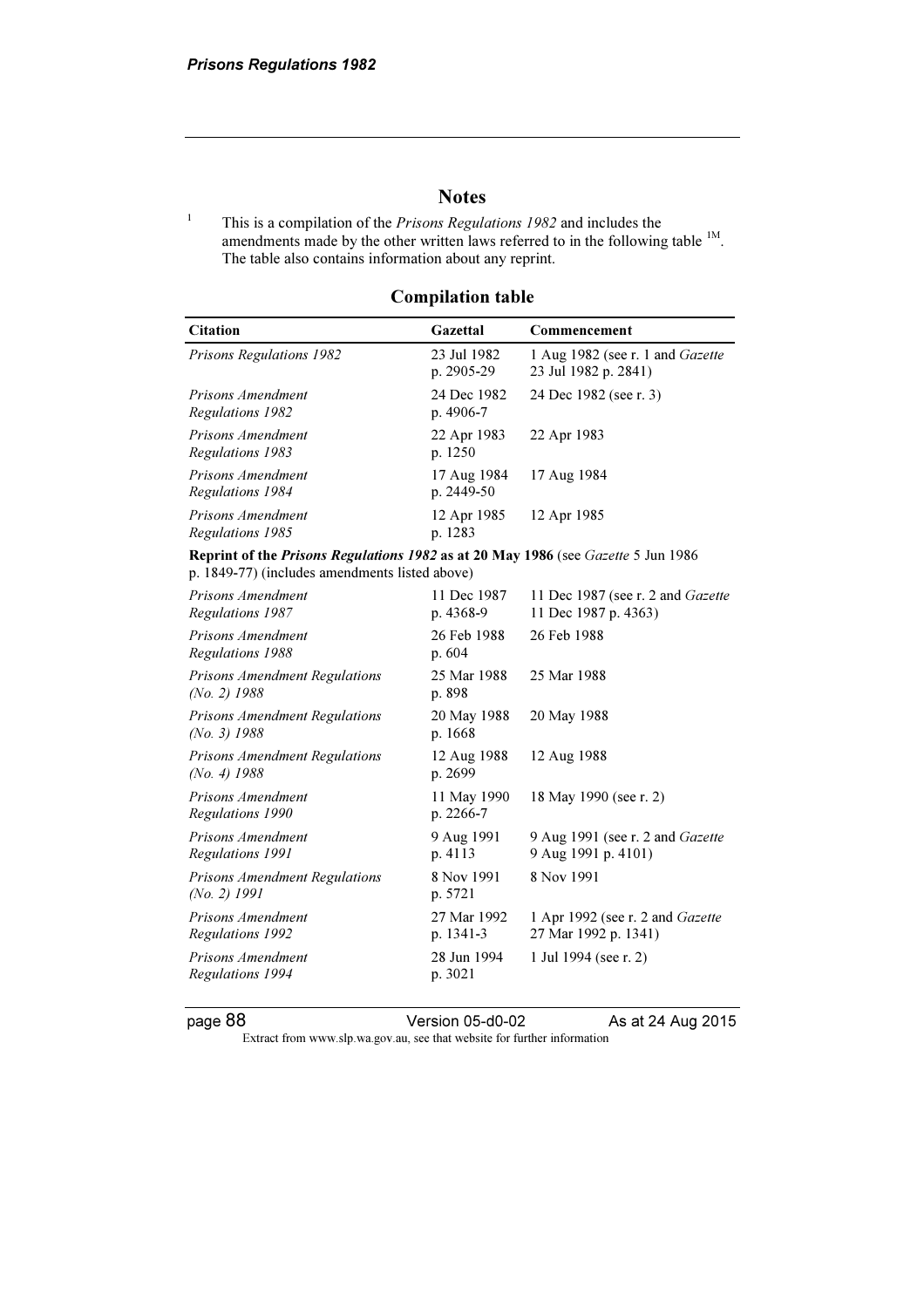| <b>Citation</b>                                                                                                                            | Gazettal                    | Commencement                                                     |  |  |
|--------------------------------------------------------------------------------------------------------------------------------------------|-----------------------------|------------------------------------------------------------------|--|--|
| Prisons Amendment<br>Regulations 1996                                                                                                      | 19 Mar 1996<br>p. 1240-2    | 19 Mar 1996                                                      |  |  |
| Prisons Amendment Regulations<br>$(No. 2)$ 1996                                                                                            | 13 Sep 1996<br>p. 4569-70   | 13 Sep 1996                                                      |  |  |
| Reprint of the Prisons Regulations 1982 as at 31 Jan 1997 (includes amendments listed<br>above)                                            |                             |                                                                  |  |  |
| Prisons Amendment<br>Regulations 1997                                                                                                      | 7 Oct 1997<br>p. $5609-11$  | 8 Oct 1997 (see r. 2 and Gazette<br>7 Oct 1997 p. 5607)          |  |  |
| Prisons Amendment<br>Regulations 1999 <sup>3</sup>                                                                                         | 2 Nov 1999<br>p. 5472-5     | 2 Nov 1999                                                       |  |  |
| <b>Prisons Amendment Regulations</b><br>$(No. 3)$ 1999                                                                                     | 17 Dec 1999<br>p. $6225-6$  | 18 Dec 1999 (see r. 2 and <i>Gazette</i><br>17 Dec 1999 p. 6175) |  |  |
| <b>Prisons Amendment Regulations</b><br>(No. 2) $1999$                                                                                     | 7 Apr 2000<br>p. 1819-23    | 7 Apr 2000                                                       |  |  |
| Prisons Amendment<br>Regulations 2000                                                                                                      | 7 Jul 2000<br>p. 3684-5     | 7 Jul 2000 (see r. 2)                                            |  |  |
| Reprint of the Prisons Regulations 1982 as at 9 Mar 2001 (includes amendments listed<br>above) (correction in Gazette 23 Mar 2001 p. 1667) |                             |                                                                  |  |  |
| Prisons Amendment Regulations<br>(No. 2) 2001                                                                                              | 12 Apr 2001<br>p. 2098-102  | 12 Apr 2001                                                      |  |  |
| Prisons Amendment<br>Regulations 2001                                                                                                      | 18 May 2001<br>p. 2403      | 18 May 2001                                                      |  |  |
| Prisons Amendment<br>Regulations 2002                                                                                                      | 11 Feb 2003<br>$p.413-16$   | 11 Feb 2003                                                      |  |  |
| Equality of Status Subsidiary<br><b>Legislation Amendment</b><br>Regulations 2003 Pt. 32                                                   | 30 Jun 2003<br>p. 2581-638  | 1 Jul 2003 (see r. 2 and <i>Gazette</i><br>30 Jun 2003 p. 2579)  |  |  |
| Inspector of Custodial Services Act 2003 s. 56<br>assented to 15 Dec 2003 <sup>4</sup>                                                     |                             | 15 Dec 2003 (see s. 2)                                           |  |  |
| Prisons Amendment<br>Regulations 2003                                                                                                      | 11 Jun 2004<br>p. 1999-2002 | 12 Jun 2004 (see r. 2 and Gazette<br>11 Jun 2004 p. 1999)        |  |  |
| Prisons Amendment<br>Regulations 2004                                                                                                      | 14 Sep 2004<br>p. 4057      | 14 Sep 2004                                                      |  |  |
| Reprint 4: The Prisons Regulations 1982 as at 19 Nov 2004 (includes amendments listed<br>above)                                            |                             |                                                                  |  |  |
| Prisons Amendment<br>Regulations 2007                                                                                                      | 3 Apr 2007<br>p. 1493-506   | 4 Apr 2007 (see r. 2 and Gazette<br>3 Apr 2007 p. 1491)          |  |  |

As at 24 Aug 2015 **Version 05-d0-02** page 89

 $\mathbf{F}$  from which we be the website for further information for further information  $\mathbf{F}$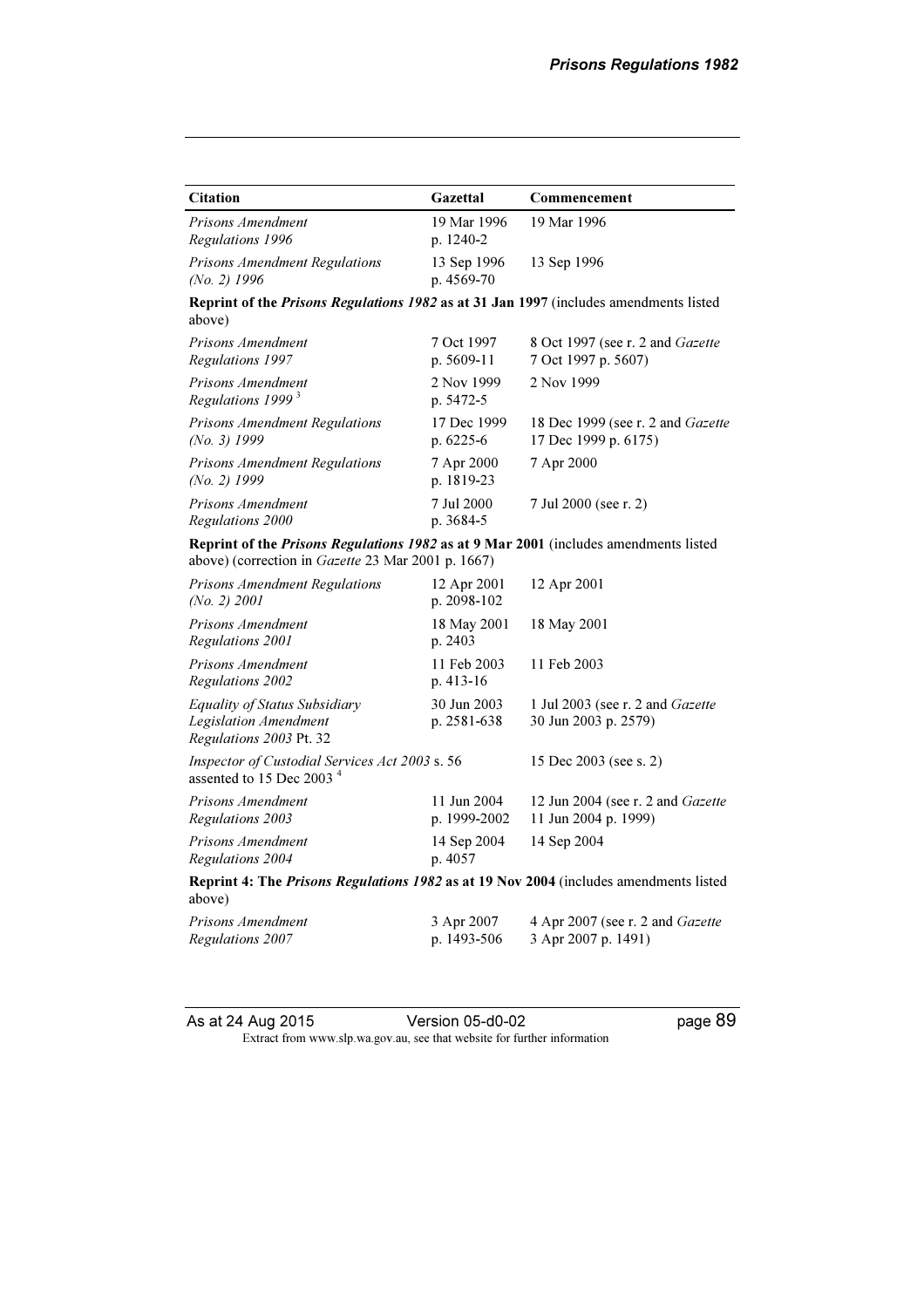| <b>Citation</b>                                                                                        | Gazettal                  | Commencement                                                                                                                                       |
|--------------------------------------------------------------------------------------------------------|---------------------------|----------------------------------------------------------------------------------------------------------------------------------------------------|
| Prisons Amendment<br>Regulations 2008                                                                  | 28 Mar 2008<br>p. 907-8   | r. 1 and 2: 28 Mar 2008<br>(see r. $2(a)$ );<br>Regulations other than r. 1 and 2:<br>29 Mar 2008 (see r. 2(b))                                    |
| <b>Prisons Amendment Regulations</b><br>$(No. 2)$ 2008                                                 | 9 May 2008<br>p. 1844-5   | r. 1 and 2: 9 May 2008<br>(see r. $2(a)$ );<br>Regulations other than r. 1 and 2:<br>10 May 2008 (see r. 2(b))                                     |
| <b>Reprint 5: The Prisons Regulations 1982 as at 11 Jul 2008</b> (includes amendments listed<br>above) |                           |                                                                                                                                                    |
| <b>Prisons Amendment Regulations</b><br>(No. 3) 2008                                                   | 28 Nov 2008<br>p. 5029-30 | r. 1 and 2: 28 Nov 2008<br>(see r. $2(a)$ );<br>Regulations other than r. 1 and 2:<br>29 Nov 2008 (see r. 2(b))                                    |
| Prisons Amendment<br>Regulations 2015                                                                  | 21 Aug 2015<br>p. 3317-24 | r. 1 and 2: 21 Aug 2015<br>(see r. $2(a)$ );<br>Regulations other than r. 1 and 2:<br>24 Aug 2015 (see r. 2(b) and<br>Gazette 21 Aug 2015 p. 3310) |

<sup>1M</sup> Under the Cross-border Justice Act 2008 section 14, in order to give effect to that Act, these Regulation must be applied with the modifications prescribed by the Cross-border Justice Regulations 2009 Part 3 Division 17 as if these Regulations had been altered in that way. If a modification is to replace or insert a numbered provision, the new provision is identified by the superscript 1M appearing after the provision number. If a modification is to replace or insert a definition, the new definition is identified by the superscript 1M appearing after the defined term.

- 2 Repealed by the Nurses and Midwives Act 2006.
- <sup>3</sup> Regulation 5 disallowed on 15 Dec 1999 (see Gazette 21 Dec 1999 p. 6417).
- 4 The Inspector of Custodial Services Act 2003 s. 56(2) reads as follows:
- $\epsilon$
- (2) Nothing in this Act prevents any of the Prisons Regulations 1982 from being amended in accordance with the Prisons Act 1981.

".

page 90 **Version 05-d0-02** As at 24 Aug 2015 Extract from www.slp.wa.gov.au, see that website for further information